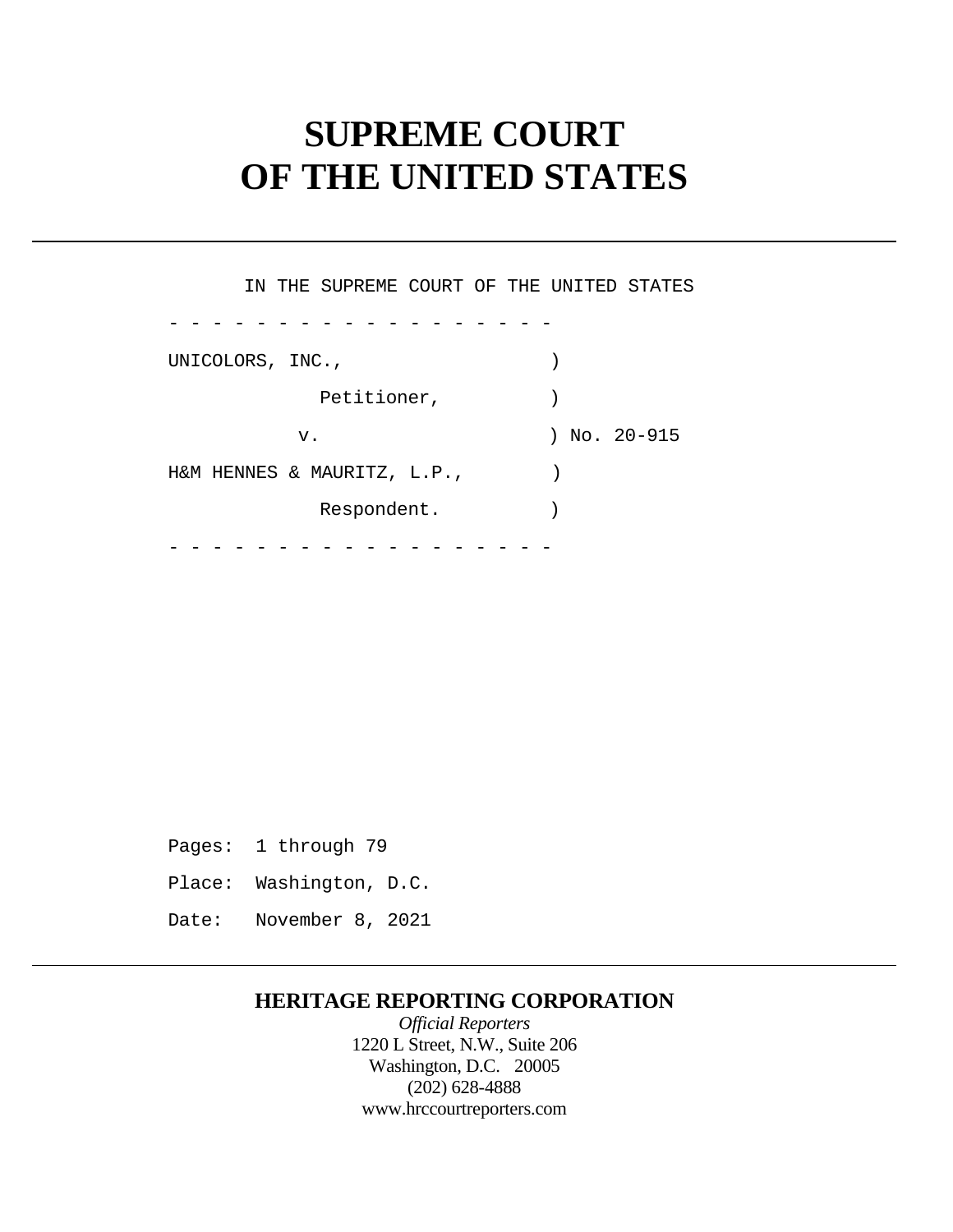1

1 2 3 4 5 6 7 8 9 10 11 12 13 14 15 16 17 18 19 20 21 22 23 24 25 - - - - - - - - - - - - - - - - - - - - - - - - - - - - - - - - - - - - IN THE SUPREME COURT OF THE UNITED STATES UNICOLORS, INC., Petitioner,  $)$  v. ) No. 20-915 H&M HENNES & MAURITZ, L.P., ) Respondent. Washington, D.C. Monday, November 8, 2021 The above-entitled matter came on for oral argument before the Supreme Court of the United States at 12:10 p.m. APPEARANCES: E. JOSHUA ROSENKRANZ, ESQUIRE, New York, New York; on behalf of the Petitioner. MELISSA N. PATTERSON, Assistant to the Solicitor General, Department of Justice, Washington, D.C.; for the United States, as amicus curiae, supporting the Petitioner. PETER K. STRIS, ESQUIRE, Los Angeles, California; on behalf of the Respondent.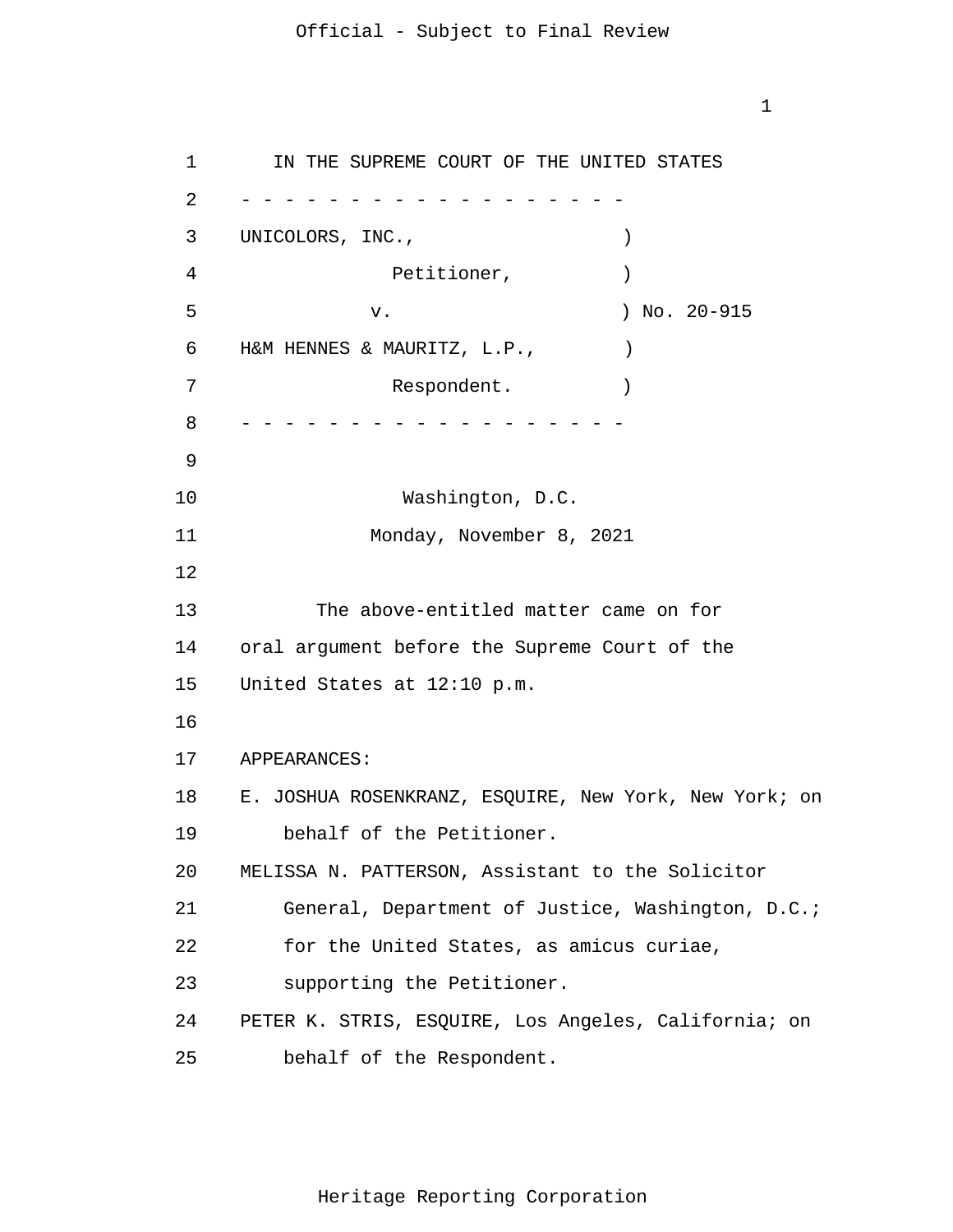| $\mathbf 1$    | CONTENTS                          |       |
|----------------|-----------------------------------|-------|
| $\overline{a}$ | ORAL ARGUMENT OF:                 | PAGE: |
| $\mathbf{3}$   | E. JOSHUA ROSENKRANZ, ESQ.        |       |
| 4              | On behalf of the Petitioner       | 3     |
| 5              | ORAL ARGUMENT OF:                 |       |
| 6              | MELISSA N. PATTERSON, ESQ.        |       |
| 7              | For the United States, as amicus  |       |
| 8              | curiae, supporting the Petitioner | 23    |
| 9              | ORAL ARGUMENT OF:                 |       |
| 10             | PETER K. STRIS, ESQ.              |       |
| 11             | On behalf of the Respondent       | 37    |
|                | 12 REBUTTAL ARGUMENT OF:          |       |
|                | 13 E. JOSHUA ROSENKRANZ, ESQ.     |       |
| 14             | On behalf of the Petitioner       | 76    |
| 15             |                                   |       |
| 16             |                                   |       |
| 17             |                                   |       |
| 18             |                                   |       |
| 19             |                                   |       |
| 20             |                                   |       |
| 21             |                                   |       |
| 22             |                                   |       |
| 23             |                                   |       |
| 24             |                                   |       |
| 25             |                                   |       |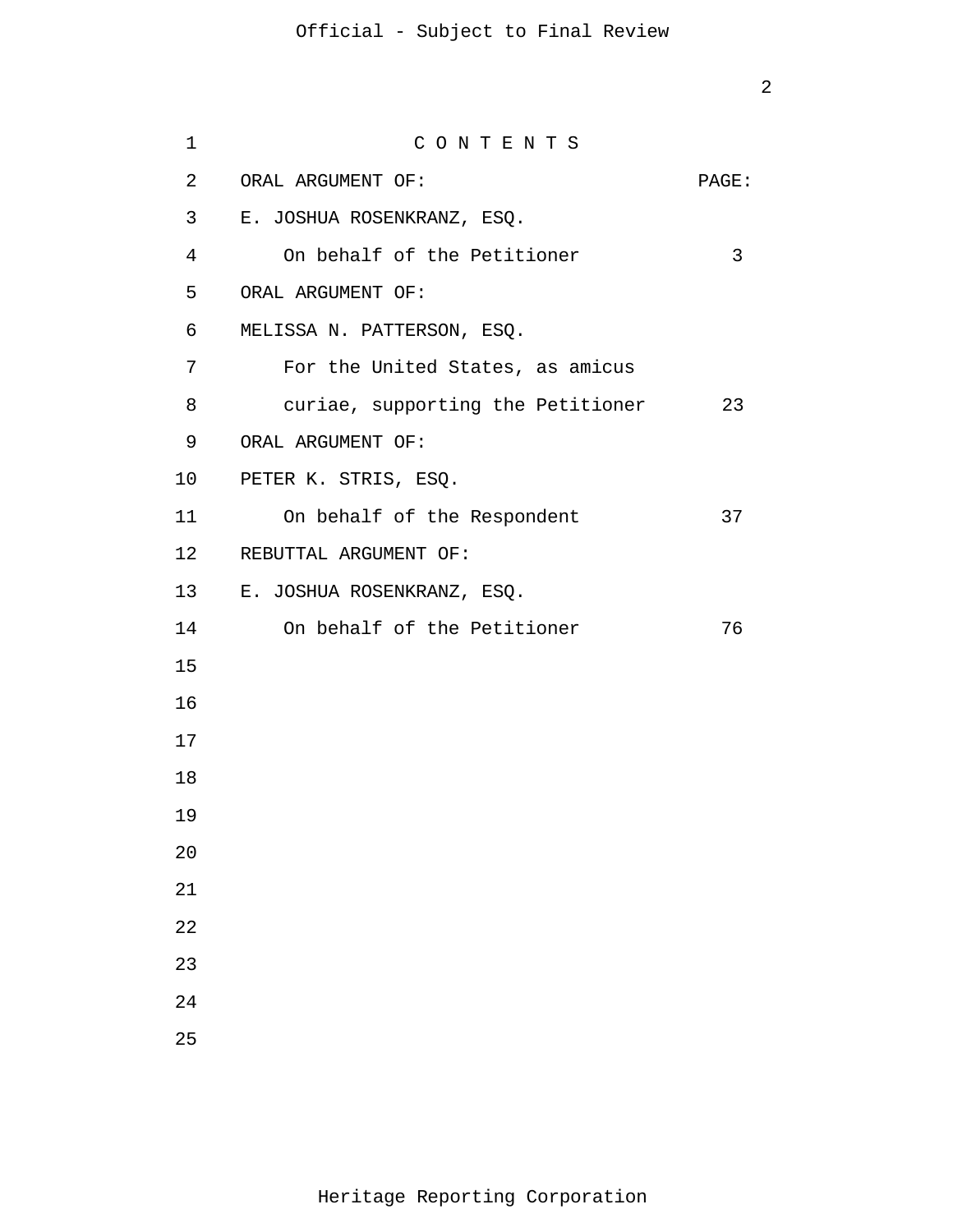1 2 3 4 5 6 7 8 9 10 11 12 13 14 15 16 17 18 19 20 21 22 23 24 25 P R O C E E D I N G S (12:10 p.m.) CHIEF JUSTICE ROBERTS: We'll hear argument next in Case 20-915, Unicolors versus H&M Hennes & Mauritz. Mr. Rosenkranz. ORAL ARGUMENT OF E. JOSHUA ROSENKRANZ ON BEHALF OF THE PETITIONER MR. ROSENKRANZ: Thank you, Mr. Chief Justice, and may it please the Court: The question here is what state of mind a copyright infringer must prove to establish that an applicant included inaccurate information "with knowledge that it was inaccurate." The answer is that it requires subjective awareness of what -- of the inaccuracy itself. The same standard applies whether the inaccuracy was because the applicant misunderstood the law or misunderstood the facts or included a typo. Simply put, you don't have information -- you don't -- excuse me -- you don't know that information is inaccurate if you honestly believe it to be accurate. The safe harbor of Section 411(b) does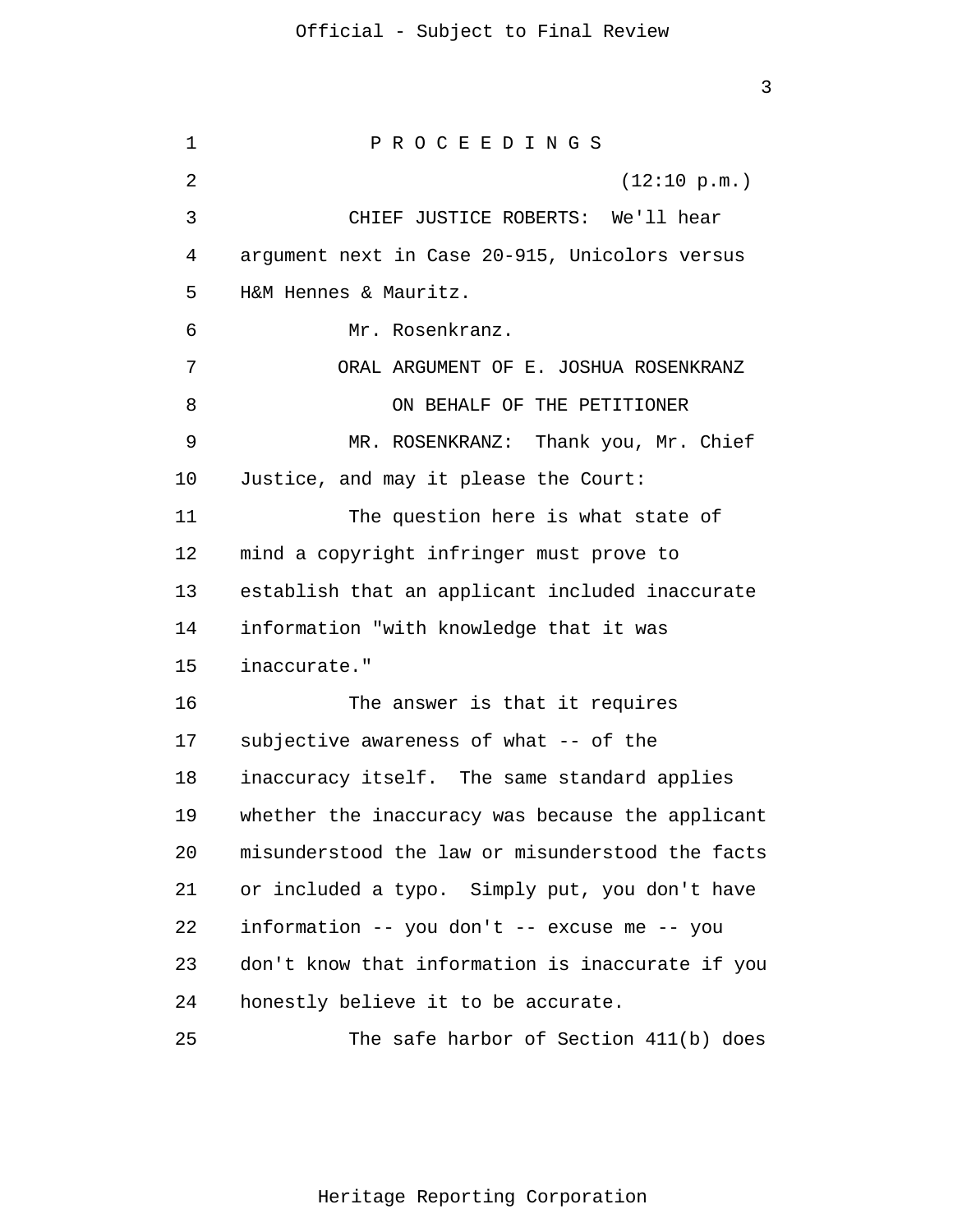1 2 3 4 not suggest an exception when that belief exists because you did not predict where the law would go or you did not know how the law applies to the facts.

5 6 7 8 9 10 11 12 13 14 15 16 17 This Court can get to that result through two separate routes. The first is the plain text, and the second is a presumption. No court in a century had invalidated a copyright registration based upon an innocent legal error. And Congress is presumed not to have radically changed that rule by hiding that change in the word "knowledge." Like the courts, Congress considered it more important to give authors and artists an effective remedy against IP thieves than it was to demand perfect compliance with complex legal requirements in a form.

18 19 20 21 The Ninth Circuit's rule will wreak havoc. Every time a court decides an unsettled question of law, it would cast doubt on the validity of countless registrations.

22 23 24 25 Now there are three specific points to make about the text here. The first is that Section 411(b) starts with a default rule that a registration is valid "regardless of any" --

4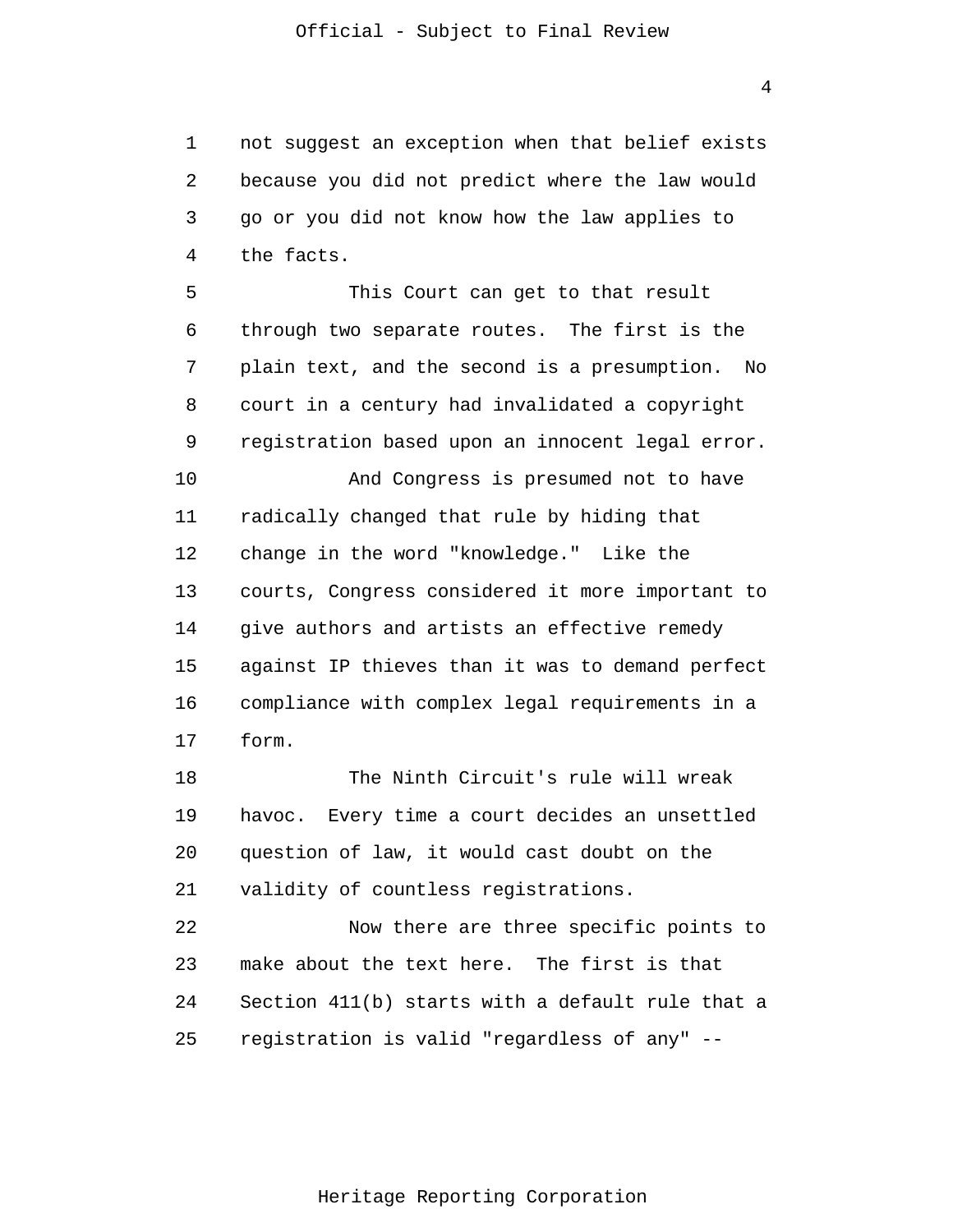1 2 3 "any inaccurate information." So that means without regard to whether that information is a fact or a legal conclusion.

4 5 6 7 8 9 10 Second, Section 411(b) is pretty unique among the statutes that this Court has encountered in the past in that it's not requiring knowledge of several elements and all you have to do is figure out which one needs to be knowing, but, here, it requires knowledge of very -- something very specific.

11 12 13 14 15 16 17 18 19 20 It inquires knowledge that the information reflected in the application is wrong, not knowledge of what happens to be right or wrong in the world outside the application, not knowledge of things that might help you figure out that the application is wrong, not the ability with reasonable diligence to figure out whether the application is wrong, but knowledge that there is wrong information on the application.

21 22 23 24 25 If you don't have that knowledge, the belief of a wrong thing on the application, you don't have what Section 411(b) requires, period. Nothing in this statute suggests that it matters one bit why you don't have that knowledge.

5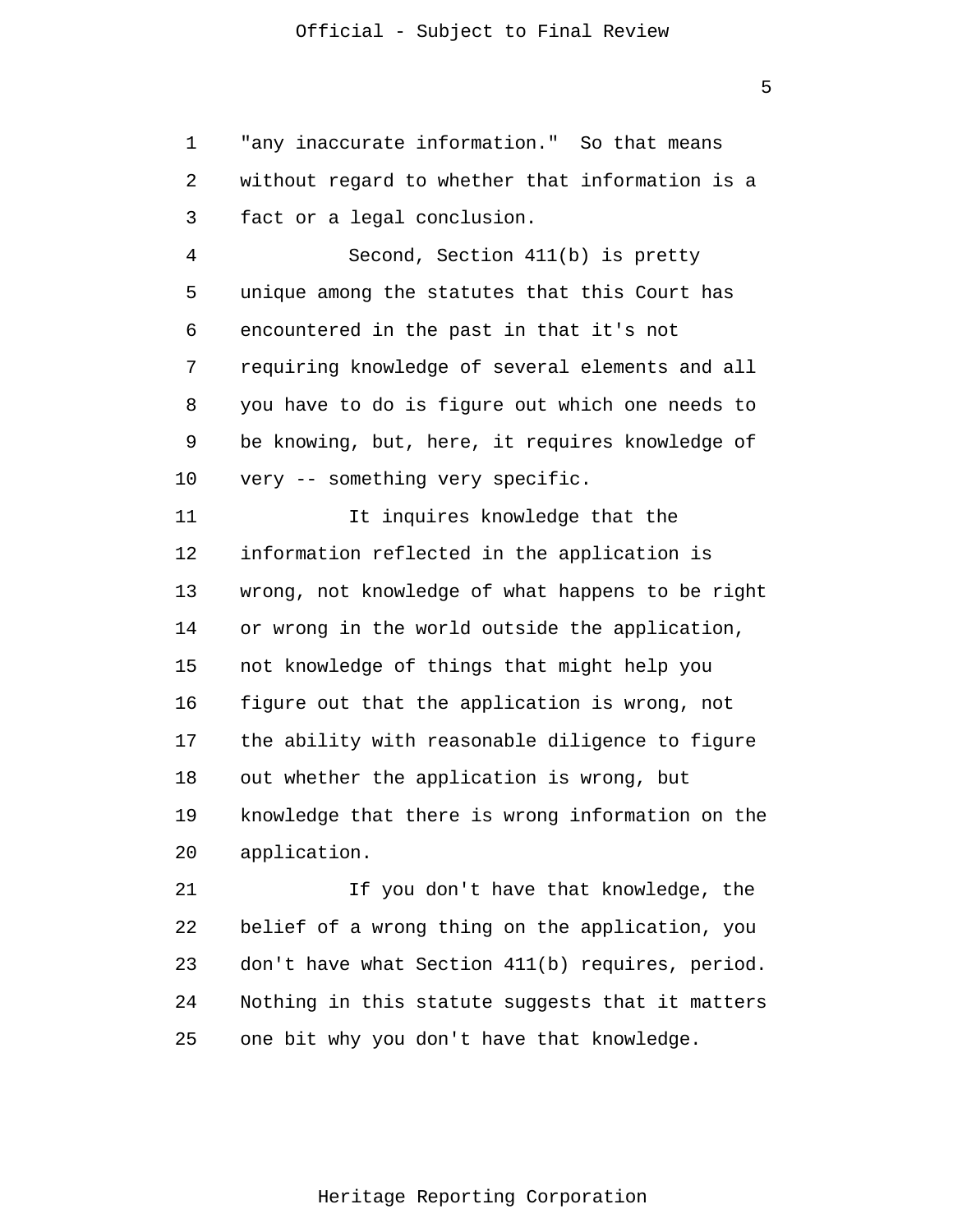1 2 3 4 5 6 7 8 9 10 11 12 13 14 15 16 17 18 19 20 21 22 23 24 25 CHIEF JUSTICE ROBERTS: Well -- well, but at the beginning -- I'm looking at page 30 to 31 of your -- your brief, and you're talking about the Copyright Office, and you say this good faith has to be based on -- or they say the good faith has to be based on a reasonable interpretation of the law. MR. ROSENKRANZ: So, Your Honor, the government, of course, will respond to what the Copyright Office meant there. We were quoting it for the rejection of the legal -- of the rule that there's a -- an exception for law, not for that reasonableness insert. They weren't doing an exegesis of 411(b). They were just rejecting the proposition that there is a carveout for reasonableness or a constructive -- a constructive knowledge requirement. I was saying there were three points. Let me just  $--$ JUSTICE KAVANAUGH: Can I follow up on that point? MR. ROSENKRANZ: Of course, Your Honor. JUSTICE KAVANAUGH: In the SG's brief, page 21, Footnote 3, the last sentence, they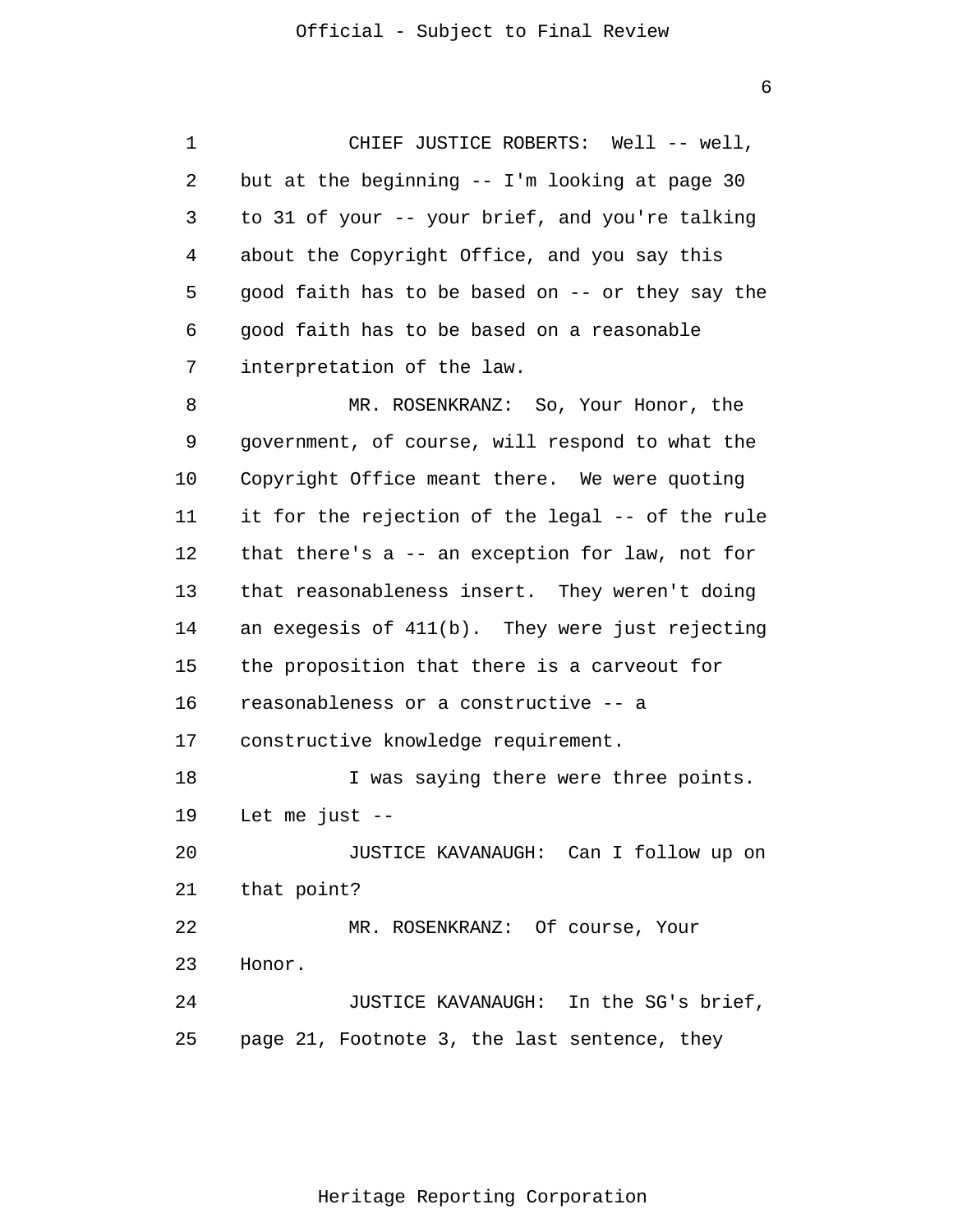7

1 2 3 4 5 6 7 8 9 10 11 12 13 14 15 16 17 18 19 20 21 22 23 24 25 deal with reasonableness and say, "although Section 411(b) does not impose a freestanding reasonableness requirement, the unreasonableness of a registrant's purported view of the law may support an inference that the view was not sincerely held." Do you agree with that? MR. ROSENKRANZ: I do, Your Honor, in two ways. First, knowledge always in a statute incorporates willful blindness. That's the - that's the backdrop. So, if you demonstrate that the position is so ridiculously unreasonable that the copyright applicant is going to be treated as if he had known the law, that is, he was blind himself to what the rule is, absolutely. But, secondly, you can prove knowledge through circumstantial evidence, and that is really a stark difference between -- excuse me -- it -- it -- it provides sort of a bridge between the constructive knowledge requirement that my friends on the other side are suggesting and what the law already interprets knowledge to be.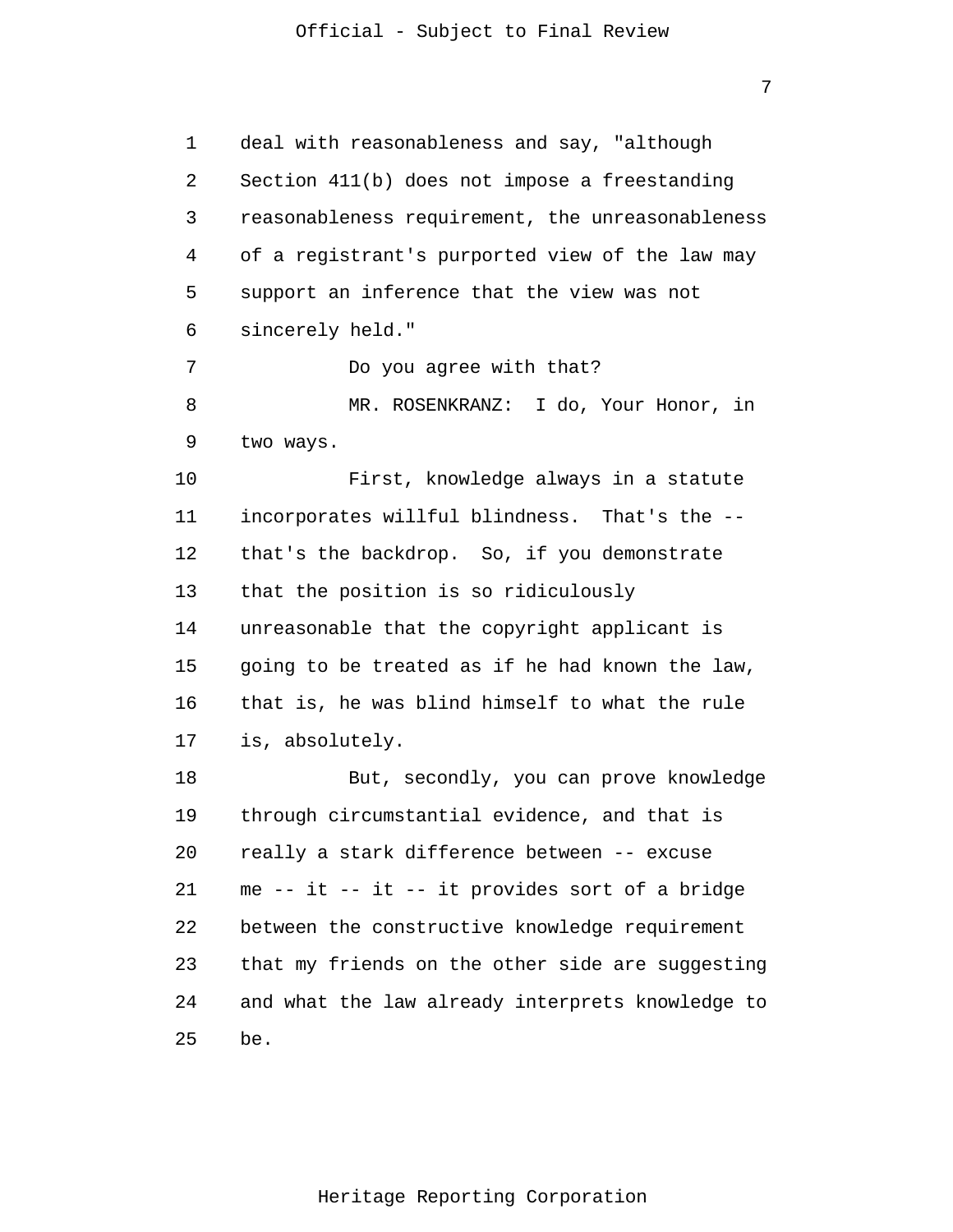1 2 3 4 5 6 7 8 9 10 11 12 13 14 15 16 17 18 19 20 21 22 23 24 25 But I was going to mention the third textual indication of what knowledge means here, and that is Congress understood the word "information" to include conclusions of law. We know that because Section 409, two sections earlier, provides a list of items that an application must include. It describes in paragraph 10 all of those items as information. The list includes a whole bunch of legal conclusions. Paragraph 4, is it a "work made for hire"? Paragraph 9, is it a compilation or a derivative work? Which befuddles even the -- the greatest experts. Paragraph 5, how the claimant obtained ownership of the copyright. I would also add that it is telling that H&M does not deny that our reading comports with normal parlance. It also happens to be the way Black's Law Dictionary and the Model Penal Code define knowledge. JUSTICE ALITO: Mr. Rosenkranz, these are all interesting arguments about the question that you and the SG have now decided to address. It's not exactly the question on which you sought cert and that we agreed to review.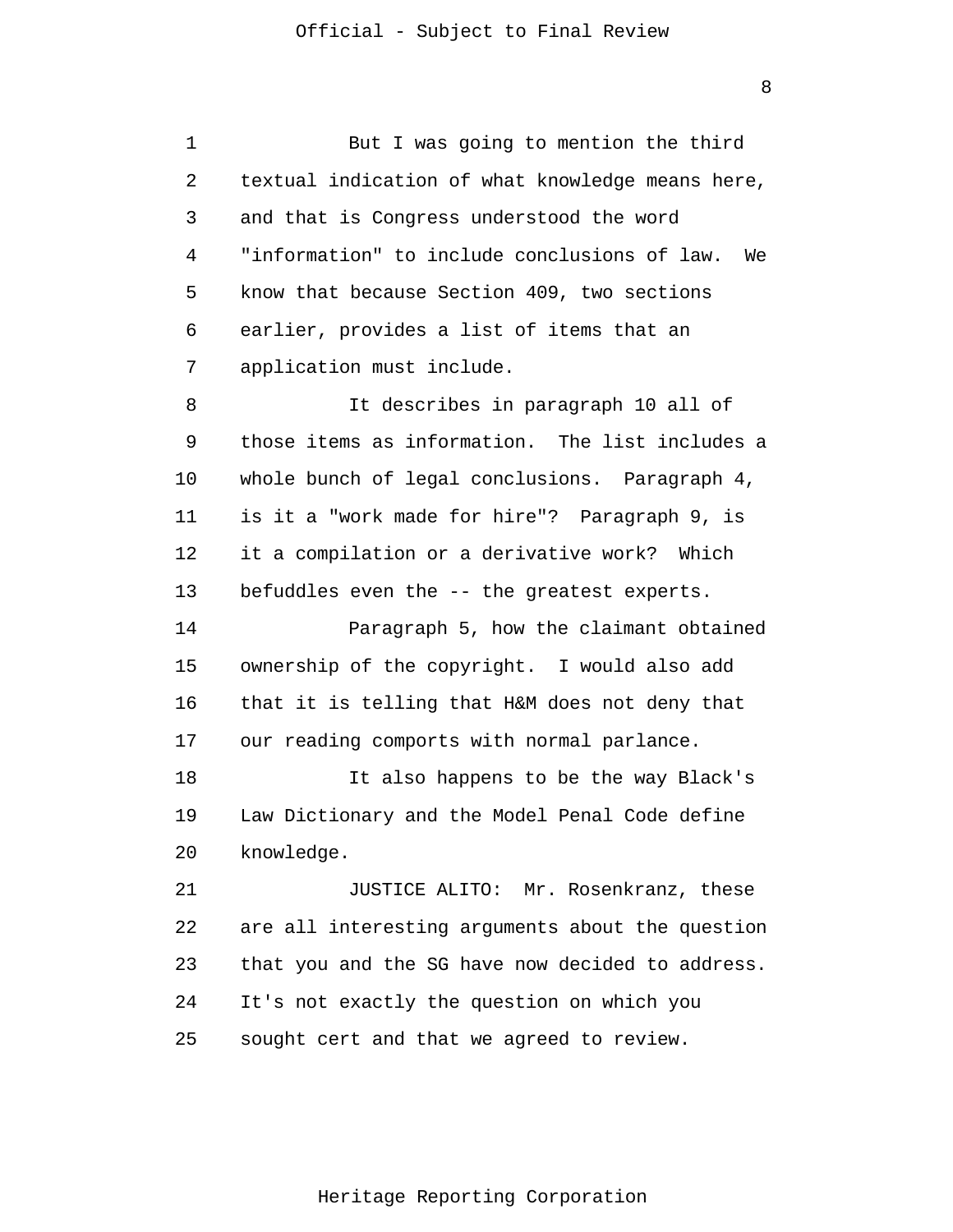```
1 
 2 
 3 
 4 
 5 
 6 
 7 
 8 
 9 
10 
11 
12 
13 
14 
15 
16 
17 
18 
19 
20 
21 
22 
23 
24 
25 
                And I found dealing with the decisions 
      in this case and the briefs in this case
       extraordinarily frustrating. The question 
      concerns an inaccuracy, an alleged inaccuracy, 
      in the application, so I thought maybe I would 
      take a look at the application.
                Where can I find it?
                MR. ROSENKRANZ: Your Honor, the --
      the other side has alleged and the Ninth Circuit 
      found below that the inaccuracy inheres --
                JUSTICE ALITO: Well, where is the 
      actual application? 
                MR. ROSENKRANZ: Well, the --
                JUSTICE ALITO: Is it anywhere in the 
      record of this case? 
                MR. ROSENKRANZ: It's not in the 
      record of this case, Your Honor. It's in the 
      back of the brief. Now bear in mind that this 
      issue came up on the last day of trial. H&M had 
      never raised this issue before. And only on the 
      basis of testimony that it elicited without even 
      telling us what the testimony would be about did 
      they move to invalidate the registration. 
                JUSTICE ALITO: Well, it does seem to 
      me there must be -- that there is a -- it
```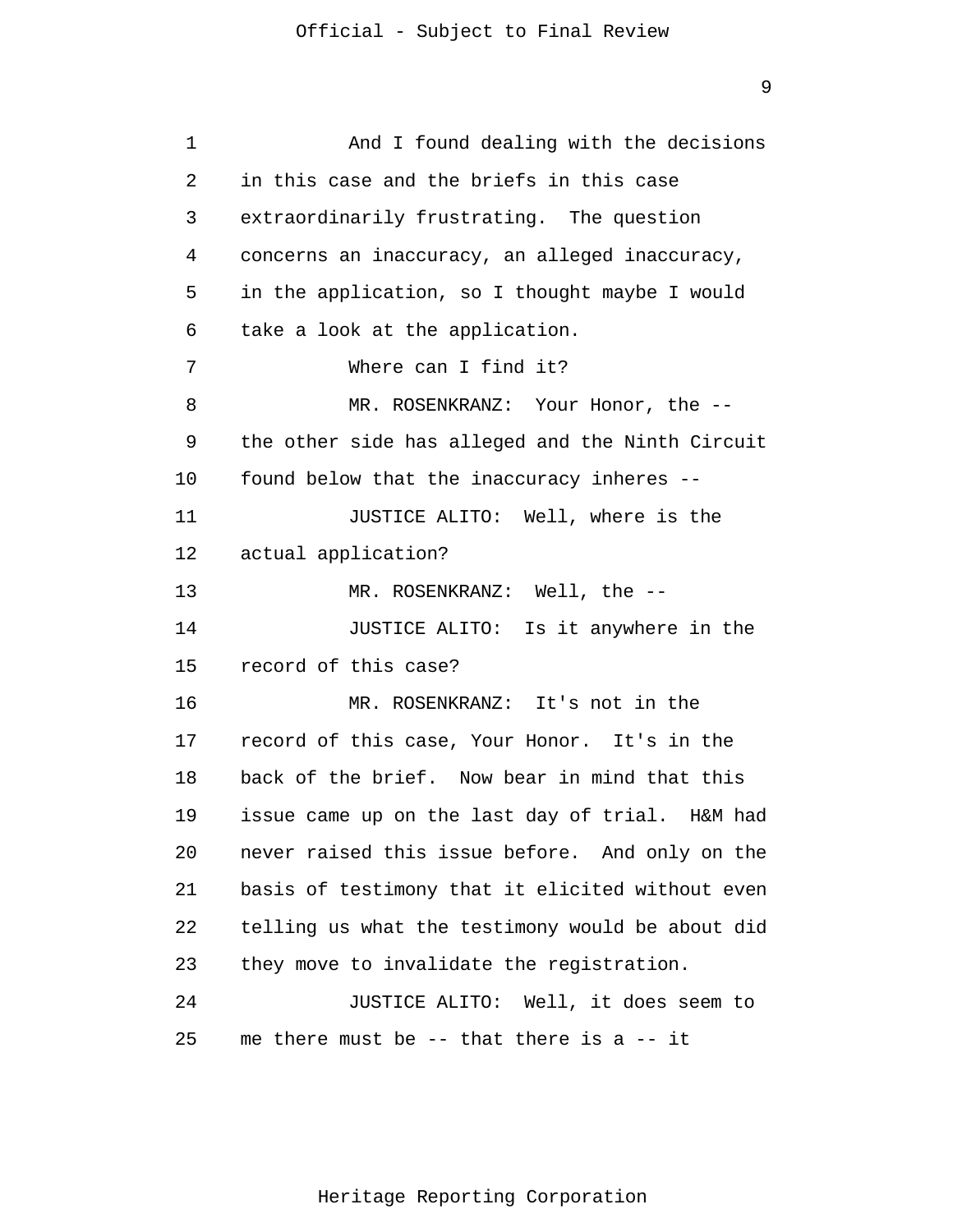10

1 2 3 4 5 6 7 8 9 10 11 12 13 14 15 16 17 18 19 20 21 22 23 24 25 appears that there's a very glaring inaccuracy in the application insofar as it supposedly stated that all of these designs were published on January 15, 2011, I believe is the date. Were they published at all? MR. ROSENKRANZ: Yes, Your Honor. The publication includes conveying to an individual customer. So  $-$  so, if they were  $-$  so  $-$  so the answer is yes, they were -- they were published. But I do  $-$ JUSTICE ALITO: Well, I don't know. Section 101 of the Copyright Act defines publication as the distribution of copies or phono records -- we don't -- we're not dealing with phono records here -- copies of a work to the public by sale or other transfer of ownership or by rental, lease, or lending. Did that occur here? MR. ROSENKRANZ: Yes, Your Honor. With respect to all of them, if you're speaking about the confined designs, all of them were published to a member of the public on that publication date. JUSTICE ALITO: And what --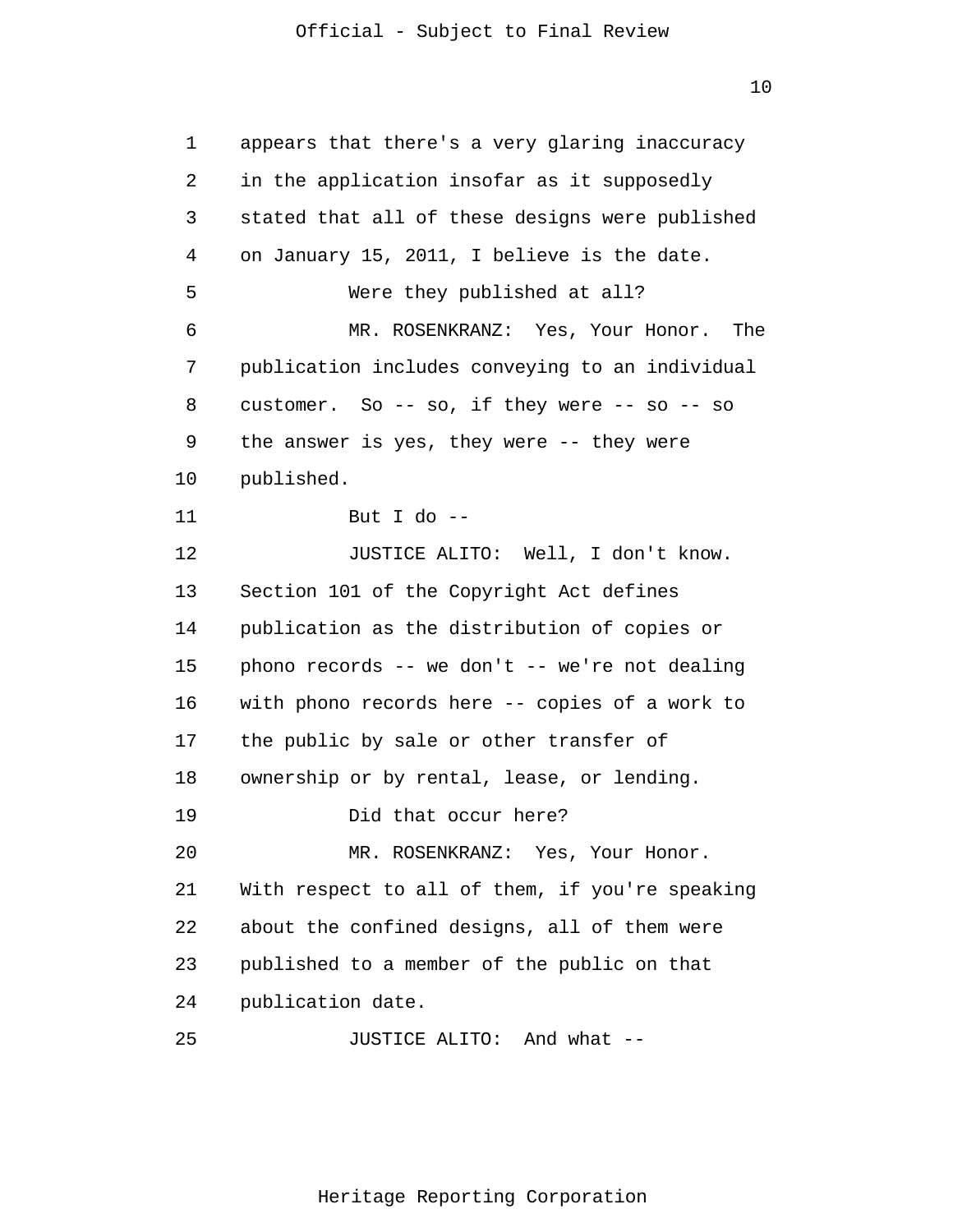11

1 2 3 4 5 6 7 8 9 10 11 12 13 14 15 16 17 18 19 20 21 22 23 24 25 MR. ROSENKRANZ: And, by the way, there are cases -- JUSTICE ALITO: -- what was done with them on that publication date? MR. ROSENKRANZ: So the record -- JUSTICE ALITO: They were shown - they were shown to the public? MR. ROSENKRANZ: The record doesn't reflect precisely how they got into the hands of those individual customers. Again -- JUSTICE ALITO: But -- MR. ROSENKRANZ: -- the gaps in the record -- JUSTICE ALITO: -- but does that - does that constitute publication? Here, I have some designs. I'm showing them to you. MR. ROSENKRANZ: Oh, yes, Your Honor. Yes. And there are lots -- JUSTICE ALITO: That constitutes publication? MR. ROSENKRANZ: There are cases, in fact, that have -- that have -- in which courts have addressed whether a registration is invalid because someone did not realize that giving to just an individual who is outside the four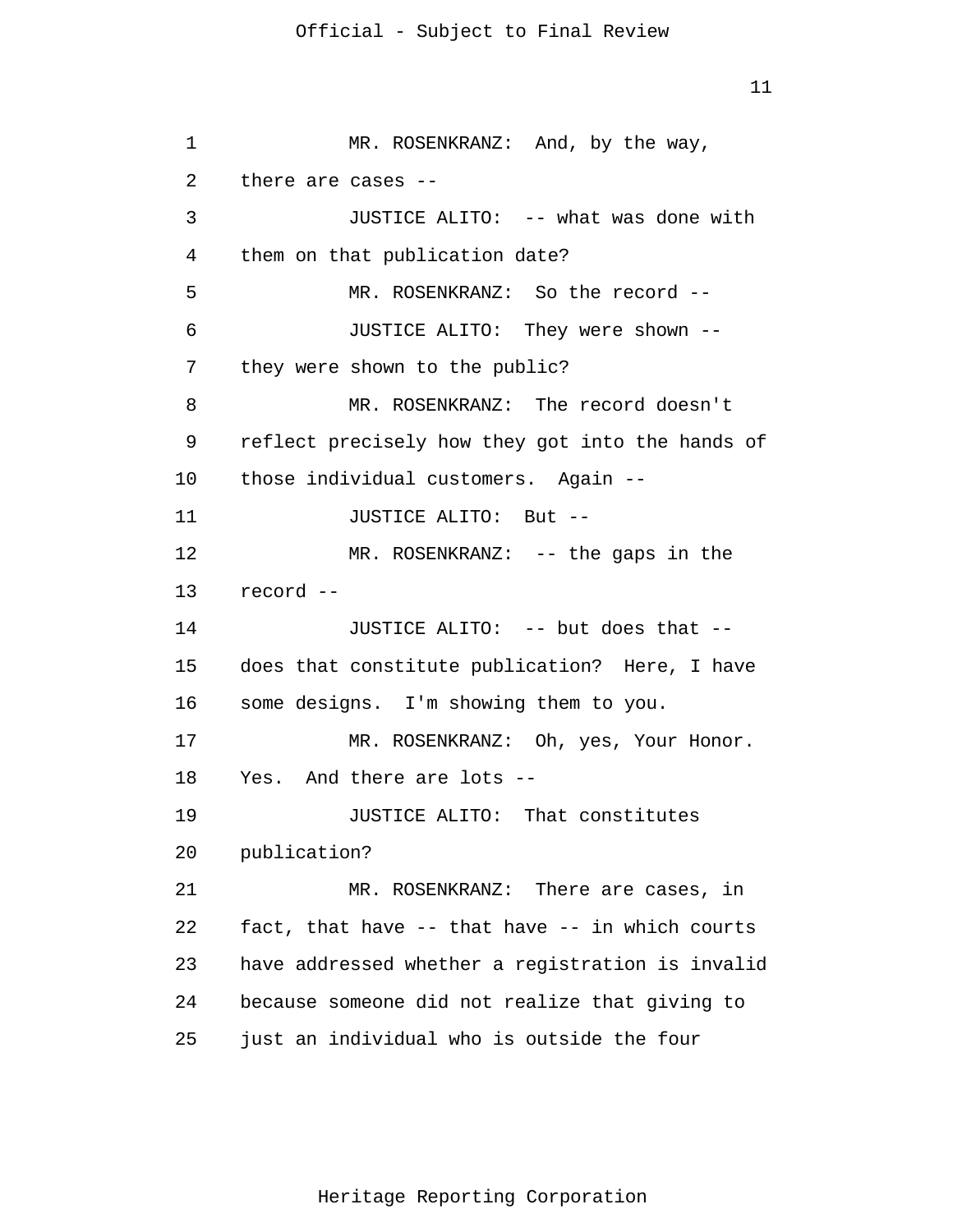1 2 3 4 5 6 7 8 9 10 11 12 13 14 15 16 17 18 19 20 21 22 23 24 25 corners of the company entails publication. So, yes, showing to a member of the public to offer for sale is showing to the public, but I do want to get to Your Honor's original question, which is about the question presented. The question presented has always been about the state of mind under  $411(b)(1)$ 's text, read against the backdrop of the historical context. And I think -- JUSTICE ALITO: Well, yeah, it's about the state of mind. But, in the petition, it was about indicia of fraud or material error. And now it's been changed into something else. MR. ROSENKRANZ: Your Honor, indicia of fraud includes -- I mean, what is the core indicia of fraud? A knowing misstatement of material fact. A knowing misstatement is an indicia of fraud. And I would -- I would hasten to add it's important that you underscored indicia of fraud because H&M's entire argument was that we change the question presented because the original question was about intent. The original question was not about intent, and the petition repeatedly refers to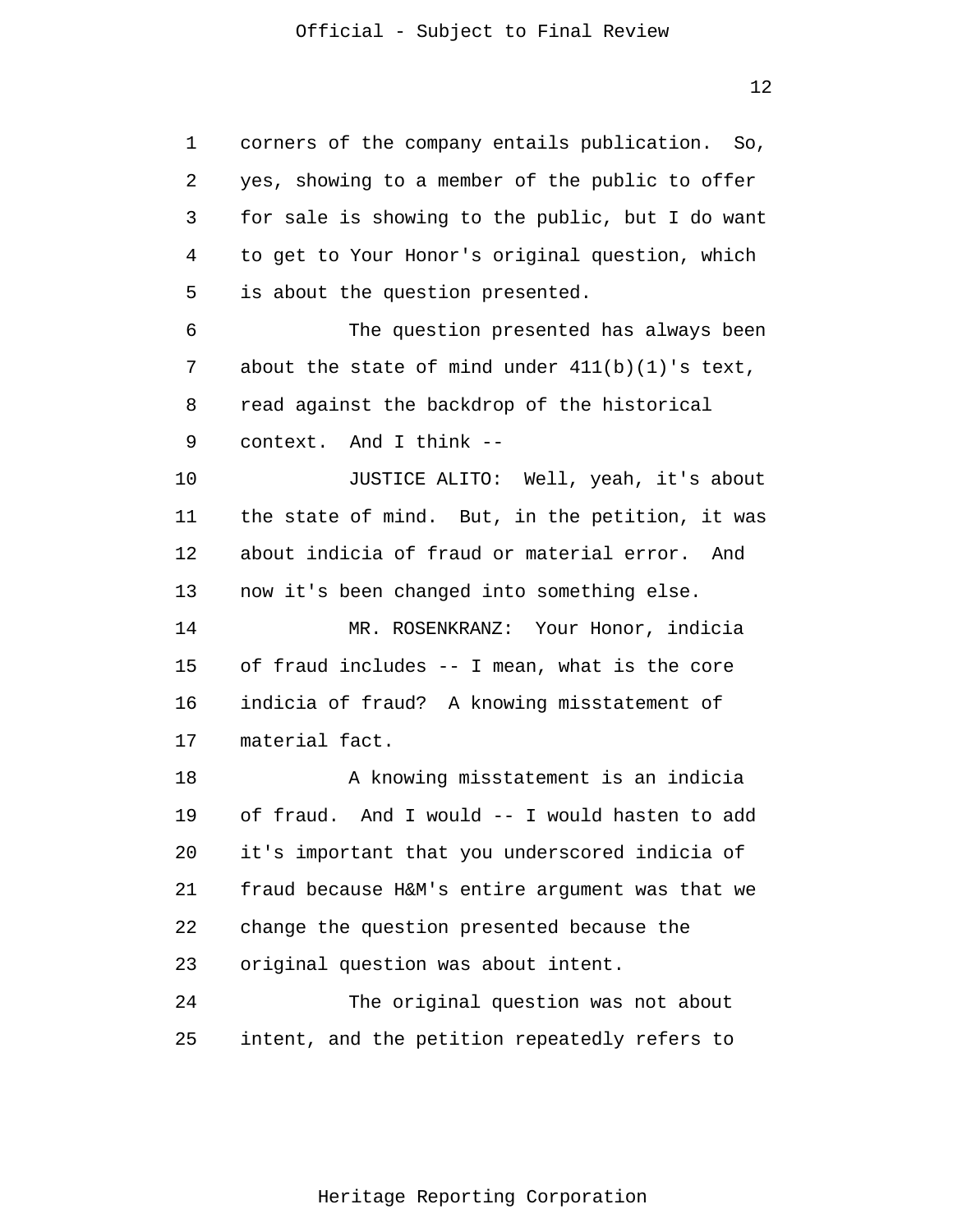1 2 3 4 5 6 7 8 9 10 11 12 13 14 15 16 17 18 19 20 21 22 23 24 25 knowledge and subjective awareness. Look at page 8, which is the first paragraph of the reasons for granting the writ. It -- it complains: "There was no evidence that Unicolors knew" -- "knew," language directly out of  $411(b)$  -- "that it was making an error when registering its group of designs, as required by the Pro IP Act." We said it again at petition page 5. We talked about intent to defraud or knowing falsehood. We said it again in petition page 15, Note 9, and petition page 13. And I would note that -- that H&M does not dispute that the -- that the position we articulated in our reply brief is exactly the same as the merits position we took before the Court. JUSTICE ALITO: I mean, I understood the Ninth Circuit to find that the inaccurate statement was an implicit representation that all of these designs constituted a single unit of publication. MR. ROSENKRANZ: Yes. Correct, Your Honor. That is what the Ninth Circuit found. JUSTICE ALITO: And did -- do you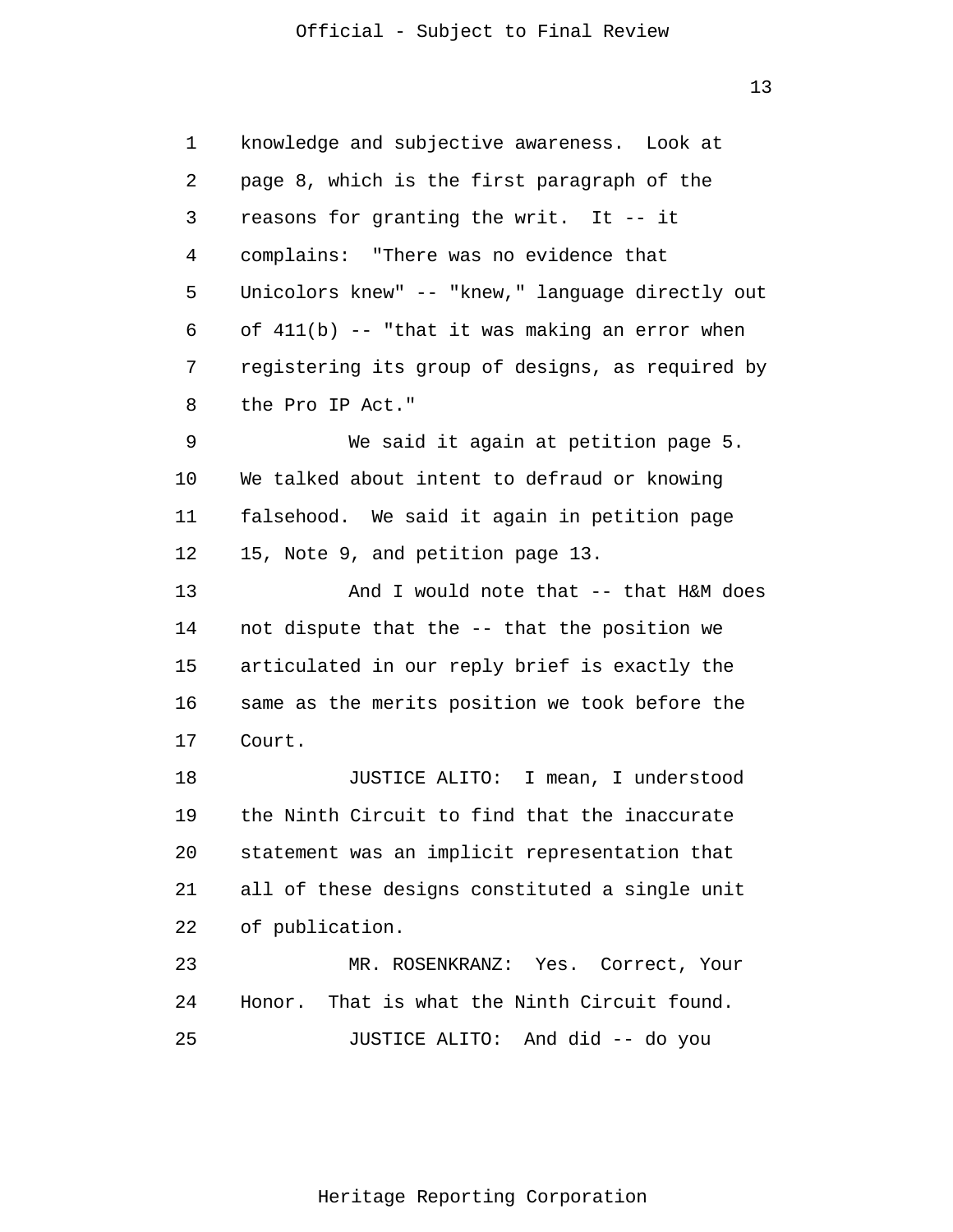1 2 3 4 5 6 7 8 9 10 11 12 13 14 15 16 17 18 19 20 21 22 23 24 25 understand that the completion of this form in the way that it was completed to constitute an implicit statement about that? MR. ROSENKRANZ: I -- I personally do not. But, as this case got to this Court, both parties assumed for purposes of argument before this Court that the Ninth Circuit got that right. We did not appeal that piece of it. We appealed the logic that the Ninth Circuit applied once it had -- it had drawn that conclusion. I did want to make sure to address the second route to get to the same result, which is to invoke the presumption that Congress -- JUSTICE KAVANAUGH: Before you do, can I ask a few? MR. ROSENKRANZ: Of course. JUSTICE KAVANAUGH: If we agree - agree with you on this argument, just to be clear on the roadmap, the Ninth Circuit on remand would have to decide whether, in fact, you did have knowledge or not. Is that correct? MR. ROSENKRANZ: No, Your Honor. The district court already found that in an undisturbed --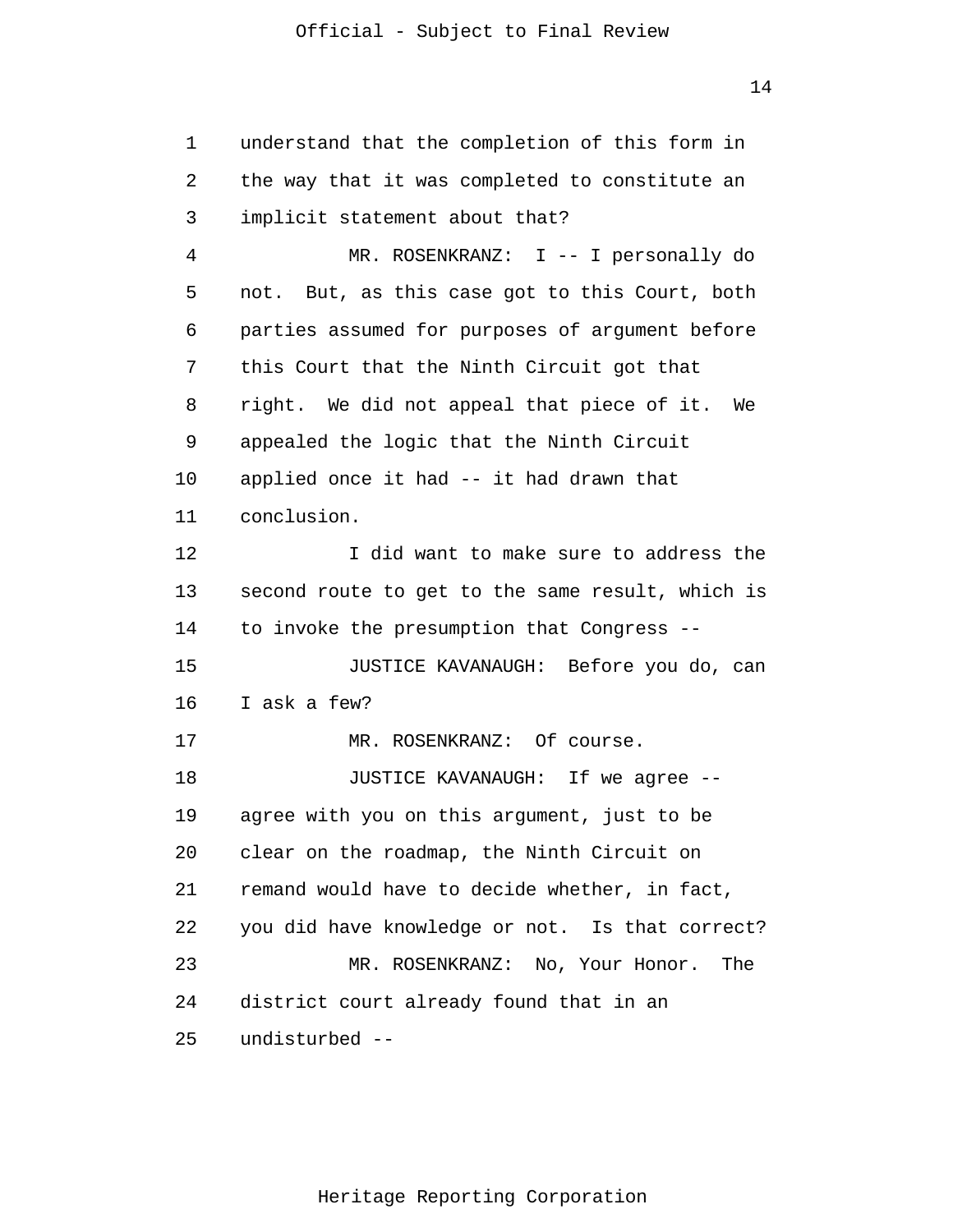1 2 3 4 5 6 7 8 9 10 11 12 13 14 15 16 17 18 19 20 21 22 23 24 25 JUSTICE KAVANAUGH: So you think that's not open to the -- the Ninth Circuit hasn't reviewed that, correct? MR. ROSENKRANZ: And -- and H&M -- H&M -- so H&M appealed that. Whether, in fact, we had subjective knowledge of -- JUSTICE KAVANAUGH: It just seemed to me the SG says vacate. You say reverse. I think the vacate and remand, because it seems to me that issue is still open, you know, I don't know if there's anything to it. MR. ROSENKRANZ: So -- JUSTICE KAVANAUGH: But, technically, it seems open. MR. ROSENKRANZ: Sure enough. I mean, the -- H&M's primary argument below was that we lied when -- when we said that it was a -- that -- that it was not a single unit of publication, and that lie would have to entail that the applicant did not have the subjective knowledge that that was not the law at the time. So, sure, the Ninth Circuit would have to decide that. But I did want to address the common law way of getting to the same result, which is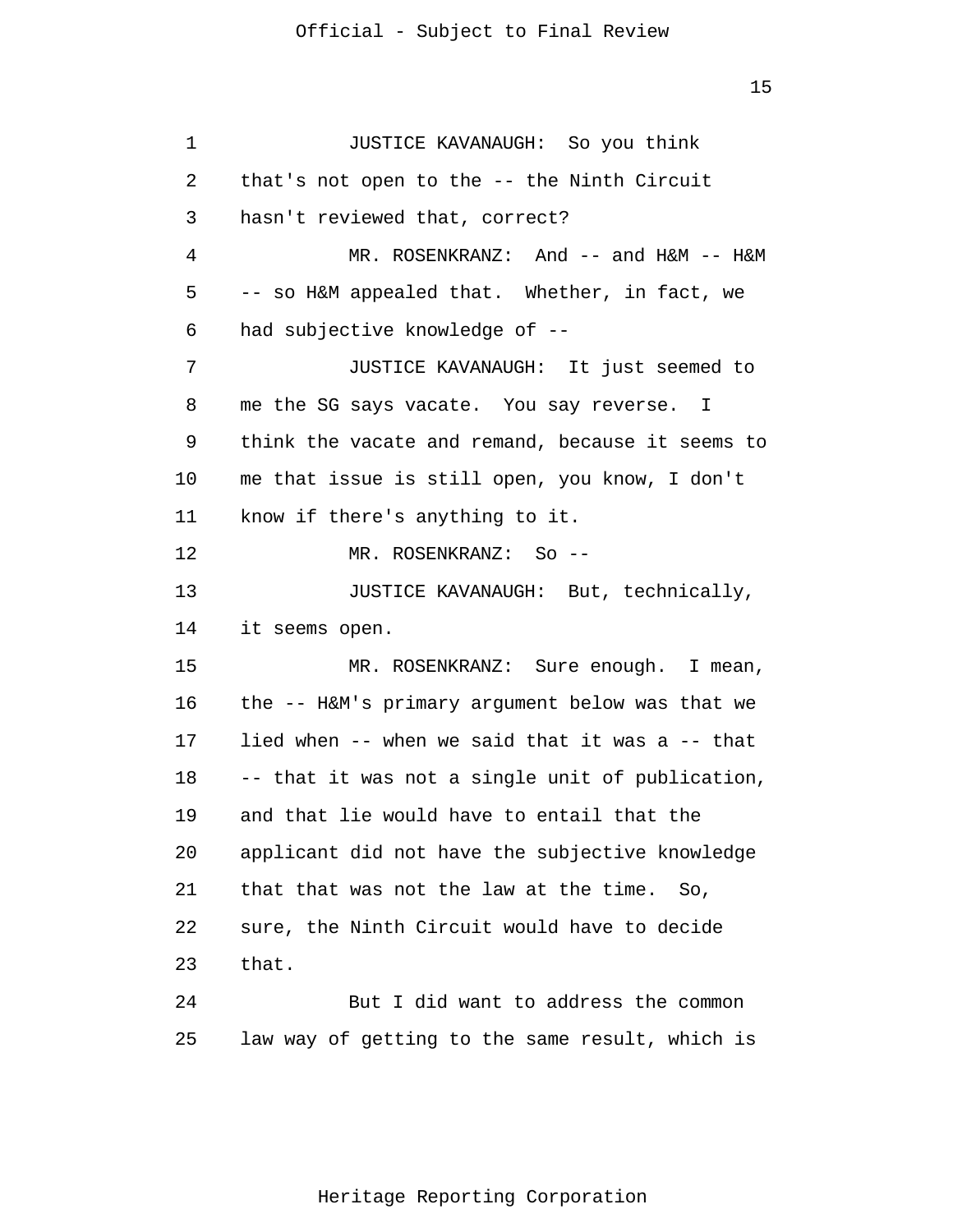1 2 3 4 5 6 7 8 9 10 11 12 13 14 15 16 17 18 19 20 21 22 23 24 25 the presumption that Congress would not have hidden in the word "knowledge" an intention to override a century of common law. Common law had a clear answer to the core question here. You don't strip IP rights for a misunderstanding that is based -- that is based on a legal misunderstanding. We cited many cases excusing all sorts of legal errors, and H&M does not address any of them. Courts, sure. They had different formulations, but they all got to that one answer in different ways. They all got to that same answer. At an irreducible minimum, the doctrine required subjective knowledge of an inaccuracy. Honest legal errors were not a basis under common law for invalidating copyright registrations. And it's telling that H&M could not find a single common law case in which a court distinguished inadvertent legal mistakes from inadvertent mistakes of fact, nor anyone that was applying -- any common law case that was applying H&M's proposed constructive knowledge standard. Some courts may have added additional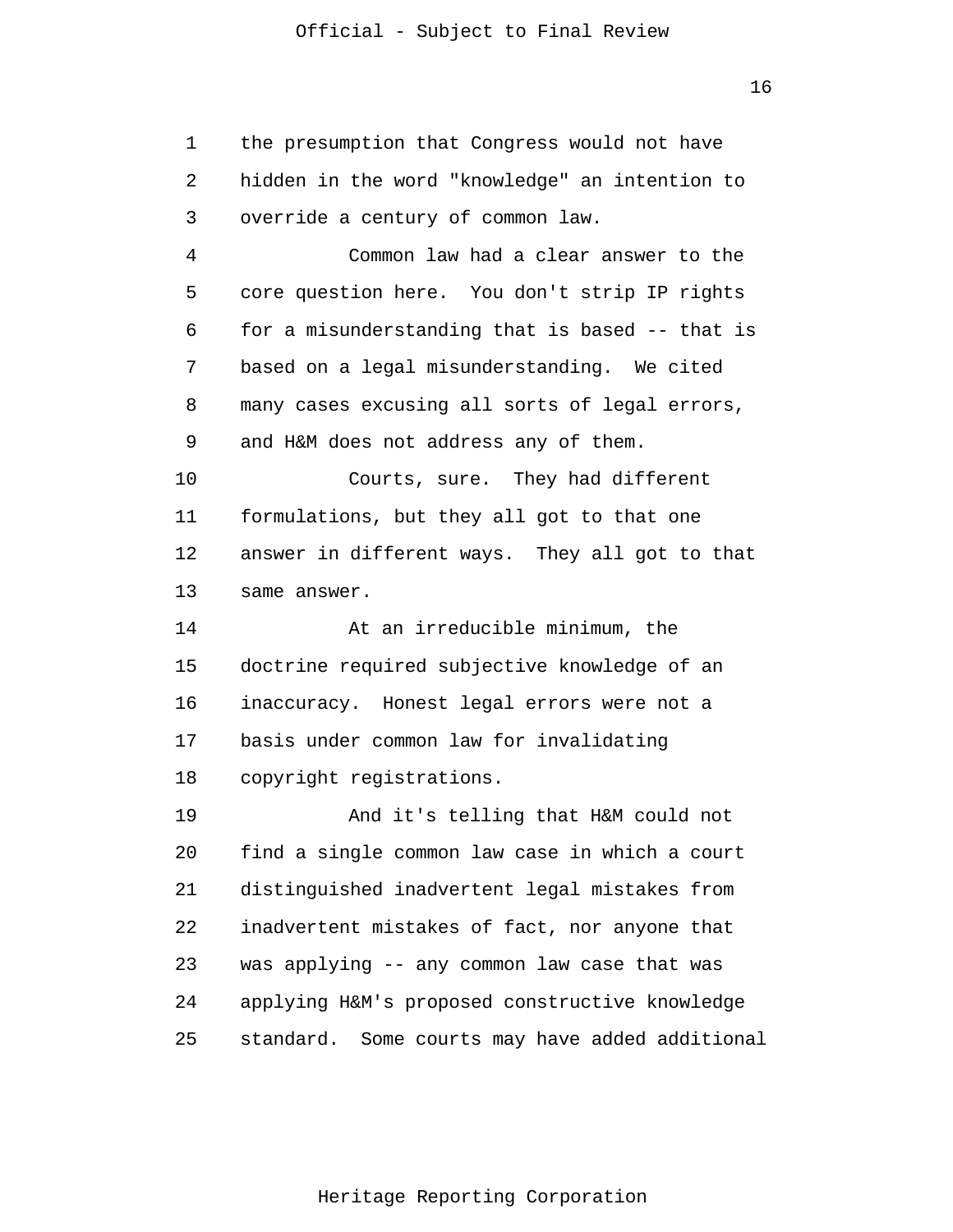17

1 2 3 4 5 6 7 8 9 10 11 12 13 14 15 16 17 18 19 20 21 22 23 24 25 elements, but those additional elements never subtracted from that bare minimum. And the last thing I would say is that it makes no sense that Congress would ever have wanted to do this. Why would Congress have wanted to punish lay people for legal mistakes and not punish them for factual mistakes, especially since lay people are way more likely to understand the facts and know them than the law. Congress made a sensible decision not to strip authors of a -- JUSTICE SOTOMAYOR: How do we -- I understand you want to make this about lay people, artisan poets. But there's an argument here that your client is not an artist or poet, that your client is a patent troll. I'm not making the allegation. But, if I have a concern about patent trolls, how do I describe a truly innocent mistake of law from one in which a sophisticated party with the capacity to confer with lawyers makes a mistake that they could have easily checked? MR. ROSENKRANZ: Well, Your Honor, so I think --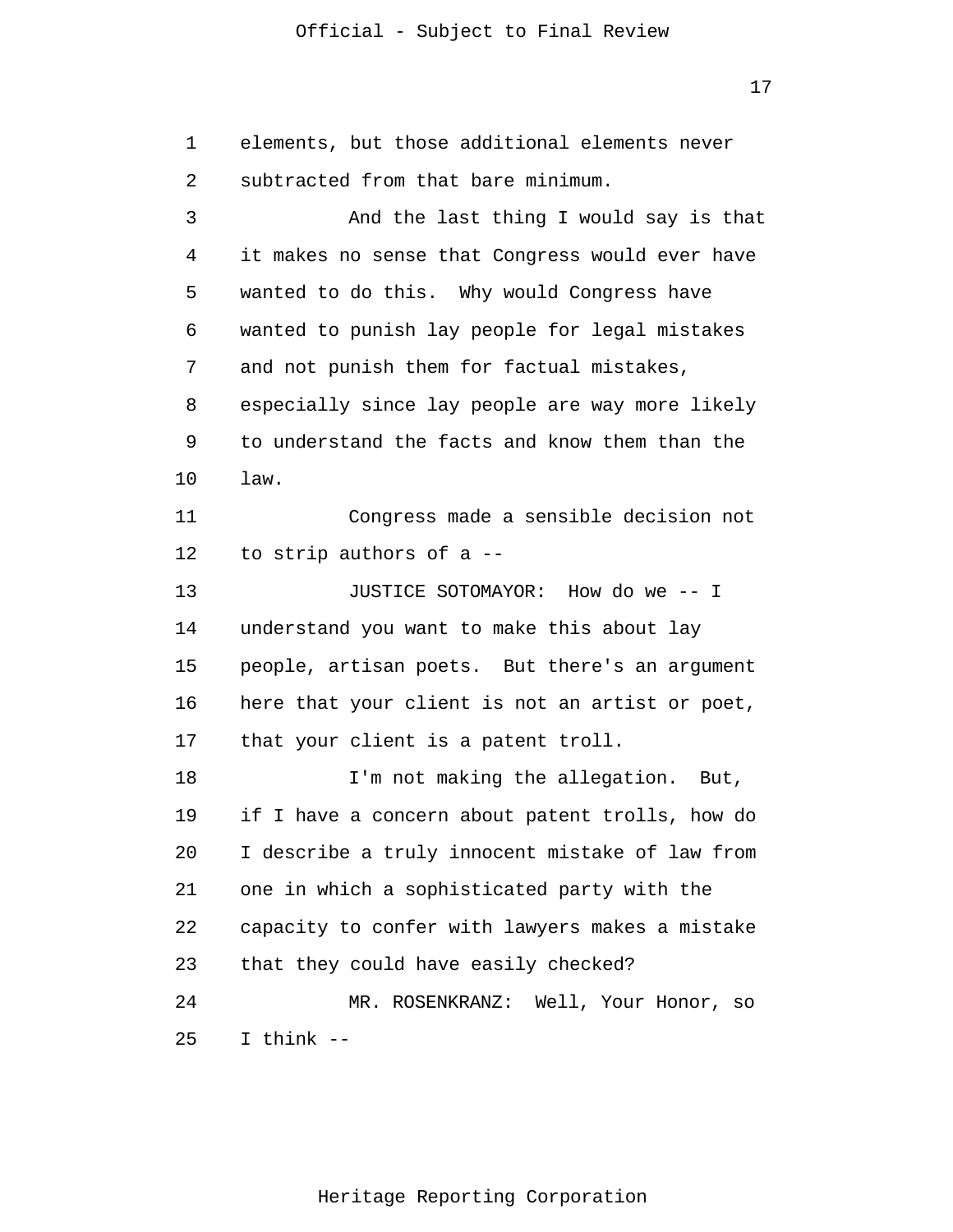1 2 3 4 5 6 7 8 9 10 11 12 13 14 15 16 17 18 19 20 21 22 23 24 25 JUSTICE SOTOMAYOR: Now that's -- the premises there are all subject to attack because this is the first time that the single publication rule was announced, so -- but let's talk about the trolls. MR. ROSENKRANZ: So -- so I do want to talk about the trolls, both the allegation and -- but I will start with the core legal question that you're asking. That's the beauty of willful blindness. A constructive -- if I may finish the answer, Your Honor. The -- the constructive -- the constructive knowledge, reasonable person test would apply across the range of every possible person. It's not a good fit for the wide range in variability of the sorts of applicants that file copyright applications. If -- if Unicolors -- excuse me -- if H&M had evidence that our client was willfully blind to the truth about what the single unit publication rule meant when we were following guidance that was actually pretty clearly on our -- our side but, at worst, ambiguous, they can present it, but they had none. I do have to get to the question of --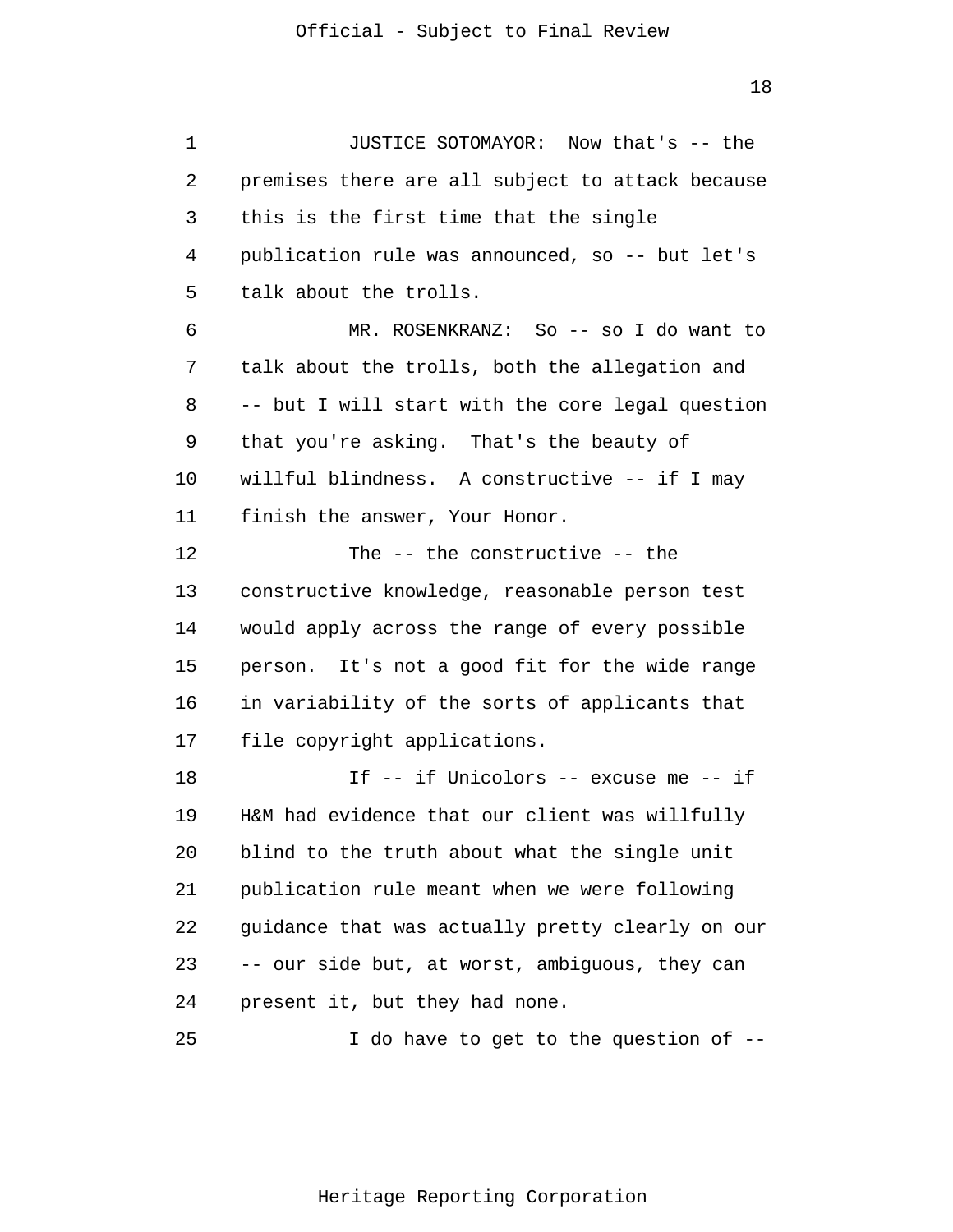19

1 2 3 4 5 6 7 8 9 10 11 12 13 14 15 16 17 18 19 20 21 22 23 24 25 if I may, Your Honor? CHIEF JUSTICE ROBERTS: Maybe -- MR. ROSENKRANZ: Of course. CHIEF JUSTICE ROBERTS: -- in a second round there. Thank you, counsel. Justice Thomas? JUSTICE THOMAS: Yes. Mr. Rosenkranz, I -- I'm still stuck a bit on the question presented. In your question presented in your cert petition, you refer to -- you -- whether or not 411 requires a referral to the Copyright Office where there is no indicia of fraud. In your new question presented, you focus on whether that knowledge -- referred to in the previous paragraph, whether that knowledge element precludes a challenge to a registration where the -- the inaccuracy from the applicant's good-faith misunderstanding of a principle of copyright law. Those are two different questions. If you -- why shouldn't we dismiss this as improvidently granted since the focus in the initial QP is on the -- is on fraud, not on knowledge? MR. ROSENKRANZ: Well, so, Your Honor,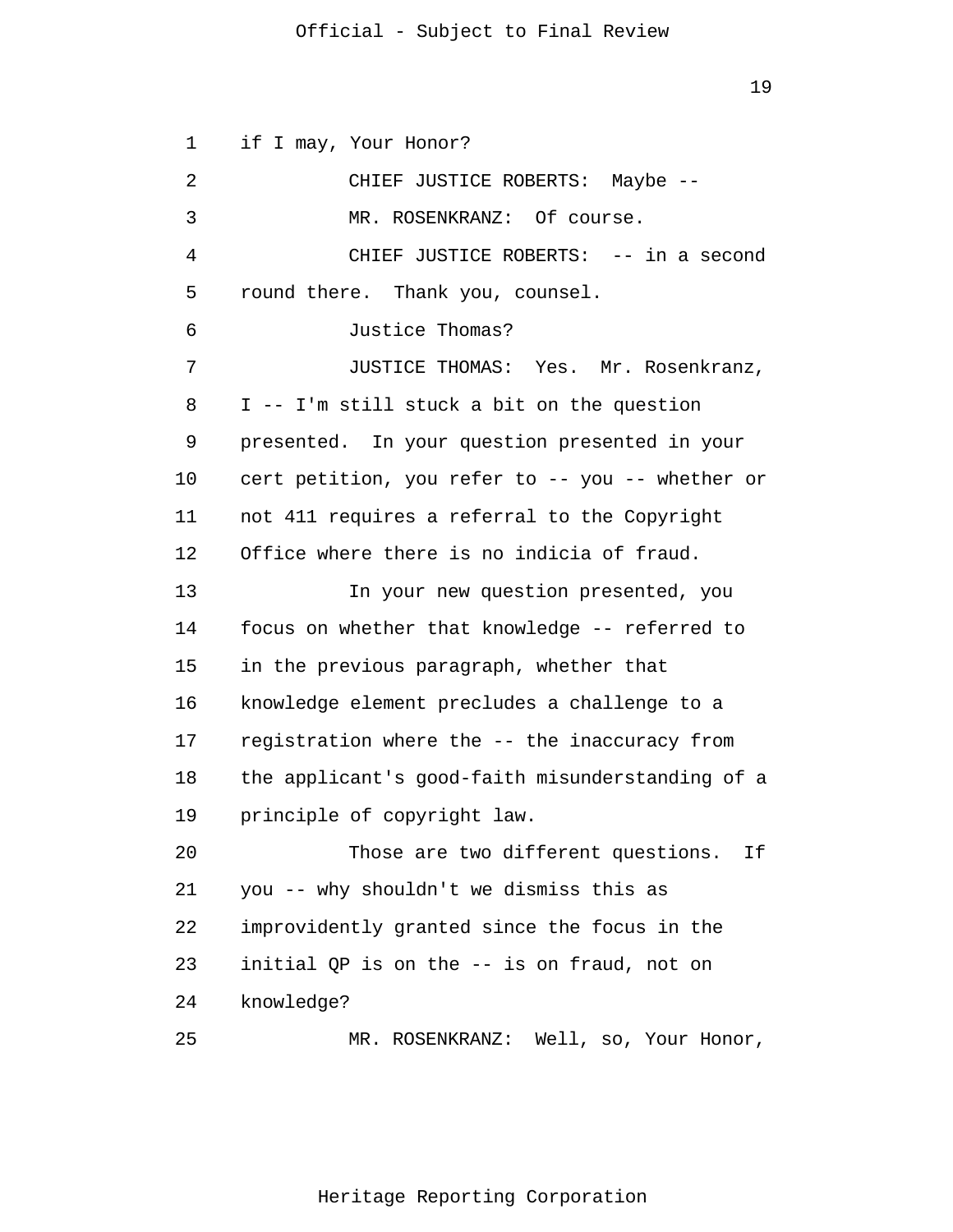1 2 3 4 5 6 7 there -- there are two pieces to the question. The first is you asked about requiring referral. Nothing in the petition or the brief in opposition or the reply talks about requiring referral. We were -- we were debating the basis on which a referral was made, which is the state of mind.

8 9 10 11 12 13 14 15 16 17 18 19 20 21 22 23 24 The second piece, Your Honor, was requiring indicia of fraud. It was called the doctrine of fraud on the Copyright Office. We have in 411(b) all of the core elements of fraud, a knowing misstatement of -- of fact that is material. So the fact that 411(b) doesn't specifically use the -- the word "fraud" doesn't mean we change the question presented. And the entire petition was about that state of mind. JUSTICE THOMAS: Well, if -- if you were accurate then, why didn't you simply retain your question presented? MR. ROSENKRANZ: Your Honor, we did what -- what advocates do before this Court all the time and what's  $-$  what's permitted under Rule 24.1. We focused the question presented more directly on the key vulnerabilities of the

25 Ninth Circuit's opinion rather than -- which was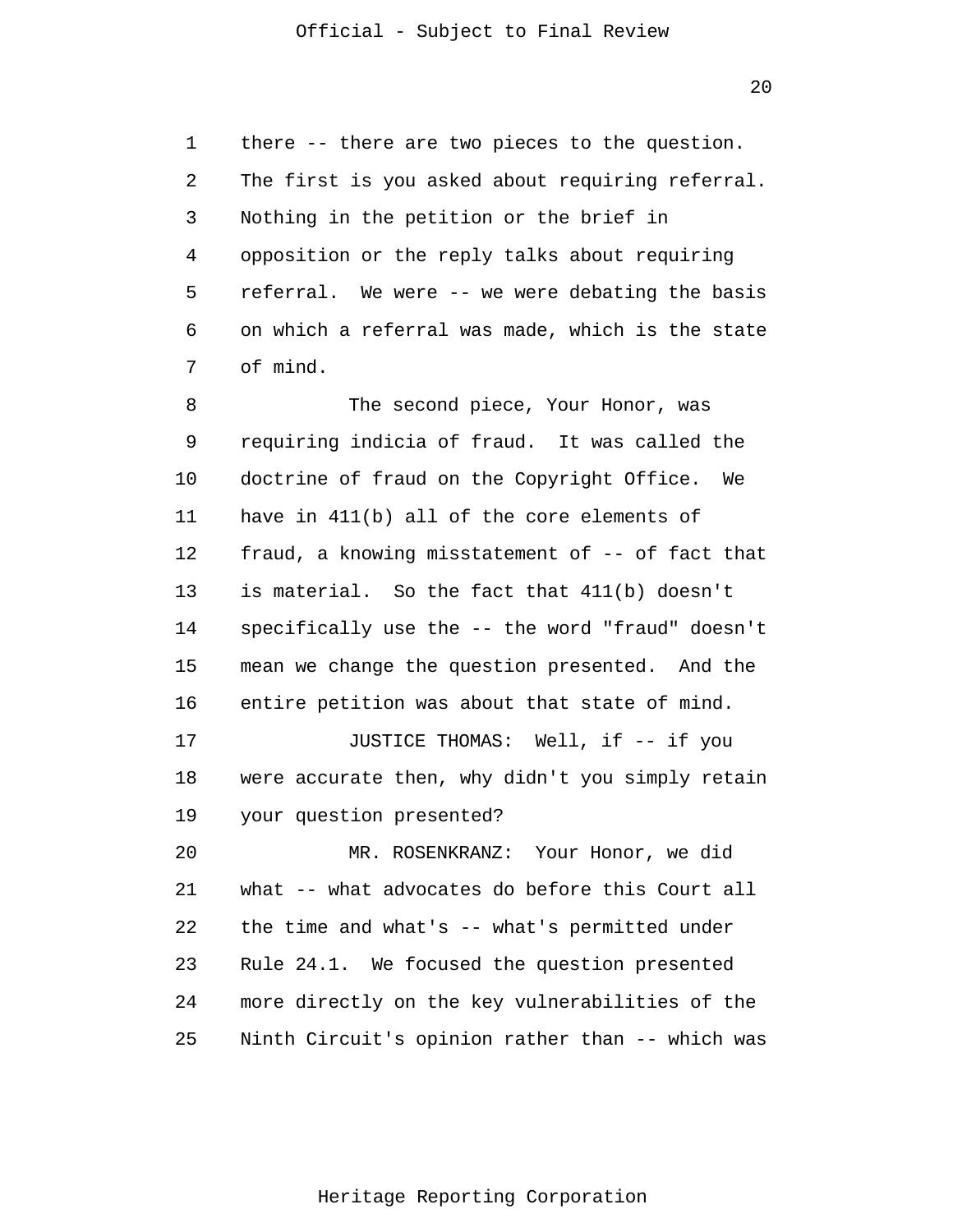| 1  | reflected in the byplay between the cert        |  |  |  |
|----|-------------------------------------------------|--|--|--|
| 2  | petition and the brief in opposition as to what |  |  |  |
| 3  | the question presented was. And, certainly, by  |  |  |  |
| 4  | the time this Court got to the reply brief, it  |  |  |  |
| 5  | was very, very clear on page 1 of that cert     |  |  |  |
| 6  | reply we were talking about the -- the          |  |  |  |
| 7  | critical -- what we called the critical legal   |  |  |  |
| 8  | issue, which was the Ninth Circuit's holding    |  |  |  |
| 9  | carving out mistakes of law from 411(b)'s safe  |  |  |  |
| 10 | harbor.                                         |  |  |  |
| 11 | CHIEF JUSTICE ROBERTS: Justice                  |  |  |  |
| 12 | Breyer, anything?                               |  |  |  |
| 13 | JUSTICE BREYER:<br>No.                          |  |  |  |
| 14 | CHIEF JUSTICE ROBERTS: Justice Alito?           |  |  |  |
| 15 | JUSTICE ALITO: Well, in your                    |  |  |  |
| 16 | petition, you said that the Ninth Circuit's     |  |  |  |
| 17 | misinterpretation of Section 411(b) widened a   |  |  |  |
| 18 | dire circuit division that must be addressed.   |  |  |  |
| 19 | If you had framed your question in the          |  |  |  |
| 20 | petition the way you framed it in your brief,   |  |  |  |
| 21 | could you have alleged that there was a dire    |  |  |  |
| 22 | circuit split?                                  |  |  |  |
| 23 | MR. ROSENKRANZ: Yes, Your Honor. The            |  |  |  |
| 24 | circuit split alleged in the petition was the   |  |  |  |
| 25 | Ninth Circuit against the Eleventh Circuit.     |  |  |  |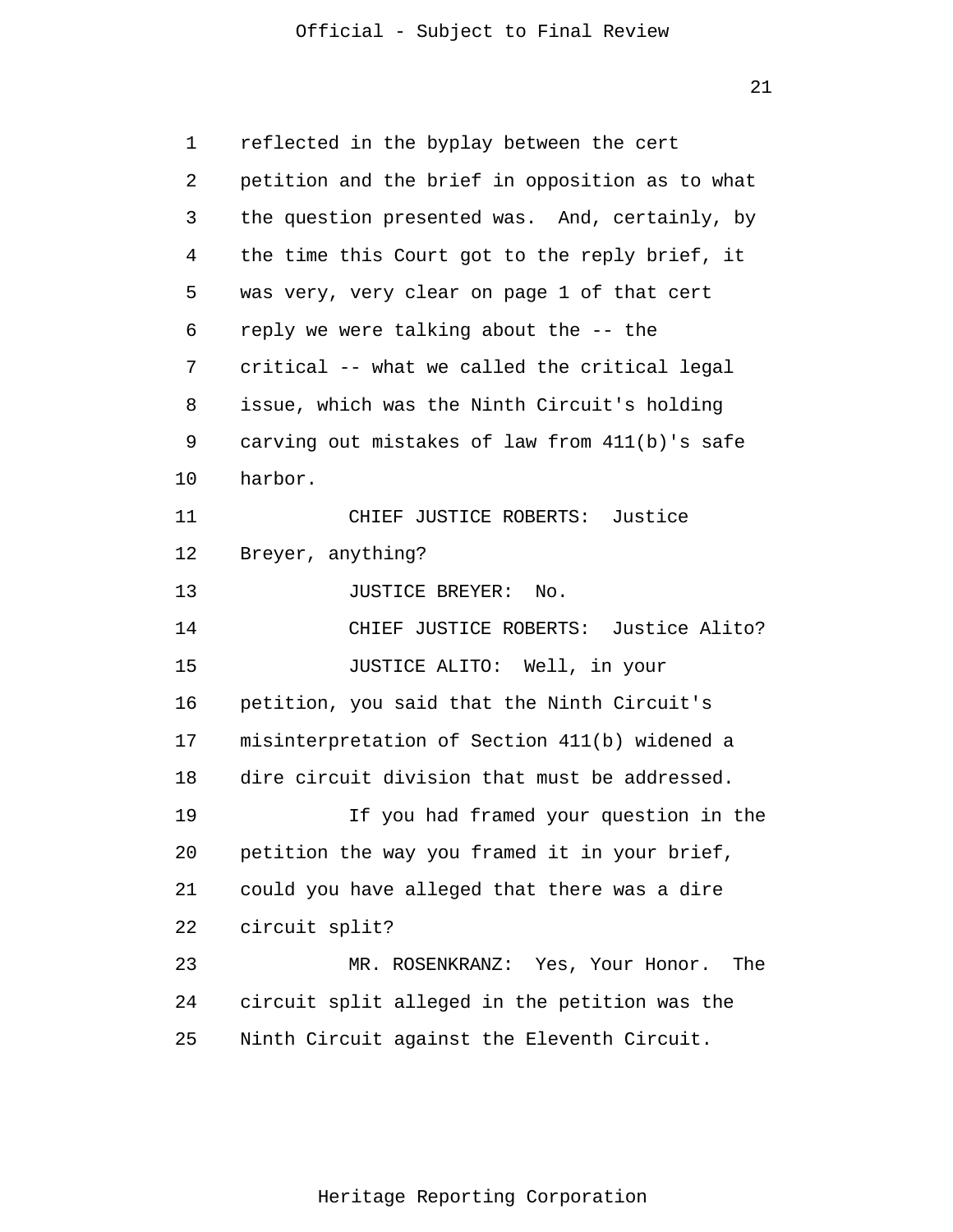22

1 2 3 4 5 6 7 8 9 10 11 12 13 14 15 16 17 18 19 20 21 22 23 24 25 That was -- that was it. The Seventh Circuit had some good language as well. It is the same exact disagreement. The Ninth Circuit says knowledge of the law is an exception to 411(b). The Eleventh Circuit, in Roberts versus Gordy, the case that we featured, said very clearly that knowledge of the law is not an exception. It said rappers understand lyrics and poetry; they don't understand copyright law. And all three legal issues that were -- excuse me -- all three issues that were the basis for the misstatement in Roberts were legal issues. JUSTICE ALITO: And one -- one other question. In what way could you have been benefited by attempting to register all of these designs on one application as opposed to using a separate application for each design? Now it reduced the fee that you had to pay. Could it have helped you in any other way? MR. ROSENKRANZ: It could not have helped us in any other way, Your Honor. That's exactly why Congress wrote the statute the way it did, because there's very little benefit in litigation from -- from anything that ends up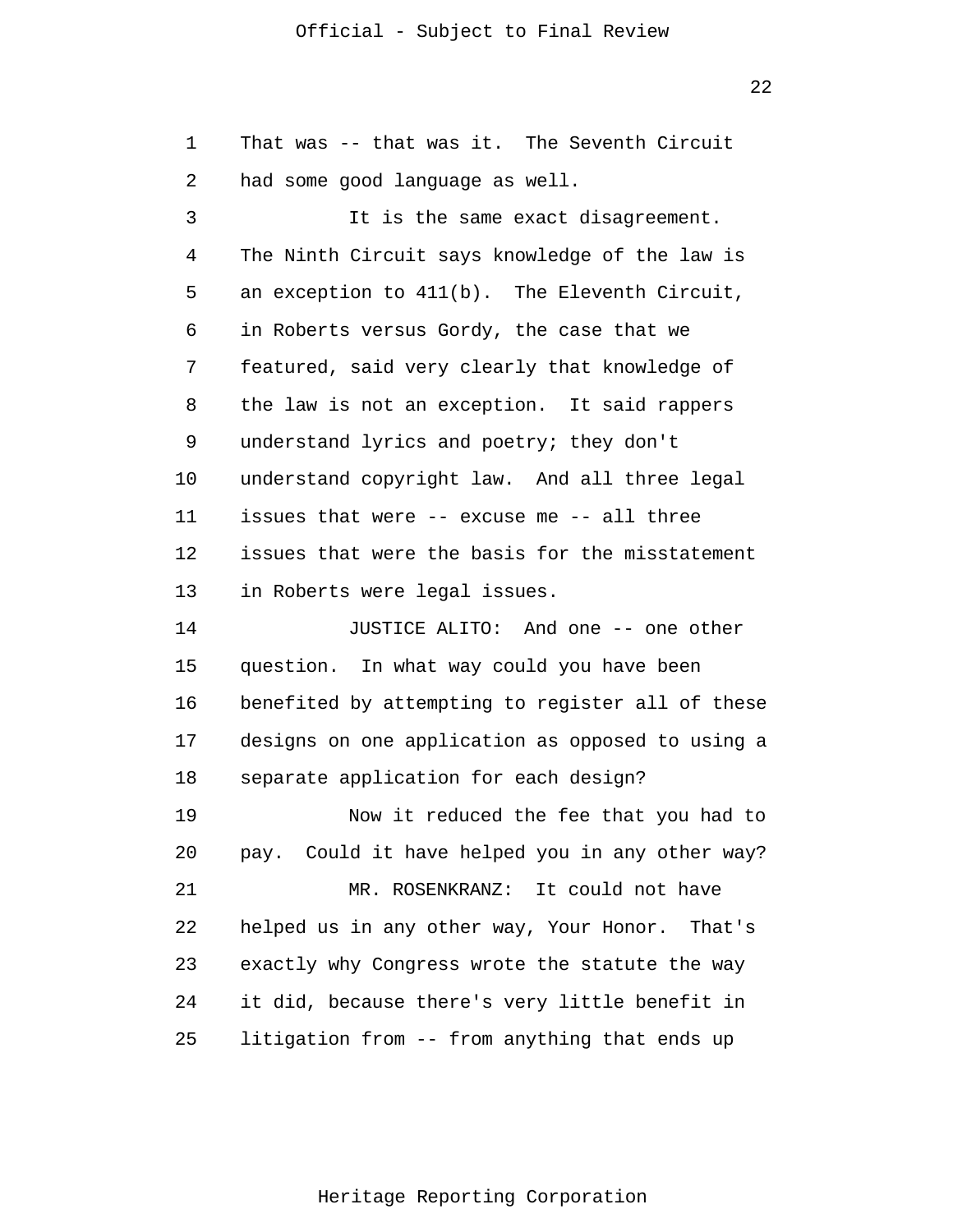23

| 1  | being wrong on an application. But, in this one  |  |  |  |
|----|--------------------------------------------------|--|--|--|
| 2  | in particular, let's just be clear, under the    |  |  |  |
| 3  | Ninth Circuit's theory, we saved \$65 by not     |  |  |  |
| 4  | dividing the confined from the unconfined. But   |  |  |  |
| 5  | -- but we didn't win any litigation advantage or |  |  |  |
| 6  | any other advantage.                             |  |  |  |
| 7  | CHIEF JUSTICE ROBERTS: Justice                   |  |  |  |
| 8  | Sotomayor?                                       |  |  |  |
| 9  | Justice Gorsuch?                                 |  |  |  |
| 10 | Justice Barrett? No?                             |  |  |  |
| 11 | Thank you, counsel.                              |  |  |  |
| 12 | MR. ROSENKRANZ: Thank you, Your                  |  |  |  |
| 13 | Honor.                                           |  |  |  |
| 14 | CHIEF JUSTICE ROBERTS: Ms. Patterson.            |  |  |  |
| 15 | ORAL ARGUMENT OF MELISSA N. PATTERSON            |  |  |  |
| 16 | FOR THE UNITED STATES, AS AMICUS CURIAE,         |  |  |  |
| 17 | SUPPORTING THE PETITIONER                        |  |  |  |
| 18 | MS. PATTERSON: Mr. Chief Justice, and            |  |  |  |
| 19 | may it please the Court:                         |  |  |  |
| 20 | Congress has set out a default rule to           |  |  |  |
| 21 | preserve the validity of copyright registrations |  |  |  |
| 22 | even if they contain some inaccurate             |  |  |  |
| 23 | information. Under Section 411(b), such a        |  |  |  |
| 24 | registration remains adequate to support an      |  |  |  |
| 25 | infringement action unless the registrant has    |  |  |  |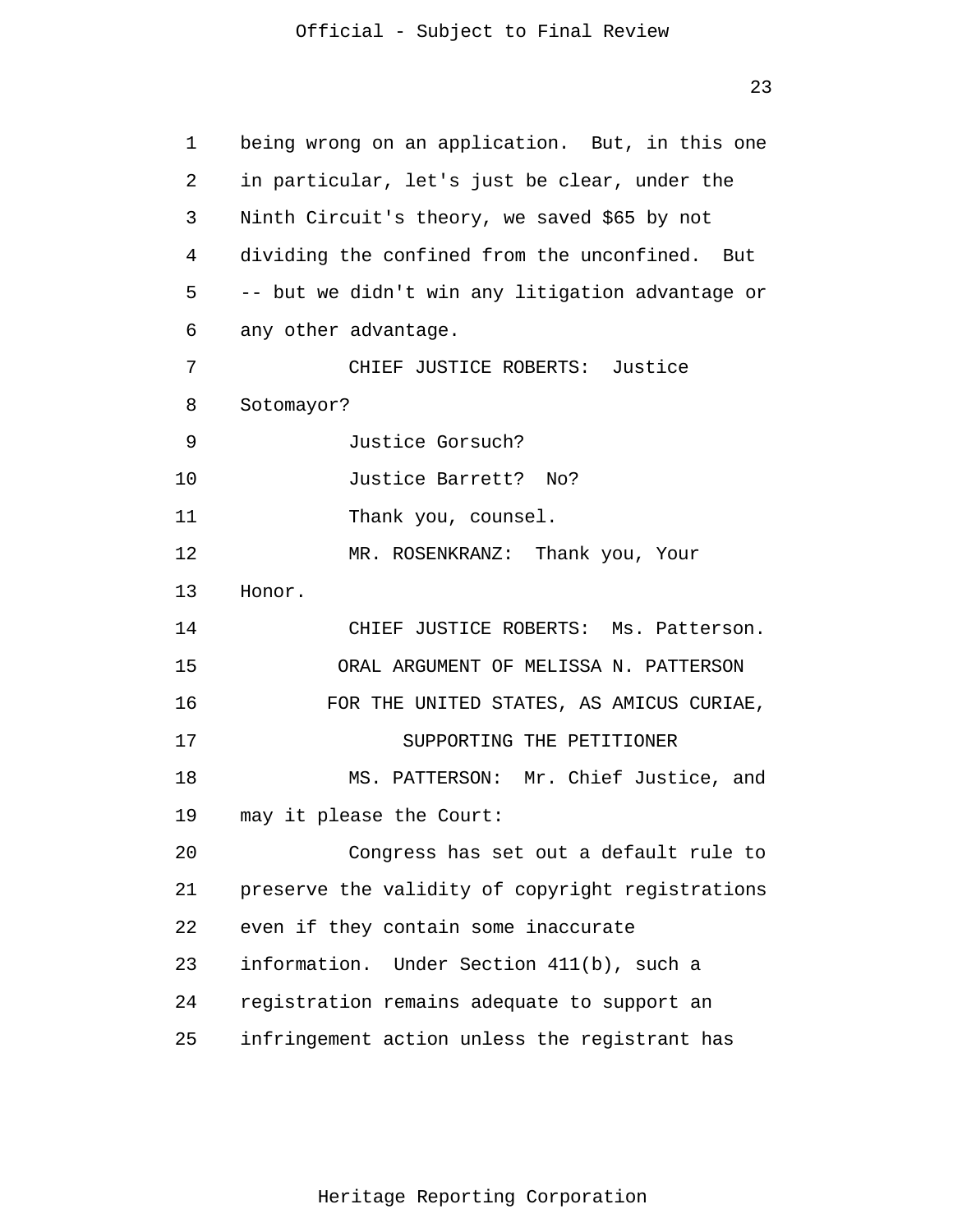1 2 3 included inaccurate information in its application to the Copyright Office with knowledge that it was inaccurate.

4 5 6 7 8 9 10 11 12 13 14 Now, with respect to that key knowledge condition, the Ninth Circuit has set out an unprecedented rule that could jeopardize many thousands of copyright registrations under conditions never before thought to give rise to a risk of invalidation, and that's because the Ninth Circuit has decided that a registrant's knowledge of an inaccuracy is decided by looking solely at that registrant's factual knowledge, even if the inaccuracy at issue arises solely because of a law.

15 16 17 18 19 20 And that was error. We think that in order to risk invalidation of your registration, a registrant needs to actually be aware that it's submitting an inaccuracy and that that is just as true of legal inaccuracies as it is of factual ones.

21 22 23 I welcome the Court's question, or I'd like to turn first to the Ninth Circuit's rule as actually applied in this case.

24 25 I think there is some suggestion by Respondent of an alternate rule, a constructive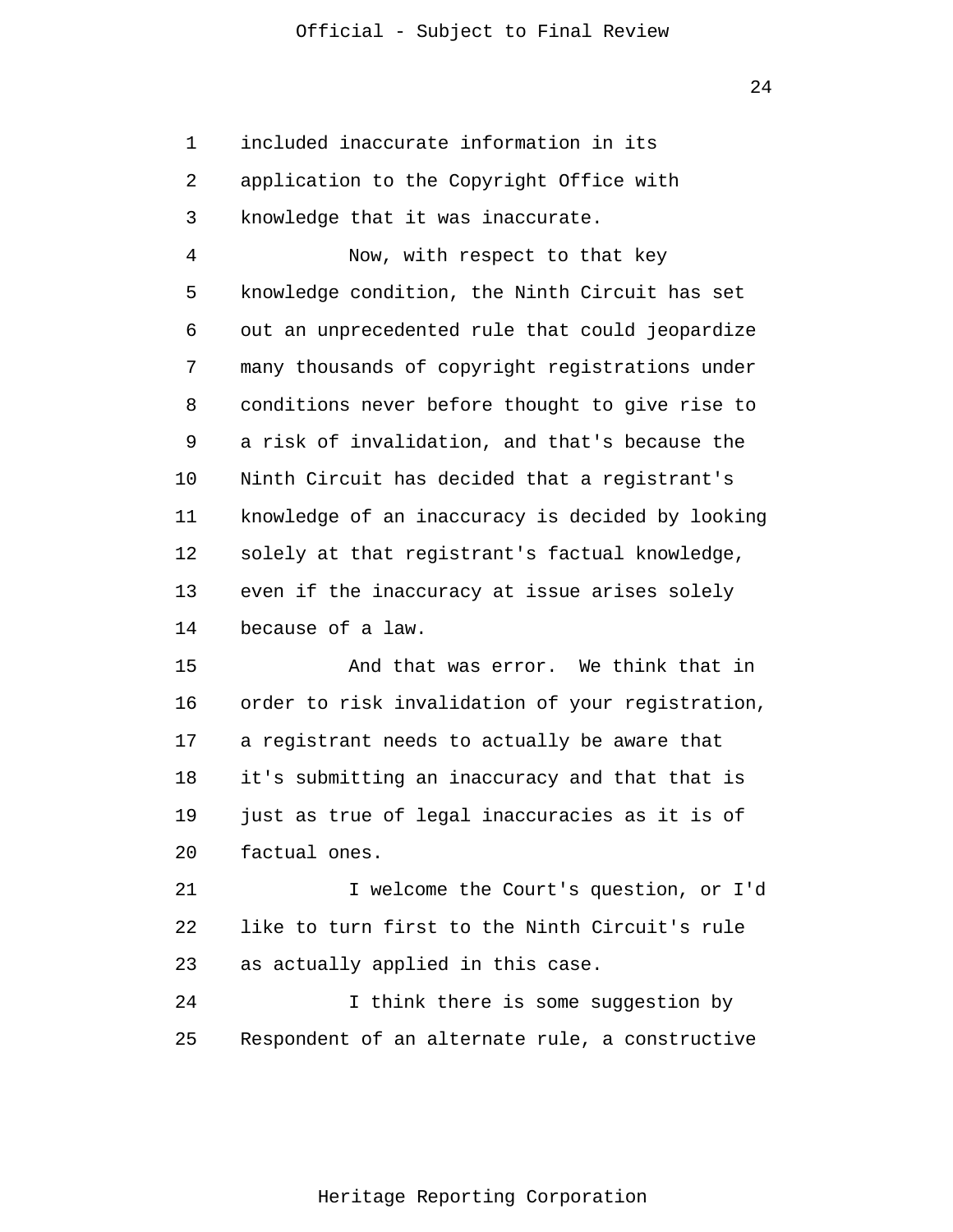1 2 3 4 5 6 7 8 9 10 11 12 13 14 15 16 17 18 19 20 21 22 23 24 25 knowledge standard rule, and, in fact, that appears to be the sort of front-line defense of what the Ninth Circuit did here. That standard appears nowhere in the Ninth Circuit's decision. The Ninth Circuit did not say: Well, we think Unicolors should have known the correct requirements to submit a single unit of publication and flouted them, and, therefore, we are going to hold them to their error. The Ninth Circuit said that it was irrelevant whether they knew what the requirements to submit that type of application were, whether it knew of the bundling requirement that the Ninth Circuit decided exists under the regulation. So even if this Court decides that some form of constructive knowledge is necessary, that would require a remand. JUSTICE KAGAN: Well, but what do you think of the constructive versus actual debate? MS. PATTERSON: We think it needs to be actual knowledge, Your Honor, and that's for essentially three reasons: the text of 411(b) itself, the text of the rest of Title 17, and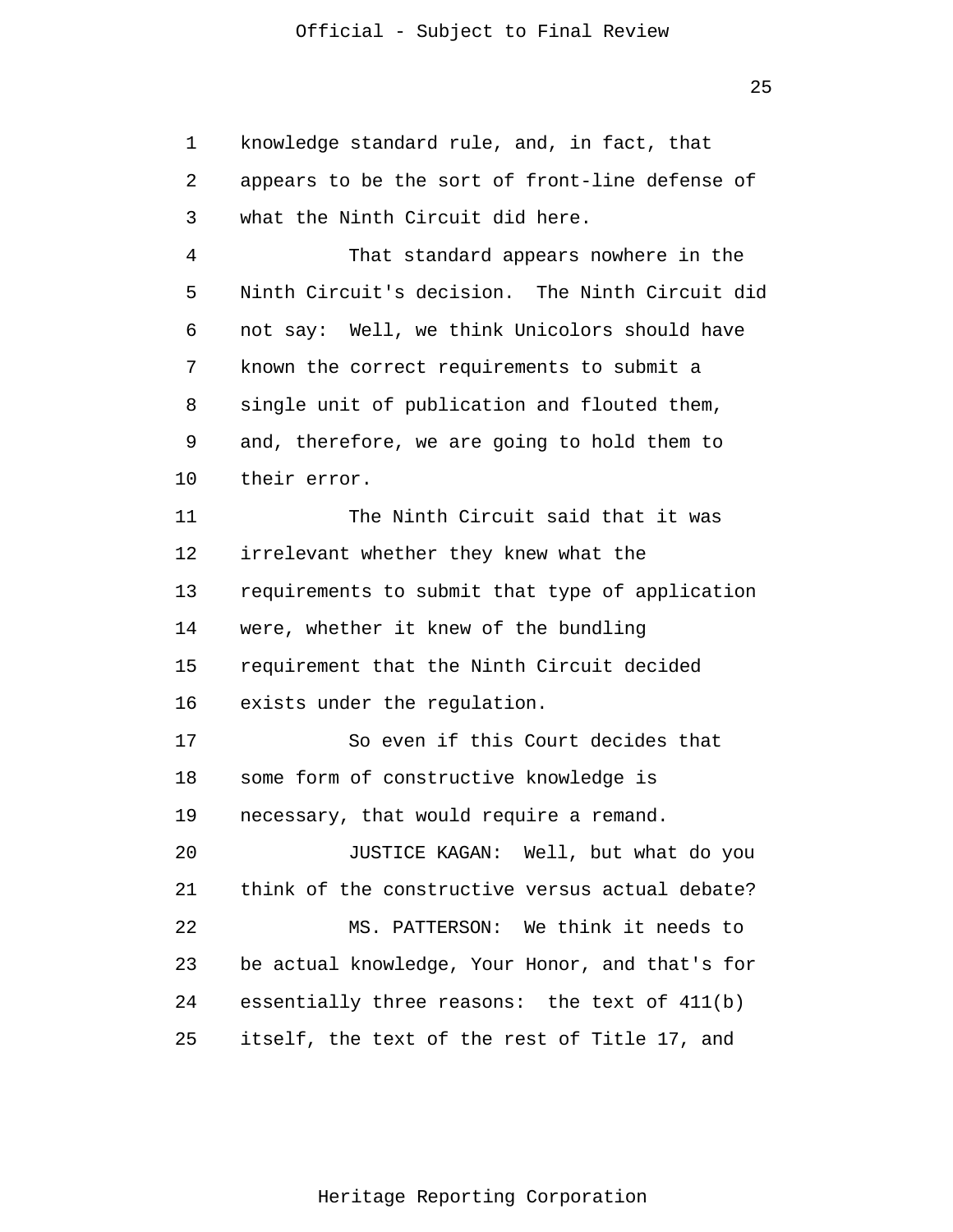26

|                   |  |  | 1 the context in which Congress enacted Section |  |
|-------------------|--|--|-------------------------------------------------|--|
| $2 \quad 411(b).$ |  |  |                                                 |  |

3 4 5 6 7 8 9 10 11 12 13 So just looking at the word here, it -- it -- it's just "knowledge." It's unadorned by any constructive knowledge standard. Now, in the rest of Title 17, when Congress wanted to impose a constructive knowledge standard, it did so very carefully. We -- we've cited a list, and I think Petitioner added to it, of various provisions where Congress had said things like "knew or should have known," "had reasonable grounds to know," "acted in deliberate disregard or recklessness."

14 15 16 17 18 19 20 21 22 23 24 25 We think that shows that if Congress had wanted to have a constructive knowledge standard here, it would have said so. And that's not only because it didn't have an indicia of a constructive knowledge standard but because, in the copyright context, Congress has carefully calibrated the type of construction - constructive knowledge standard it wants. You know, having reasonable grounds to know, being aware of actual facts or circumstances, which are written into some of these standards, is quite different than acting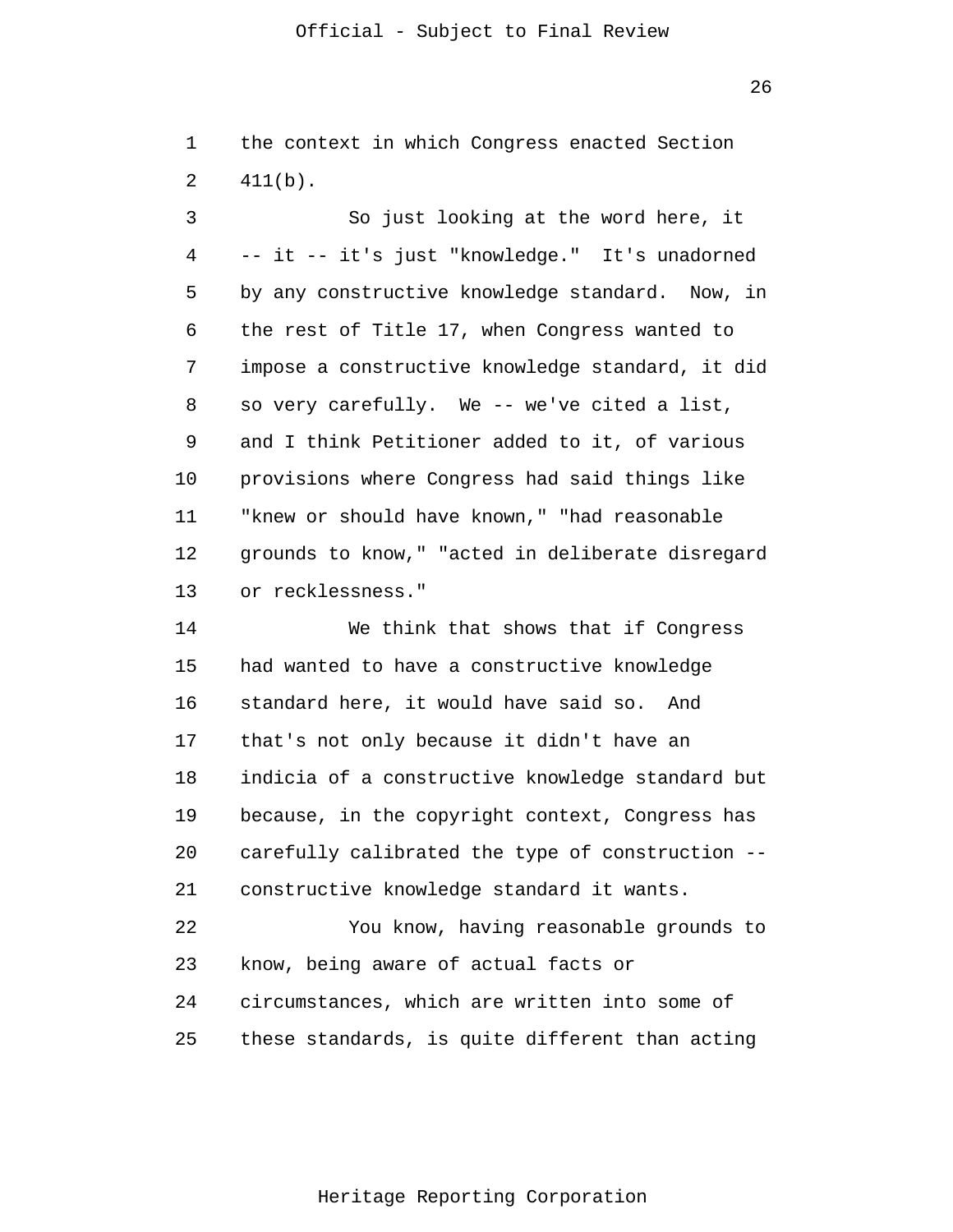1 2 3 4 5 6 7 8 9 10 11 12 13 14 15 16 17 18 19 20 21 22 23 24 25 in deliberate disregard or -- or recklessness or ignorance. So we think  $-$ JUSTICE ALITO: Willful blindness wouldn't be sufficient? MS. PATTERSON: We do think willful blindness is a form of actual knowledge. So that by using the word "knowledge," we think Congress meant the real sort of knowledge, actual knowledge. And that would, under the principles announced in cases like Global Tech and Intel, of course carry with it willful blindness. JUSTICE KAGAN: On -- on the theory that willful blindness you really do know? MS. PATTERSON: Yeah, I think -- JUSTICE KAGAN: And that's why you're not looking, that's the theory? MS. PATTERSON: Yes, Your Honor. And I think that there's some, I think it's in Global Tech the Court, you know, posits that you can think of it as an exception to actual knowledge or you can actually think of it as a form of knowledge. Of course to reach willful blindness you have to be aware that there is a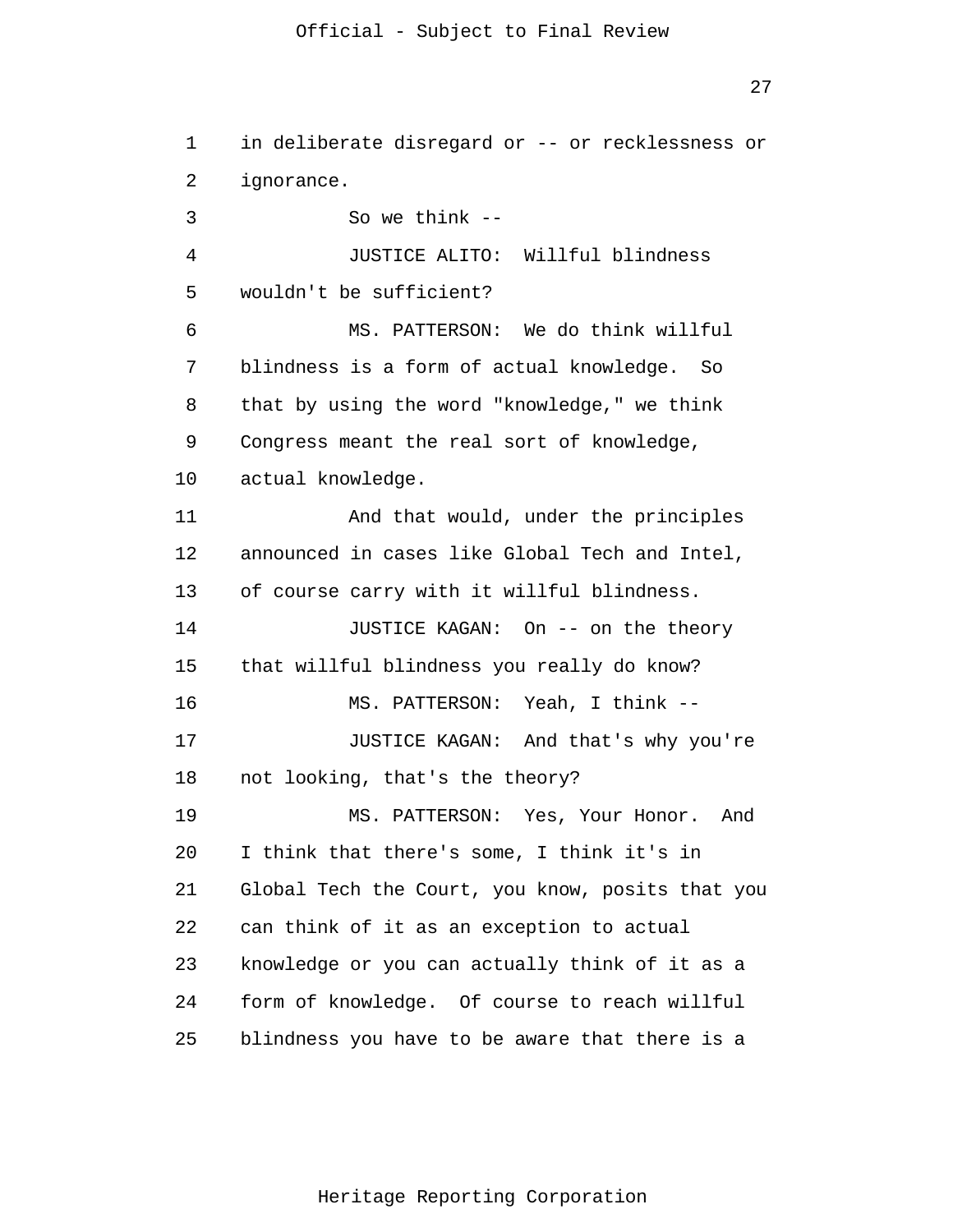1 2 3 4 5 6 7 8 9 10 11 12 13 14 15 16 17 18 19 20 21 22 23 24 25 high probability that a certain fact or condition is out there and take some steps to avoid coming into, you know, present awareness of it. So I think regardless of how you conceive of it, willful blindness, if -- if a - if a defendant could show that a registrant had willfully blinded themselves to either the legal requirements or the underlying facts of its conduct, yes, I think that you could satisfy for  $411(b)(1)(A)$ . JUSTICE SOTOMAYOR: How about unreasonableness? MS. PATTERSON: Pardon? JUSTICE SOTOMAYOR: How about unreasonableness? MS. PATTERSON: No, Your Honor, I think that's where the Respondent suggests a constructive knowledge standard that you have to have a reasonable basis for your subjective belief. We don't think that's the right standard. We think that the -- if you honestly believe or are honestly just ignorant of the exact definition of, say, publication or single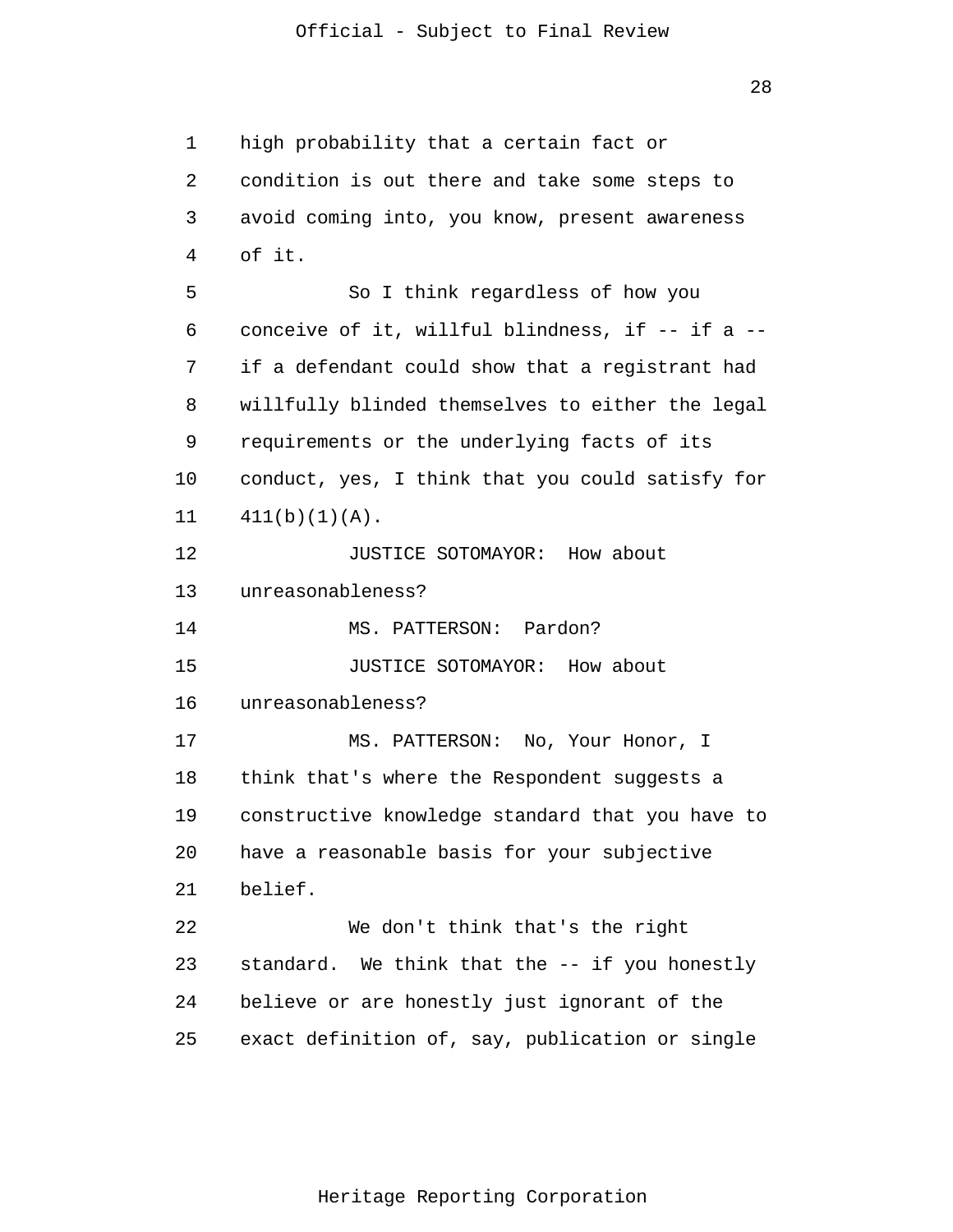1 2 3 4 5 6 7 8 9 10 11 12 13 14 15 16 17 18 19 20 21 22 23 24 25 - unit of publication registration requirements, that simply being sloppy or negligent in filling out your application should not give rise to a risk of your registration being invalidated -- CHIEF JUSTICE ROBERTS: Is that -- MS. PATTERSON: -- which does carry CHIEF JUSTICE ROBERTS: Is that the interpretation that the Copyright Office has adopted? It talks -- it talks about a reasonable interpretation of the law. MS. PATTERSON: I think you're referring to its response in the Fashion Avenue case. And I -- I think if you just read the last few pages where that reference comes up, it's clear that the Copyright Office was not trying to explore the parameters of what "knowledge" might mean. It was simply referring -- it -- it comes right after the reference to the Gold Value case. That's the Ninth Circuit's predecessor decision to this one. I think Respondent is probably correct that, under Gold Value, the Ninth Circuit left itself some wiggle room for the type of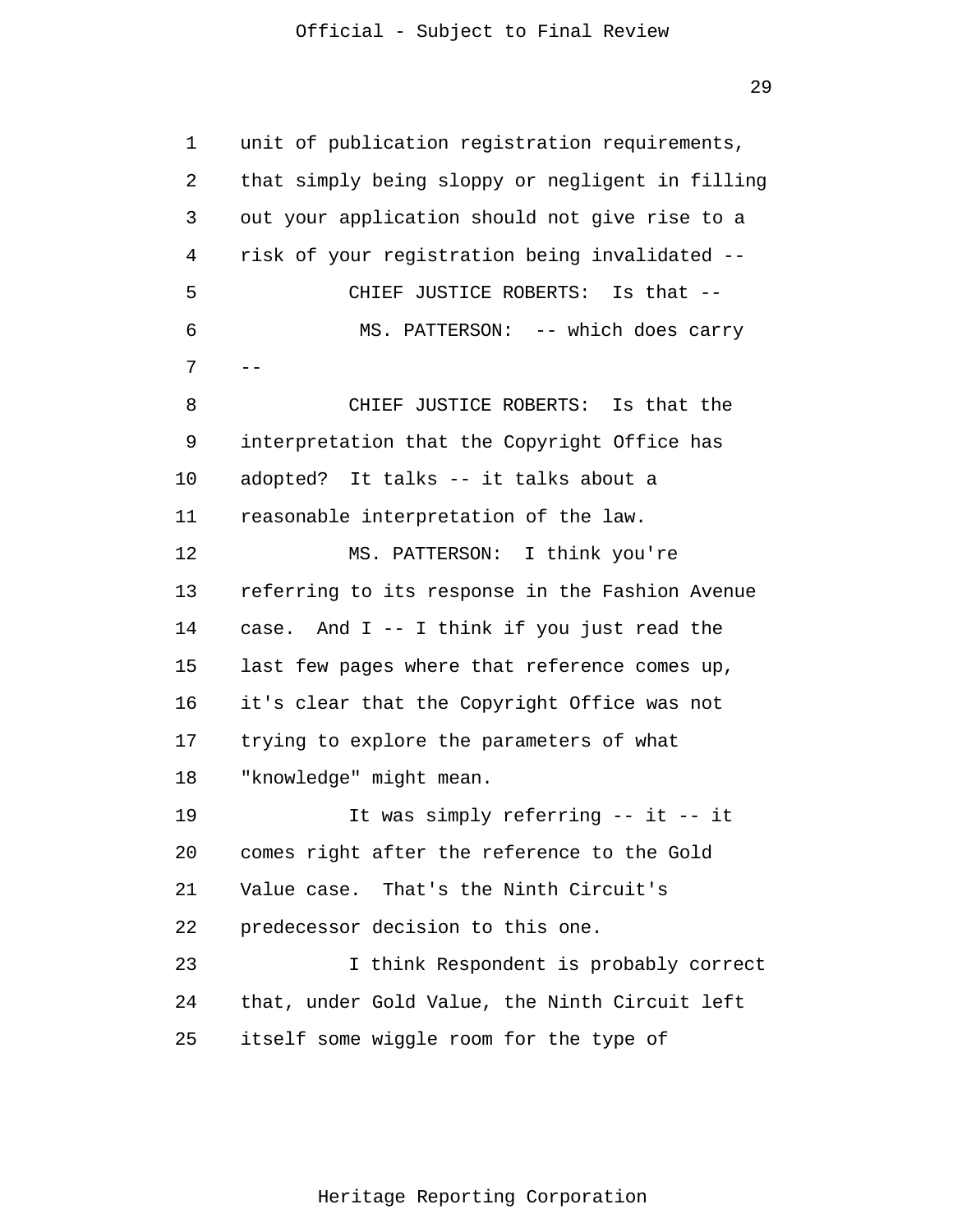30

1 2 3 4 5 6 7 8 9 10 11 12 13 14 15 16 17 18 19 20 21 22 23 24 25 constructive knowledge standard that the Respondent is pressing here. And so when the Copyright Office there referred to a -- a reasonable basis, I think it was just echoing what the Ninth Circuit had already said. JUSTICE KAVANAUGH: Ms. Patterson, I read earlier, page 21, footnote 3, the last sentence of your brief, where I thought you did a nice job of bridging the reasonableness into the knowledge requirement. So I hope you still agree with the last sentence of footnote 3. MS. PATTERSON: Absolutely, Your Honor. We think if somebody is adopting just a manifestly unreasonable interpretation of copy -- of either copyright law or -- or a story about what their own conduct was or what they meant it to be, of course an infringer can say, you know, can -- can tell a fact-finder, you know, that's evidence that they either actually had knowledge and they're just lying about it or that they were willfully blinding themselves to the truth of either the facts or the law. And it -- it is important to remember that these types of scienter determinations are going to be made by a fact-finder. You are free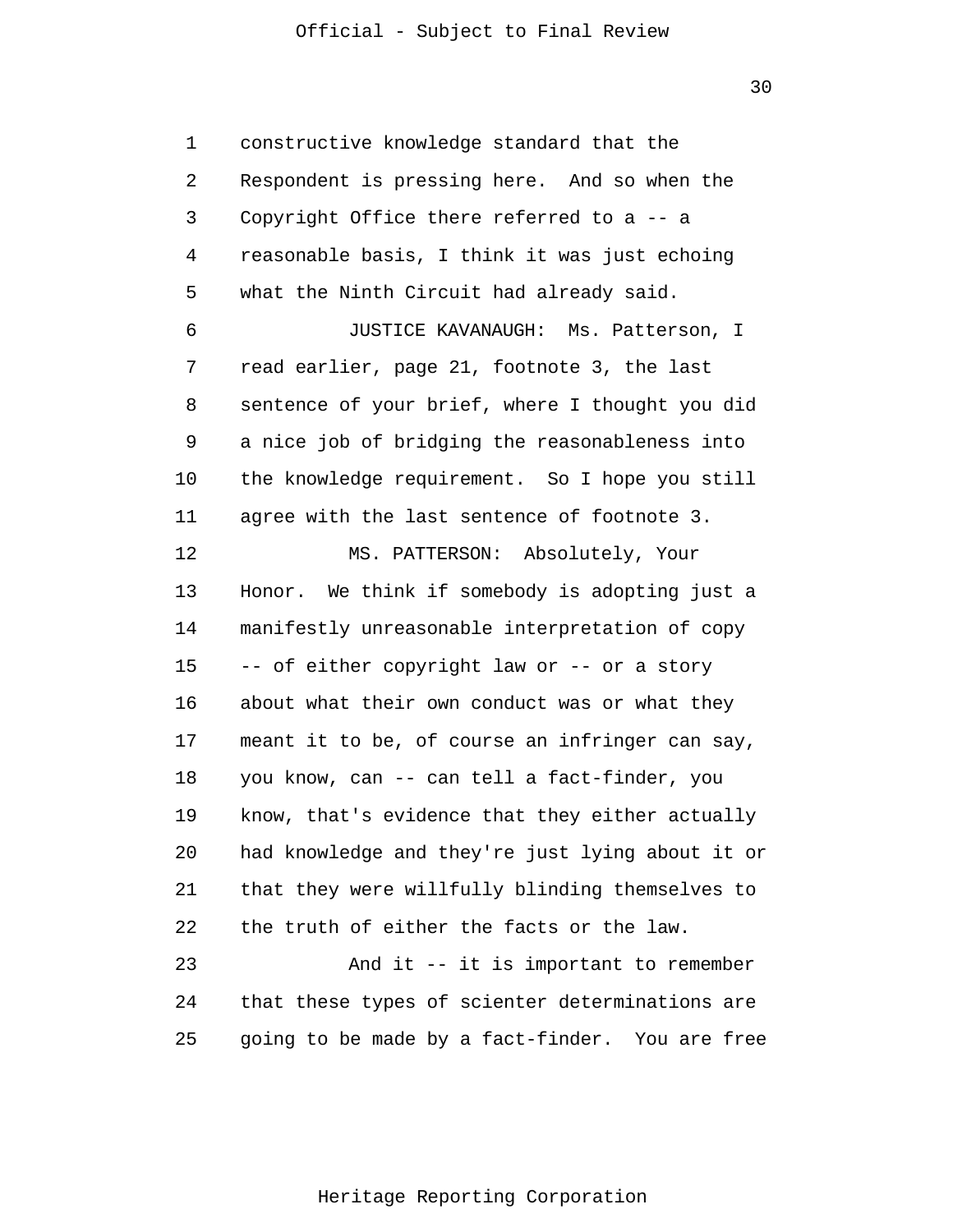1 2 3 to make your arguments that someone is not telling the truth when they disclaim knowledge of including inaccuracies.

4 5 6 7 8 9 10 11 12 13 14 15 The only question is what standard should we apply when we're looking at that scienter requirement? And here where Congress has specified very precisely the thing that you need to know, you know, knowledge that the - that the information included in your copyright application was inaccurate, we don't think it makes any sense to take the law into account in what it means to be inaccurate, to take the law into account in what it means to be information, but then all of a sudden, at the knowledge inquiry, to look only at the facts.

16 17 18 19 20 21 22 23 24 25 That just does not make sense. And it has never been the law throughout many decades under what was often called somewhat colloquially the fraud-in-the-Copyright-Office doctrine, you know, there are variations on how courts applied this doctrine, but the sort of through line are the two that ended up in 411(b), a knowing misstatement and materiality, that it actually could have affected the registration process.

31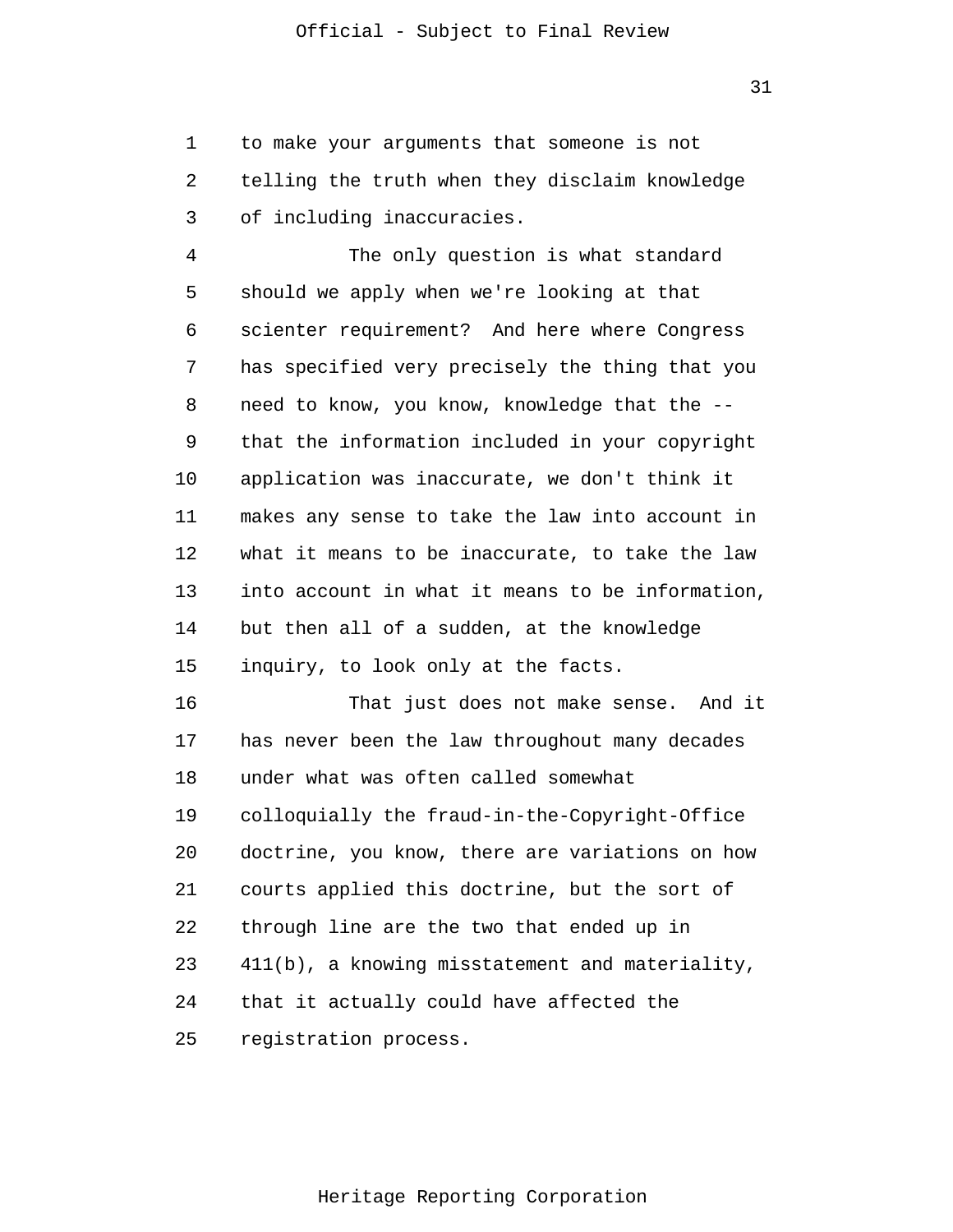| 1  | And so never before could a court                |  |  |  |
|----|--------------------------------------------------|--|--|--|
| 2  | invalidate your registration and not even let    |  |  |  |
| 3  | you get in the courthouse door because they      |  |  |  |
| 4  | thought you should have known the law that it    |  |  |  |
| 5  | has now announced when you were filling out and  |  |  |  |
| 6  | checking boxes about publication -- published or |  |  |  |
| 7  | unpublished derivative work, not derivative      |  |  |  |
| 8  | work, works for hire, not works for hire.        |  |  |  |
| 9  | These are not self-evident concepts,             |  |  |  |
| 10 | to say the least.                                |  |  |  |
| 11 | JUSTICE ALITO: Just for my own                   |  |  |  |
| 12 | edification, what is required for the            |  |  |  |
| 13 | publication of a design?                         |  |  |  |
| 14 | MS. PATTERSON: Under 101, the -- the             |  |  |  |
| 15 | basic rule is that if you distribute it to the   |  |  |  |
| 16 | public by sale or other transfership of          |  |  |  |
| 17 | ownership, or you distribute it to a group of    |  |  |  |
| 18 | persons for the purposes of further distribution |  |  |  |
| 19 | or sale, that will constitute publication.       |  |  |  |
| 20 | JUSTICE ALITO: And what if you just              |  |  |  |
| 21 | show it to potential customers, that's all you   |  |  |  |
| 22 | do, you just show it to potential customers or   |  |  |  |
| 23 | potential salespeople. Is that publication?      |  |  |  |
| 24 | MS. PATTERSON: We are wading into the            |  |  |  |
| 25 | depths of Chapter 1900 of the Compendium of      |  |  |  |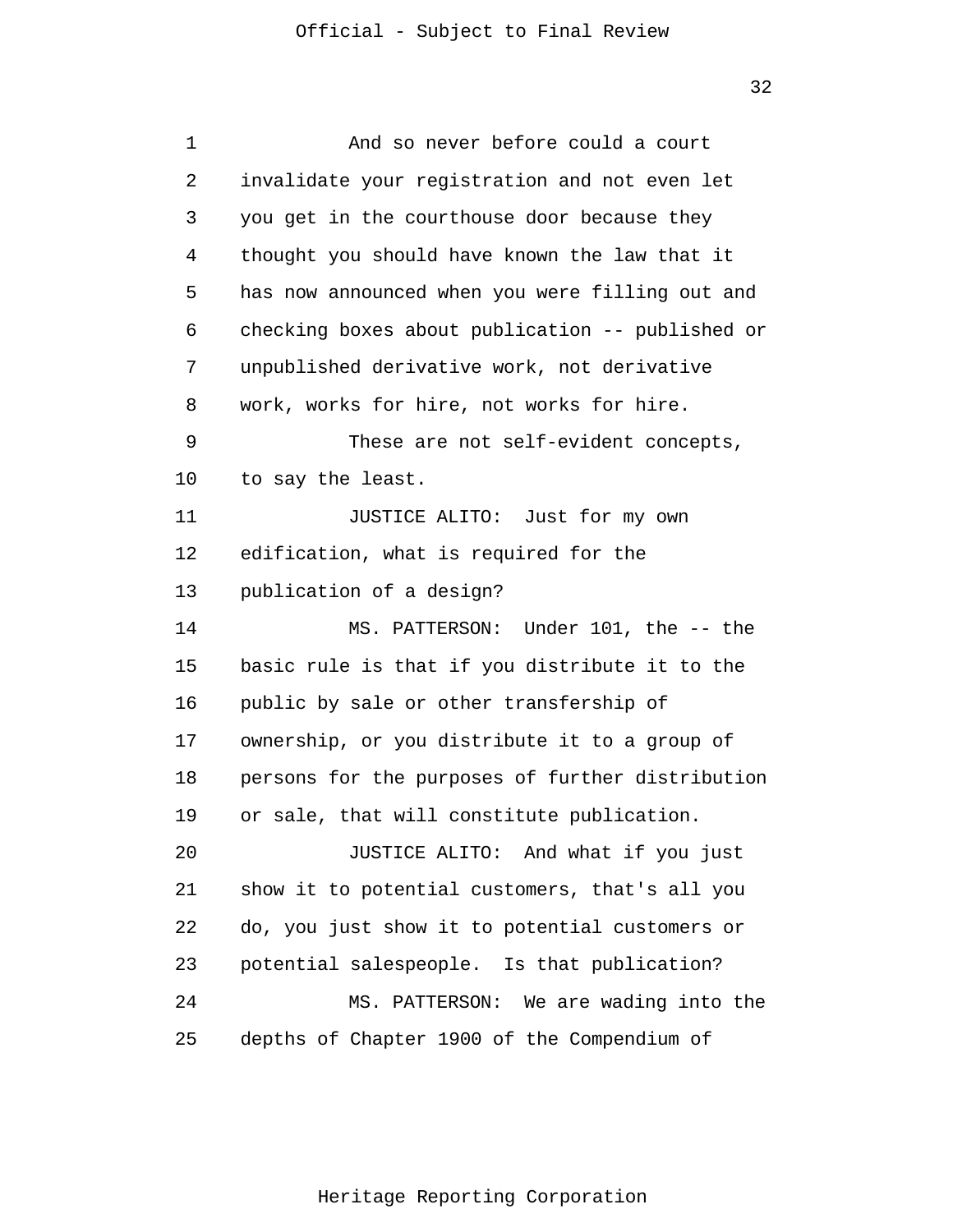33

1 2 3 4 5 6 7 8 9 10 11 12 13 14 15 16 17 18 19 20 21 22 23 24 25 Copyright Law which is devoted entirely to the various scenarios that can constitute publication or not constitute publication. I don't know the answer to Your Honor's question. And the answer might depend on other facts not in the hypothetical, like whether or not ready copies were -- were available to distribute if somebody took you up on your offer to sell the design. And so I think this just highlights that it's often not going to be self-evident to a registrant whether or not they have unwittingly entrenched a legal inaccuracy in their doctrine. JUSTICE ALITO: What do you understand to have been the inaccuracy in the application here? MS. PATTERSON: I understand there to be two possible inaccuracies. One is the publication date, whether or not all 31 designs were actually published on that date. We understand there to be something of a factual dispute as to whether or not all of the designs were placed in the showroom and some were pulled back later, what exactly a confined design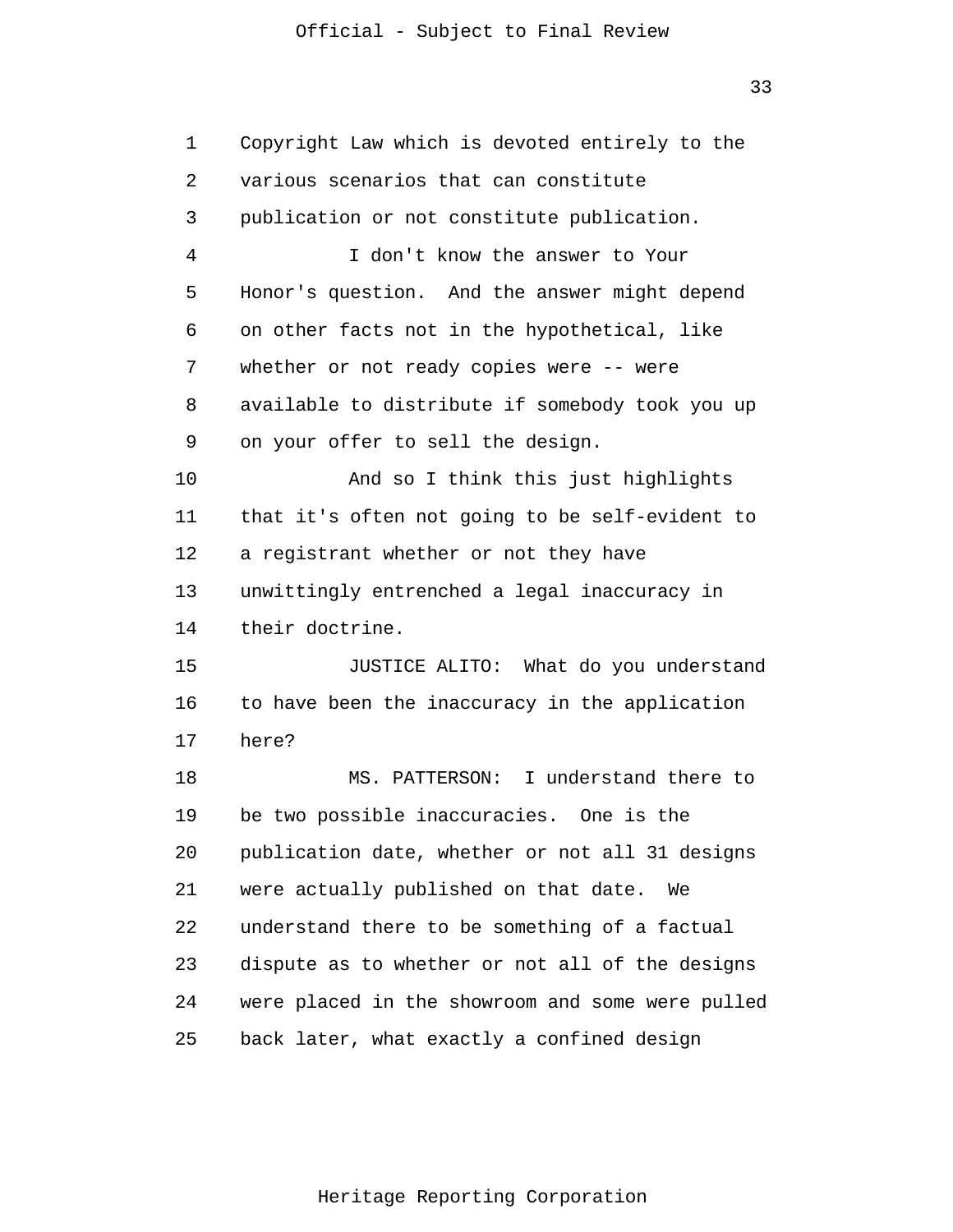1 2 3 4 5 6 7 8 9 10 11 12 13 14 15 16 17 18 19 20 21 22 23 24 25 meant. And we're not prepared to opine on - on that question. We leave that to the parties. The second is an implicit representation -- and this is the one that the court of appeals focused on -- that the group met the requirements for the group registration option encompassed in the single unit of registration regulation. JUSTICE ALITO: Do you think it's fair to infer that from having filled out the form the way it was filled out? MS. PATTERSON: I think it's fair to infer that they thought they could register them all as a group, as a single unit, yes. JUSTICE ALITO: What do you -- last question, I'm sorry for these technical questions, but we do have a concrete case before us, in addition to this interesting legal issue. What would be required for designs to constitute a single unit of publication? MS. PATTERSON: I think if all -- all of the designs had the same copyright claimant, here Unicolors, and they all had been published on the same date, published together, that's --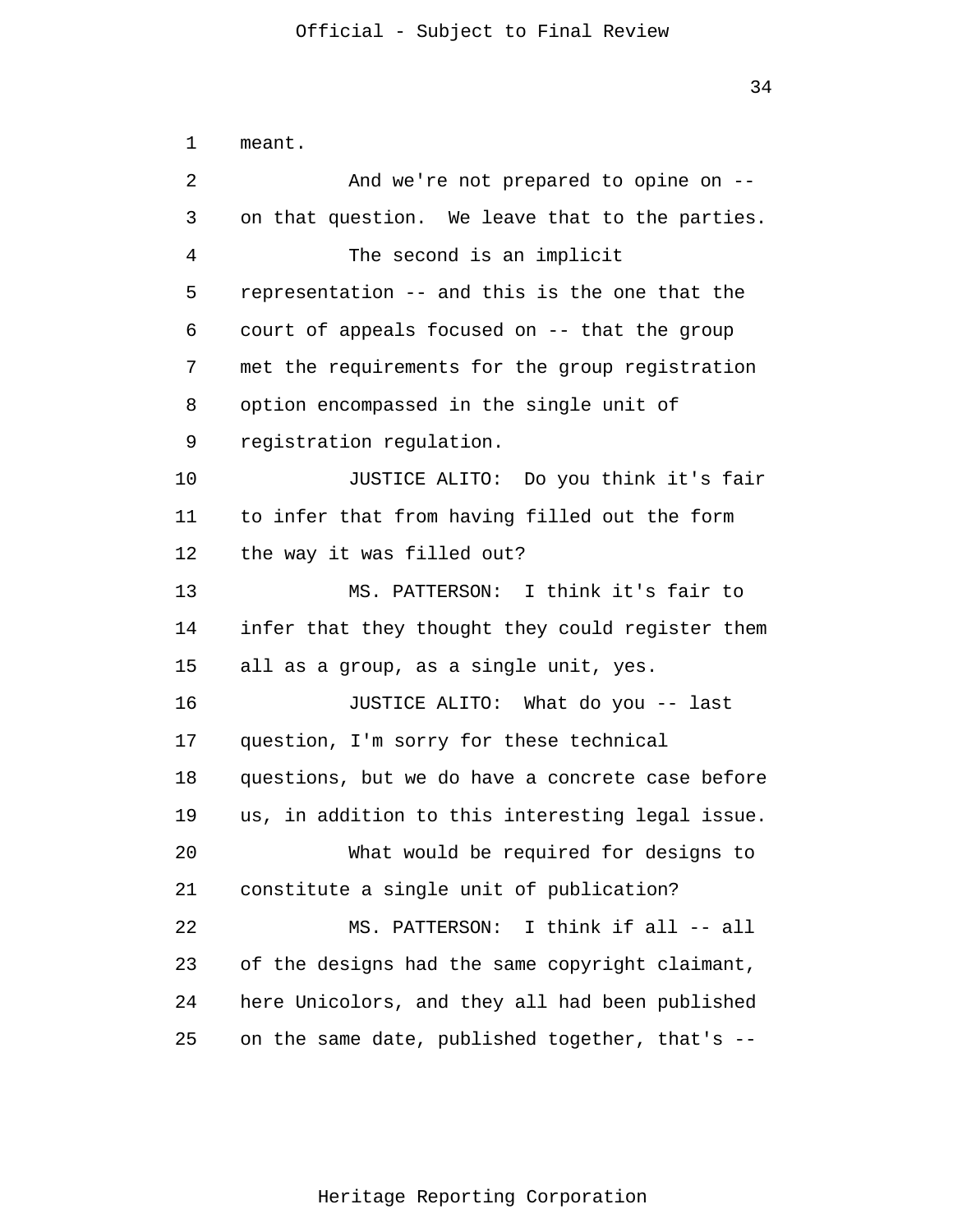1 2 3 4 5 6 7 8 9 10 11 12 13 14 15 16 17 18 19 20 21 22 23 24 25 that's a start. As of 2014, the copyright compendium has clarified that, to avail yourself of that group registration option, it actually needs to be bundled together as a physical unit. The example given is something like a board game. If it had independently copyrightable elements within the board game, you know, the design of a board, an instruction booklet, figurines, you could accomplish a -- a registration of all of those potentially severable copyrights through one registration. I will note that in 2011, when these registrations were made, the bundling requirement, which we agree exists, and which the Ninth Circuit found, and which is now entrenched in our compendium, had not been written into the guidance that we give registrants. JUSTICE KAVANAUGH: In your brief you say that the case should be vacated and remanded for further proceedings. Does that include proceedings in the Ninth Circuit on whether they agree with the district court, I guess, that there was or was not knowledge here?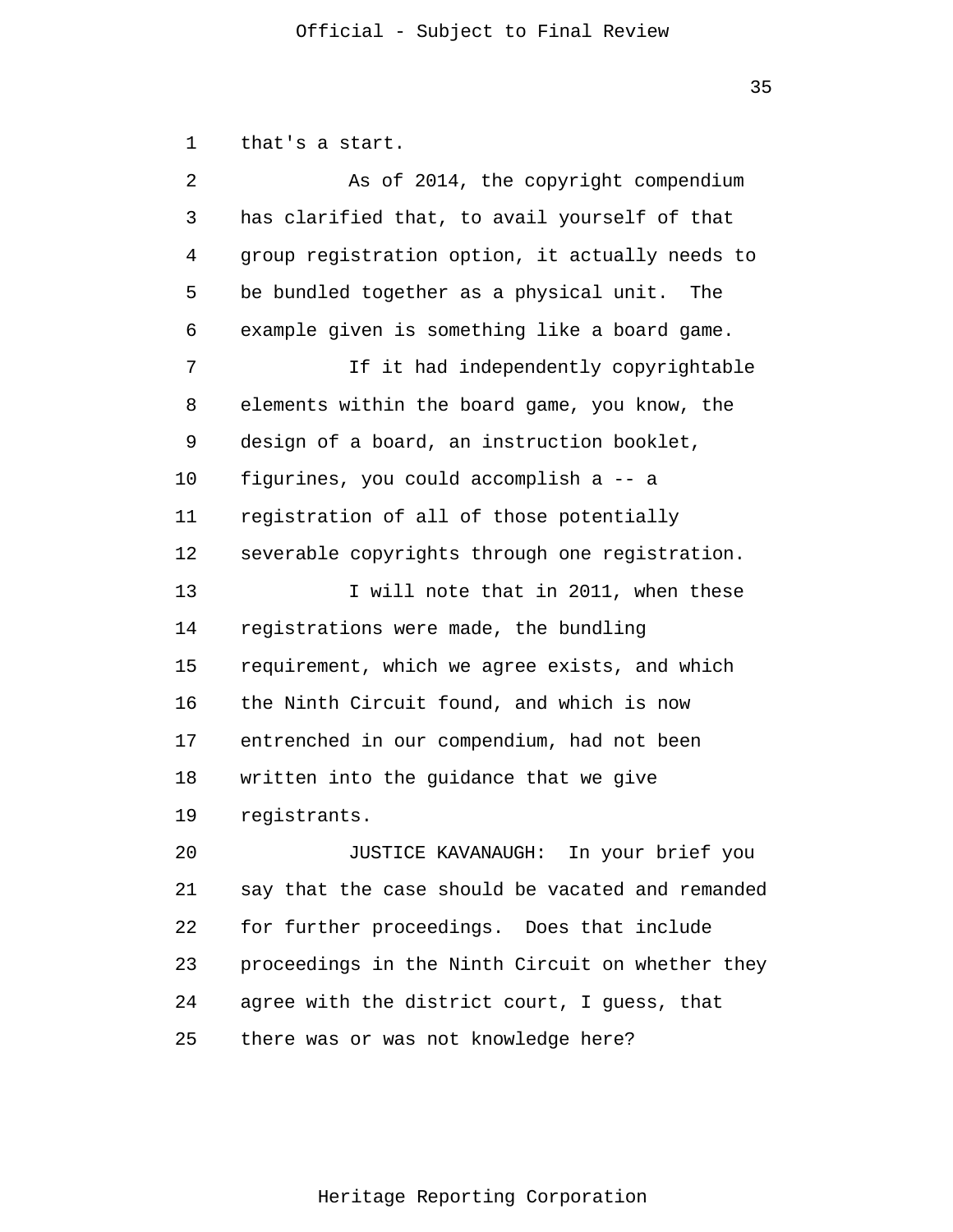36

1 2 3 4 5 6 7 8 9 10 11 12 13 14 15 16 17 18 19 20 21 22 23 24 25 MS. PATTERSON: Yes, Your Honor. We think the Ninth Circuit has not yet had an opportunity to apply the correct scienter standard and that it would need to look back at the district court, look at any findings the district court may or may not have -- have made, I understand that's the subject of some dispute, and decide whether or not the record here supported a finding of the requisite scienter. JUSTICE BARRETT: Ms. Patterson, does the government have a position on H&M's DIG arguments? MS. PATTERSON: Not a bottom line position, Your Honor. I will note that we at least were not surprised by the contents of Petitioner's opening brief. And we do think there is a circuit split here. This case would have come out differently in the Eleventh Circuit. And we do think that the Ninth Circuit's rule is wrong and wrong in a way of significant practical importance to the registration system. We want registrants, we want copyright holders, to be able to sue for infringement, to not be turned away from the courthouse door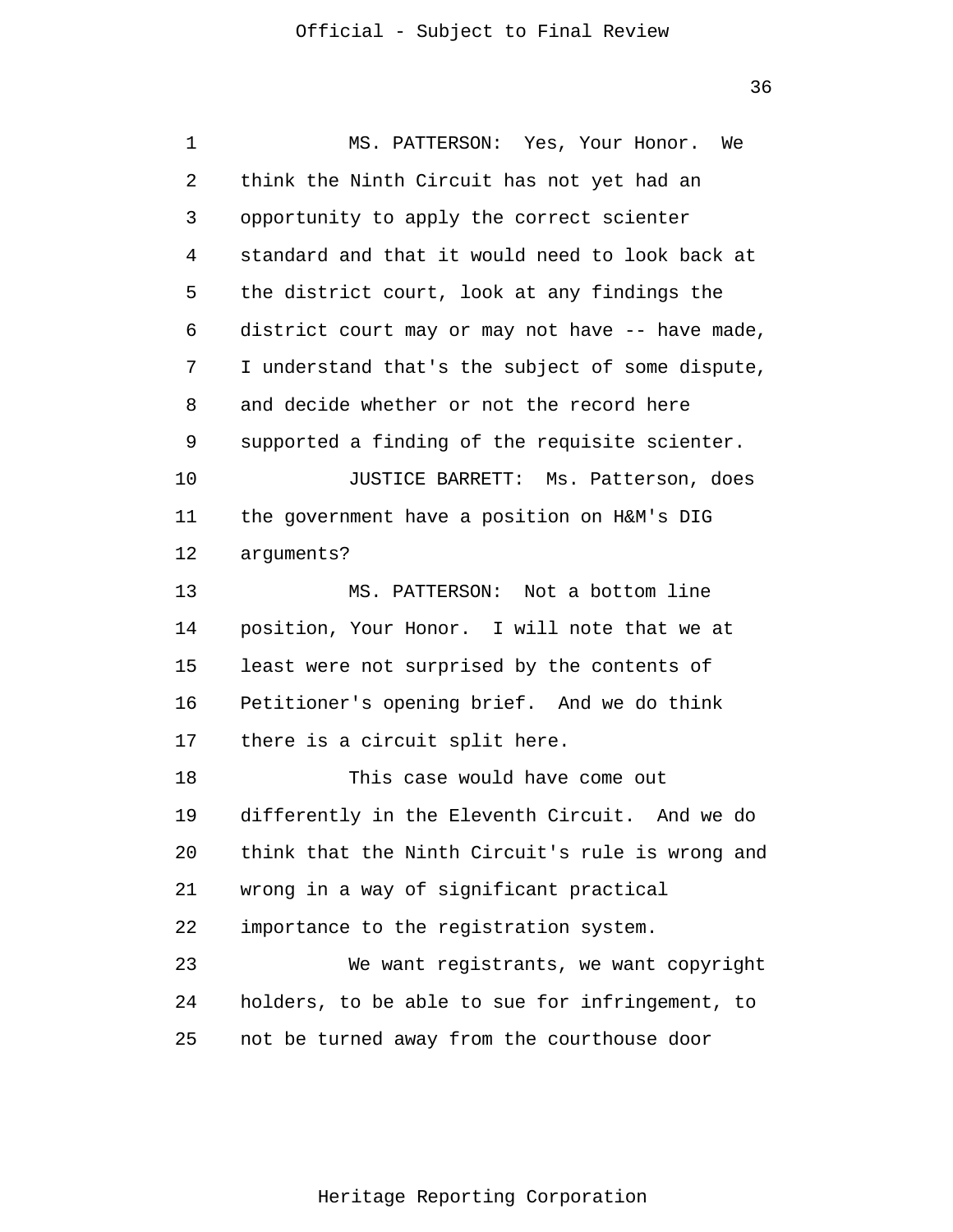37

| 1  | because -- because they got a complicated legal  |
|----|--------------------------------------------------|
| 2  | concept wrong, even if they were proceeding in   |
| 3  | good faith, even if they were a little sloppy in |
| 4  | filling out their application. That type of      |
| 5  | error can be rebutted during the substance of    |
| 6  | the litigation. You're not stuck with all of     |
| 7  | those facts listed in the copyright              |
| 8  | registration. We just think that they should     |
| 9  | get a chance to make out their case of           |
| 10 | infringement.                                    |
| 11 | So we do think there's a split. We               |
| 12 | think it's important, but we presume the Court   |
| 13 | knows best the parameters of the question on     |
| 14 | which it granted certiorari. So we would leave   |
| 15 | that decision to the Court.                      |
| 16 | CHIEF JUSTICE ROBERTS: Thank you,                |
| 17 | counsel.                                         |
| 18 | Justice Thomas?                                  |
| 19 | Okay. Thank you, counsel.                        |
| 20 | Mr. Stris.                                       |
| 21 | ORAL ARGUMENT OF PETER K. STRIS                  |
| 22 | ON BEHALF OF THE RESPONDENT                      |
| 23 | MR. STRIS: Thank you, Mr. Chief                  |
| 24 | Justice, and may it please the Court:            |
| 25 | When the Copyright Office registers a            |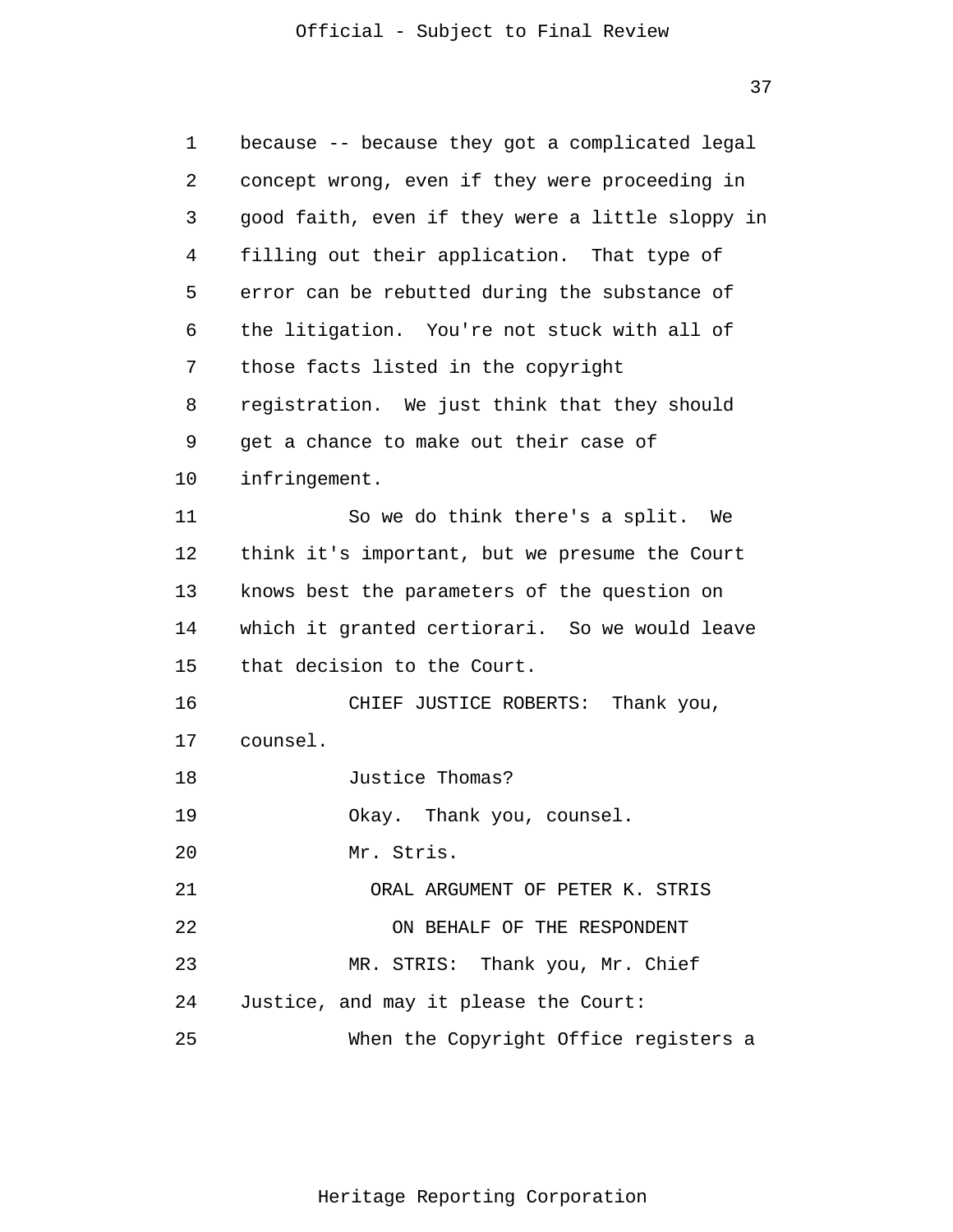1 2 3 4 5 claim, it takes information from the application and puts it on an official certificate. That certificate confers litigation privileges, including access to statutory damages and attorneys' fees.

6 7 8 9 10 11 12 13 14 15 If information provided by the applicant turns out to be inaccurate, those litigation privileges are not revoked, subject to one important exception. The exception applies only if the inaccurate submission caused the Copyright Office to register a claim that would otherwise have been refused. And even then, the copyright owner only loses litigation privileges if it included the inaccurate information knowingly.

16 17 18 19 20 21 22 23 24 In this case, Unicolors convinced the Copyright Office to register an ineligible collection by inaccurately listing a single date of publication for 31 unrelated designs that were published separately on different dates. Yet, here, Unicolors insists that it should retain its litigation privileges because its inaccuracies were allegedly the result of its mistaken understanding of the law.

25 Even if that argument were properly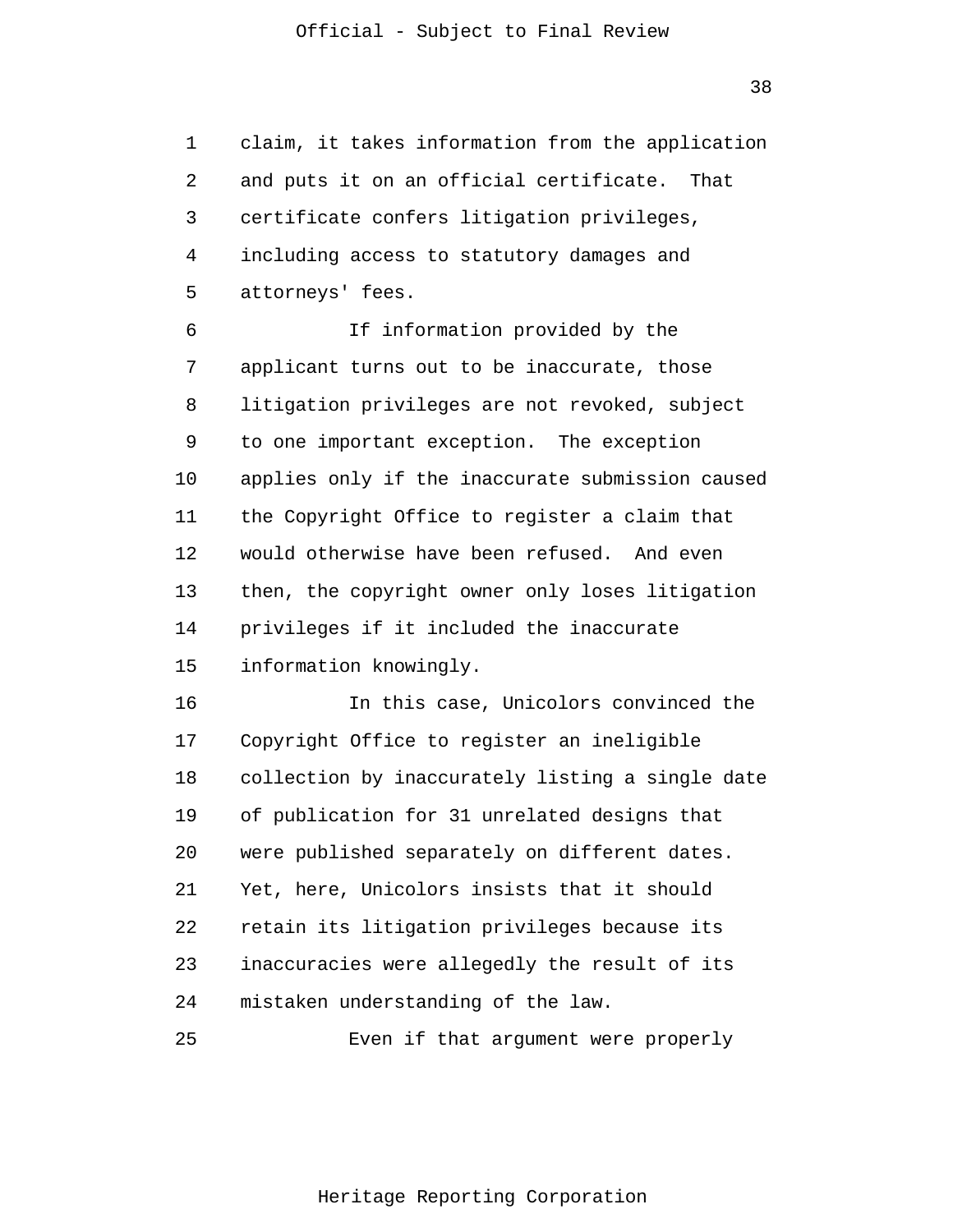39

1 2 3 4 5 6 7 8 9 10 11 12 13 14 15 16 17 18 19 20 21 22 23 24 25 presented -- it's not, and I -- I'd like to address that a little bit later -- it's wrong on the merits. Section 411(b) doesn't excuse mistakes of law at all. Mistake or ignorance of law is no defense unless a statute explicitly indicates otherwise. Section 411(b) does not and for good reason. It would remove the incentive for applicants to engage diligently with the Copyright Office. At a minimum, 411(b) doesn't excuse unreasonable mistakes. Courts regularly interpret knowledge to include constructive knowledge, and context compels that reading here. I welcome the Court's questions. Otherwise, I will begin with our argument on the object of knowledge in 411(b), that it extends only to the facts that render the information inaccurate. JUSTICE THOMAS: Could you go back to the change in the question presented and comment on Mr. Rosenkranz's argument? MR. STRIS: Certainly, Justice Thomas. So I -- I want to comment on two levels. One has to do with what are the inaccuracies, what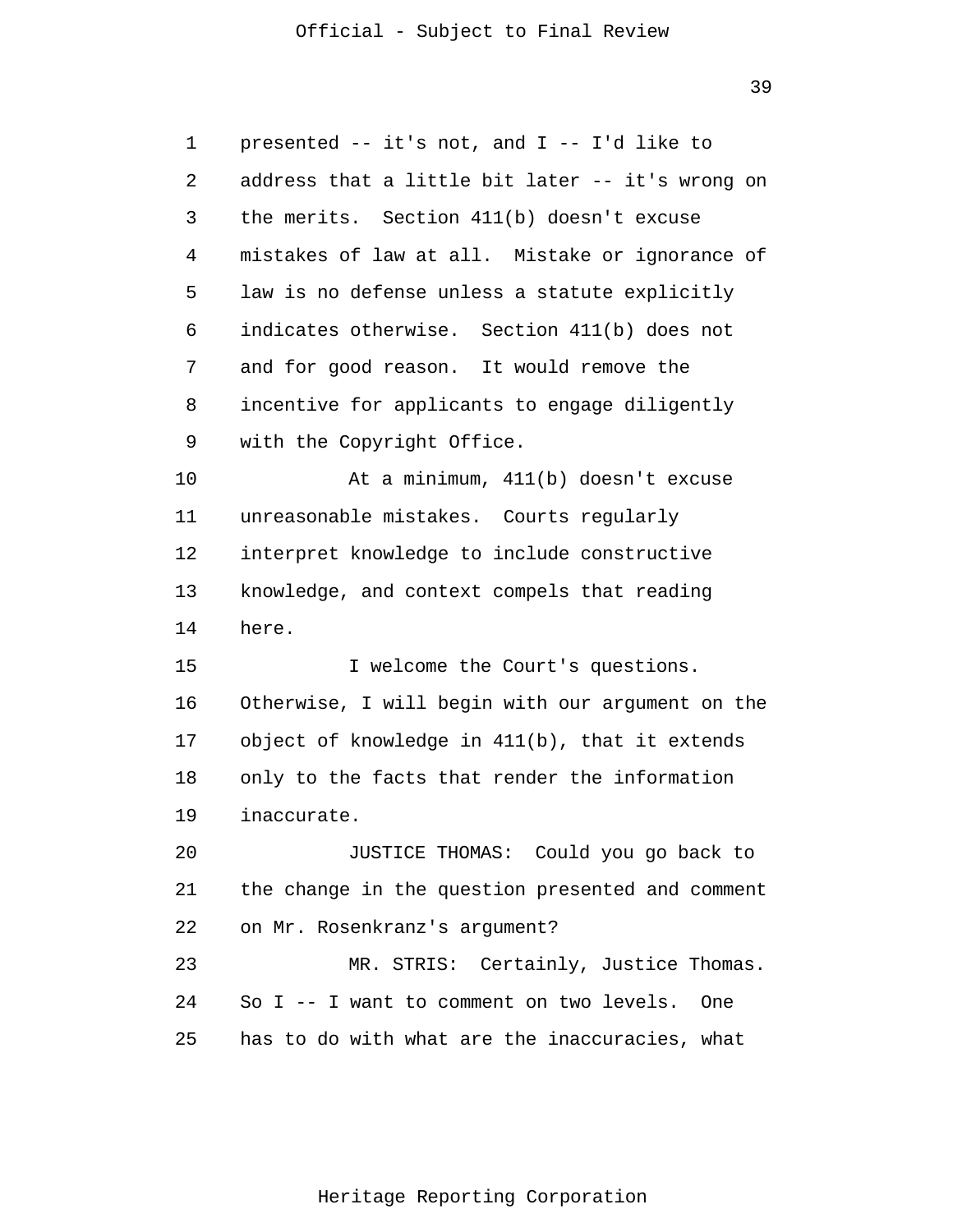40

| 1  | was argued, and what happened, and then the       |
|----|---------------------------------------------------|
| 2  | other is what was fairly included in the          |
| 3  | question presented. So I think I'm going to       |
| 4  | take them in that order because $I$ -- I think it |
| 5  | will be $-$ be $-$ be clearer, I hope.            |
| 6  | So we alleged $--$ and I don't think              |
| 7  | this is controversial -- that Unicolors -- it's   |
| 8  | not controversial that we alleged it -- that      |
| 9  | Unicolors knowingly misrepresented that all 31    |
| 10 | designs were published on January 15, 2011. You   |
| 11 | see that in our red brief. We cite where we       |
| 12 | alleged it, Pet App 9a. That's what the -- the    |
| 13 | court of appeals said.                            |
| 14 | Unicolors responded that it did                   |
| 15 | publish all of the designs on that date as a      |
| 16 | matter of fact because that's when they placed    |
| 17 | them in their showroom.                           |
| 18 | The district court agreed with                    |
| 19 | Unicolors. The Ninth Circuit agreed with us.      |
| 20 | You don't need to take my word for it because     |
| 21 | it's in the petition. If you look at page 5 and   |
| 22 | 6 of the petition -- this is very important --    |
| 23 | what my friend wrote was that "Unicolors'         |
| 24 | registration indicated the 31 designs were first  |
| 25 | published on January 15, the date on which the    |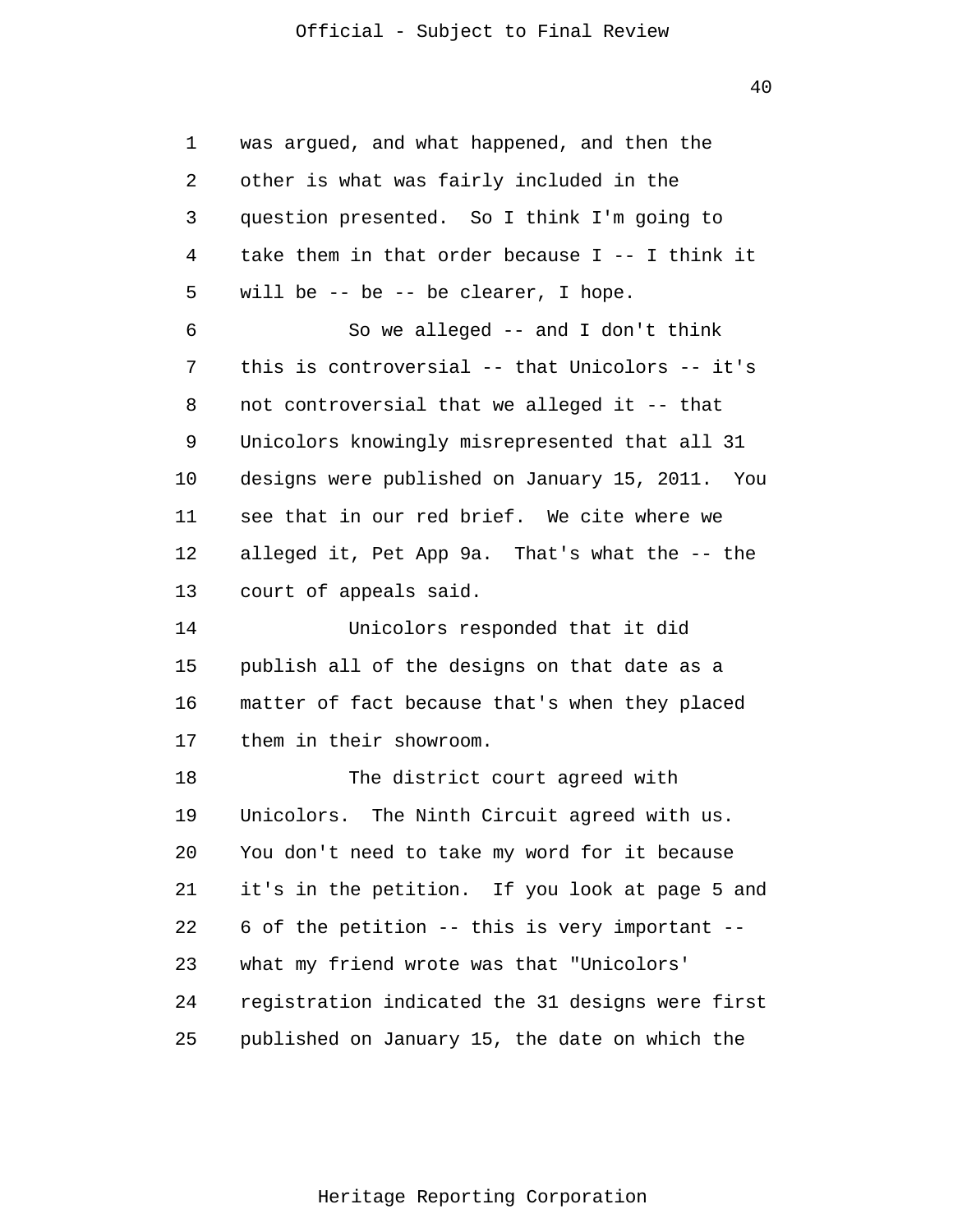1 2 group was placed in Unicolors' showroom for - for customer viewing."

3 4 5 6 7 8 9 10 11 Then it continues: "There's no evidence in the record that any of the designs were not published with the rest of the group," in other words, put on the showroom on that date. Factual point. It continues: "Despite a lack of any evidence, the panel concluded that the designs were not -- the confined designs were not placed in the showroom for sale at the same time."

12 13 14 15 16 17 18 This was a factual dispute where the Ninth Circuit agreed with us. Now I admit the Ninth Circuit also found a second inaccuracy. It found that to register a collection, they have to be all published on the same date. No one disputes that. But they also have to be published together. That's this bundling issue.

19 20 21 22 23 24 For the life of me, I can't figure out how it's implicated by this case because they just weren't published on the same date. This alleged mistake of law, I don't see how it's implicated. But, yes, there are -- it is true that they were not published together.

25 So now Unicolors claims that they 41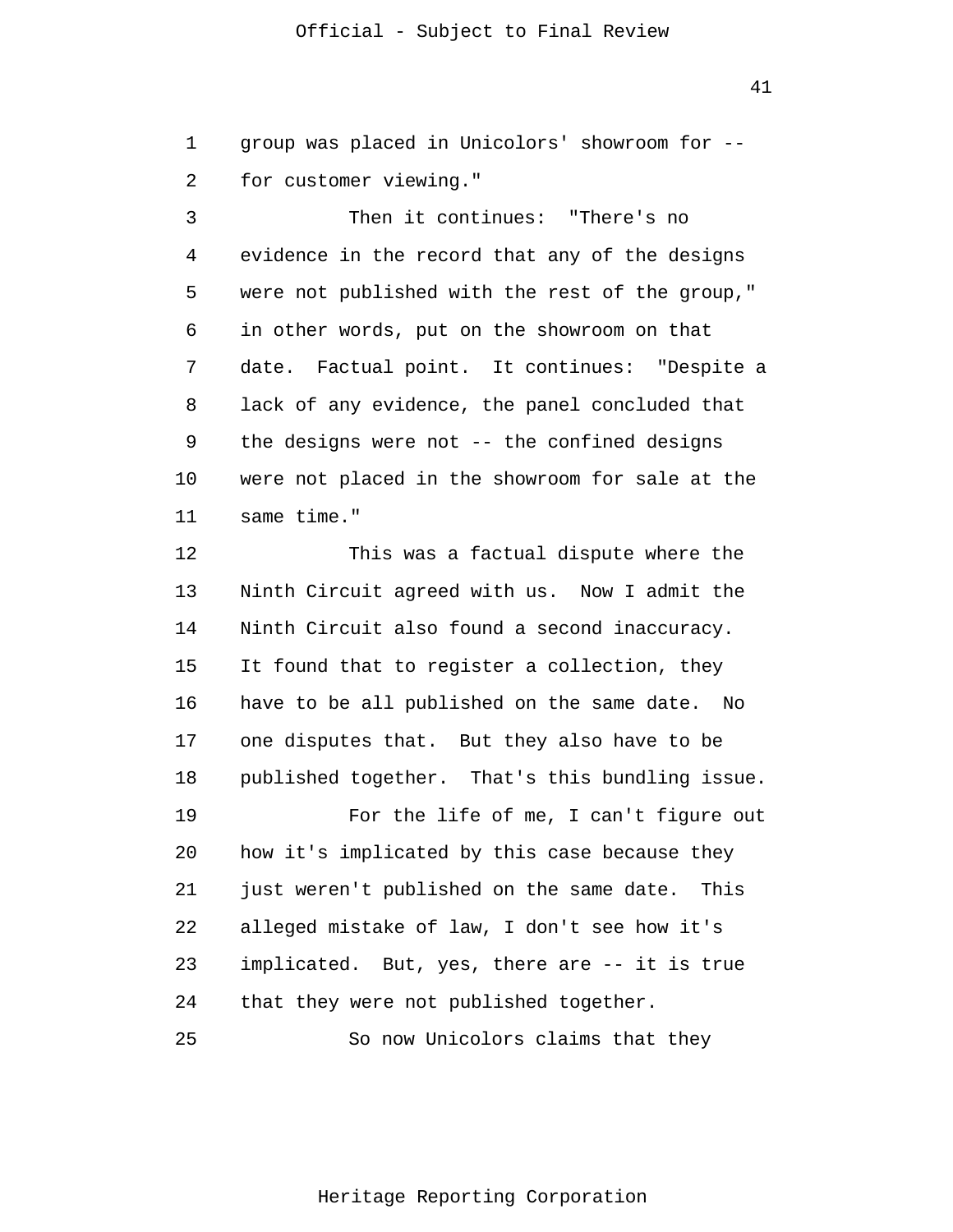1 2 3 4 5 6 7 8 9 10 11 12 13 14 15 16 17 18 19 20 21 22 23 24 25 misunderstood the bundling requirement. They've never claimed that they misunderstood the requirement that everything has to be published on the same date or the criteria for it. That was a pure factual fight. So, to your question, Justice Thomas, we get the cert petition. The cert petition cannot be fairly read, with all due respect, as encompassing this knowledge question for a number of reasons. First, the circuit division, the dire circuit division, was only about intent. Please, go look at the Eleventh Circuit's decision in Gordy. It made clear that an intent to defraud requirement requires more than subjective knowledge of inaccuracy. It relies on a pre-2008 case, Original Appalachian, that takes a intent to deceive, you have to have the purpose of misleading. None of the other cases cited in the petition, none of them, on the circuit split had anything to do with knowledge or awareness. That's number one. Number two, all of the few mentions of knowledge or -- JUSTICE KAGAN: Can I interrupt you on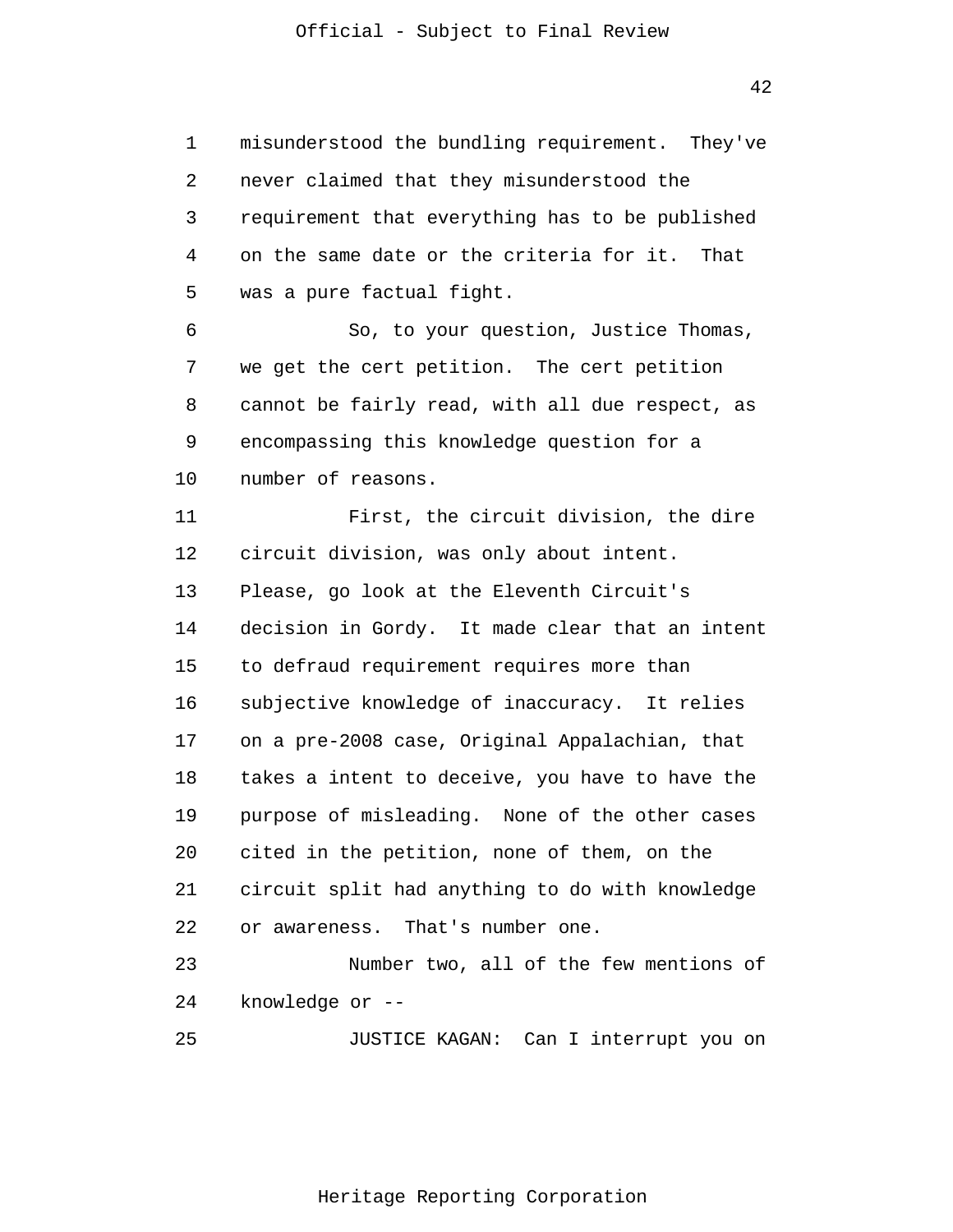1 2 3 4 5 6 7 8 9 10 11 12 13 14 15 16 17 18 19 20 21 22 23 24 25 number one? MR. STRIS: Please. JUSTICE KAGAN: I mean, I'm -- I'm not sure how much of a difference there really is in this context. There might be a difference between knowledge and intent to defraud in other contexts. But, in this context, I mean, how is it that a registrant knowingly misrepresents information on the application and does not intend to defraud? MR. STRIS: So I think there's a big difference. I want to be clear about our position on this. So whether or not the intent to deceive is a separate requirement has tremendous practical significance because, if it exists as a standalone, separate requirement, you have what Unicolors argued here and what they have argued respectively in many other cases. They can say, well, even if you prove that we were subjectively aware that it was wrong, you know, we -- we didn't think it mattered. You know, we didn't think it was material, so we didn't have the intent to deceive. That's essentially what they argued in the Burlington case when they didn't put the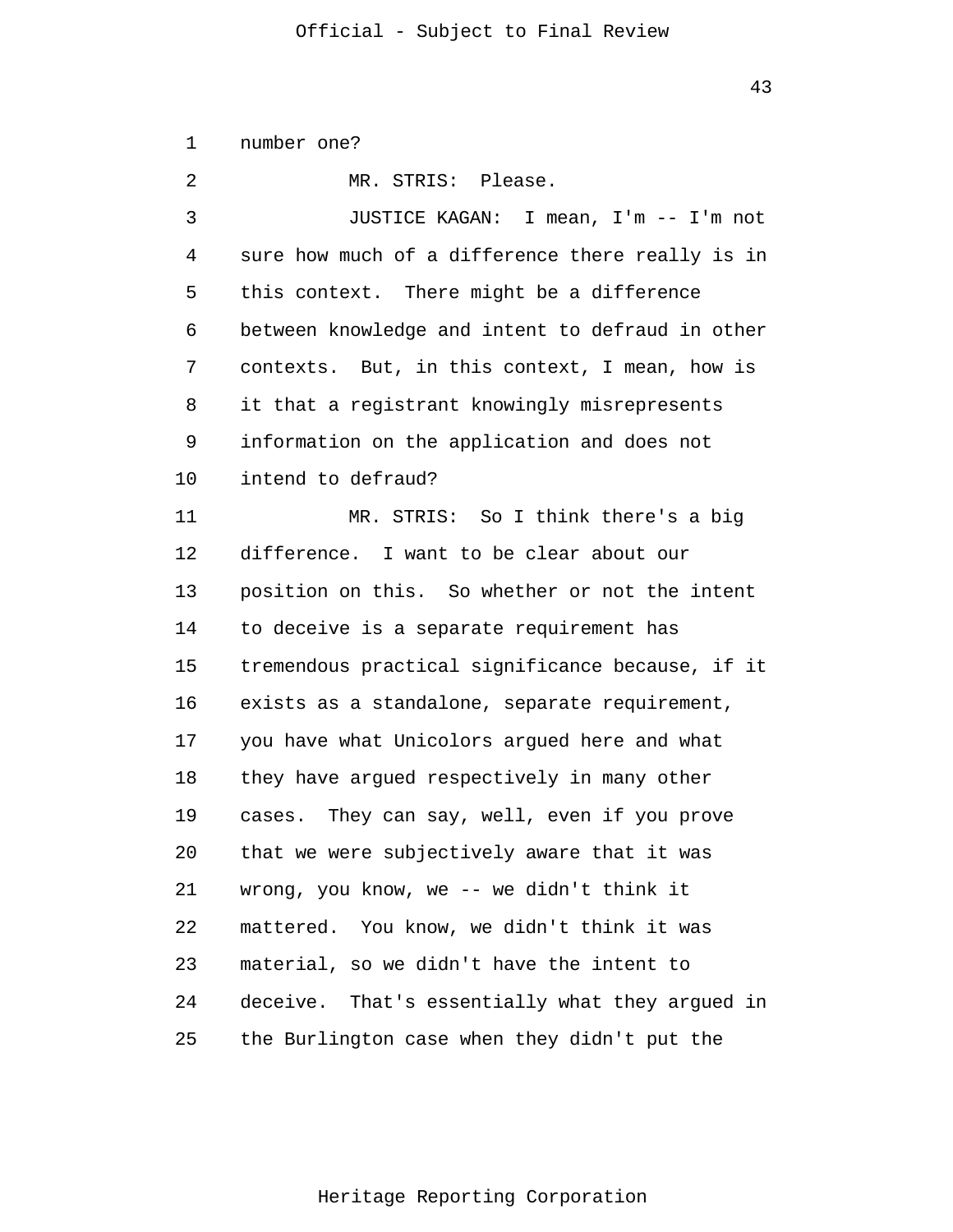1 leopard print in.

2 3 4 5 6 7 8 9 10 11 12 13 14 15 16 17 18 19 20 21 22 23 24 25 So I agree that it doesn't matter in the sense that you described, Justice Kagan, but it matters in a very important other sense, which is, if it's a standalone requirement, it gives a very powerful argument to plaintiffs. And Unicolors always argued that this was a standalone requirement. This is why you won't find a single word -- a single word in any lower court brief about the object of knowledge, the scope of knowledge. This was never being disputed. All of the fights about fraud on the office, whether -- whether there's an intent requirement, they -- they assumed that knowledge was done. It was, apart from knowledge, do you also have to have the purpose of defrauding? JUSTICE KAVANAUGH: How -- I guess I'm not understanding that. If you know that there's a material misstatement of law in an application you're submitting to the office, how do you not have an intent to deceive? MR. STRIS: You may not believe it's material. In other words, you include something that's wrong. It is material, but you don't think so. Turns out it was material. The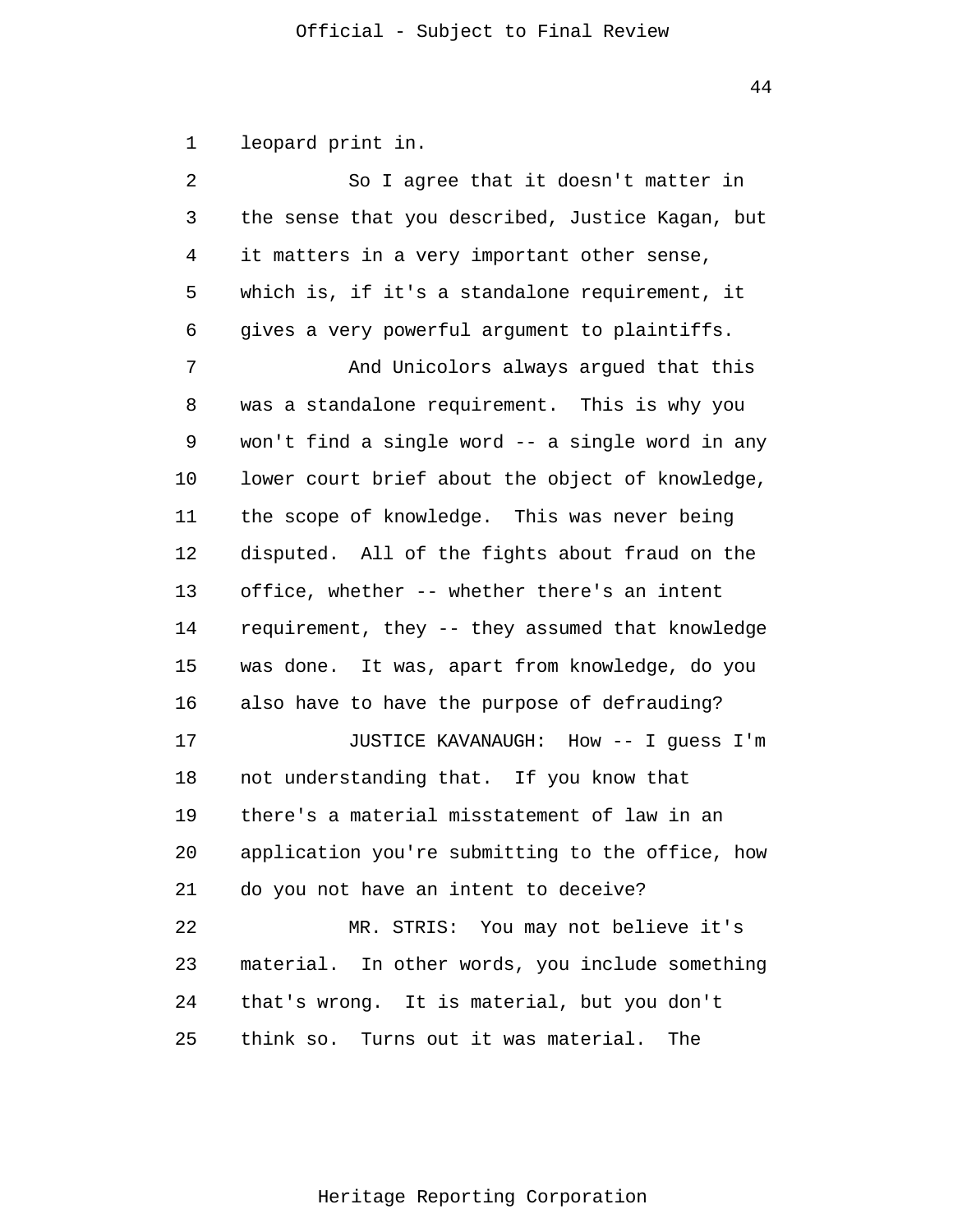45

1 2 3 4 5 6 7 8 9 10 11 12 13 14 15 16 17 18 19 20 21 22 23 24 25 office would not have registered your -- your claim if they had known. If they are under the Eleventh Circuit rule -- this is the circuit split -- the Eleventh Circuit would say: Well, maybe you knew, but you -- you -- you weren't intending to defraud, you didn't have the purpose of trying to deceive. If you look at the Gordy case, at 1030, it says "the applicant must have the required scienter of purposeful concealment." Appellees have never proffered an argument as to why appellants would attempt to deceive the Copyright Office. While all of these inaccuracies are not insignificant, none appear to have been made with the scienter as outlined in Original Appalachian. JUSTICE KAVANAUGH: In -- in usual mens rea, when you have knowledge that certain consequences are practically certain to ensue, that is viewed as equivalent to intent.  $MR.$  STRIS: I -- I think the -- the -that's -- that points up at the fundamental problem with a good faith or subjective standard, right? There is enormous daylight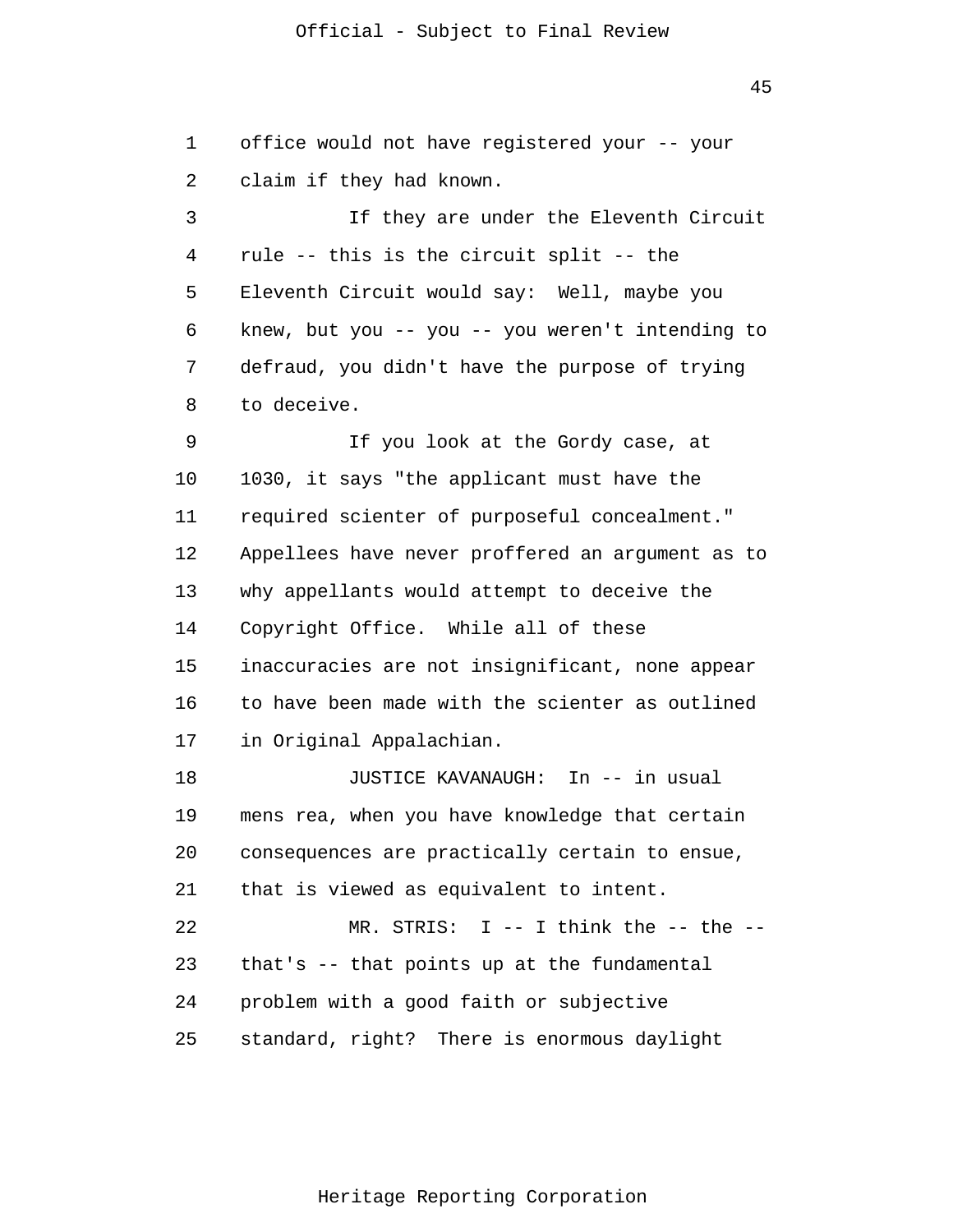1 2 3 4 5 6 7 8 9 10 11 12 13 14 15 16 17 18 19 20 21 22 23 24 25 between whether it's willful blindness or whether it's the point that you just made, a situation where it's obvious that you should have known. JUSTICE KAVANAUGH: Well, I guess I'm not -- this is -- seems a little out there to me just speaking for myself. There's a circuit split. It's how to interpret the statutory language, it's a mens rea question, knowledge and intent when you know that something is certain to result, kind of the same thing usually, and I don't think you disputed that just now. It's a really important question. We've got everything in front of us. I mean, it just seems farfetched to me. MR. STRIS: So I will -- I will end this thread by saying the following because, if it doesn't move you, then we'll have to agree -- JUSTICE KAVANAUGH: Well, I'm just speaking for myself. MR. STRIS: Understood. But I think that what -- what would encapsulate my position is the Eleventh Circuit relied on a common law case that has a requirement that everyone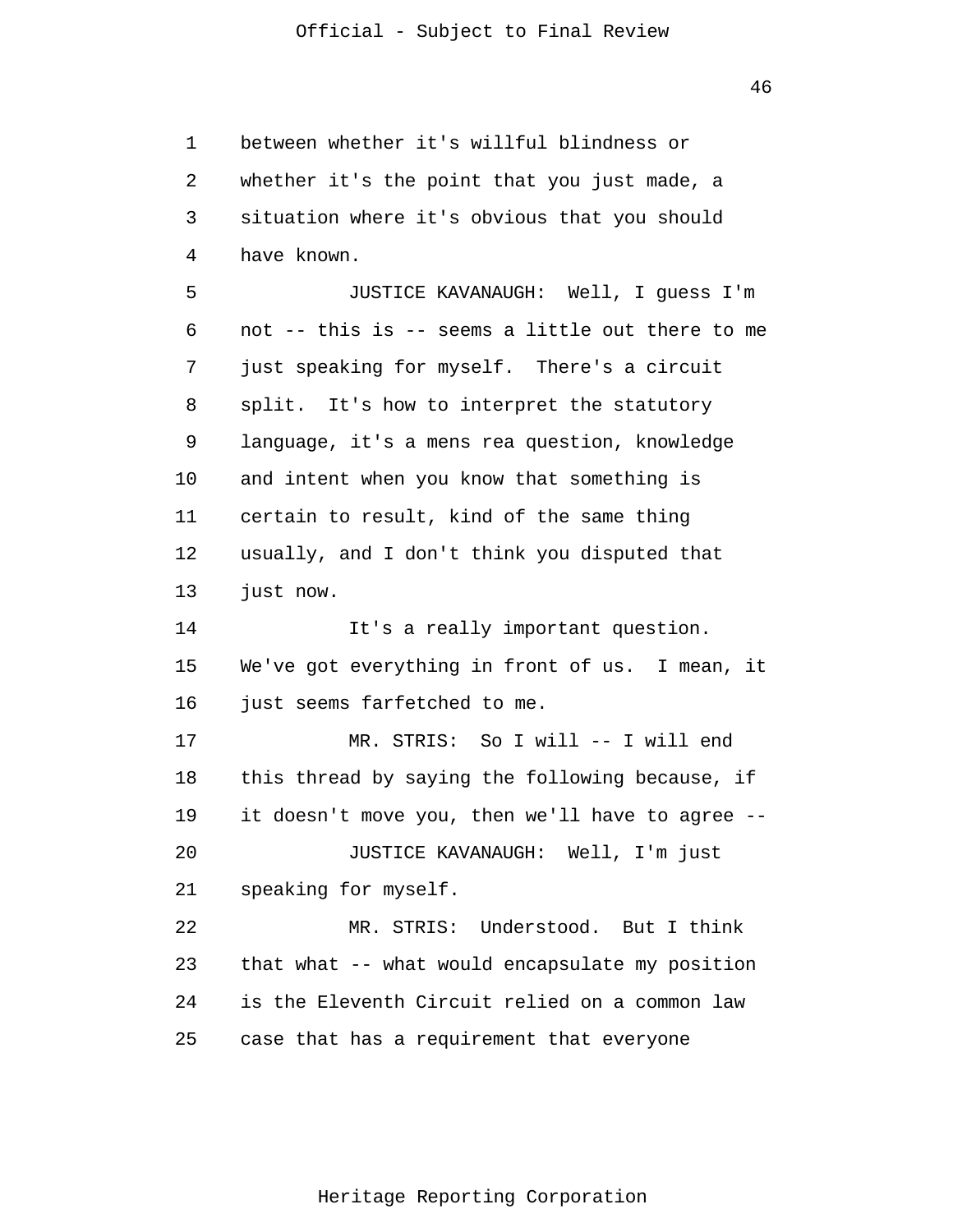1 2 3 4 5 6 7 8 9 10 11 12 13 14 15 16 17 18 19 20 21 22 23 24 25 agrees, including the government, is not in this statute. It relied on a -- on a case that said there is a freestanding additional intent requirement. You go look at that and you tell me if you honestly believe that that's the same thing, that's the same issue, I just don't see how you can -- JUSTICE BREYER: There -- there - that -- that goes to whether there really was a split or not. The case is here. And what they said was there is no indicia of fraud, okay? Now fraud may have a bunch of elements of it, but one of the things is, if you don't know that what you're saying or doing is false, it's not fraud. MR. STRIS: So I'll say -- JUSTICE BREYER: So now they're saying, well, that's the part of it that the Ninth Circuit expressed a view about, and the view that they expressed about it was wrong, okay? That is what I take as their argument basically to be. And you say in response to that what? That the Ninth Circuit didn't do that or that - that it has nothing to do with this case or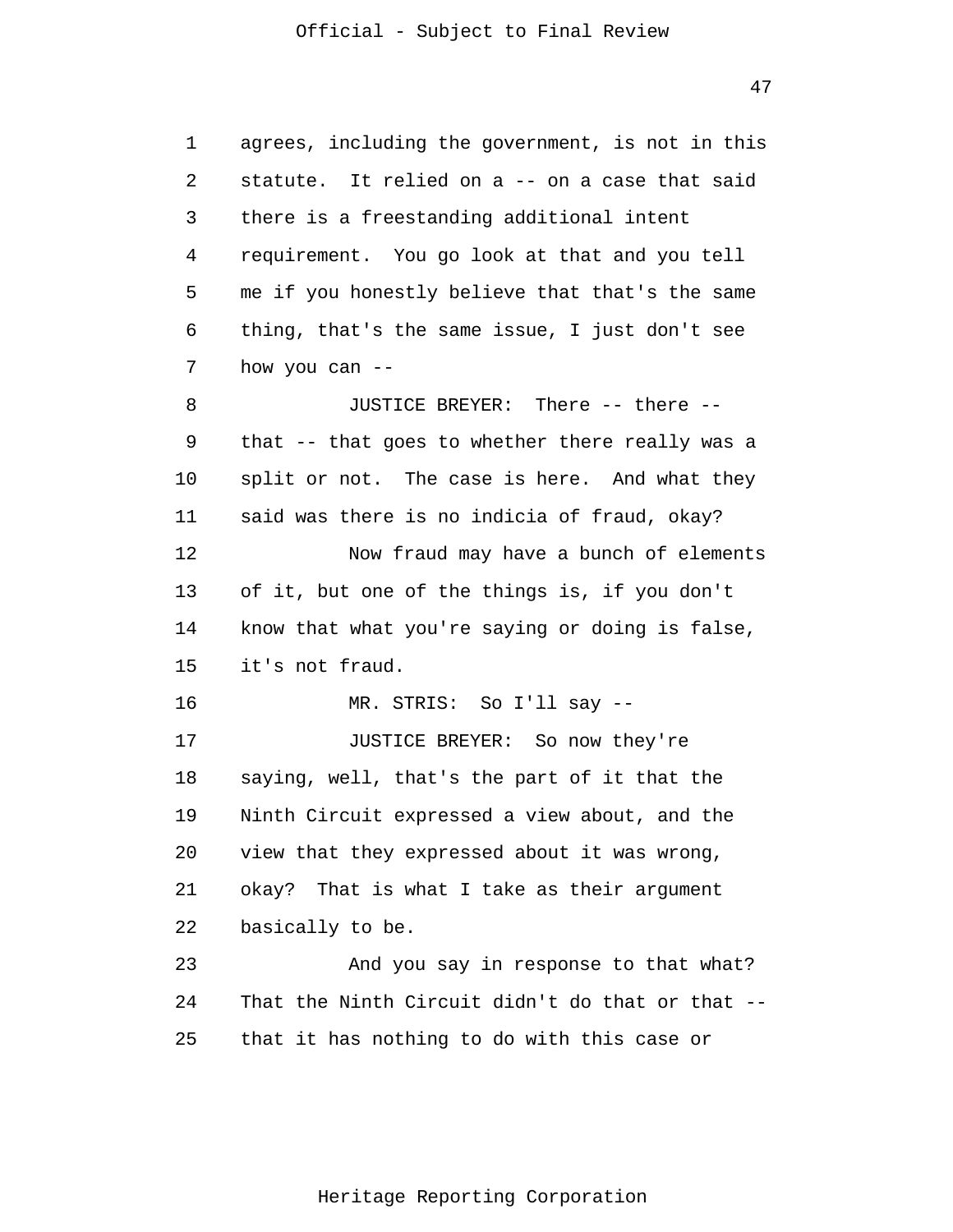1 2 3 4 5 6 7 8 9 10 11 12 13 14 15 16 17 18 19 20 21 22 23 24 25 what? MR. STRIS: Well, I'll say a couple things. So, on the issue of -- because my response is different depending on the context. So, as to fairly presented, what I would say is that's just not true. Yes, it is -- yes, indicia of fraud could mean that, but it wasn't used that way here. If you look at the reference to knowing falsehood that my friend mentions, it was used as a synonym for intent to defraud. And that's hardly surprising because, if you look up falsehood, it means lie. And lie is defined in the dictionary as a statement with intent to deceive. So that's my argument as to why it's not fairly included. Now, as to the merits, because you asked a different question, which is what did the Ninth Circuit do here, my response is the Ninth Circuit, in the short portion of its opinion, when it said there is no intent to defraud, didn't talk about knowledge at all. It was clearly treating it as a freestanding issue. And it said, just like the law professors who are on our side, there is --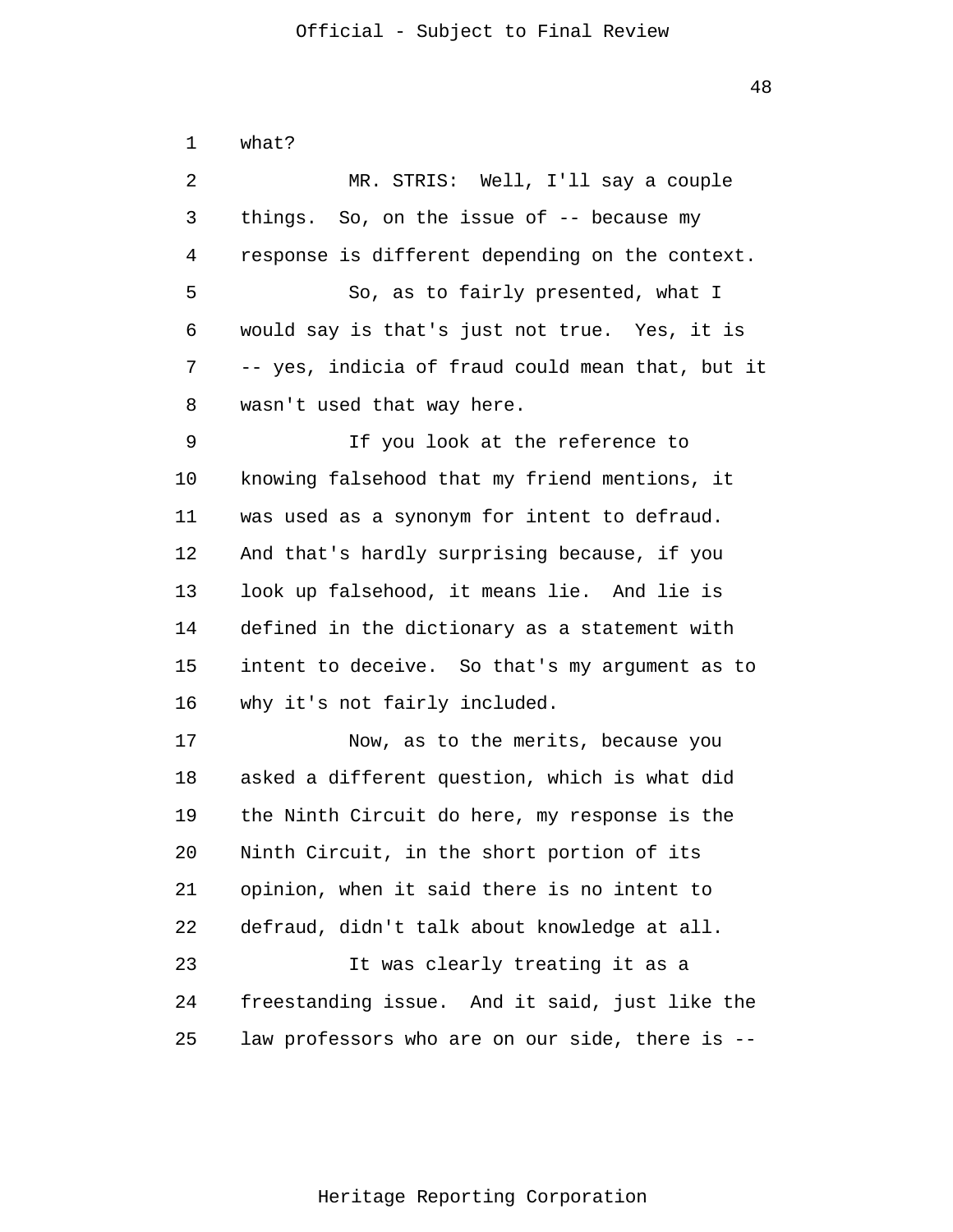1 2 3 4 5 6 7 8 9 10 11 12 13 14 15 16 17 18 19 20 21 22 23 24 25 Congress did not codify that aspect of -- of -- JUSTICE BREYER: I'll look at it. I'll look at it and see. MR. STRIS: So -- so that's my -- JUSTICE BREYER: Okay. I have a question on the merits too. MR. STRIS: Okay. JUSTICE BREYER: And sometimes you have to forgive what -- sometimes I get carried away in my examples. MR. STRIS: Me too. JUSTICE BREYER: But the -- the example I'm thinking of is -- and the reason I'll ask it is because this, to me, is a rare case, not to others, but it is a rare case where the language and linguistics actually resolve it. All right? Now you -- (Laughter.) JUSTICE BREYER: All right. The - the -- the -- all right. Here, now, imagine -- MR. STRIS: On object of knowledge or on scope or both? JUSTICE BREYER: You'll see. MR. STRIS: Okay. JUSTICE BREYER: You'll see. It gets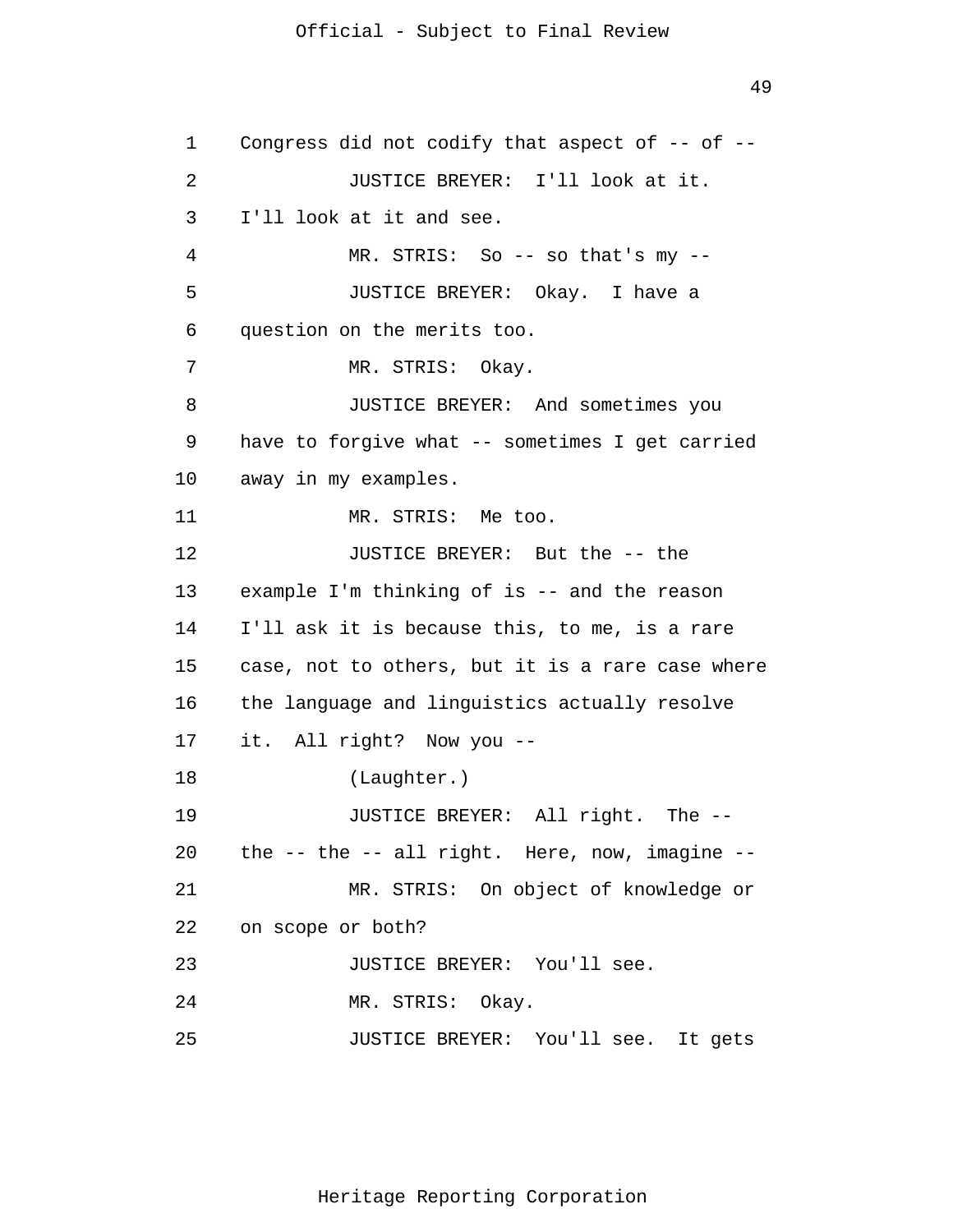1 2 3 4 5 6 7 8 9 10 11 12 13 14 15 16 17 18 19 20 21 22 23 24 25  $-$ MR. STRIS: Okay. I'm ready, raring to go. JUSTICE GORSUCH: Don't argue. This is a good day. (Laughter.) JUSTICE BREYER: Maybe you shouldn't -- maybe I shouldn't ask it. CHIEF JUSTICE ROBERTS: Stand down. JUSTICE BREYER: Suppose we looked around and a bird flew back there. MR. STRIS: Yeah. JUSTICE BREYER: And I say: My God, it's a Scarlet Tanager. And you say: No, it isn't. It's a Northern Oriole. I have made a mistake. You are right. Okay? Now there are two reasons I might have made a mistake. One, I saw a flash of yellow, but it wasn't yellow. It was red. And you saw it. The second reason is we both saw exactly the same thing, but I don't understand the right use of the label. We made a mistake of whether it's a Tanager or an Oriole. I made

Heritage Reporting Corporation

50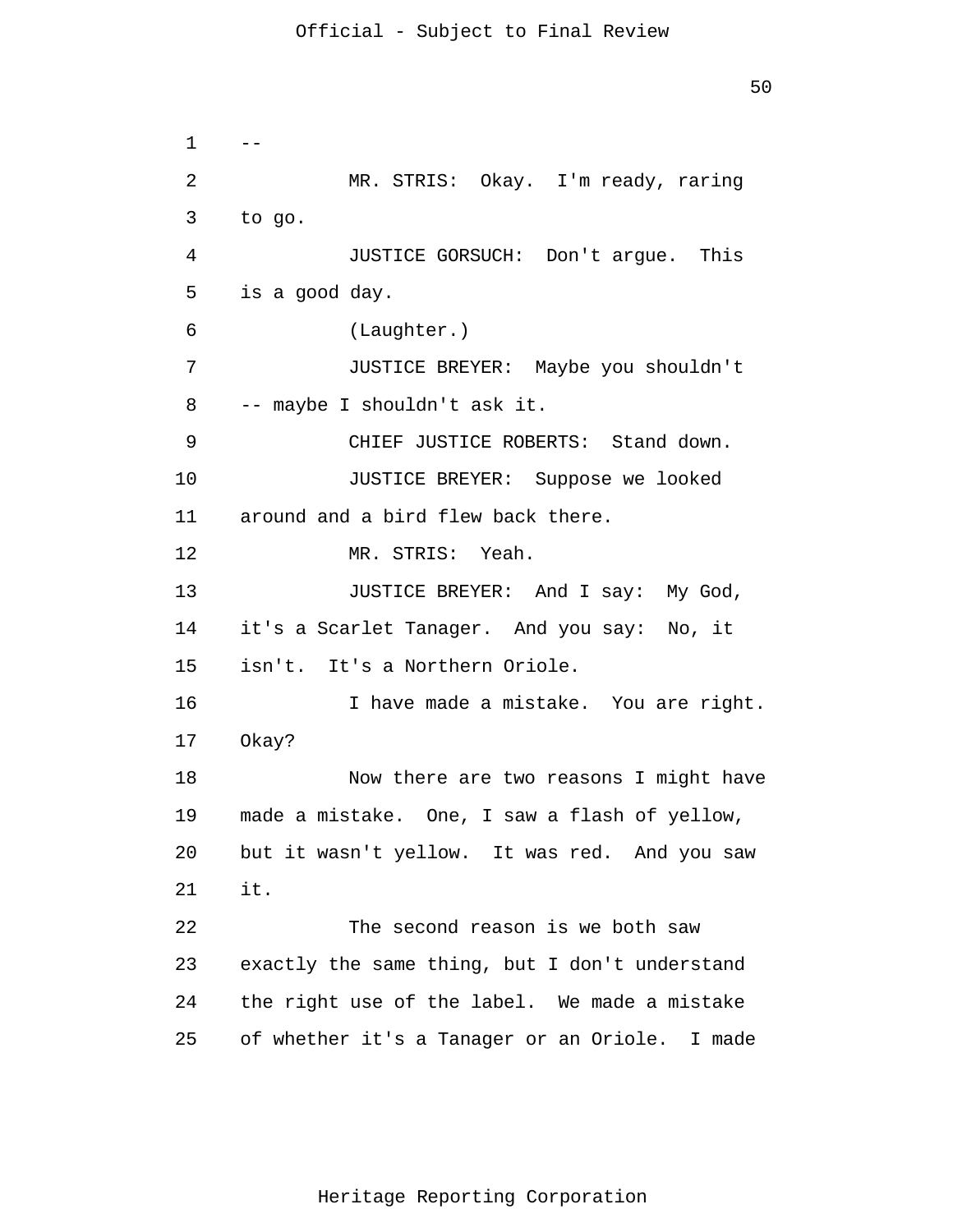1 2 3 4 5 6 7 8 9 10 11 12 13 14 15 16 17 18 19 20 21 22 23 24 25 that mistake, not a mistake in what I saw. How would we resolve our differences? We would call in an ornithologist, I quess. Now I raise that example because this seems exactly the same thing. It isn't a bird. (Laughter.) JUSTICE BREYER: But it is the word single unit of publication. And we could make a mistake, you see, in what happened in the world, or we could make a mistake in how we apply the label. And in this instance, if we make a mistake as to how we apply the label, we call in a lawyer or a judge. So the difference really is between calling an ornithologist and calling a lawyer or a judge. And, of course, my question is, who cares? And why should the fact that we call the latter thing a question of law but not the former thing make any difference whatsoever to the proper solution to this case? MR. STRIS: So, as I understand all of the birds and the structure there, that largely goes to what I'm calling the object of knowledge, so I want to take that first. But I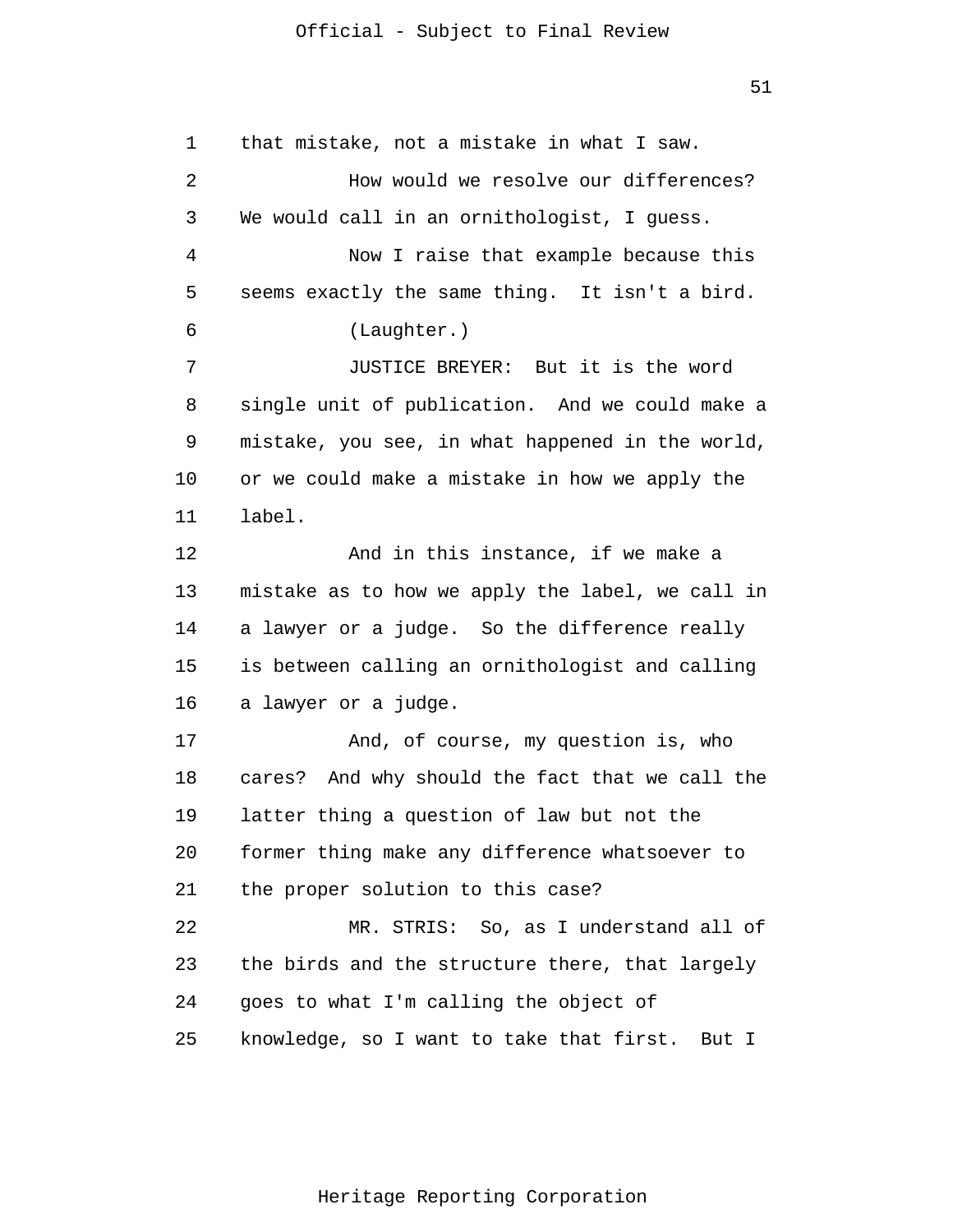52

1 2 3 4 5 6 -- I -- I think scope of knowledge is -- is a separate issue because, first, you have to assess what is it that you need to be aware of. And your two buckets go to that. And then there's a question of what type of awareness. So I think they're separate.

7 8 9 10 11 12 13 14 So the reason why I think it matters is there is a -- a long-standing background presumption that unless there's something in the text of the statute that indicates that you're supposed -- that -- that, to your example, you're in the second world, that you're supposed to apply the fact to law and that's the thing you're supposed to know, that's not the rule.

15 16 17 18 19 Congress legislates against that. And there are tons of civil and criminal cases that apply this. I think the best one for us probably is Jerman, okay? So let's take a look at Jerman.

20 21 22 23 24 25 Whether something's a bona fide error, obviously, that turns on subjective knowledge, right? You can't -- an error is you believe something is -- is true when it's false. Bona fide is did you hold that belief? The only question before this Court in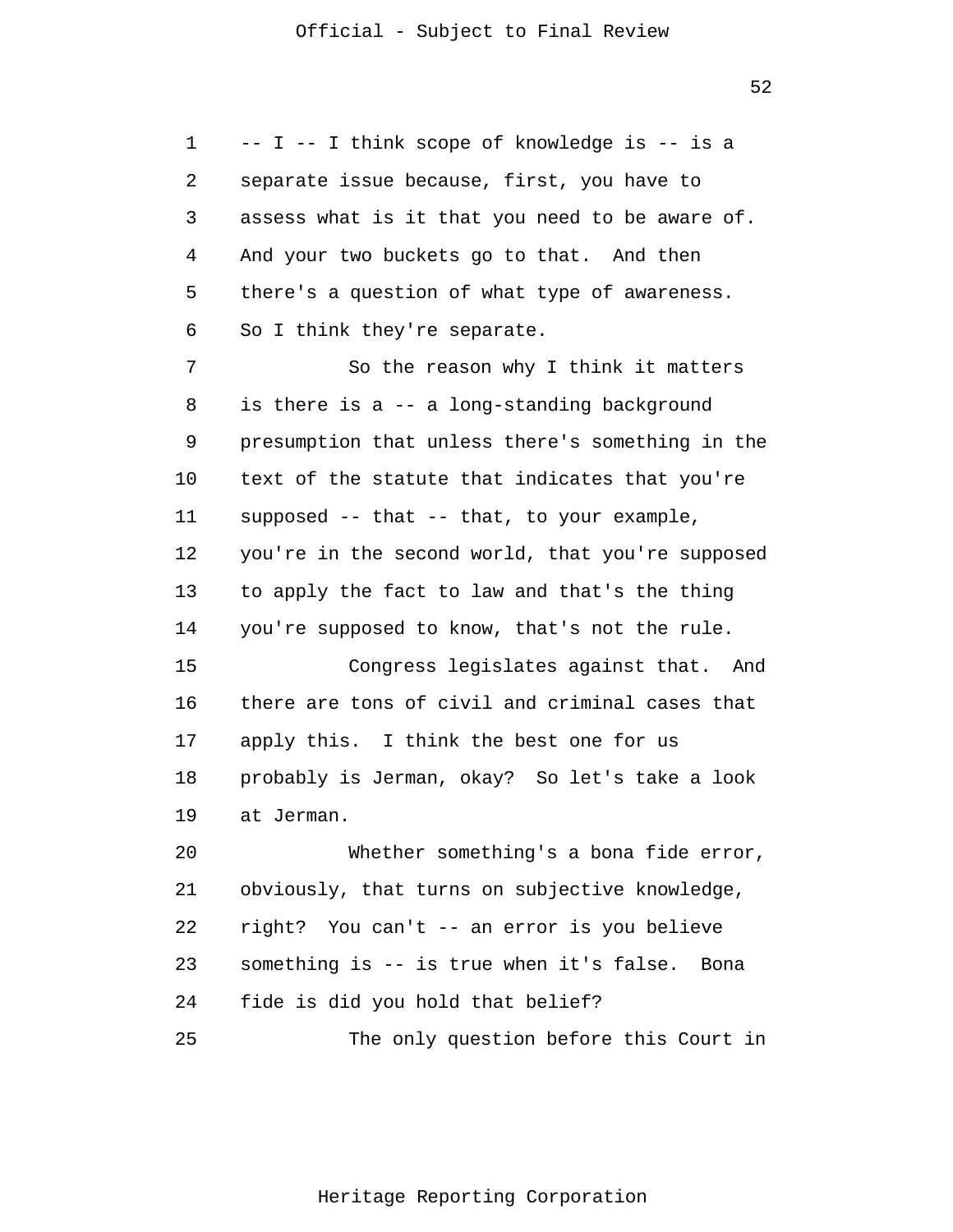53

| $\mathbf 1$    | Jerman was knowledge of what? Is it a bona fide  |
|----------------|--------------------------------------------------|
| 2              | legal error, does that count, or is it only a    |
| 3              | bona fide factual error, which is in a sense a   |
| $\overline{4}$ | variant of the -- it's not exactly the same      |
| 5              | because they're discrete categories, but it --   |
| 6              | on one level, it's a variant of what you ask.    |
| 7              | And as the dissent pointed out, the              |
| 8              | statute talked in terms of a violation, which    |
| 9              | denotes a legal infraction. But seven Justices   |
| 10             | said, no, it doesn't excuse legal errors because |
| 11             | of the background presumption.                   |
| 12             | I would submit, if that text wasn't              |
| 13             | enough to override the presumption that we're in |
| 14             | one category as opposed to the other, this text  |
| 15             | certainly doesn't.                               |
| 16             | JUSTICE KAVANAUGH: What about the                |
| 17             | word "information"?                              |
| 18             | MR. STRIS: So --                                 |
| 19             | JUSTICE KAVANAUGH:<br>I mean, that               |
| 20             | encompasses legal information and factual        |
| 21             | information, right?                              |
| 22             | MR. STRIS: Absolutely. But --                    |
| 23             | JUSTICE KAVANAUGH: Okay.                         |
| 24             | MR. STRIS: -- our position on that is            |
| 25             | that merely requiring knowledge of something     |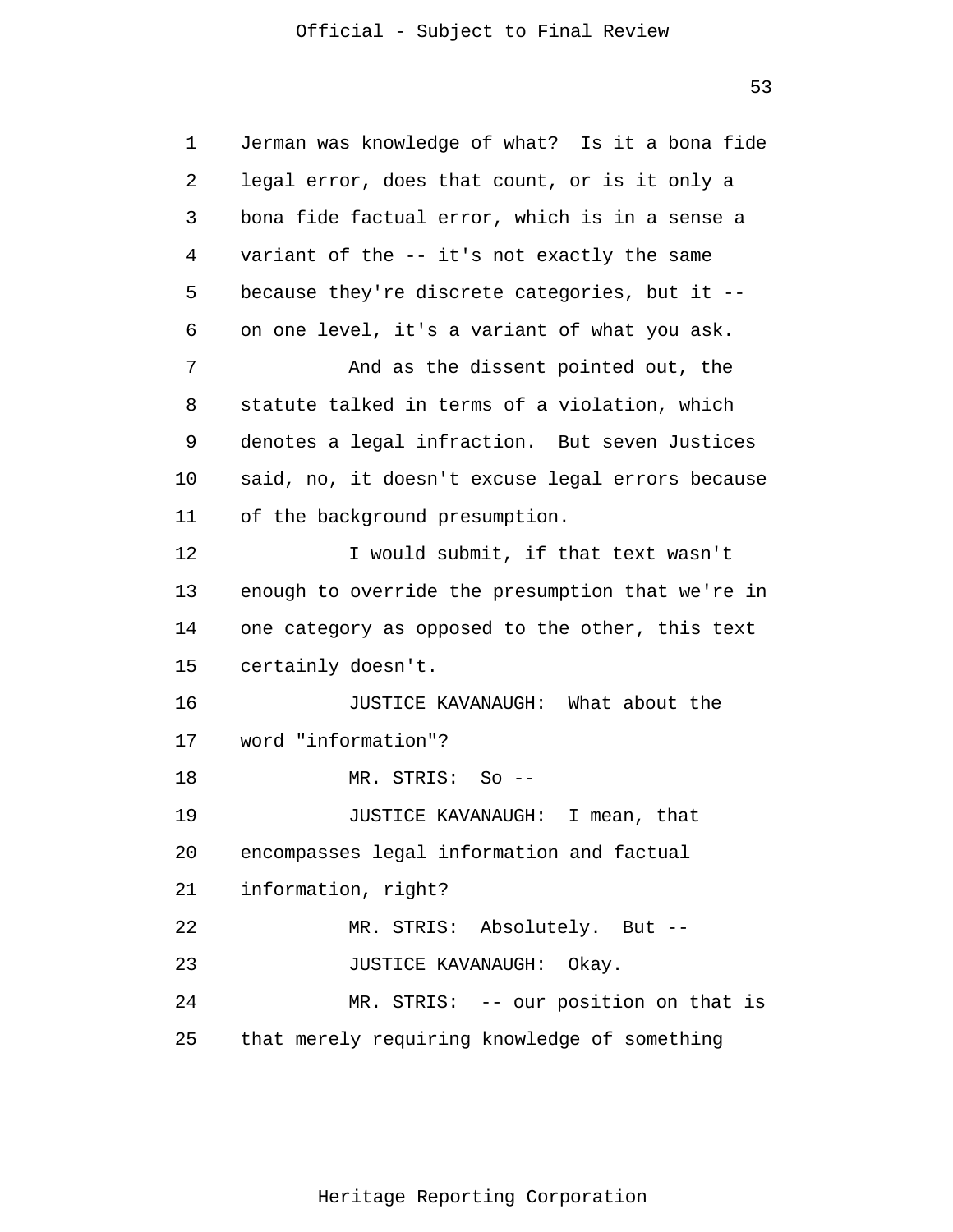54

1 2 3 4 5 6 7 8 9 10 11 12 13 14 15 16 17 18 19 20 21 22 23 24 25 - that can turn on a legal definition is insufficient to overcome the presumption. That's McFadden. If you look at -- in McFadden JUSTICE KAVANAUGH: Well, in cases like Liparota and the others cited in the brief where the legal part is folded into the statute and their argument is here the word "information" does the same thing. And I take your point ignorance of the law is no defense is an old principle. It's -it's got a lot less force in regulatory areas, number one. But it especially has less force when the statute itself, like Liparota, folds the legal portion in. So -- MR. STRIS: Right. So -- JUSTICE KAVANAUGH: -- I'll take your response on information. MR. STRIS: -- so a few responses to that. So the first is you said Liparota and the other cases. There are no other cases, okay? JUSTICE KAVANAUGH: Well, no, no, they cite -- they cite -- MR. STRIS: They cite -- JUSTICE KAVANAUGH: -- Safeco,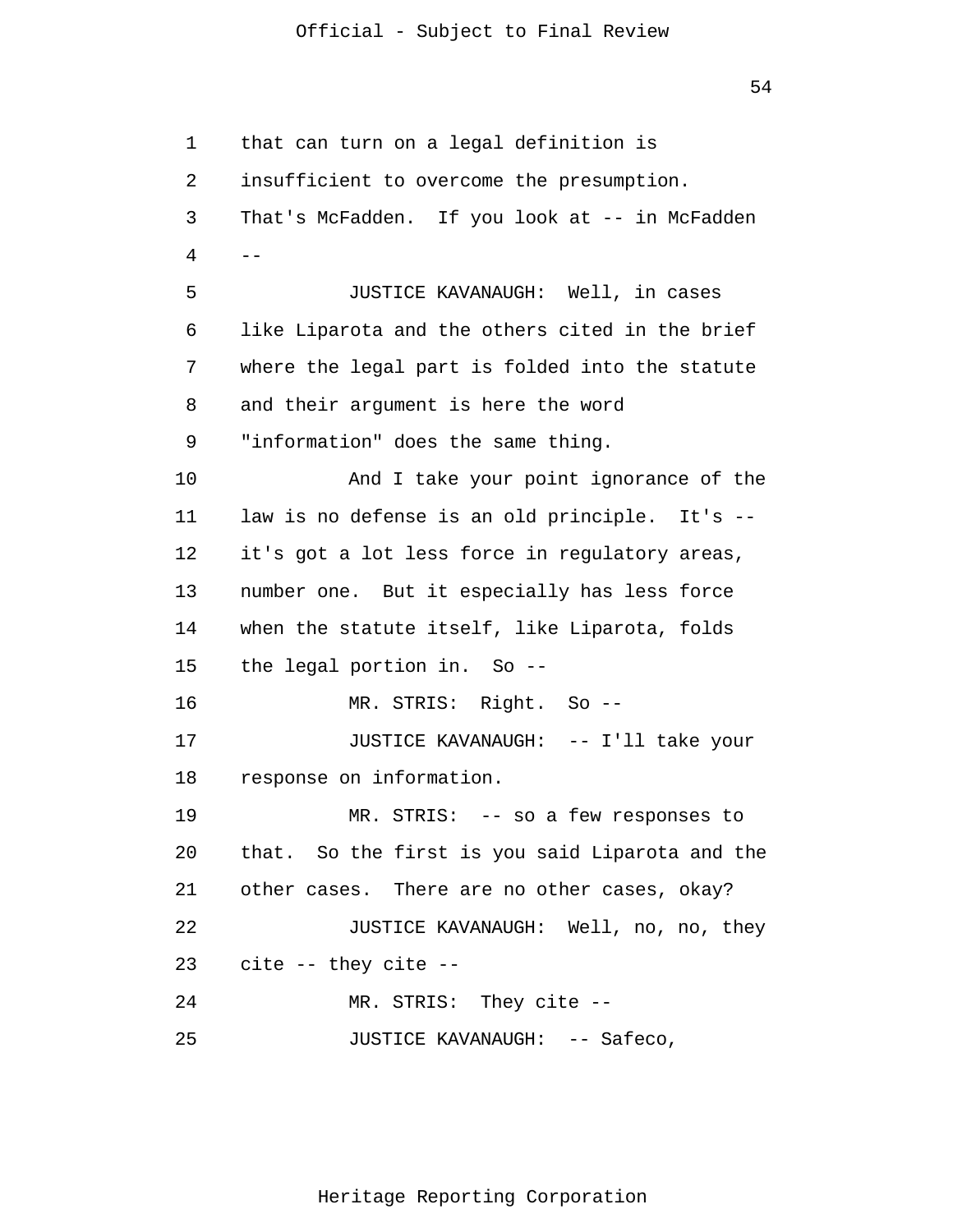55

1 2 3 4 5 6 7 8 9 10 11 12 13 14 15 16 17 18 19 20 21 22 23 24 McLaughlin, Rehaif. MR. STRIS: Let -- let -- let me take them one by one because -- JUSTICE KAVANAUGH: Camel. MR. STRIS: Right. JUSTICE KAVANAUGH: Yeah. MR. STRIS: Liparota is different. And your question, I want to answer about Liparota. The other cases don't help them at all. Let's take Safeco. The statute in Safeco imposed liability on any person who willfully fails to comply with any requirement under the subchapter. You obviously can't willfully comply with specifically identified laws if you thought you were in compliance. That's the whole point. And we -- we argued this. We explained, if you look through the Copyright Act, you'll see many examples where -- where Congress used the word "willful." You'll see many examples where they specifically identified the law or the application of law to fact that you needed to know.

25 I want to get to Liparota, though,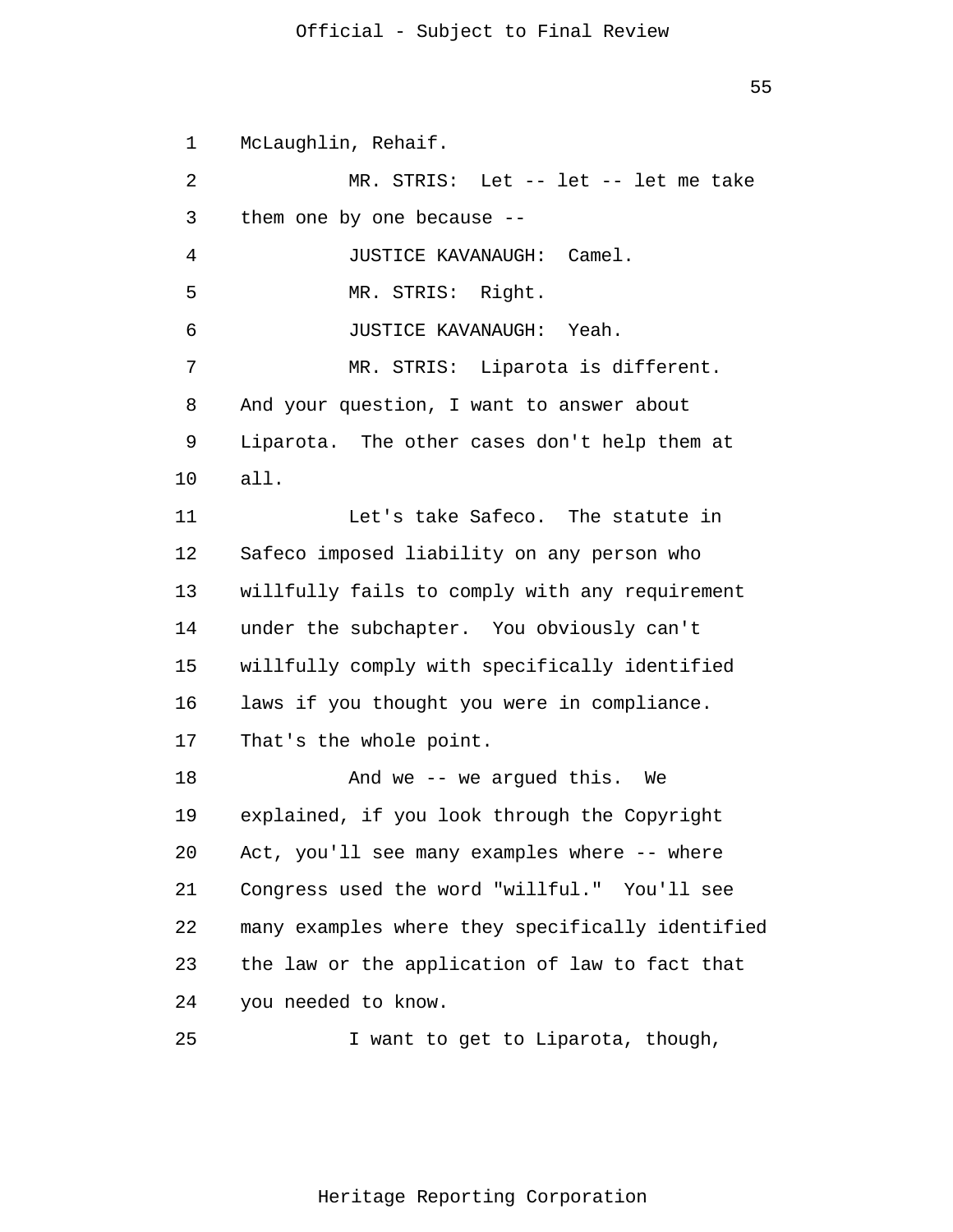56

1 2 3 4 5 6 7 8 9 10 11 12 13 14 15 16 17 18 19 20 21 22 23 24 25 because what I'm saying now doesn't -- JUSTICE KAVANAUGH: That's a problem. MR. STRIS: Well, I -- I don't think it's a problem. I think that case is different. But -- so -- so Safeco, totally different. McLaughlin, same thing. The opening sentence of that opinion, the question presented concerns the meaning of the word "willful." Rehaif, it's a statute that required knowledge that you were unlawfully or illegally in the United States. None of those cases help. They have Liparota. Here's what I would say about Liparota -- JUSTICE KAVANAUGH: Can we just pause on Rehaif? Why doesn't that help them? MR. STRIS: Because it did one of the two -- it had one of the two textual cues that we explain evinces this. It specifically applied knowledge to that you were unlawfully or illegally in the United States. That's not what happened -- that's not what's happening here. Even in a case like Intel that -- that this Court had a few terms -- two terms ago, the statute there said you had to have actual knowledge of the breach or violation. And the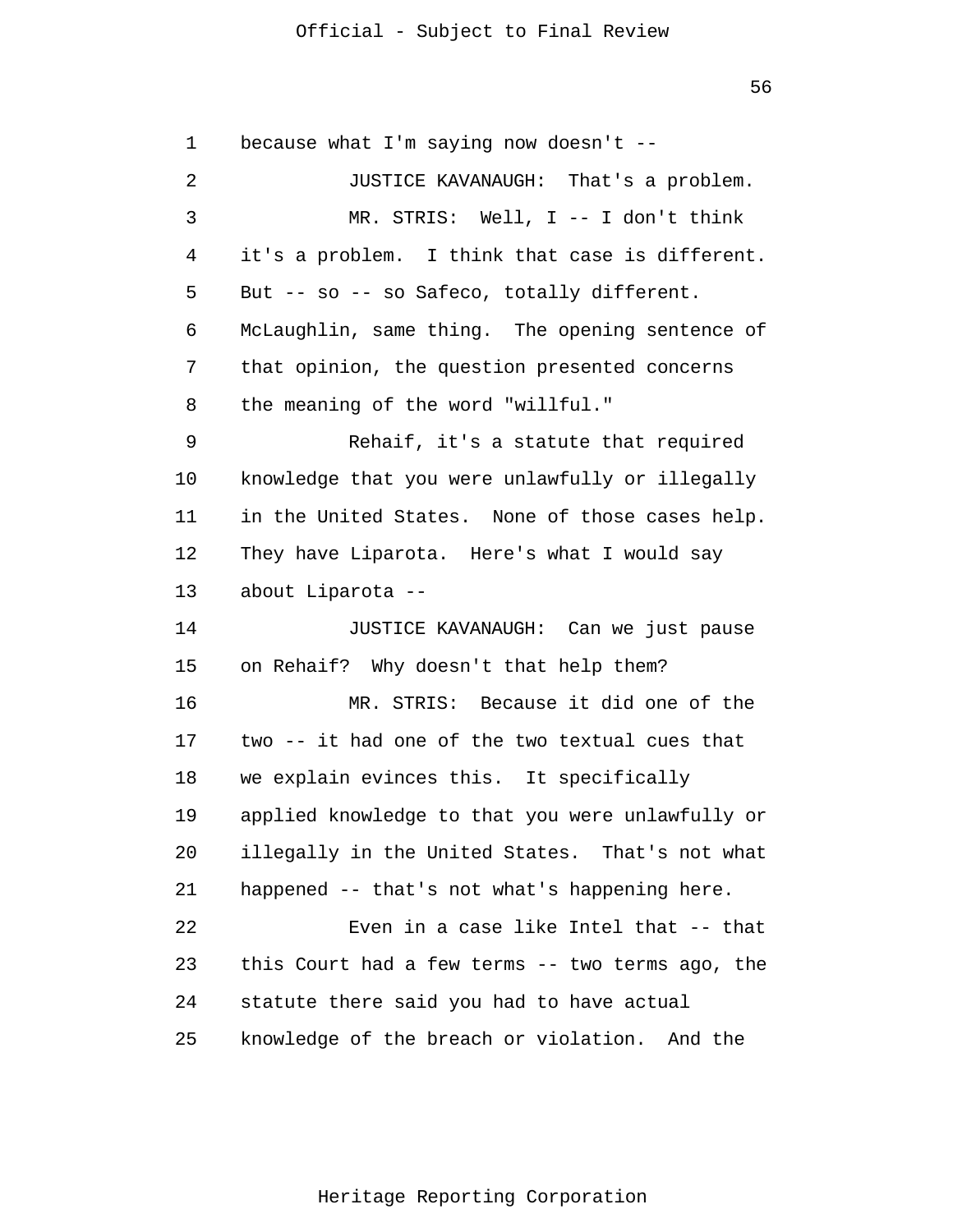57

1 2 3 4 5 6 7 8 9 10 11 12 13 14 15 16 17 18 19 20 21 22 23 24 25 government came in, and in an exchange with you, Justice Kagan, when you asked, well, what does it mean? Do you have to know the law? They said no, no, every circuit has agreed that knowledge of the breach or violation just means you need to know the constituent facts. JUSTICE GORSUCH: Counsel, I'm -- I'm -- I'm -- I'm confused. Do you agree that Congress can make a mistake of law, lack of it, some sort of defense -- MR. STRIS: So -- JUSTICE GORSUCH: -- or part of an element? MR. STRIS: Yeah. Either they can make it a defense or they can make it an element so it would negate mens rea. JUSTICE GORSUCH: So they can do this? MR. STRIS: And -- and they didn't here -- JUSTICE GORSUCH: Okay. MR. STRIS: -- is our -- JUSTICE GORSUCH: I guess I'm still -- I'm still stuck where Justice Kavanaugh is, is Rehaif. Why isn't this more or less identical to Rehaif? The knowledge of the information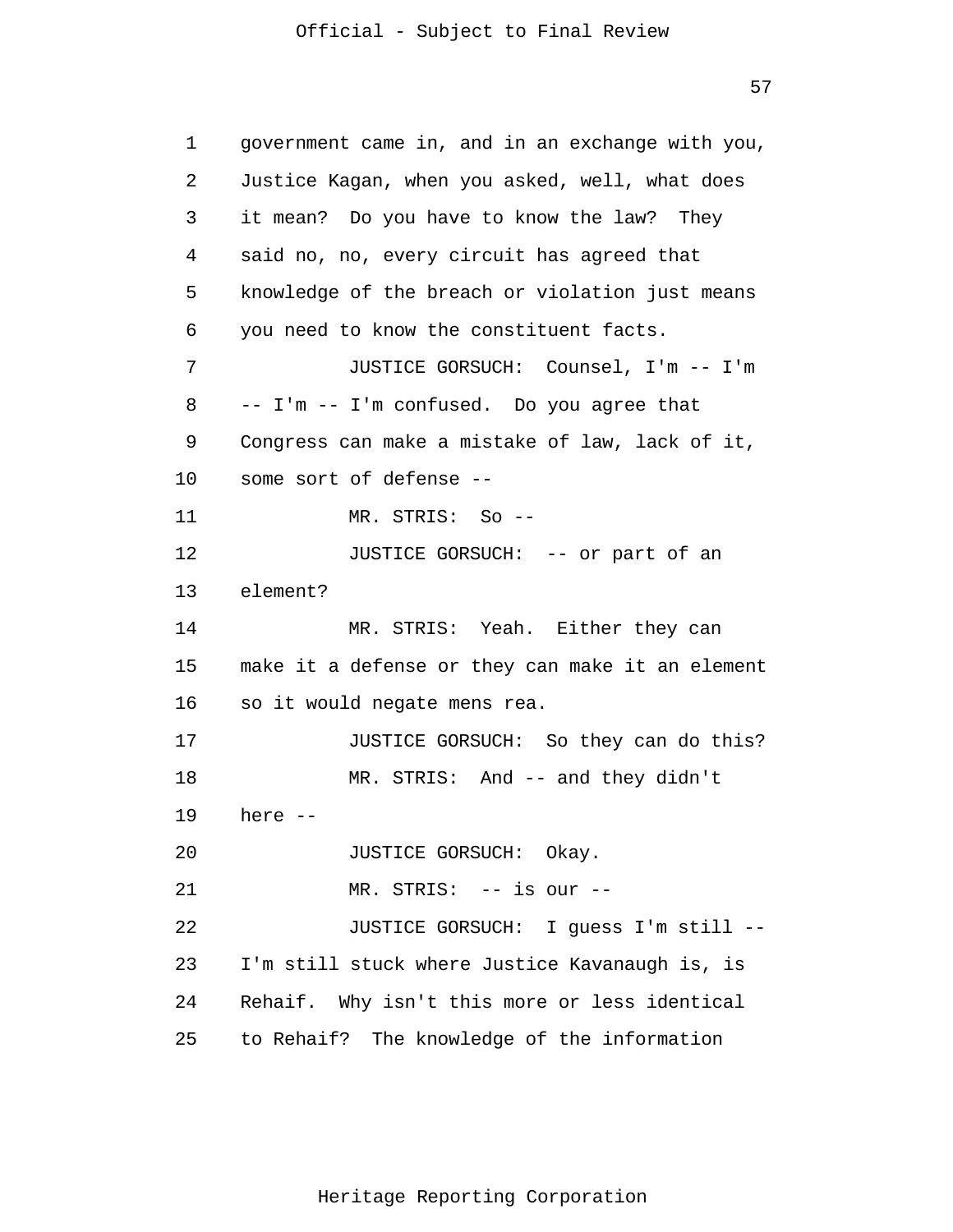1 2 3 4 5 6 7 8 9 10 11 12 13 14 15 16 17 18 19 20 21 22 23 24 25 contained in the application, or whatever the exact formation, is false. And some of that is legal. Some of it's factual. And, you know, I -- I -- Justice Breyer's bird example is a delightful one. MR. STRIS: So there's a line. This is the position we would take. And certain things are obviously on one side of the line. And I'll give you examples from the Copyright Act. So Section 109(d)(3) says the violator was not aware that its acts constituted a violation of Section 1002. That obviously is Congress displacing the presumption. Our point is this is not on that side of the line. And you asked, well, why is it different from Rehaif? JUSTICE GORSUCH: Yeah, I'm -- I'm still -- I still haven't really heard an explanation that I understand at least on that one. MR. STRIS: Well, so Rehaif required that you -- that you know that you were unlawfully in the United States. That can only mean one thing, which is you -- you -- you had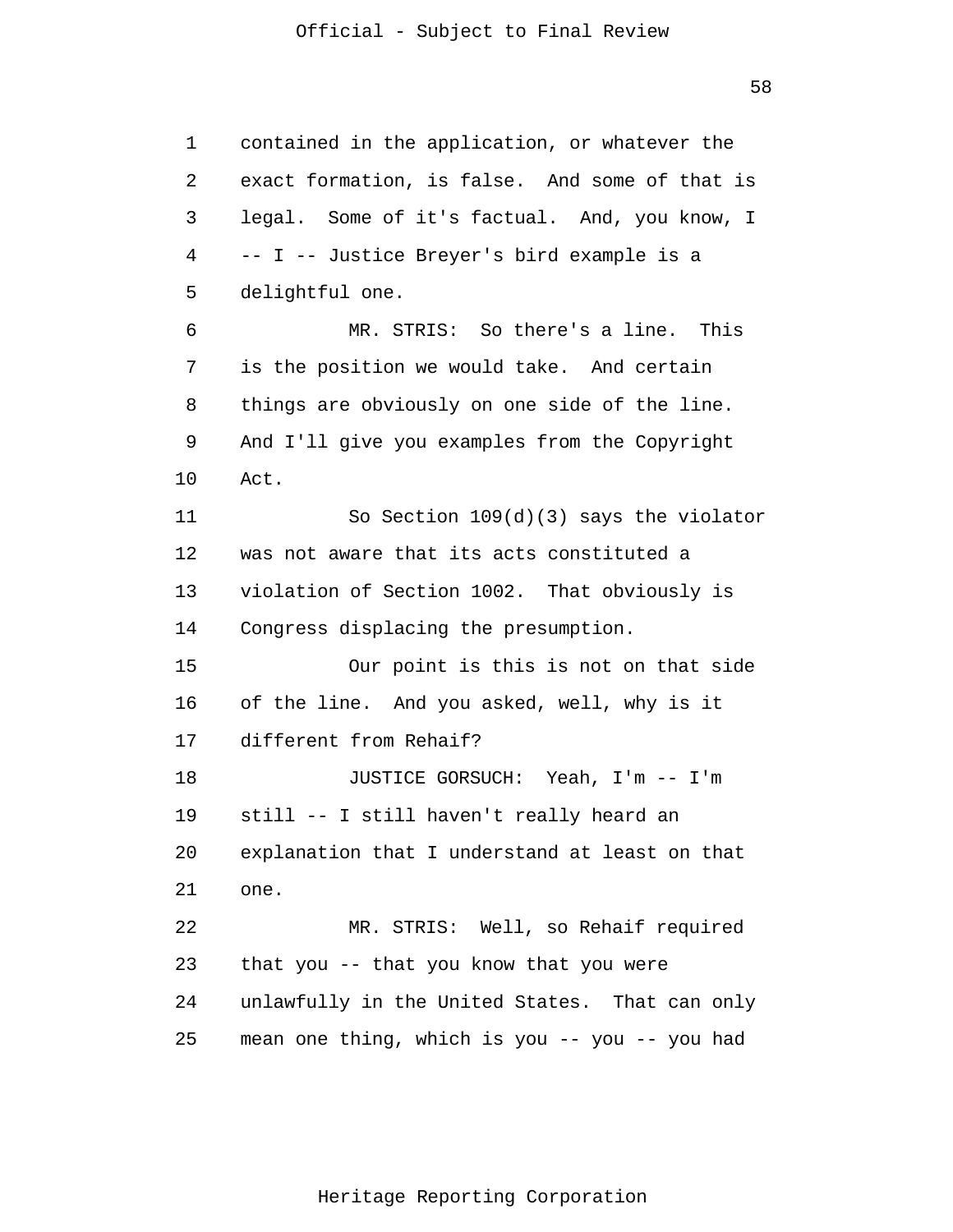1 2 3 4 5 6 7 8 9 10 11 12 13 14 15 16 17 18 19 20 21 22 23 24 25 - broken a specific law. And so information being -- being inaccurate, it could be inaccurate for many reasons. JUSTICE GORSUCH: Exactly. It could be inaccurate for reasons of -- of mistake of fact or mistake of law. We don't know what an Oriole looks like or we -- we saw the wrong - something different. MR. STRIS: And so our core position is not that it couldn't mean what my friend says but that it's not sufficiently clear given the JUSTICE GORSUCH: Okay. So it could mean this, Congress can do this, and now we're just arguing about the clarity with which Congress needs to do this? MR. STRIS: Yeah. Well, it -- it's a textual -- JUSTICE GORSUCH: Is there a heightened -- is there a heightened clarity requirement you'd have us impose here? MR. STRIS: I don't think heightened clarity is required. I think we look at -- at what Congress typically does, including in the

59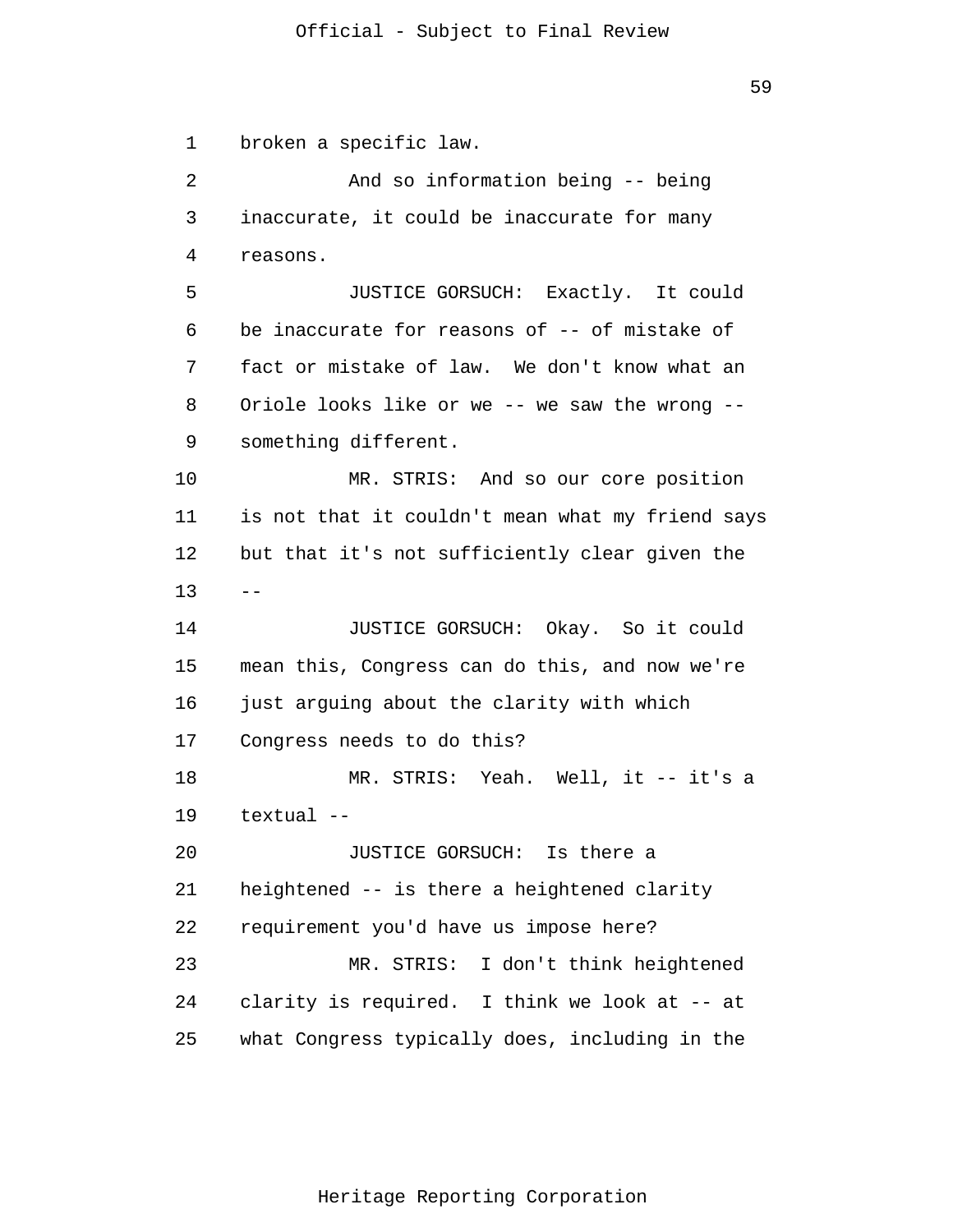1 2 3 4 5 6 7 8 9 10 11 12 13 14 15 16 17 18 19 20 21 22 23 24 25 Copyright Act. We see many examples of willfulness. We see many examples where the specific law is -- is described. This looks like McFadden. And I want -- I -- let's talk about McFadden for a second. Same thing. Application of law to fact. The Controlled Substance Act required knowledge that something is a controlled substance. This Court distributed the word "knowledge" to all of the elements. Yet, this Court held that if the defendant knew the identity of the substance that he possessed, say, heroin, that was enough because ignorance of the law is typically no defense. This, we submit, is on this side of the line, and I want to explain why, but I want to talk about Liparota first. So Liparota is really not a particularly powerful case, I think, for them, because not only did it specifically mention the law, but it invoked the Rule of Lenity. Liparota -- JUSTICE KAVANAUGH: That's -- that's after it goes through the -- the full textual analysis, however, kind of an icing on the cake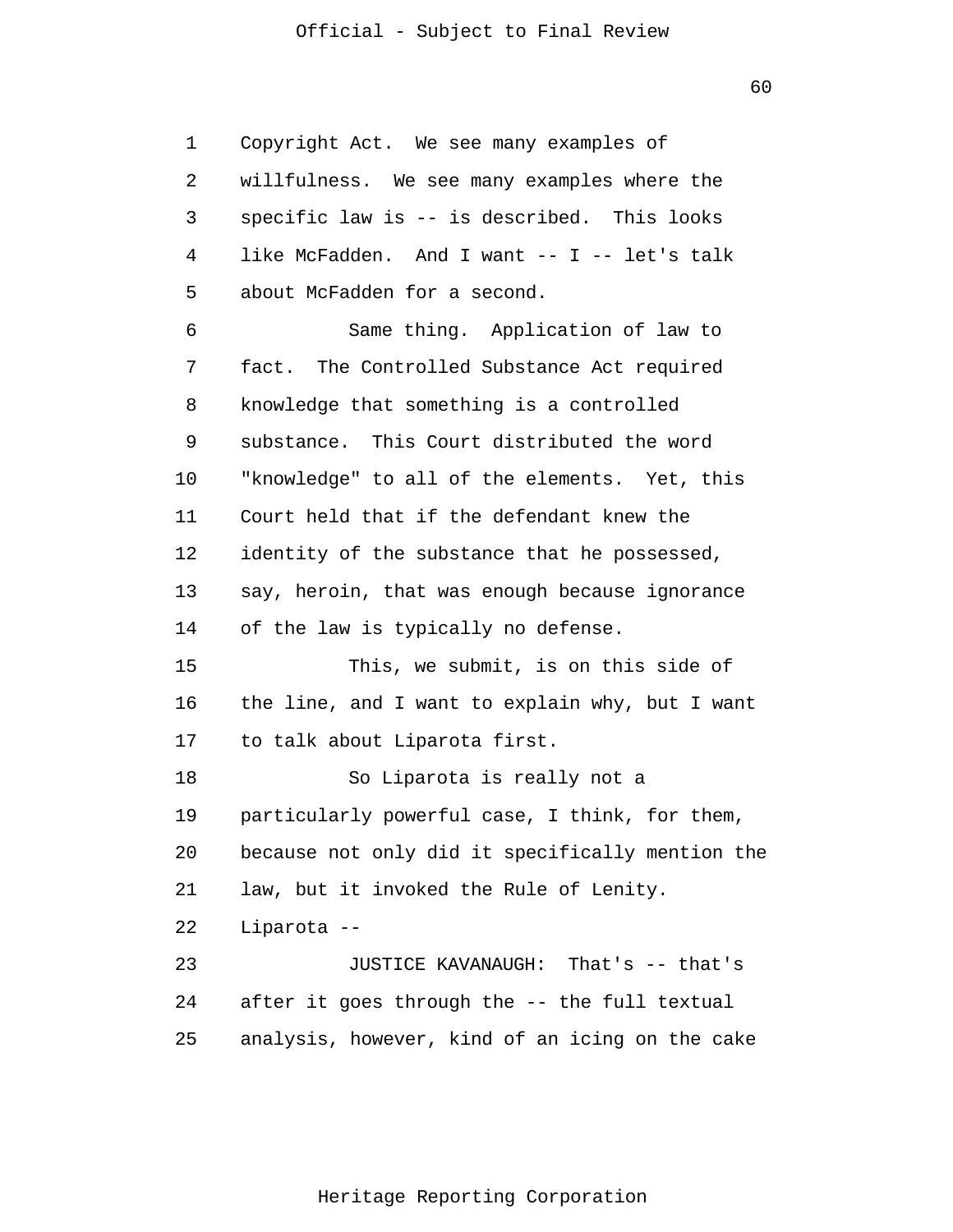1 2 3 4 5 6 7 8 9 10 11 12 13 14 15 16 17 18 19 20 21 22 23 24 25 for us. MR. STRIS: I don't -- I mean, I don't know how much of it is icing and how much of it is kind of core -- JUSTICE KAVANAUGH: Okay. I'll - but it goes through the analysis pretty carefully, and there is a dissent. Justice Brennan wrote the majority. It's -- it's pretty careful. MR. STRIS: Well, so let me -- let me point up a big picture as you think through, because  $I - - I$  think one thing that is pretty much indisputable is there is a line, Congress can do it, and the question is did they here. So I would say two things as to why I think we're on the right side of the line. So the first one is my friends offer no example of a statute with text that looks anything like this, where the presumption was displaced. I think that if we -- if we look for examples, I'll give them Liparota; if you want, I'll give them Rehaif. But you look at example after example in the Copyright Act, and it's very different language that applies. JUSTICE KAVANAUGH: Can we talk about,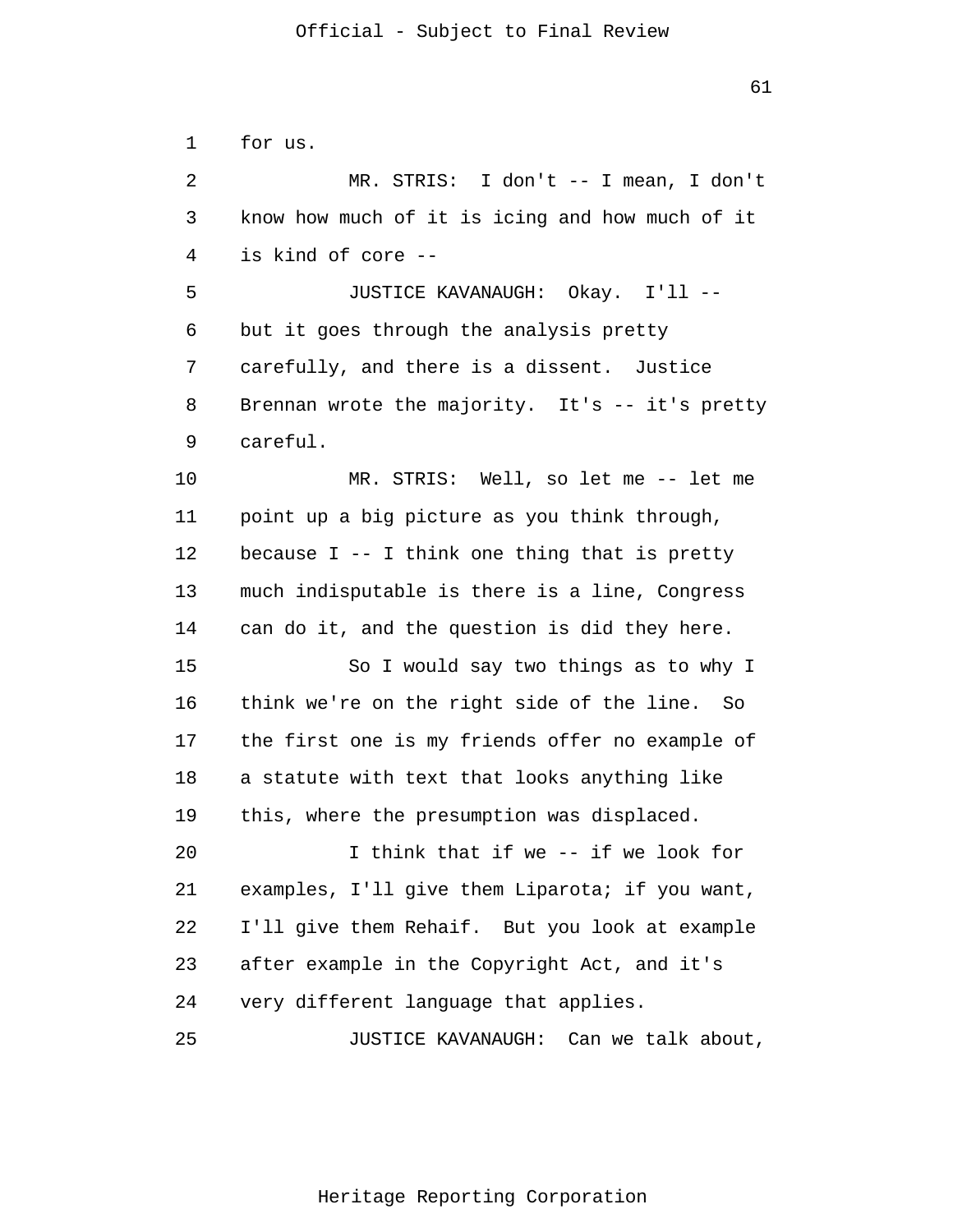1 2 3 4 5 6 7 8 9 10 11 12 13 14 15 16 17 18 19 20 21 22 23 24 25 then, the real-world implications of your position -- MR. STRIS: Yeah. JUSTICE KAVANAUGH: -- because I think that helps get at some of this dissection of the precedent. MR. STRIS: Yeah. JUSTICE KAVANAUGH: So your -- your position is even if someone is confused about the legal requirement of what unit of publication is, honestly confused, truly confused, so there's no -- no issue of lying, that they, when their copyright's infringed, they lose their ability to recover simply because they were honestly confused about a legal requirement and lose, in this case, you know, some hundreds of thousands of dollars? MR. STRIS: So I'd say a couple -- JUSTICE KAVANAUGH: And -- and the question is what sense does that make if we're in the realm of gray area? MR. STRIS: I think it makes a lot of sense in two ways, in both directions. So let me take each of them. In terms of why Congress would want it, it makes sense, and in terms of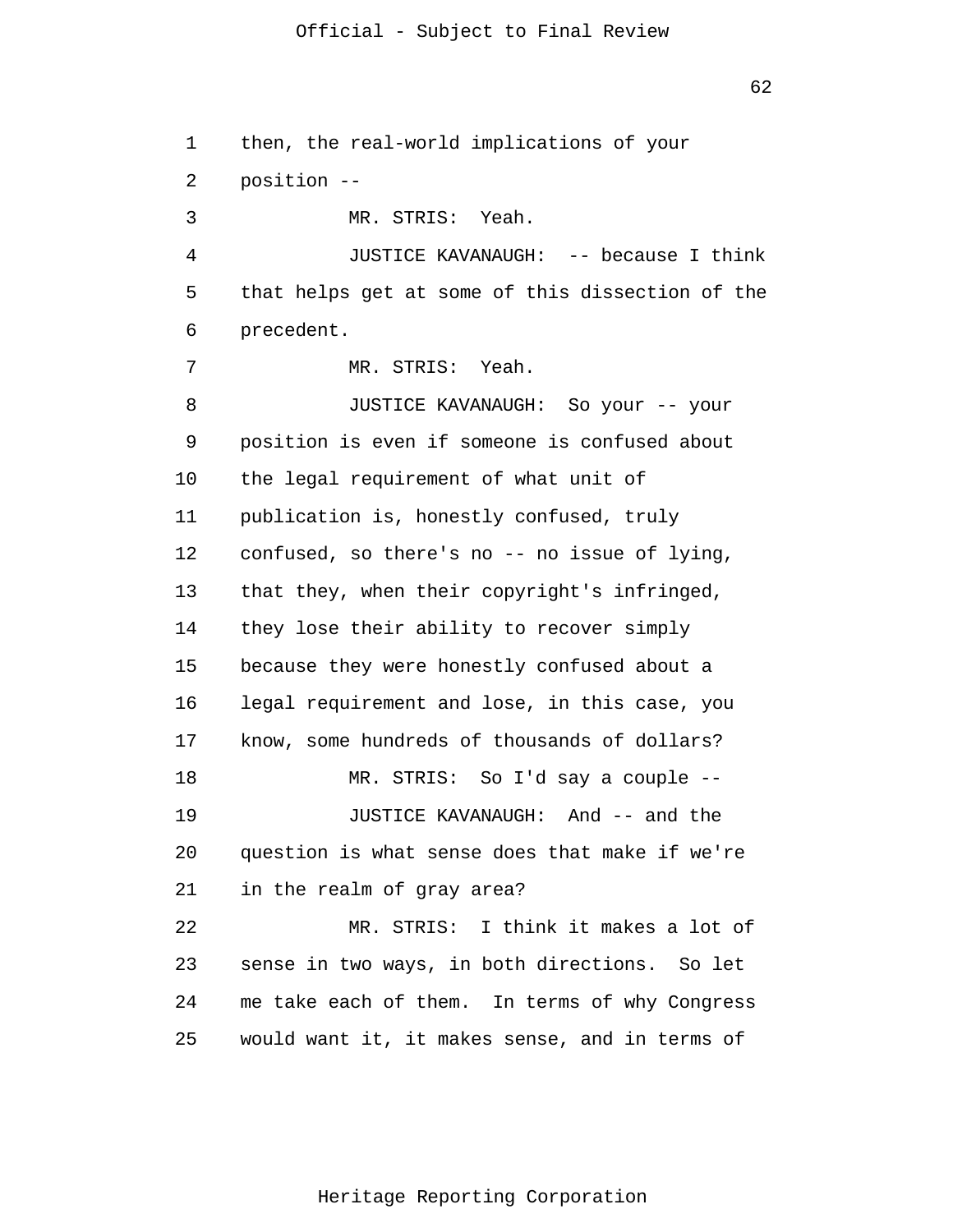63

1 2 3 4 5 6 7 8 9 10 11 12 13 14 15 16 17 18 19 20 21 22 23 24 25 why it shouldn't trouble you, it makes sense. I'll take them in that turn. So Congress, we submit, because this is going to apply to constructive knowledge -- I don't know how much time I'll have to get to it -- retained this presumption and intended constructive knowledge to incentivize diligence and full candor. Because, as our amici explained, there are serious systemic harms that come from materially inaccurate registrations. This -- this statute is only triggered when it's materially inaccurate. It floods the public record with misinformation. Bundling, chronically bundling group registrations without paying the fees deprives the office of money to run. It -- this chills creators. There's a lot of reasons to want to do it. So let me get to the core part of your question, which is, oh, is it fair? What about someone who had this belief? I would say two things. First as a practical matter, diligent applicants don't face any meaningful risk of this because this is an interactive process where there are specialists at the office ready to answer questions and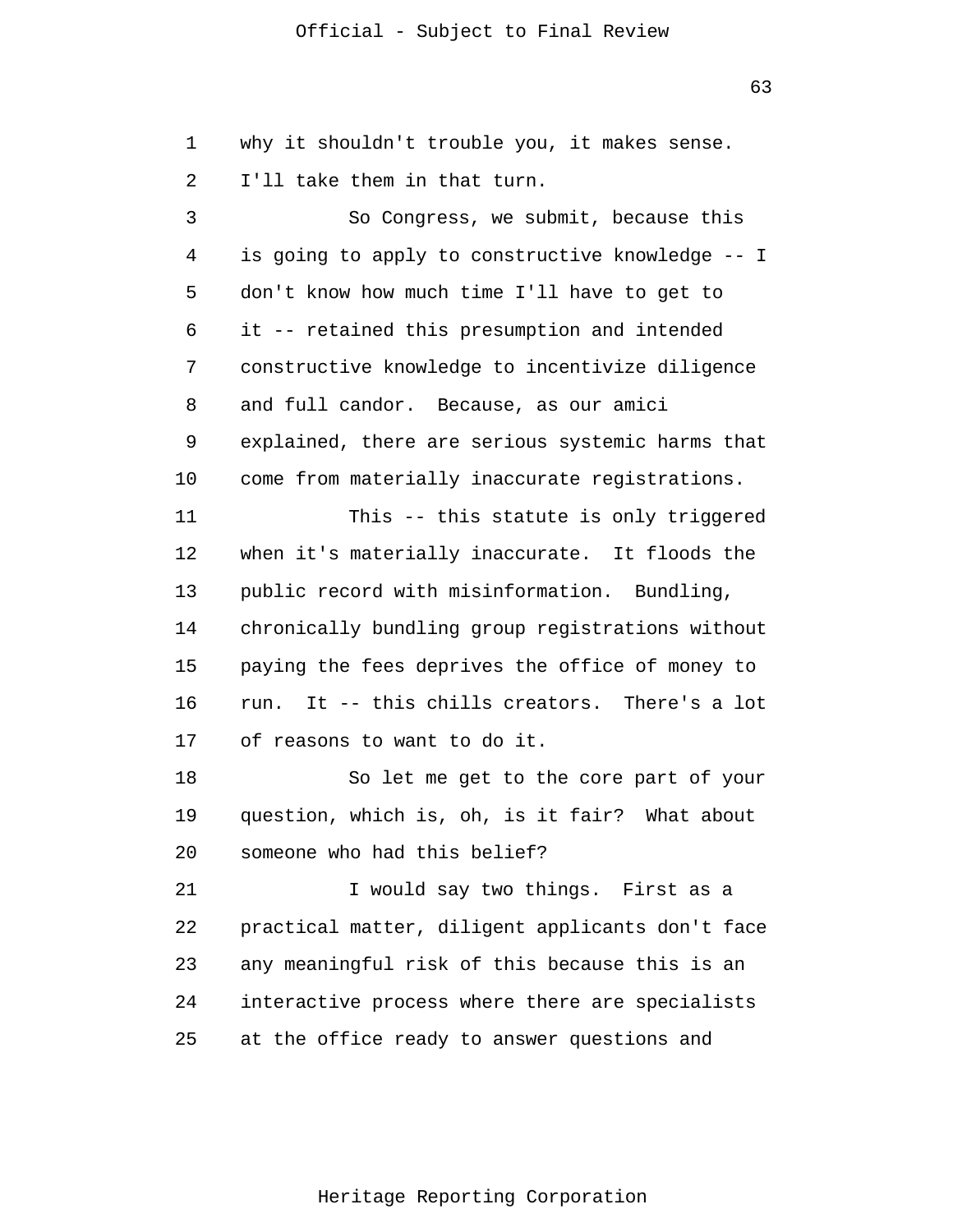1 2 3 4 provide written guidance on almost every aspect of the form. If you provide relevant facts and correspond -- JUSTICE GORSUCH: Counsel, I'm -- I'm

5 6 7 8 9 10 11 12 13 14 15 16 17 18 19 20 21 22 23 24 25 sure there are probably two sides to this story about that and how useful and how -- the -- the information you might get, and the other side of the story, of course, is boy, this is a complicated process, there are volumes of -- of important questions here that even the Solicitor General can't fully, understandably, understandably, no human alive can probably understand the whole of this chapter. MR. STRIS: Well -- JUSTICE GORSUCH: And in that world, in a world of intense regulation, why -- I think what Justice Kavanaugh is getting at is how would it be unreasonable or untoward to read Congress's -- to mean what it said here? MR. STRIS: Well, so -- JUSTICE GORSUCH: I understand there are good policy arguments on your side. I'm not disparaging that. MR. STRIS: I think that it -- JUSTICE GORSUCH: But if there -- if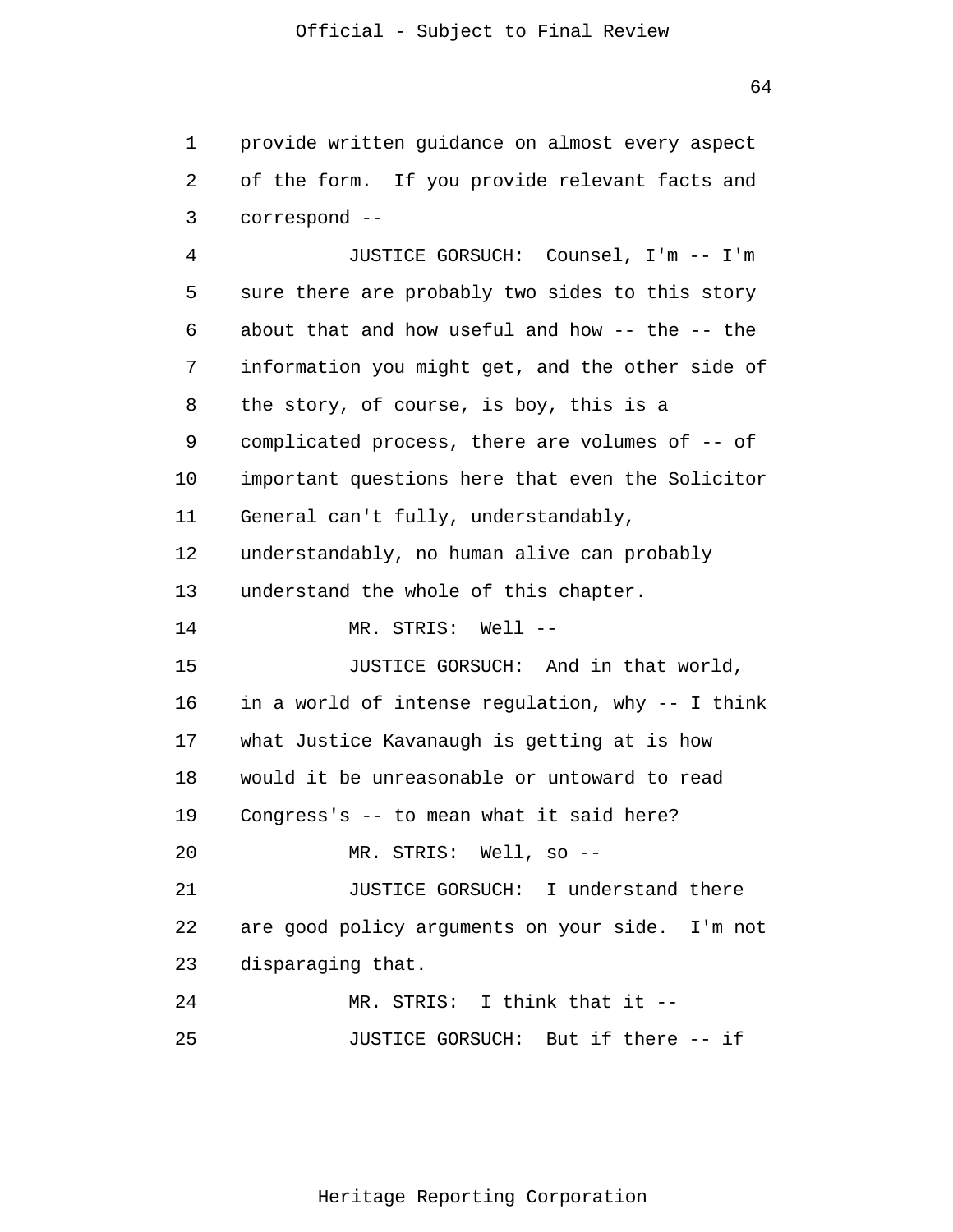65

1 2 3 4 5 6 7 8 9 10 11 12 13 14 15 16 17 18 19 20 21 22 23 24 25 there are good policy arguments on both sides, and one might take a different view than you about the helpfulness of and ready availability of legal advice from the government to -- to affected individuals, then what? MR. STRIS: So I'll say three things. So the first is I don't know that I accept the premise this is what they said. And I want to get to the text in a minute. But the second thing I'll say is there's a materiality protection here that I think is important. You can -- I can spot you everything that you just said, that it's complicated, maybe we don't know, et cetera. If you fully disclose facts to the Copyright Office, it is inconceivable to me that if they don't deny your application, which they regularly do, they regularly ask questions and say, oh, we don't think it was published, et cetera, that when they're asked, well, was it material, would we have behaved differently, that they are going to say it was. So I think there's meaningful protection. But the more -- if you disagree with that, though, the -- my more core answer is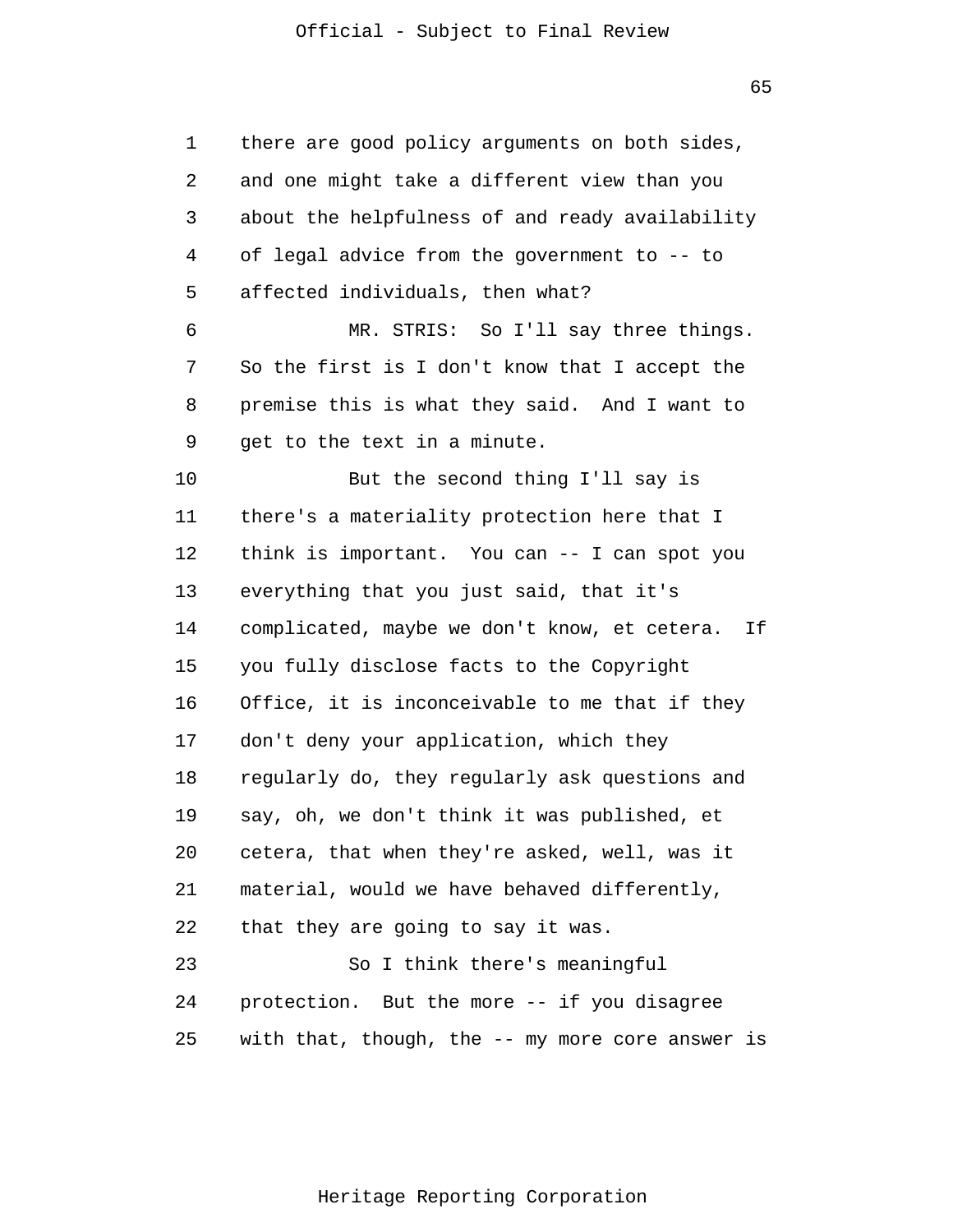1 2 3 4 5 6 this is exactly the same that this -- this operates in a number of settings, including Jerman. Take Jerman. Jerman was a case where there was a circuit split. There was on-point circuit authority of the position that the defendant took.

7 8 9 10 11 12 And the Court still had no trouble finding that mistakes of law don't count because it was looking at the overall context of the statute. And so that kind of takes me to the - the first part of your question that I wanted to answer, which is what did Congress say?

13 14 15 16 17 Let's look at  $411(b)(1)$  and the word "knowledge." Our position is that you have to look at this in context. My friends say: Well, it has ordinary meaning. Knowledge means actual awareness.

18 19 20 21 22 23 I don't agree with that. Knowledge is a legal term that court after court have held always requires context to determine what's included on the continuum from actual to constructive. The context here is incredibly

24 25 powerful. 411 is one of five registration provisions. These are Sections 408 to 412. If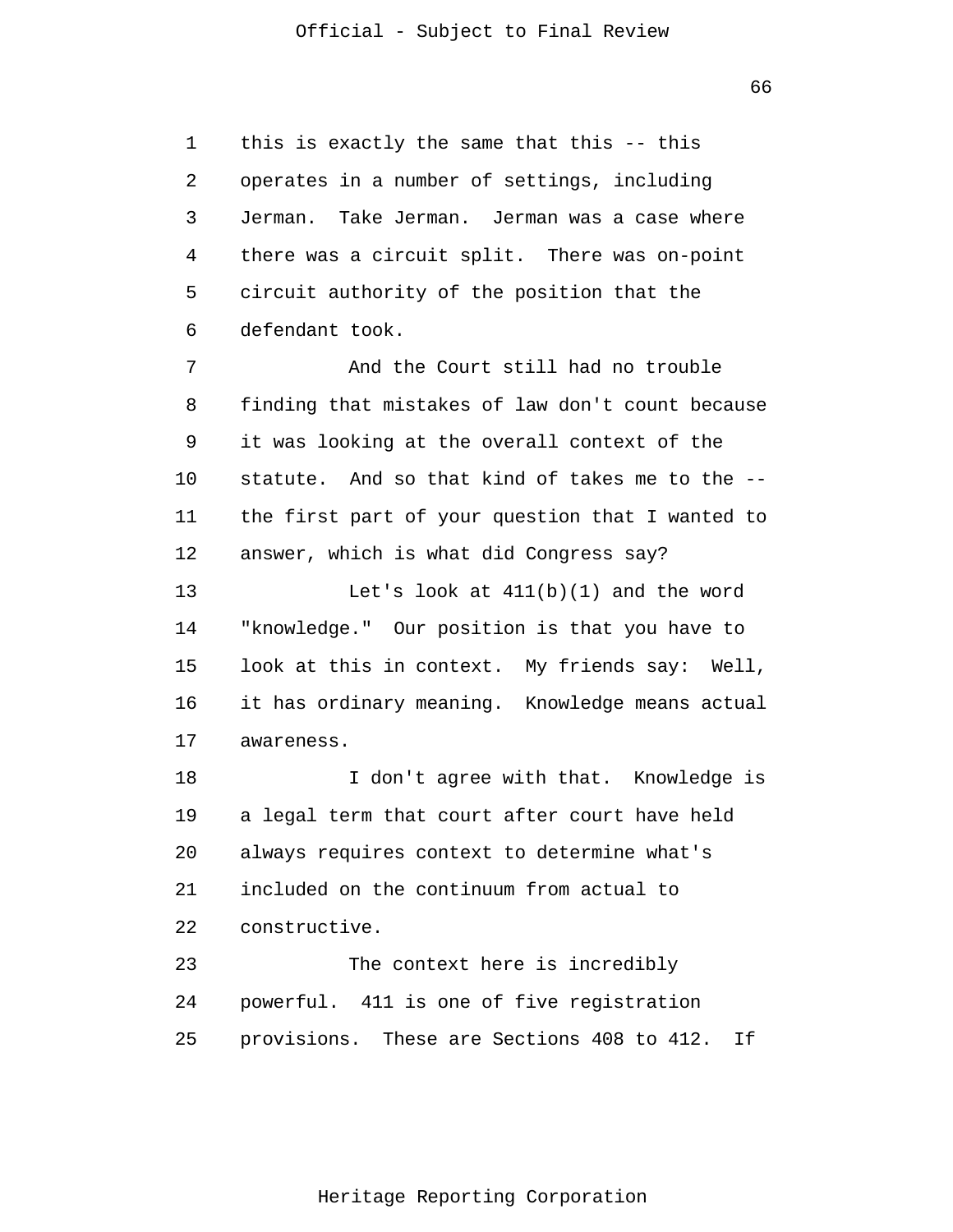67

1 2 3 4 5 6 7 8 9 10 11 12 13 14 15 16 17 18 19 20 21 22 23 24 25 you look at how they work, they -- they establish a formal process that's not just to protect copyright owners, not just to protect litigants, but to promote systemic objectives. You have to seek approval. That promotes copyright quality. Well, if a material inaccuracy caused something that wasn't appropriately registrable to be registered, that deteriorates copyright quality. You have to deposit a copy of your work that builds a public library. You have to pay a fee. And if you do all of those things promptly and correctly, you get a litigation privilege. And so our -- our position in terms of looking at that context, when you have a word like "knowledge" that does not have, I would submit, the ordinary meaning that it's what you subjectively think, why would the government in that regime confer those privileges on an unreasonable error? So this is -- CHIEF JUSTICE ROBERTS: One of the things Mr. Rosenkranz says is that this is a system that is -- is meant for people to be able to do it themselves, right? You don't want to have to hire some large law firm if you think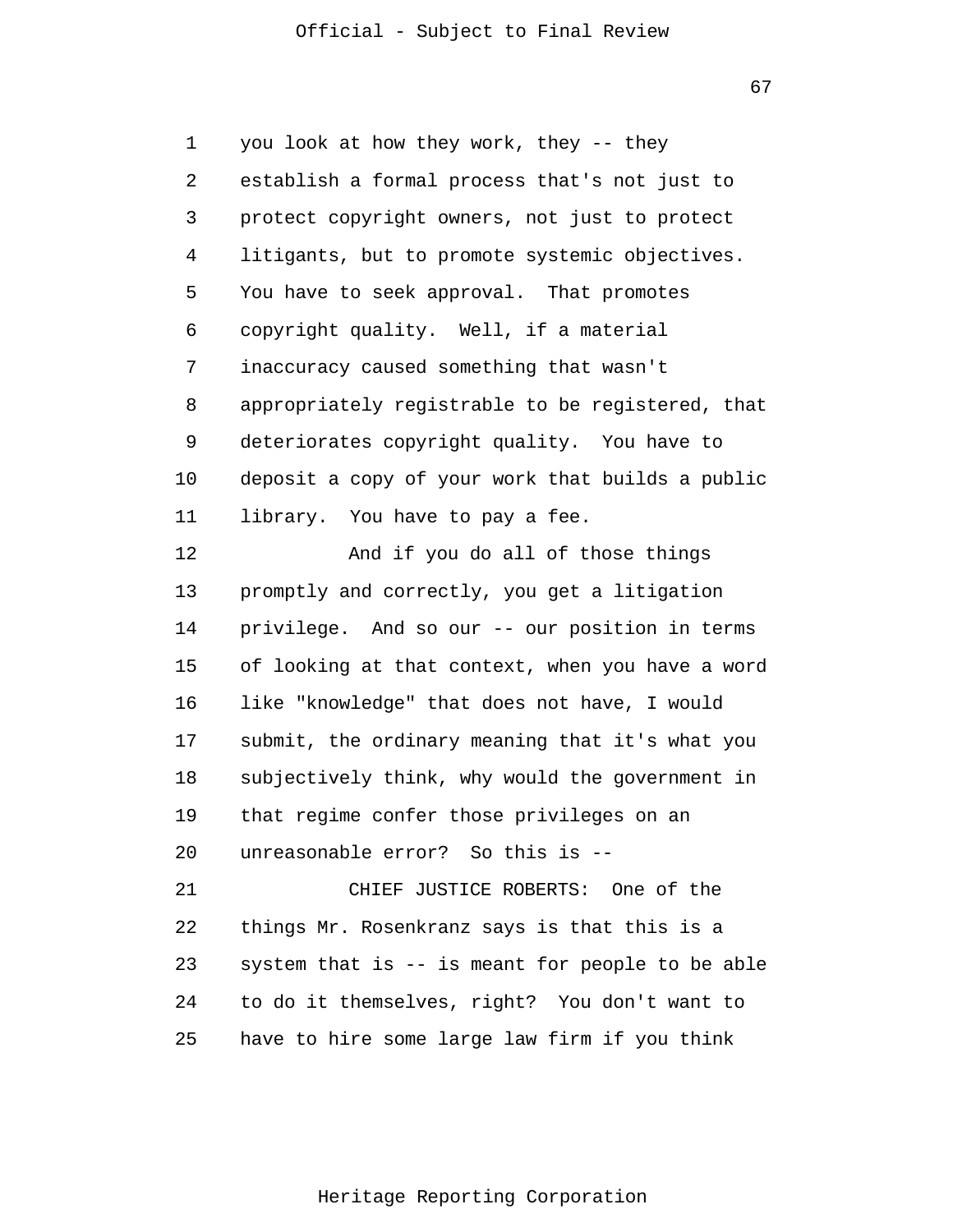68

| 1  | you've got, you know, clever -- I don't know,    |
|----|--------------------------------------------------|
| 2  | but, you know, something that should be          |
| 3  | copyrighted. You can do that yourself.           |
| 4  | MR. STRIS: But it's a system that                |
| 5  | relies on the honor system where the office      |
| 6  | doesn't independently verify information. And    |
| 7  | it -- and it's a system where when you have a    |
| 8  | constructive knowledge rule, that just means     |
| 9  | reasonable under the circumstances.              |
| 10 | So all a constructive knowledge rule             |
| 11 | would say is, if a reasonable applicant --       |
| 12 | obviously Google is treated differently than a   |
| 13 | poet or artist, because that's an applicant with |
| 14 | heightened knowledge, et cetera.                 |
| 15 | If a reasonable, regular copyright               |
| 16 | applicant would not have believed, assuming you  |
| 17 | reject my -- my object argument, would not have  |
| 18 | believed that the ultimate representation was    |
| 19 | accurate, they don't get these special           |
| 20 | privileges.                                      |
| 21 | CHIEF JUSTICE ROBERTS: So a lay                  |
| 22 | person who doesn't really know much about        |
| 23 | copyright but knows how to, you know, write a    |
| 24 | book or whatever it is that's going to be        |
| 25 | copyrighted, they don't have to know anything?   |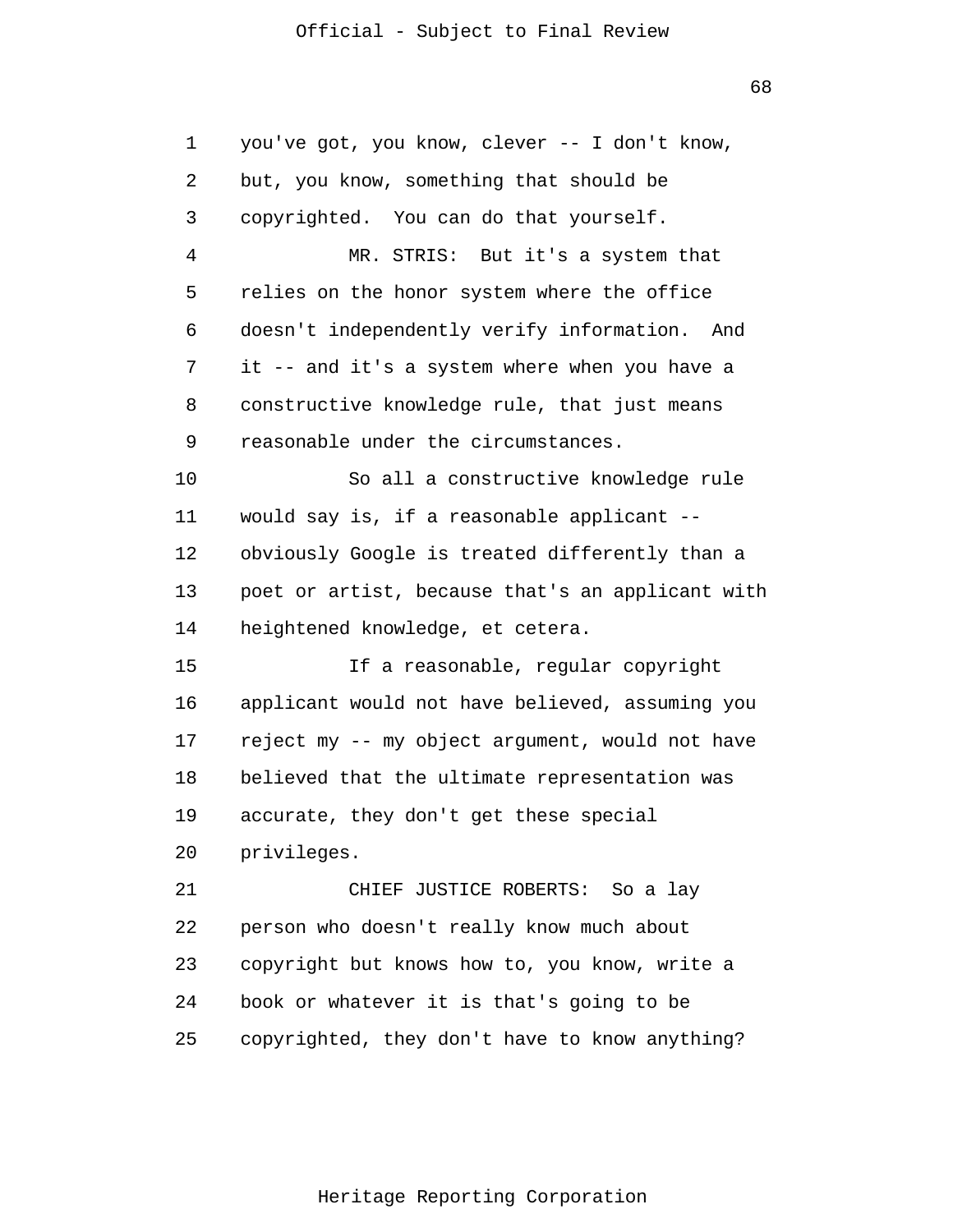1 2 3 4 5 6 7 8 9 10 11 12 13 14 15 16 17 18 19 20 21 22 23 24 25 Is -- is it simply a knew or should have known? MR. STRIS: It's knew or should have known. And it's very important here, Mr. Chief Justice, because the -- half a million claims are being registered each year. And you don't register a work. You register a claim. Meaning you -- the office relies on you as the applicant to pick the work. This goes to some of the questions you were asking, Justice Alito, of, oh, does it matter that it's a group or not a group? Of course it matters. Registering a collection has a different criteria. You get different rights. You get different -- JUSTICE BREYER: All that's true. But just to go back for a second to the Chief Justice's question. Looking at your amici briefs, I mean, they're worried about copyright trolls. I -- I'm worried about that. That's a problem. But if you think about it, Joe Smith, who's been down in the basement for 40 years writing the history of his dog's life, you see, is likely to be much more able to legitimately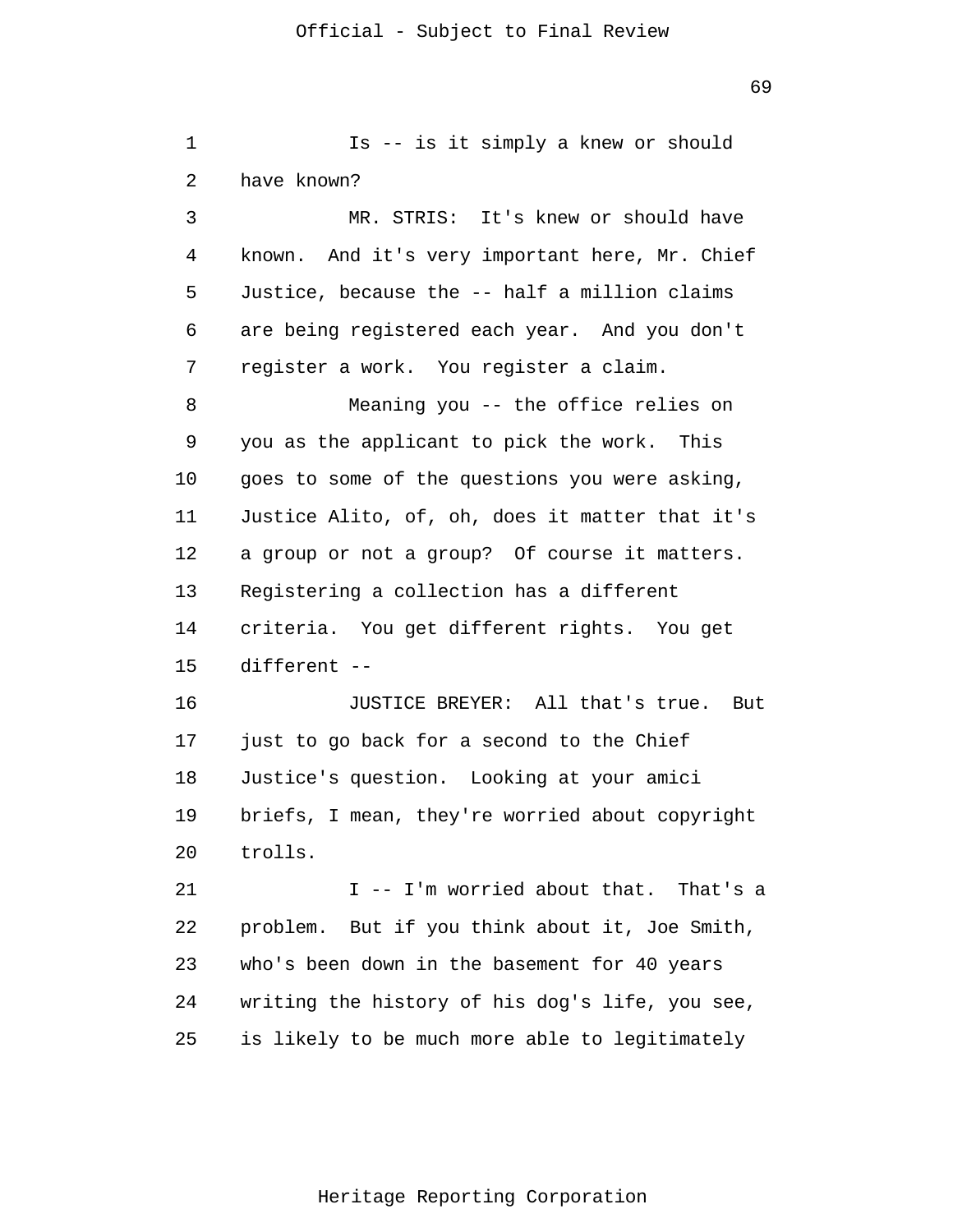1 2 3 4 5 6 7 8 9 10 11 12 13 14 15 16 17 18 19 20 21 22 23 24 25 claim that he didn't know the law, you know, on something than a copyright troll. If there is one group of people that it's going to be tough to make out a claim that they didn't really know the law, it will be the real copyright trolls because they stay abreast of everything. MR. STRIS: So -- JUSTICE BREYER: So -- so if -- if that was Congress's effort, that would argue that they really didn't really -- the opposite of what you're saying. MR. STRIS: Well, as a practical matter, I don't know that I agree with you, and -- and here is why. JUSTICE BREYER: Trolls know less? MR. STRIS: So I -- I -- I -- I -- I don't think it matters whether they know less or more. Here is what I think matters. This has only been used 23 times in 13 years. If you go look at those 411(b) referral letters, look to see whether it's being used against repeat players. Repeat players have a number of techniques that they can use to try and game the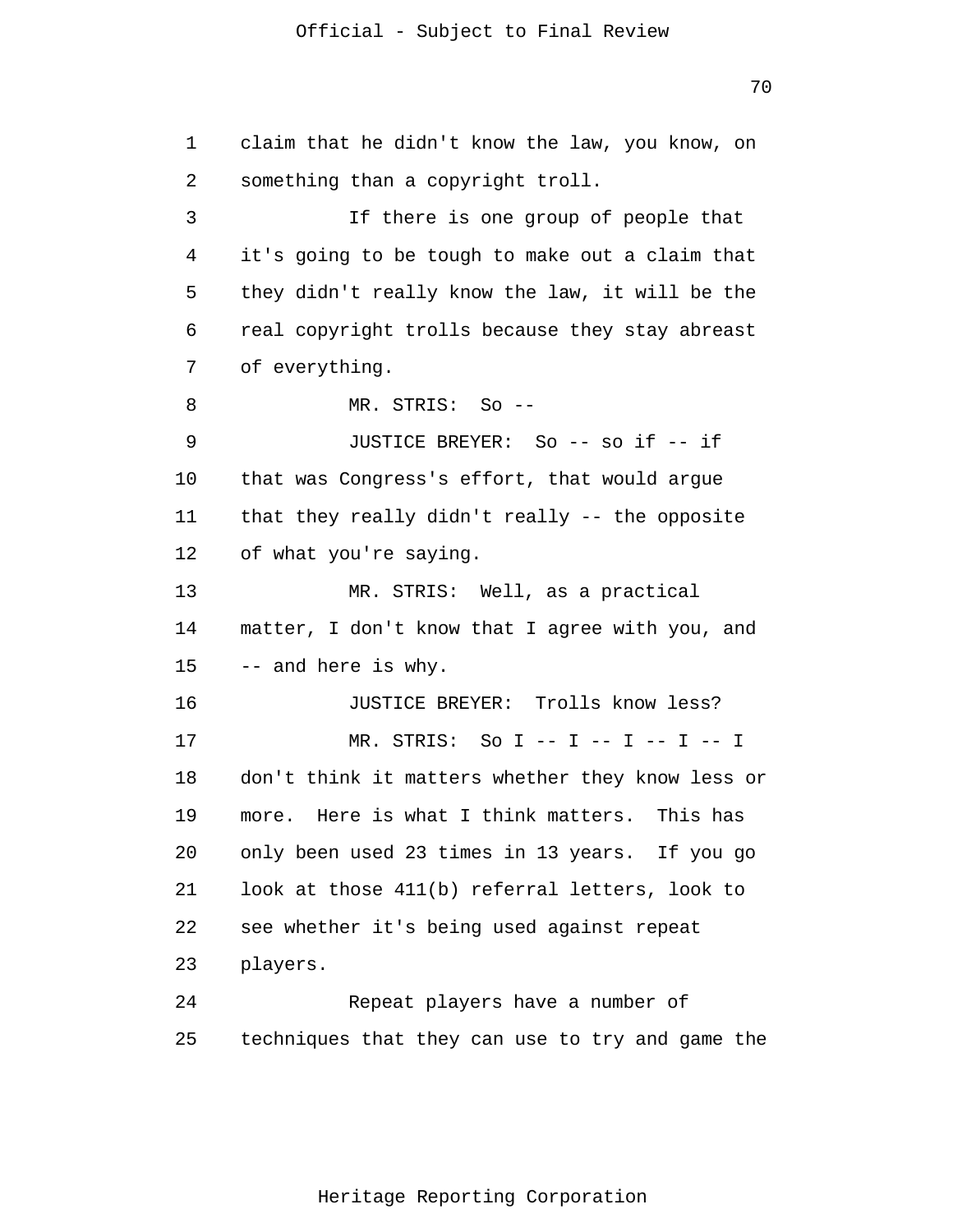71

1 2 3 4 5 6 7 8 9 10 11 12 13 14 15 16 17 18 19 20 21 22 23 24 25 system. And when the law is changing or when things are complicated, a constructive -- an actual knowledge, willful blindness standard, is very hard to satisfy. It's putting a burden on defendants to say: Oh, you -- you -- you concoct as a sophisticated plaintiff any argument as to why, oh, I thought I could group things together because of that, and you lose, okay, you lose one. You come up with something better the next time. JUSTICE KAVANAUGH: Well -- MR. STRIS: And I think that's what our amici, you know, whether it's nationally, the National Retail Federation, or in California or the law professors, are explaining, this - this is a real problem in a narrow segment of the market. But, if you, either by rejecting the -- the -- the object presumption or by refusing a constructive knowledge standard, if you don't allow it to proceed in this fashion, what it's doing is taking away a very powerful tool. And this is not a policy argument. I think the -- the -- the -- the text in context, the word "knowledge" alone as part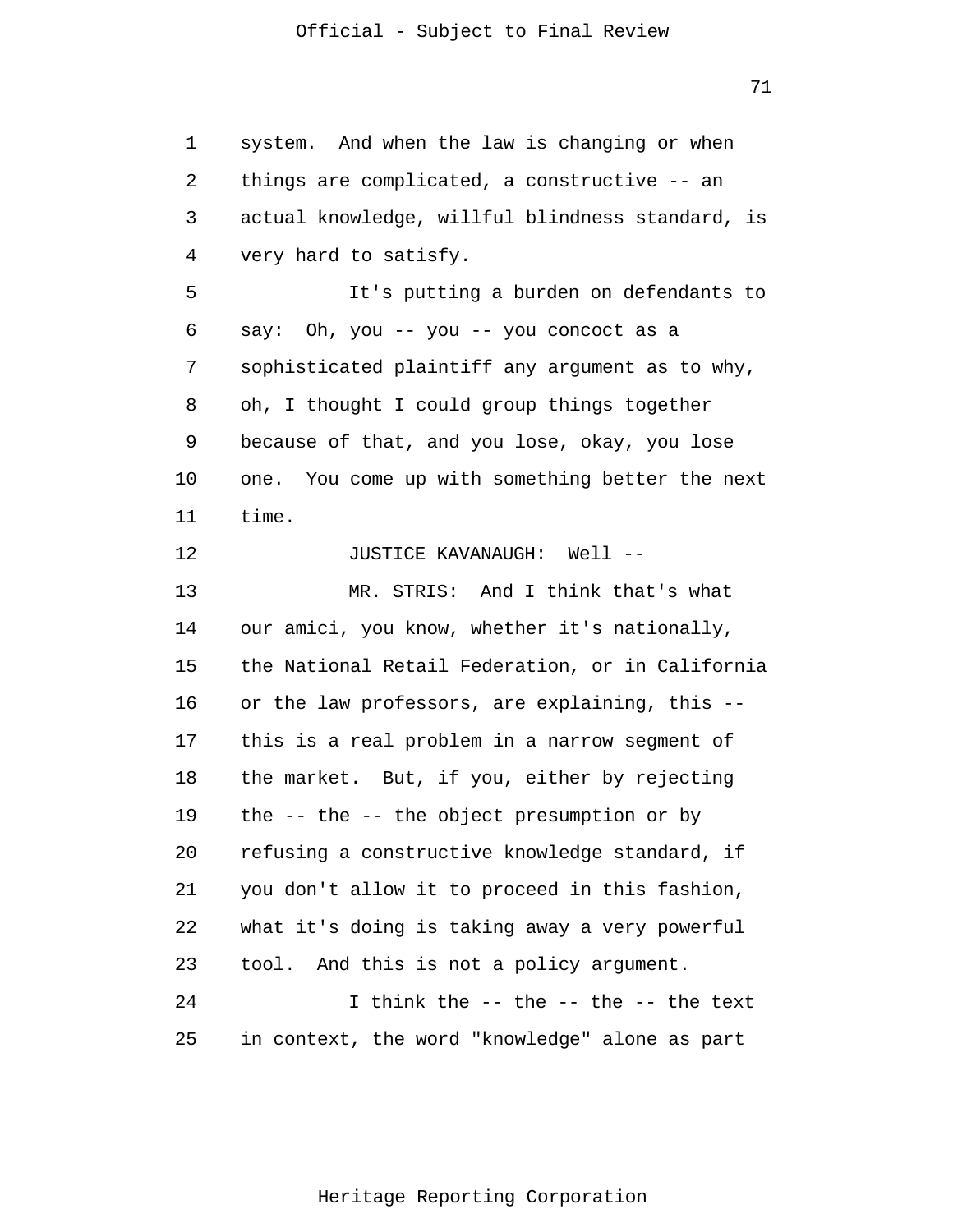1 2 3 4 5 6 7 8 9 10 11 12 13 14 15 16 17 18 19 20 21 22 23 24 25 of a regime that is talking about a litigation privilege is absolutely critical. This isn't -- JUSTICE KAVANAUGH: Two questions. Sorry. Two questions. One, doesn't the SG's blending -- or not blending, but bridging of the reasonableness requirement with the knowledge requirement in the footnote I keep mentioning -- doesn't that give you half a loaf at least? MR. STRIS: I mean, I didn't quite understand how the blending operates because -- JUSTICE KAVANAUGH: I thought -- I thought it -- well, never mind. MR. STRIS: I'll tell -- well, I'll tell you my view and -- JUSTICE KAVANAUGH: Yeah. MR. STRIS: -- so for what it's worth. You know, there are a whole bunch of tools in the toolkit to ascertain whether someone is lying. I agree. Willful blindness is one of them. But there -- there's enormous daylight -- JUSTICE KAVANAUGH: But it's -- it's broader than willful blindness. Their -- MR. STRIS: Other tools -- MR. STRIS: -- their footnote, it is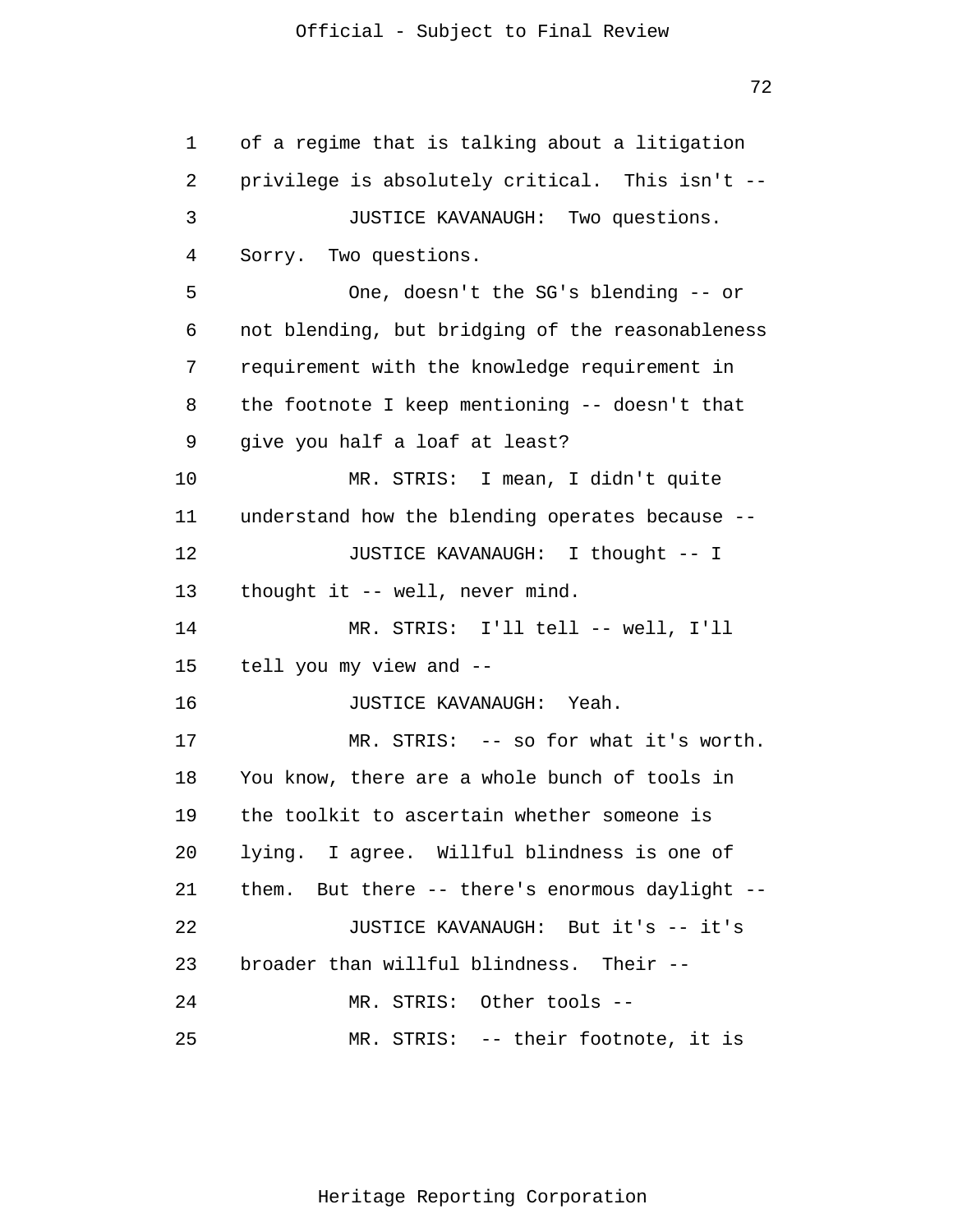1 2 3 4 5 6 7 8 9 10 11 12 13 14 15 16 17 18 19 20 21 22 23 24 25 -- you know, it's ridiculous to think that for  $--$ MR. STRIS: Circumstantial evidence, of course. JUSTICE KAVANAUGH: Yeah. MR. STRIS: I -- I -- all of that I understand and I agree with. My point is there is still enormous daylight between -- maybe your point is, with trolls or people who are not sophisticated, that will work. I don't know. But I can tell you at a broad level, there is enormous -- there's enormous daylight between I had a position and it was honestly held and it was totally unreasonable either because  $I$  -- I didn't -- I didn't -- I'm an idiot, I -- I didn't do the investigation I should, but well short of willful blindness, and what the government and Unicolors' rule would - would sweep in. And so I think, in trying to assess what Congress meant, that daylight is important. If you think the statute was intended only to catch liars, then we should lose. JUSTICE KAVANAUGH: Second question: The policy arguments back and forth, Solicitor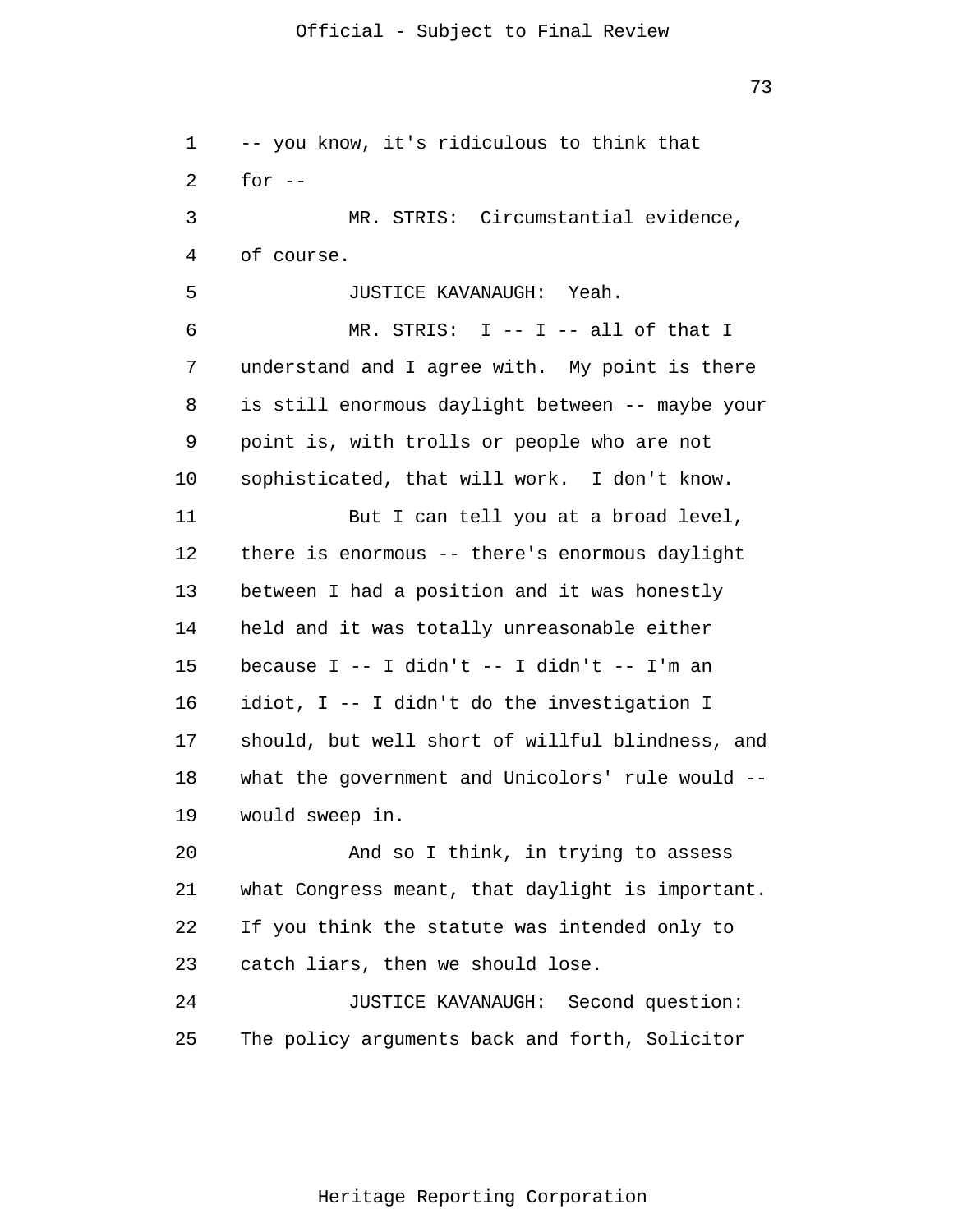1 2 3 4 5 6 7 8 9 10 11 12 13 14 15 16 17 18 19 20 21 22 23 24 25 General has come in on the side opposite you. What do you make of that? MR. STRIS: Well, what I make of that is there's -- there are first principles on questions of -- it may not feel sexy to a lot of people, copyright, IP, but there are very strongly held views on questions of formality and whether it makes sense. And if you look from administration to administration, like, the views of the United States have changed dramatically. And so it's not at all surprising to me that an administration and a copyright -- current copyright registerer, who has been a tremendous proponent of reducing formalities, believes, you know, I'm sure honestly, that, you know, if - if you're a hammer, everything looks like a nail. If you're an anti-formalist, every -- Congress couldn't possibly have meant this. But prior administrations, including in the Fourth Estate case, if you look at the position the government took there on a lot of these what you're calling policy issues, is precisely backwards. So I think, ultimately, it's the text.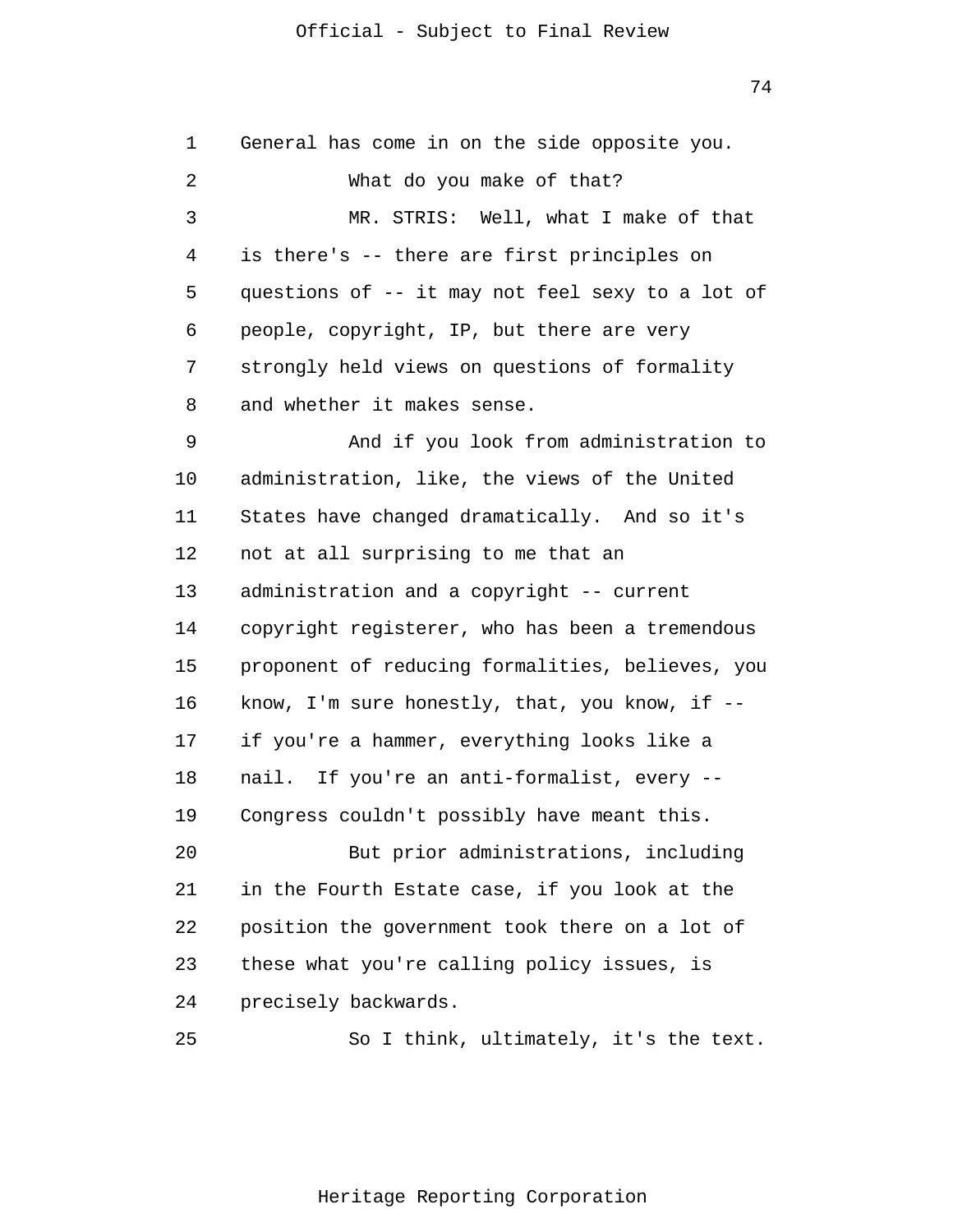75

1 2 3 4 5 6 7 8 9 10 11 12 13 14 15 16 17 18 19 20 21 22 23 24 25 It's the context. That's what should guide this Court. Thank you. CHIEF JUSTICE ROBERTS: Thank you, counsel. You need to get back up. MR. STRIS: I forgot you're going down the line. CHIEF JUSTICE ROBERTS: Yeah. You say there's only been 23 of these referrals. That really surprised me because how many millions of copyright applications do you have? MR. STRIS: Well, there's 500,000 claims that are registered a year. CHIEF JUSTICE ROBERTS: Okay. MR. STRIS: I think it's not surprising at all because think about how it plays out. This only applies when there's litigation. It only applies when a defendant, through discovery or something in the litigation, like, learns that there was an inaccuracy. And it only applies when the defendant has some incentive to do something about it. It would only make sense as a defendant to press this if you thought it was material because, otherwise, you're going to make this point, even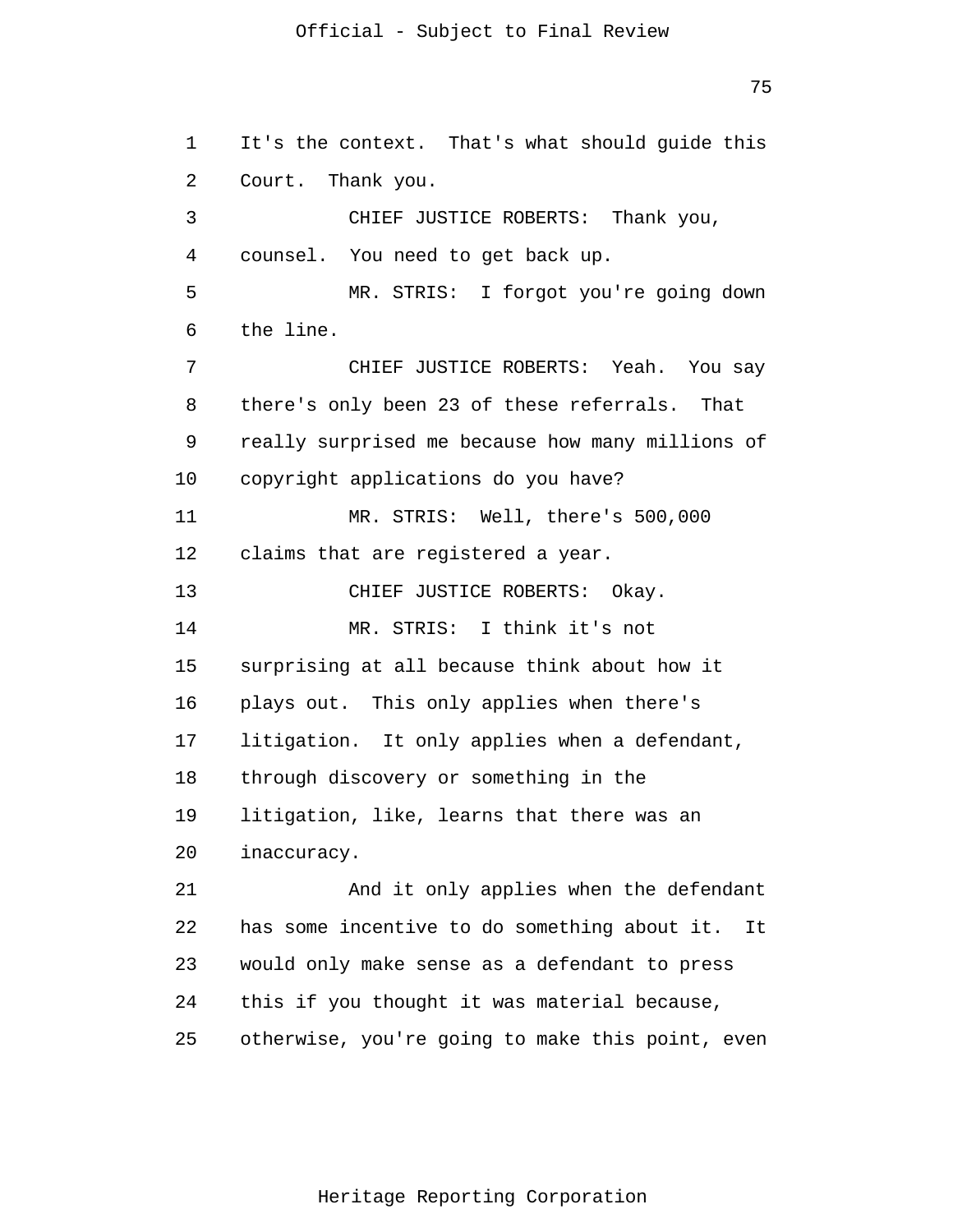76

```
1 
 2 
 3 
 4 
 5 
 6 
 7 
 8 
 9 
10 
11 
12 
13 
14 
15 
16 
17 
18 
19 
20 
21 
22 
23 
24 
25 
      if you can get referral to the office, they're
       going to say it was immaterial, it doesn't help
       you.
                  So it's not at all surprising that it 
      only happens a few times, but it happens in the
       instance -- instances where it matters. 
                 CHIEF JUSTICE ROBERTS: Justice
       Thomas?
                 JUSTICE THOMAS: Nothing from me, 
      Chief. 
                CHIEF JUSTICE ROBERTS: Justice 
      Breyer? No more birds? 
                Justice Kavanaugh? 
                JUSTICE KAVANAUGH: No. 
                CHIEF JUSTICE ROBERTS: Okay. Thank 
      you, counsel. 
                Rebuttal, Mr. Rosenkranz? 
          REBUTTAL ARGUMENT OF E. JOSHUA ROSENKRANZ 
                 ON BEHALF OF THE PETITIONER 
                MR. ROSENKRANZ: Yes. Thank you, Mr. 
      Chief Justice. 
                 First, on the merits, Mr. Stris says 
      pretty forthrightly that the statute is 
      ambiguous. I don't think it is. I think it's 
      pretty clear, especially the structure of the
```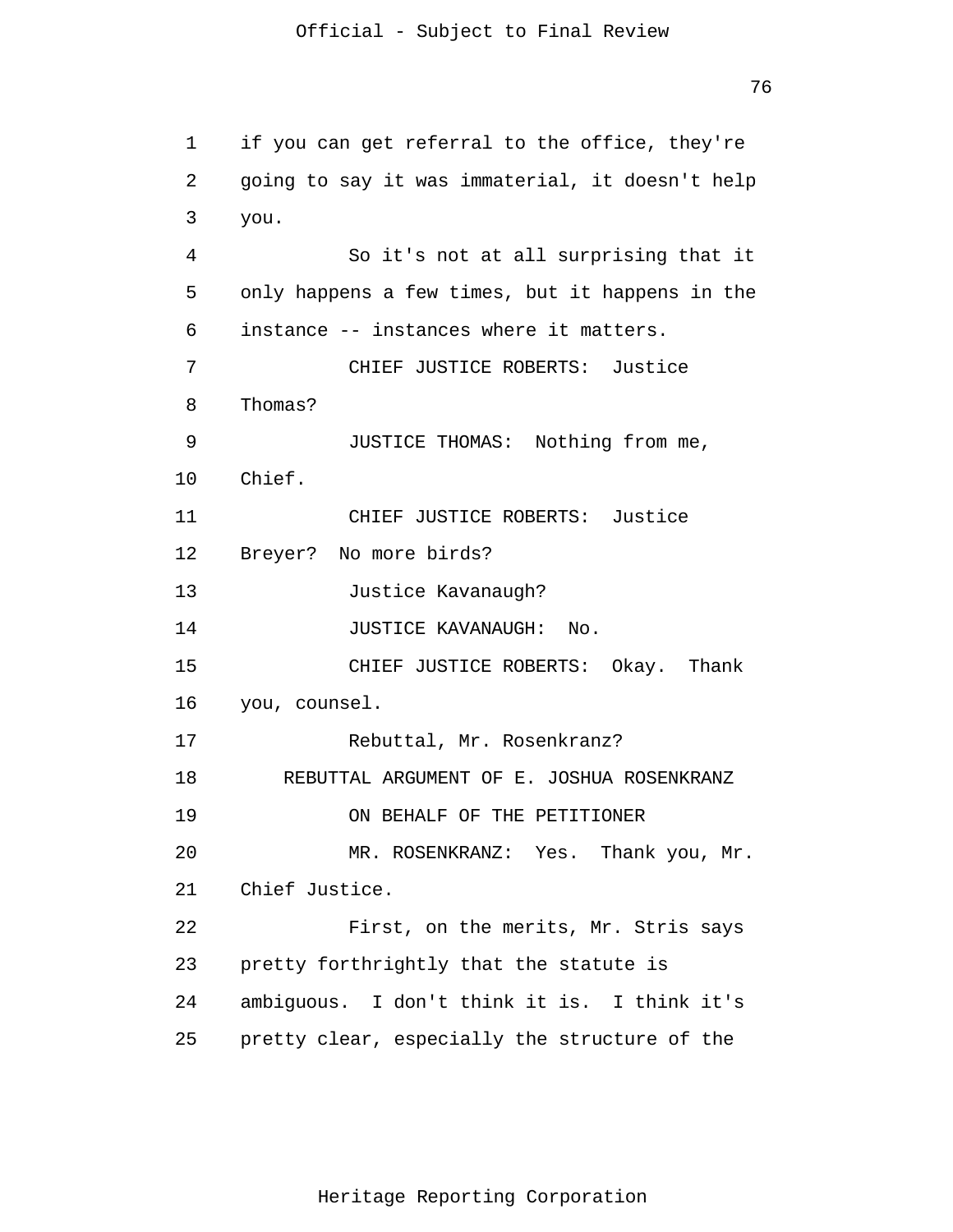77

1 2 3 statute. But what he hasn't talked about is how you break the tie. There is a presumption. He hasn't

4 5 6 said almost anything about a hundred years of common law in which no court ever did what H&M is asking this Court to do.

7 8 9 10 11 12 Mr. Stris says: Oh, but those cases didn't involve knowledge of the law. Almost every one of the cases -- we laid them out for seven pages of our brief -- are about mistakes of law: Lamps Plus, Eckes, Masquerade, Boocock, Advisors, and Taylor.

13 14 15 16 17 18 Second, Mr. Stress -- Mr. Stris cites cases about other statutes with other language. He barely looks at this statute with this language. I -- I agree with Justice Kavanaugh and Justice Breyer, look at this statute, it's so much clearer than all of the other ones.

19 20 21 22 23 24 25 Justice Gorsuch is right about Rehaif. That statute did not apply knowledge to the particular element, which was about the status of the individual. It said knowingly violating a prohibition, and then you've got to go look at the status of the individual who's not allowed to possess a gun.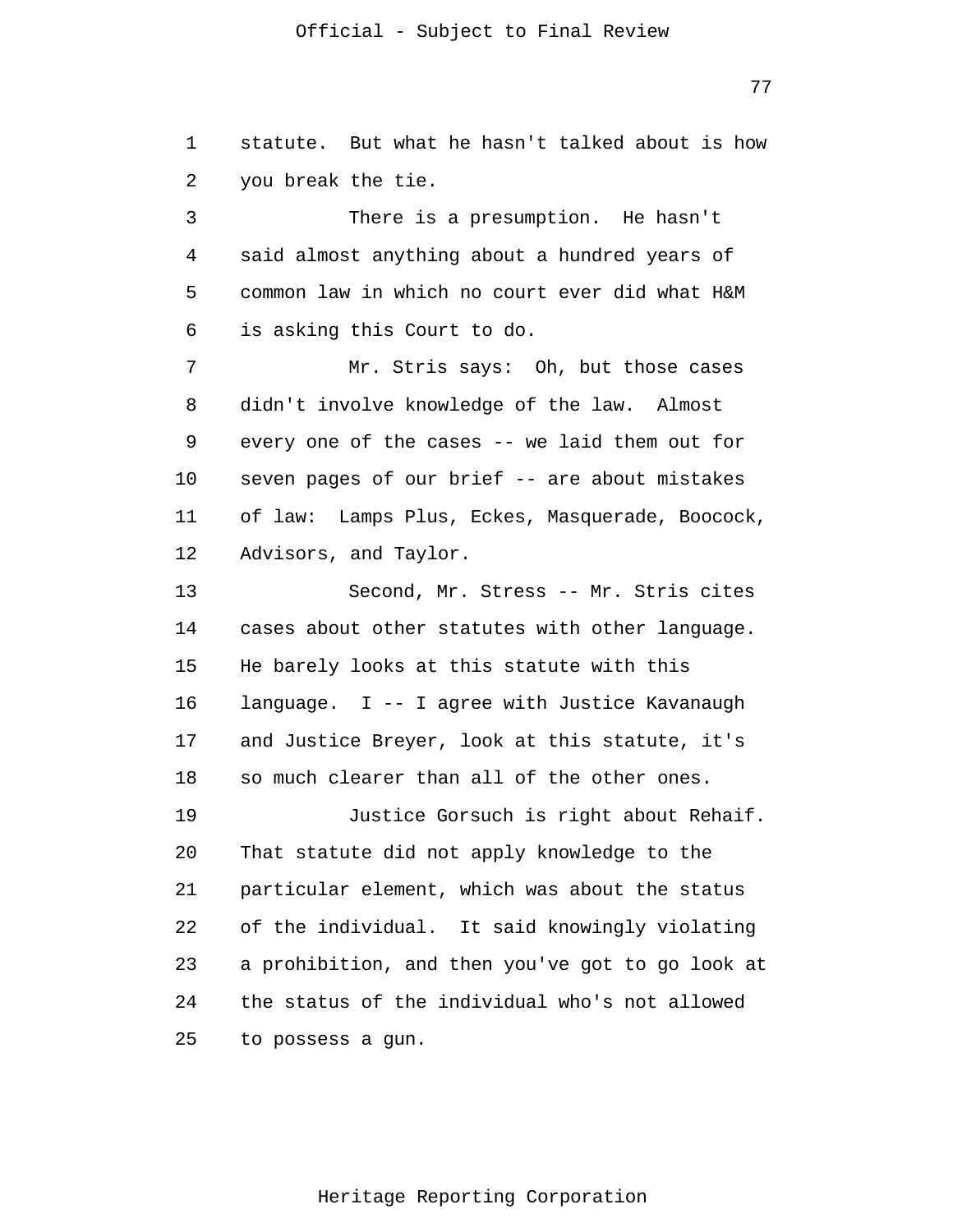| 1  | Chief Justice, you asked about the 23            |
|----|--------------------------------------------------|
| 2  | referrals. Those 23 referrals are going to be    |
| 3  | 23,000 or -- or -- or hundreds of thousands if   |
| 4  | the rule is what H&M says it is.                 |
| 5  | Now all of a sudden it will be a sport           |
| 6  | for infringers to try to find legal errors or    |
| 7  | any other sorts of errors in copyright           |
| 8  | applications, especially willful infringers who, |
| 9  | like H&M, actually have no other defense.        |
| 10 | There were a couple of questions,                |
| 11 | including Justice Sotomayor's question early on  |
| 12 | about copyright trolls. I'll just -- I just      |
| 13 | have to say, for reasons that Justice Breyer     |
| 14 | gave, this case has nothing to do with           |
| 15 | disciplining trolls. H&M has no evidence that    |
| 16 | trolls are especially likely to make mistakes on |
| 17 | copyright applications. I agree with Justice     |
| 18 | Breyer that, if anything, they would be less     |
| 19 | likely to make mistakes.                         |
| 20 | Now, if there is a problem with                  |
| 21 | baseless infringement suits, defendants have all |
| 22 | the tools they could possibly want, whether by   |
| 23 | showing that the design is unoriginal -- excuse  |
| 24 | me -- is unoriginal, that the defendant did not  |
| 25 | actually copy, or that the accused design is not |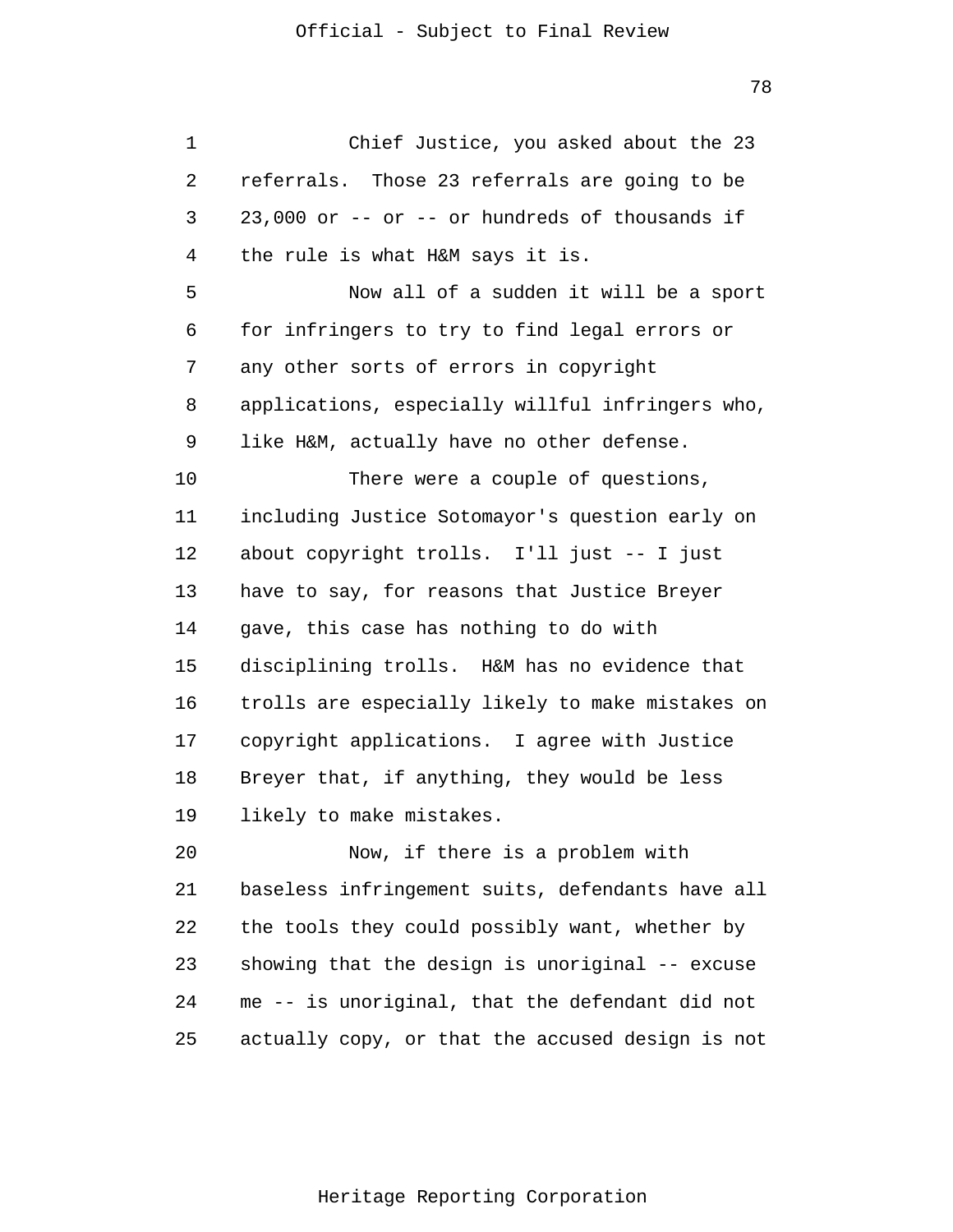79

1 2 3 4 5 6 7 8 9 10 11 12 13 14 15 16 17 18 19 20 21 22 23 24 25 substantially similar. And for bad faith suits, they will get attorneys' fees. I mean, at the end of the day, Congress followed a century of -- oh, sorry, if I can finish my sentence -- CHIEF JUSTICE ROBERTS: Finish your sentence. MR. ROSENKRANZ: -- of precedent in making a clear policy choice as -- as to who should win in a competition between an artist who, as the district court here found, made a good faith mistake and a serial and willful infringer. If the Court has no further questions -- CHIEF JUSTICE ROBERTS: Even if they do. (Laughter.) MR. ROSENKRANZ: -- we would respectfully request that the Court reverse. CHIEF JUSTICE ROBERTS: The case is submitted. (Whereupon, at 1:29 p.m., the case was submitted.)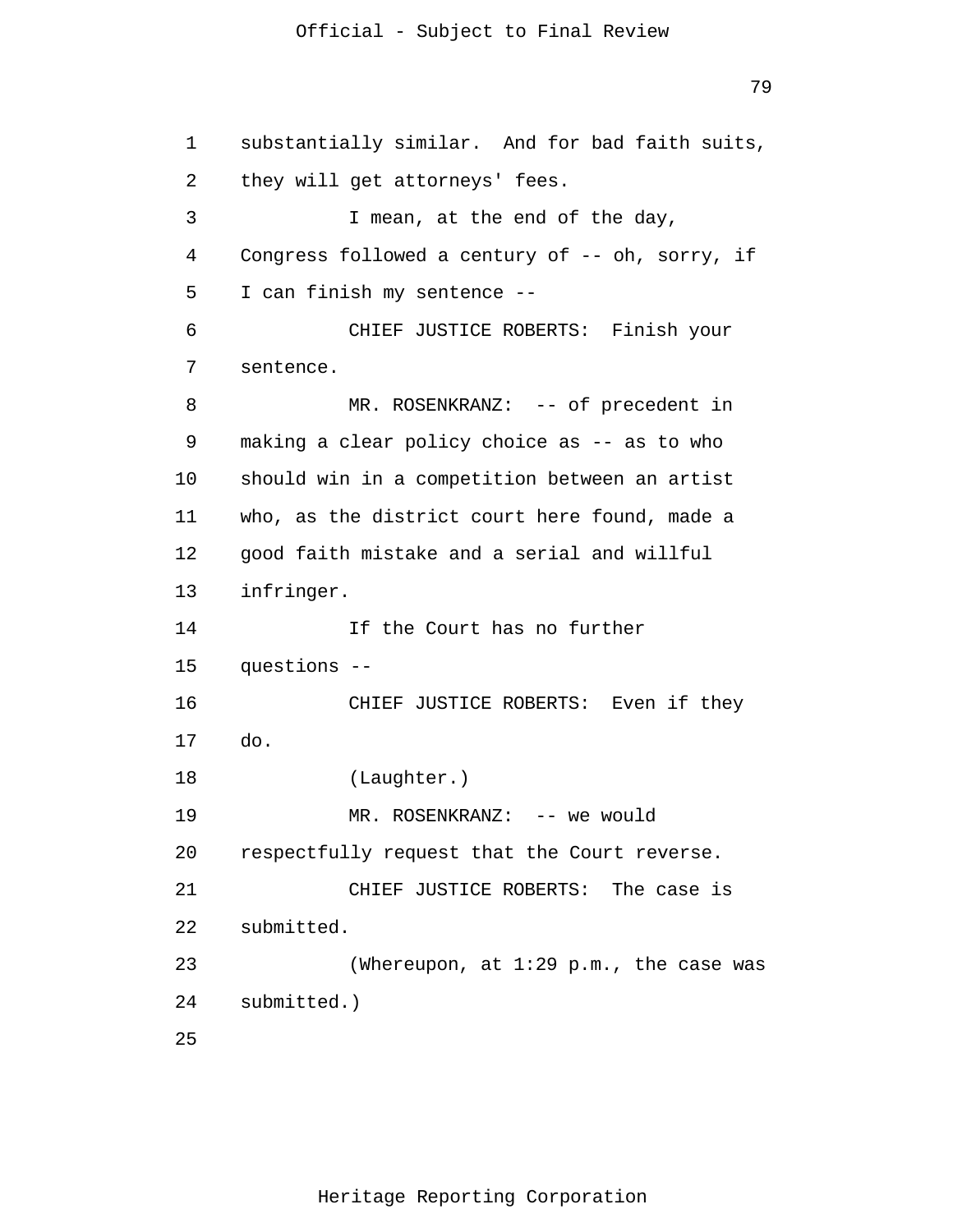| \$                                  | A                                         | already [3] 7:24 14:24 30:5                      | ascertain [1] 72:19                                                  |
|-------------------------------------|-------------------------------------------|--------------------------------------------------|----------------------------------------------------------------------|
|                                     |                                           | alternate [1] 24:25                              | aspect [2] 49:1 64:1                                                 |
| \$65 [1] 23:3                       | ability [2] 5:17 62:14                    | although [1] 7:1                                 | assess [2] 52:3 73:20                                                |
| 1                                   | able [3] 36:24 67:23 69:25                | ambiguous [2] 18:23 76:24                        | <b>Assistant</b> [1] 1:20                                            |
|                                     | above-entitled [1] 1:13                   |                                                  |                                                                      |
| 1 [1] 21:5                          | abreast [1] 70:6                          | amici [3] 63:8 69:18 71:14                       | assumed [2] 14:6 44:14                                               |
| 1:29 [1] 79:23                      |                                           | amicus [3] 1:22 2:7 23:16                        | assuming [1] 68:16                                                   |
| $10$ [1] 8:8                        | absolutely [4] 7:17 30:12 53:22           | among [1] 5:5                                    | attack [1] 18:2                                                      |
|                                     | 72:2                                      | analysis [2] 60:25 61:6                          | attempt [1] 45:13                                                    |
| 1002 [1] 58:13                      | accept [1] 65:7                           | Angeles [1] 1:24                                 | attempting [1] 22:16                                                 |
| 101 [2] 10:13 32:14                 | access [1] 38:4                           |                                                  |                                                                      |
| 1030 [1] 45:10                      | accomplish [1] 35:10                      | announced [3] 18:4 27:12 32:5                    | attorneys' [2] 38:5 79:2                                             |
| 109(d)(3 [1] 58:11                  |                                           | answer [12] 3:16 10:9 16:4,12,13                 | authority [1] 66:5                                                   |
| 12:10 [2] 1:15 3:2                  | account [2] 31:11,13                      | 18:11 33:4,5 55:8 63:25 65:25 66:                | authors [2] 4:14 17:12                                               |
| 13 [2] 13:12 70:20                  | accurate [3] 3:24 20:18 68:19             | 12                                               | avail [1] 35:3                                                       |
|                                     | accused [1] 78:25                         | anti-formalist [1] 74:18                         | availability [1] 65:3                                                |
| 15 [4] 10:4 13:12 40:10,25          | <b>across</b> [1] <b>18:14</b>            | apart [1] 44:15                                  | available [1] 33:8                                                   |
| 17 [2] 25:25 26:6                   | Act [7] 10:13 13:8 55:20 58:10 60:        |                                                  |                                                                      |
| 1900 [1] 32:25                      | 1,7 61:23                                 | App [1] 40:12                                    | Avenue [1] 29:13                                                     |
|                                     |                                           | Appalachian [2] 42:17 45:17                      | <b>avoid</b> [1] <b>28:3</b>                                         |
| $\mathbf 2$                         | acted [1] 26:12                           | appeal [1] 14:8                                  | aware [6] 24:17 26:23 27:25 43:20                                    |
| 20-915 [1] 3:4                      | acting [1] 26:25                          | appealed [2] 14:9 15:5                           | 52:3 58:12                                                           |
| 2011 [3] 10:4 35:13 40:10           | action [1] 23:25                          | appeals [2] 34:6 40:13                           | awareness [6] 3:17 13:1 28:3 42:                                     |
|                                     | <b>acts [1] 58:12</b>                     |                                                  |                                                                      |
| 2014 [1] 35:2                       | actual [11] 9:12 25:21,23 26:23 27:       | appear [1] 45:15                                 | 22 52:5 66:17                                                        |
| 2021 [1] 1:11                       |                                           | APPEARANCES [1] 1:17                             | away [3] 36:25 49:10 71:22                                           |
| 21 [2] 6:25 30:7                    | 7,10,22 56:24 66:16,21 71:3               | appears [3] 10:1 25:2,4                          | B                                                                    |
| 23 [5] 2:8 70:20 75:8 78:1,2        | actually [11] 18:22 24:17,23 27:23        | appellants [1] 45:13                             |                                                                      |
| 23,000 [1] 78:3                     | 30:19 31:24 33:21 35:4 49:16 78:          | Appellees [1] 45:12                              | back [8] 9:18 33:25 36:4 39:20 50:                                   |
|                                     | 9,25                                      | applicant [10] 3:13,19 7:14 15:20                | 11 69:17 73:25 75:4                                                  |
| 24.1 [1] 20:23                      | add [2] 8:15 12:19                        |                                                  | backdrop [2] 7:12 12:8                                               |
| $\overline{3}$                      | added [2] 16:25 26:9                      | 38:7 45:10 68:11,13,16 69:9                      | background [2] 52:8 53:11                                            |
|                                     |                                           | applicant's [1] 19:18                            |                                                                      |
| 3 [4] 2:4 6:25 30:7,11              | addition [1] 34:19                        | applicants [3] 18:16 39:8 63:22                  | backwards [1] 74:24                                                  |
| 30 [1] 6:2                          | additional [3] 16:25 17:1 47:3            | application [27] 5:12,14,16,18,20,               | <b>bad</b> [1] <b>79:1</b>                                           |
| 31 [5] 6:3 33:20 38:19 40:9,24      | address [5] 8:23 14:12 15:24 16:9         | 22 8:7 9:5,6,12 10:2 22:17,18 23:                | bare [1] 17:2                                                        |
| 37 [1] 2:11                         | 39:2                                      |                                                  | <b>barely</b> [1] 77:15                                              |
|                                     | addressed [2] 11:23 21:18                 | 1 24:2 25:13 29:3 31:10 33:16 37:                | <b>Barrett [2] 23:10 36:10</b>                                       |
| 4                                   |                                           | 4 38:1 43:9 44:20 55:23 58:1 60:6                |                                                                      |
| 4 [1] 8:10                          | adequate [1] 23:24                        | 65:17                                            | based [5] 4:9 6:5,6 16:6,7                                           |
|                                     | administration [3] 74:9,10,13             | applications [4] 18:17 75:10 78:8,               | baseless [1] 78:21                                                   |
| 40 [1] 69:23                        | administrations [1] 74:20                 | 17                                               | <b>basement</b> [1] 69:23                                            |
| 408 [1] 66:25                       | admit [1] 41:13                           | applied [4] 14:10 24:23 31:21 56:                | <b>basic</b> [1] 32:15                                               |
| 409 [1] 8:5                         | adopted [1] 29:10                         |                                                  | basically [1] 47:22                                                  |
| 411 [2] 19:11 66:24                 | adopting [1] 30:13                        | 19                                               | basis [6] 9:21 16:17 20:5 22:12 28:                                  |
| 411(b [20] 3:25 4:24 5:4,23 6:14 7: |                                           | applies [7] 3:18 4:3 38:10 61:24                 |                                                                      |
| 2 13:6 20:11,13 21:17 22:5 23:23    | advantage [2] 23:5,6                      | 75:16,17,21                                      | 20 30:4                                                              |
|                                     | advice [1] 65:4                           | apply [9] 18:14 31:5 36:3 51:10,13               | bear [1] 9:18                                                        |
| 25:24 26:2 31:23 39:3,6,10,17 70:   | <b>Advisors</b> [1] 77:12                 | 52:13,17 63:4 77:20                              | <b>beauty</b> [1] 18:9                                               |
| 21                                  | <b>advocates</b> [1] <b>20:</b> 21        | <b>applying</b> [2] <b>16:</b> 23,24             | befuddles [1] 8:13                                                   |
| 411(b)'s [1] 21:9                   |                                           |                                                  |                                                                      |
|                                     |                                           |                                                  |                                                                      |
|                                     | affected [2] 31:24 65:5                   | appropriately [1] 67:8                           | begin [1] 39:16                                                      |
| 411(b)(1 [1] 66:13                  | ago [1] 56:23                             | approval [1] 67:5                                | beginning [1] 6:2                                                    |
| 411(b)(1)'s [1] 12:7                | agree [15] 7:7 14:18,19 30:11 35:         | area [1] 62:21                                   |                                                                      |
| 411(b)(1)(A [1] 28:11               | 15,24 44:2 46:19 57:8 66:18 70:           | areas [1] 54:12                                  | 22 76:19                                                             |
| 412 [1] 66:25                       | 14 72:20 73:7 77:16 78:17                 |                                                  | <b>behaved</b> [1] 65:21                                             |
|                                     | agreed [5] 8:25 40:18,19 41:13 57:        | argue [2] 50:4 70:10                             | belief [5] 4:1 5:22 28:21 52:24 63:                                  |
| 5                                   |                                           | argued [6] 40:1 43:17,18,24 44:7                 |                                                                      |
| 5 [3] 8:14 13:9 40:21               | 4                                         | 55:18                                            | 20                                                                   |
| 500,000 [1] 75:11                   | agrees [1] 47:1                           | arguing [1] 59:16                                | believe [6] 3:24 10:4 28:24 44:22                                    |
|                                     | ALITO [24] 8:21 9:11,14,24 10:12,         | argument [26] 1:14 2:2,5,9,12 3:4,               | 47:5 52:22                                                           |
| 6                                   | 25 11:3,6,11,14,19 12:10 13:18,25         |                                                  | behalf [8] 1:19,25 2:4,11,14 3:8 37:<br><b>believed</b> [2] 68:16,18 |
| 6 [1] $40:22$                       | 21:14,15 22:14 27:4 32:11,20 33:          | 7 12:21 14:6,19 15:16 17:15 23:                  | <b>believes</b> [1] 74:15                                            |
|                                     | 15 34:10,16 69:11                         | 15 37:21 38:25 39:16,22 44:6 45:                 | below [2] 9:10 15:16                                                 |
| $\overline{7}$                      |                                           | 12 47:21 48:15 54:8 68:17 71:7,                  |                                                                      |
|                                     | alive [1] 64:12                           | 23 76:18                                         | <b>benefit</b> [1] 22:24                                             |
| 76 [1] 2:14                         | allegation [2] 17:18 18:7                 | arguments [6] 8:22 31:1 36:12 64:                | benefited [1] 22:16                                                  |
| 8                                   | alleged [8] 9:4,9 21:21,24 40:6,8,        | 22 65:1 73:25                                    | best [2] 37:13 52:17                                                 |
|                                     | 12 41:22                                  |                                                  | <b>better</b> [1] <b>71:10</b>                                       |
| 8 [2] 1:11 13:2                     | allegedly [1] 38:23                       | arises [1] 24:13                                 | between [9] 7:20,22 21:1 43:6 46:                                    |
| 9                                   | allow [1] 71:21                           | around [1] 50:11                                 |                                                                      |
|                                     |                                           | articulated [1] 13:15                            | 1 51:15 73:8,13 79:10                                                |
| 9 [2] 8:11 13:12                    | allowed [1] 77:24                         | artisan [1] 17:15                                | big [2] 43:11 61:11                                                  |
| 9a [1] 40:12                        | almost [3] 64:1 77:4,8<br>alone [1] 71:25 | artist [3] 17:16 68:13 79:10<br>artists [1] 4:14 | bird [3] 50:11 51:5 58:4<br>birds [2] 51:23 76:12                    |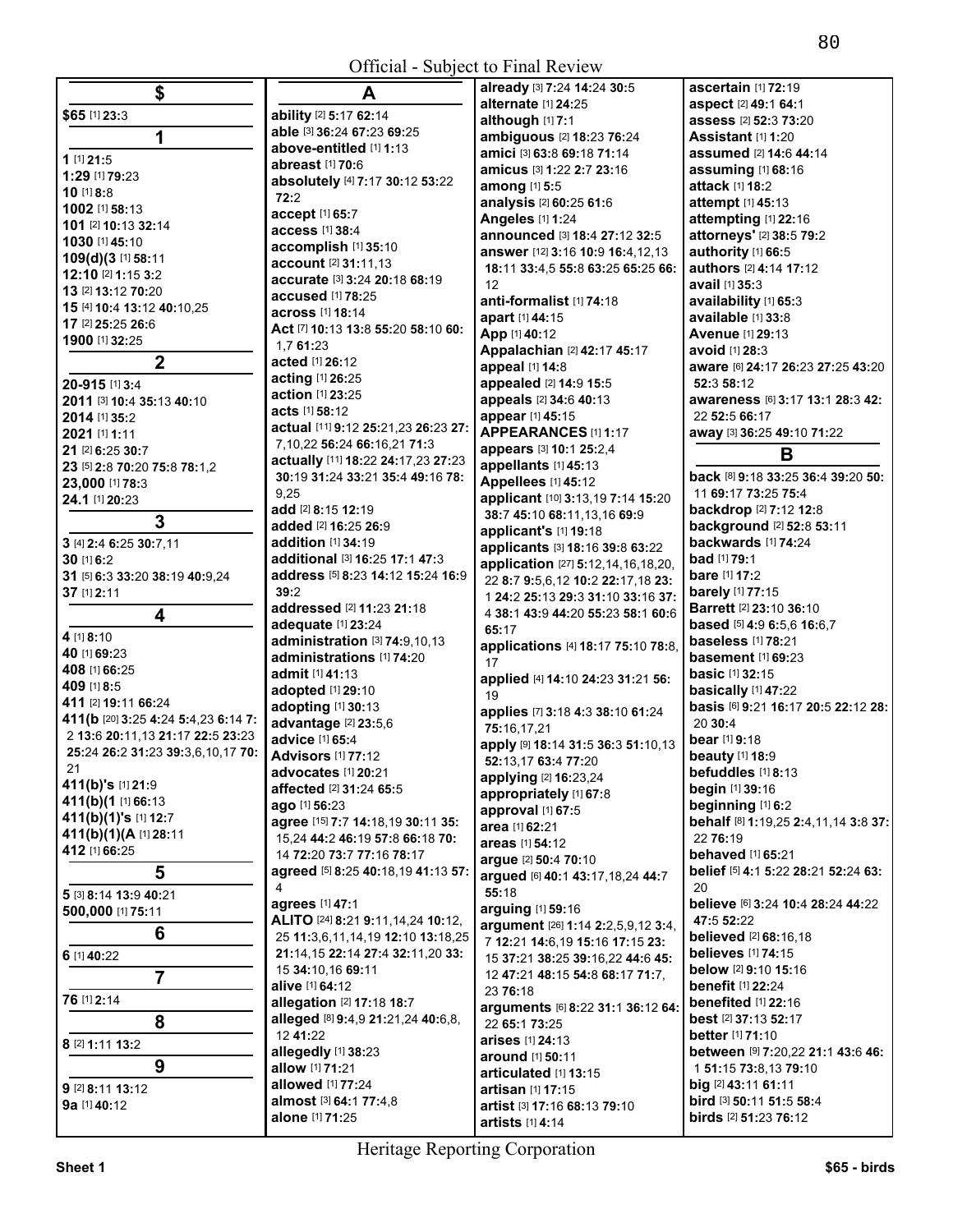| <b>bit</b> [3] <b>5:25 19:8 39:2</b>                      | carving [1] 21:9                                                  | client [3] 17:16,17 18:19                                                   | contained $[1]$ 58:1                                                    |
|-----------------------------------------------------------|-------------------------------------------------------------------|-----------------------------------------------------------------------------|-------------------------------------------------------------------------|
| <b>Black's [1] 8:18</b>                                   | Case [37] 3:4 9:2,2,15,17 14:5 16:                                | Code [1] 8:19                                                               | <b>contents</b> [1] 36:15                                               |
| blending [3] 72:5,6,11                                    | 20,23 22:6 24:23 29:14,21 34:18                                   | codify [1] 49:1                                                             | context [14] 12:9 26:1, 19 39:13 43:                                    |
| <b>blind</b> [2] 7:16 18:20                               | 35:21 36:18 37:9 38:16 41:20 42:                                  | collection [3] 38:18 41:15 69:13                                            | 5,7 48:4 66:9,15,20,23 67:15 71:                                        |
| <b>blinded</b> [1] 28:8                                   | 17 43:25 45:9 46:25 47:2,10,25                                    | colloquially [1] 31:19                                                      | 25 75:1                                                                 |
| <b>blinding</b> [1] 30:21                                 | 49:15,15 51:21 56:4,22 60:19 62:                                  | come [4] 36:18 63:10 71:10 74:1                                             | <b>contexts</b> [1] 43:7                                                |
| blindness [13] 7:11 18:10 27:4,7,                         | 16 66:3 74:21 78:14 79:21,23                                      | comes [2] 29:15,20                                                          | <b>continues</b> [2] 41:3,7                                             |
| 13, 15, 25 28: 6 46: 1 71: 3 72: 20, 23<br>73:17          | cases [15] 11:2,21 16:8 27:12 42:                                 | coming [1] 28:3                                                             | continuum [1] 66:21<br>Controlled [2] 60:7,8                            |
| <b>board</b> [3] 35:6,8,9                                 | 19 43:19 52:16 54:5,21,21 55:9<br>56:11 77:7,9,14                 | comment [2] 39:21,24<br>common [8] 15:24 16:3,4,17,20,                      | controversial [2] 40:7,8                                                |
| bona [4] 52:20,23 53:1,3                                  | <b>cast</b> [1] <b>4:</b> 20                                      | 23 46:24 77:5                                                               | conveying [1] 10:7                                                      |
| <b>Boocock</b> [1] 77:11                                  | <b>catch</b> [1] <b>73:23</b>                                     | <b>company</b> [1] 12:1                                                     | convinced [1] 38:16                                                     |
| <b>book</b> [1] 68:24                                     | categories [1] 53:5                                               | <b>compels</b> [1] 39:13                                                    | Copies [3] 10:14,16 33:7                                                |
| <b>booklet</b> [1] 35:9                                   | category [1] 53:14                                                | Compendium [3] 32:25 35:2,17                                                | COPY [3] 30:14 67:10 78:25                                              |
| both [6] 14:5 18:7 49:22 50:22 62:                        | caused [2] 38:10 67:7                                             | competition [1] 79:10                                                       | copyright [53] 3:12 4:8 6:4,10 7:                                       |
| 23 65:1                                                   | century [3] 4:8 16:3 79:4                                         | compilation [1] 8:12                                                        | 14 8:15 10:13 16:18 18:17 19:11,                                        |
| <b>bottom</b> $[1]$ 36:13                                 | cert [6] 8:25 19:10 21:1,5 42:7,7                                 | complains [1] 13:4                                                          | 19 20:10 22:10 23:21 24:2,7 26:                                         |
| <b>boxes</b> $[1]$ 32:6                                   | certain [5] 28:1 45:19,20 46:11 58:                               | completed [1] 14:2                                                          | 19 29:9,16 30:3,15 31:9 33:1 34:                                        |
| boy [1] $64:8$                                            | $\overline{7}$                                                    | completion [1] 14:1                                                         | 23 35:2 36:23 37:7,25 38:11,13,                                         |
| <b>breach</b> [2] 56:25 57:5                              | certainly [3] 21:3 39:23 53:15                                    | complex [1] 4:16                                                            | 17 39:9 45:14 55:19 58:9 60:1 61:                                       |
| <b>break</b> [1] 77:2                                     | certificate [2] 38:2,3                                            | compliance [2] 4:16 55:16                                                   | 23 65:15 67:3,6,9 68:15,23 69:19                                        |
| <b>Brennan</b> [1] 61:8                                   | certiorari [1] 37:14                                              | complicated [4] 37:1 64:9 65:14                                             | 70:2,6 74:6,13,14 75:10 78:7,12,                                        |
| Breyer [22] 21:12,13 47:8,17 49:2,                        | cetera [3] 65:14,20 68:14                                         | 71:2                                                                        | 17                                                                      |
| 5,8,12,19,23,25 50:7,10,13 51:7                           | challenge [1] 19:16                                               | comply [2] 55:13,15                                                         | copyright's [1] 62:13                                                   |
| 69:16 70:9,16 76:12 77:17 78:13,<br>18                    | <b>chance</b> [1] 37:9                                            | comports [1] 8:17<br>concealment [1] 45:11                                  | copyrightable [1] 35:7                                                  |
| <b>Breyer's [1] 58:4</b>                                  | change [4] 4:12 12:22 20:15 39:21<br>changed [3] 4:11 12:13 74:11 | conceive $[1]$ 28:6                                                         | copyrighted [2] 68:3,25<br>copyrights [1] 35:12                         |
| <b>bridge</b> [1] 7:21                                    | changing [1] 71:1                                                 | <b>concept</b> [1] 37:2                                                     | core [8] 12:15 16:5 18:8 20:11 59:                                      |
| <b>bridging</b> [2] 30:9 72:6                             | Chapter [2] 32:25 64:13                                           | concepts [1] 32:9                                                           | 10 61:4 63:18 65:25                                                     |
| brief [15] 6:3,24 9:18 13:15 20:3                         | checked [1] 17:23                                                 | concern [1] 17:19                                                           | <b>corners</b> [1] 12:1                                                 |
| 21:2,4,20 30:8 35:20 36:16 40:11                          | checking [1] 32:6                                                 | <b>concerns</b> [2] 9:4 56:7                                                | Correct [6] 13:23 14:22 15:3 25:7                                       |
| 44:10 54:6 77:10                                          | CHIEF [31] 3:3,9 6:1 19:2,4 21:11,                                | <b>concluded</b> [1] 41:8                                                   | 29:23 36:3                                                              |
| <b>briefs</b> [2] 9:2 69:19                               | 14 23:7,14,18 29:5,8 37:16,23 50:                                 | conclusion [2] 5:3 14:11                                                    | correctly [1] 67:13                                                     |
| broad [1] 73:11                                           | 9 67:21 68:21 69:4,17 75:3,7,13                                   | conclusions $[2]$ 8:4,10                                                    | correspond [1] 64:3                                                     |
| <b>broader</b> $[1]$ 72:23                                | 76:7,10,11,15,21 78:1 79:6,16,21                                  | <b>concoct</b> [1] 71:6                                                     | couldn't [2] 59:11 74:19                                                |
| <b>broken</b> [1] 59:1                                    | chills [1] 63:16                                                  | <b>concrete</b> [1] 34:18                                                   | counsel [8] 19:5 23:11 37:17,19                                         |
| <b>buckets</b> [1] <b>52:4</b><br><b>builds</b> [1] 67:10 | <b>choice</b> [1] 79:9                                            | <b>condition</b> [2] 24:5 28:2<br><b>conditions</b> [1] 24:8                | 57:7 64:4 75:4 76:16<br><b>count</b> [2] 53:2 66:8                      |
| bunch [3] 8:10 47:12 72:18                                | chronically [1] 63:14<br>Circuit [47] 9:9 13:19,24 14:7,9,20      | conduct [2] 28:10 30:16                                                     | <b>countless</b> [1] 4:21                                               |
| <b>bundled</b> [1] 35:5                                   | 15:2,22 21:18,22,24,25,25 22:1,4,                                 | confer [2] 17:22 67:19                                                      | couple [3] 48:2 62:18 78:10                                             |
| bundling [6] 25:14 35:14 41:18 42:                        | 5 24:5, 10 25:3, 5, 11, 15 29: 24 30: 5                           | confers [1] 38:3                                                            | course [11] 6:9,22 14:17 19:3 27:                                       |
| 1 63:13,14                                                | 35:16,23 36:2,17,19 40:19 41:13,                                  | confined [4] 10:22 23:4 33:25 41:                                           | 13,24 30:17 51:17 64:8 69:12 73:                                        |
| burden [1] 71:5                                           | 14 42:11, 12, 21 45: 3, 4, 5 46: 7, 24                            |                                                                             |                                                                         |
| <b>Burlington</b> [1] 43:25                               | 47:19,24 48:19,20 57:4 66:4,5                                     | confused [5] 57:8 62:9,11,12,15                                             | COURT [41] 1:1,14 3:10 4:5,8,19 5:                                      |
| byplay [1] 21:1                                           | Circuit's [10] 4:18 20:25 21:8,16                                 | Congress [32] 4:10,13 8:3 14:14                                             | 5 13:17 14:5,7,24 16:20 20:21 21:                                       |
| C                                                         | 23:3 24:22 25:5 29:21 36:20 42:                                   | 16:1 17:4,5,11 22:23 23:20 26:1,6,                                          | 4 23:19 25:17 27:21 32:1 34:6 35:                                       |
| cake [1] 60:25                                            | 13<br>circumstances [2] 26:24 68:9                                | 10,14,19 27:9 31:6 49:1 52:15 55:                                           | 24 36:5.6 37:12.15.24 40:13.18                                          |
| calibrated [1] 26:20                                      | circumstantial $[2]$ 7:19 73:3                                    | 21 57:9 58:14 59:15,17,25 61:13<br>62:24 63:3 66:12 73:21 74:19 79:         | 44:10 52:25 56:23 60:9,11 66:7,<br>19, 19 75: 2 77: 5, 6 79: 11, 14, 20 |
| California [2] 1:24 71:15                                 | cite [4] 40:11 54:23,23,24                                        | 4                                                                           | Court's [2] 24:21 39:15                                                 |
| <b>call</b> [3] $51:3,13,18$                              | cited [4] 16:7 26:8 42:20 54:6                                    | Congress's [2] 64:19 70:10                                                  | courthouse [2] 32:3 36:25                                               |
| called [3] 20:9 21:7 31:18                                | cites [1] 77:13                                                   | consequences [1] 45:20                                                      | courts [6] 4:13 11:22 16:10,25 31:                                      |
| calling [4] 51:15,15,24 74:23                             | civil [1] 52:16                                                   | considered [1] 4:13                                                         | 21 39:11                                                                |
| came [3] 1:13 9:19 57:1                                   | claim [6] 38:1,11 45:2 69:7 70:1,4                                | constituent [1] 57:6                                                        | creators [1] 63:16                                                      |
| <b>Camel</b> [1] 55:4                                     | claimant [2] 8:14 34:23                                           | constitute [6] 11:15 14:2 32:19                                             | criminal [1] 52:16                                                      |
| candor [1] 63:8                                           | claimed $[1]$ 42:2                                                | 33:2,3 34:21                                                                | criteria [2] 42:4 69:14                                                 |
| cannot [1] 42:8                                           | claims [3] 41:25 69:5 75:12                                       | constituted [2] 13:21 58:12                                                 | critical [3] 21:7,7 72:2                                                |
| capacity [1] 17:22<br>careful [1] 61:9                    | clarified $[1]$ 35:3                                              | constitutes [1] 11:19                                                       | cues [1] 56:17                                                          |
| carefully [3] 26:8,20 61:7                                | clarity [3] 59:16,21,24                                           | construction [1] 26:20                                                      | curiae [3] 1:22 2:8 23:16                                               |
| cares [1] 51:18                                           | clear [10] 14:20 16:4 21:5 23:2 29:                               | constructive [25] 6:16,17 7:22 16:                                          | current [1] 74:13                                                       |
| carried [1] 49:9                                          | 16 42:14 43:12 59:12 76:25 79:9<br>clearer [2] 40:5 77:18         | 24 18:10, 12, 13 24: 25 25: 18, 21 26:<br>5,7,15,18,21 28:19 30:1 39:12 63: | customer [2] 10:8 41:2<br>customers [3] 11:10 32:21,22                  |
| carry [2] 27:13 29:6                                      | clearly [3] 18:22 22:7 48:23                                      | 4,7 66:22 68:8,10 71:2,20                                                   |                                                                         |
| carveout [1] 6:15                                         | clever [1] 68:1                                                   | contain [1] 23:22                                                           | D                                                                       |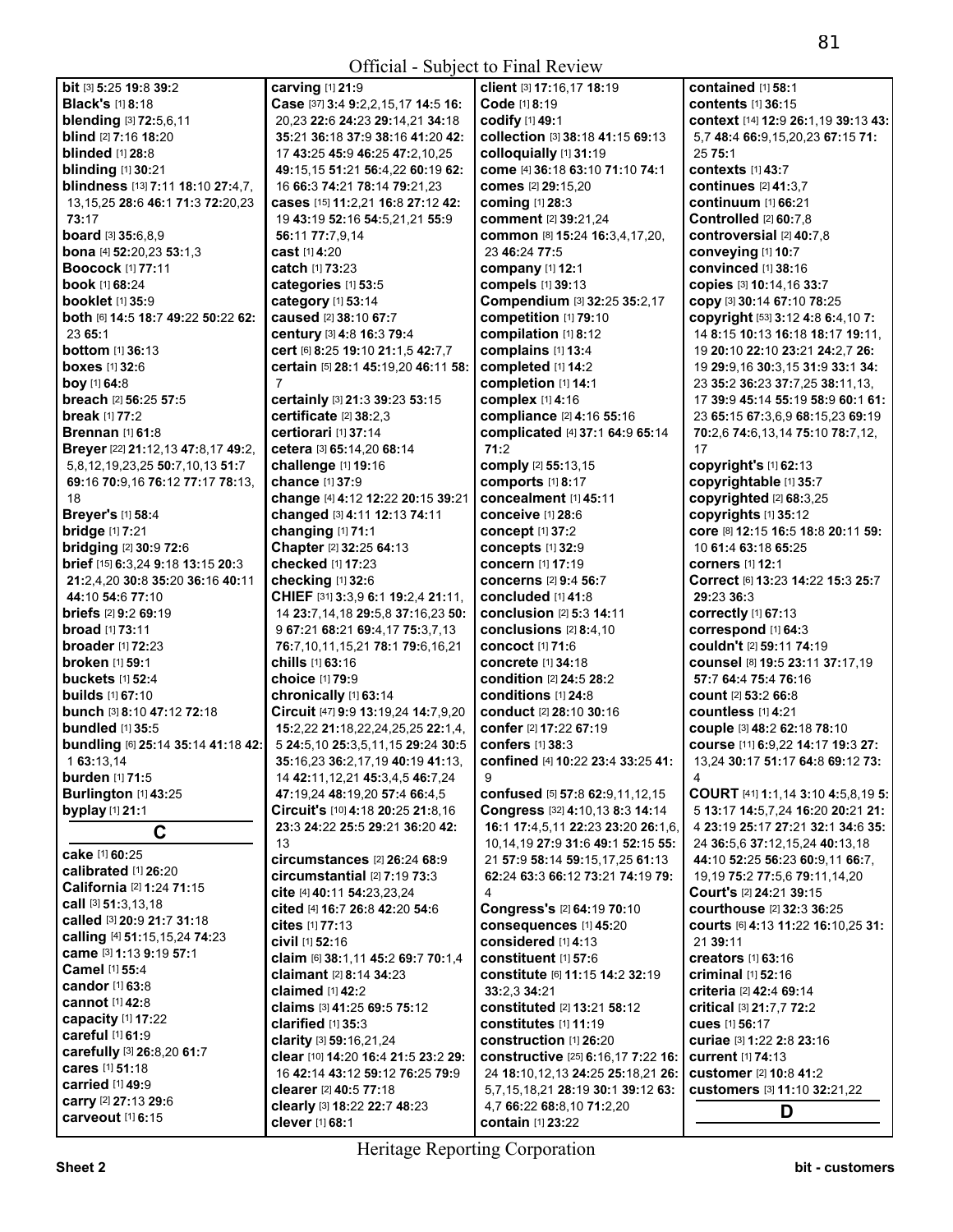|                                      |                                              | OIIIUAI - SUOJUU IV FIIIAI KUVIUW       |                                      |
|--------------------------------------|----------------------------------------------|-----------------------------------------|--------------------------------------|
| $D.C$ [2] 1:10,21                    | differences $[1]$ 51:2                       | element [4] 19:16 57:13,15 77:21        | explaining [1] 71:16                 |
| damages [1] 38:4                     | different [17] 16:10,12 19:20 26:            | elements [7] 5:7 17:1,1 20:11 35:       | explanation [1] 58:20                |
| date [13] 10:4,24 11:4 33:20,21 34:  | 25 38:20 48:4.18 55:7 56:4.5 58:             | 847:12 60:10                            | explicitly [1] 39:5                  |
|                                      | 17 59:9 61:24 65:2 69:13,14,15               | Eleventh [7] 21:25 22:5 36:19 42:       | explore [1] 29:17                    |
| 25 38:18 40:15,25 41:7,16,21 42:     |                                              |                                         |                                      |
| 4                                    | differently [3] 36:19 65:21 68:12            | 13 45:3.5 46:24                         | expressed [2] 47:19,20               |
| <b>dates</b> [1] 38:20               | DIG [1] 36:11                                | elicited [1] 9:21                       | extends [1] 39:17                    |
| day [3] 9:19 50:5 79:3               | diligence [2] 5:17 63:7                      | <b>enacted</b> [1] 26:1                 | extraordinarily [1] 9:3              |
| daylight [5] 45:25 72:21 73:8,12,    | diligent [1] 63:22                           | encapsulate [1] 46:23                   | F                                    |
| 21                                   | diligently [1] 39:8                          | encompassed [1] 34:8                    |                                      |
| deal [1] 7:1                         | dire [3] 21:18,21 42:11                      | encompasses [1] 53:20                   | face [1] 63:22                       |
| dealing [2] 9:1 10:15                | directions [1] 62:23                         | encompassing [1] 42:9                   | fact [16] 5:3 11:22 12:17 14:21 15:  |
| debate [1] 25:21                     | <b>directly</b> [2] 13:5 20:24               | encountered [1] 5:6                     | 5 16:22 20:12,13 25:1 28:1 40:16     |
|                                      |                                              | end [2] 46:17 79:3                      | 51:18 52:13 55:23 59:7 60:7          |
| debating $[1]$ 20:5                  | disagree $[1]$ 65:24                         |                                         | fact-finder [2] 30:18,25             |
| decades [1] 31:17                    | disagreement [1] 22:3                        | <b>ended</b> [1] <b>31:22</b>           | facts [13] 3:20 4:4 17:9 26:23 28:9  |
| deceive [7] 42:18 43:14,24 44:21     | disciplining [1] 78:15                       | ends [1] 22:25                          |                                      |
| 45:8,13 48:15                        | disclaim [1] 31:2                            | engage [1] 39:8                         | 30:22 31:15 33:6 37:7 39:18 57:6     |
| decide [3] 14:21 15:22 36:8          | disclose $[1]$ 65:15                         | enormous [5] 45:25 72:21 73:8,          | 64:2 65:15                           |
| decided [4] 8:23 24:10,11 25:15      | discovery [1] 75:18                          | 12,12                                   | factual [10] 17:7 24:12,20 33:22     |
| <b>decides</b> [2] <b>4:19 25:17</b> | discrete [1] 53:5                            | enough [3] 15:15 53:13 60:13            | 41:7.12 42:5 53:3.20 58:3            |
| decision [5] 17:11 25:5 29:22 37:    | dismiss [1] 19:21                            | ensue [1] 45:20                         | <b>fails</b> $[1]$ 55:13             |
|                                      |                                              |                                         | fair [3] 34:10,13 63:19              |
| 15 42:14                             | disparaging [1] 64:23                        | <b>entail</b> [1] <b>15:1</b> 9         | fairly [4] 40:2 42:8 48:5,16         |
| decisions [1] 9:1                    | displaced [1] 61:19                          | entails [1] 12:1                        | faith [6] 6:5,6 37:3 45:24 79:1,12   |
| default [2] 4:24 23:20               | displacing [1] 58:14                         | entire [2] 12:21 20:16                  | false [3] 47:14 52:23 58:2           |
| defendant [7] 28:7 60:11 66:6 75:    | dispute [4] 13:14 33:23 36:7 41:             | entirely [1] 33:1                       |                                      |
| 17,21,23 78:24                       | 12                                           | entrenched [2] 33:13 35:17              | falsehood [3] 13:11 48:10,13         |
| defendants [2] 71:5 78:21            | disputed [2] 44:12 46:12                     | equivalent [1] 45:21                    | farfetched [1] 46:16                 |
| defense [7] 25:2 39:5 54:11 57:10.   | disputes [1] 41:17                           | error [11] 4:9 12:12 13:6 24:15 25:     | Fashion [2] 29:13 71:21              |
| 15 60:14 78:9                        | disregard [2] 26:12 27:1                     | 10 37:5 52:20,22 53:2,3 67:20           | <b>featured</b> [1] 22:7             |
| define [1] 8:19                      | dissection [1] 62:5                          | errors [5] 16:8,16 53:10 78:6,7         | Federation [1] 71:15                 |
|                                      |                                              |                                         | fee [2] 22:19 67:11                  |
| defined [1] 48:14                    | dissent [2] 53:7 61:7                        | especially [5] 17:8 54:13 76:25 78:     | feel [1] 74:5                        |
| defines [1] 10:13                    | distinguished [1] 16:21                      | 8,16                                    |                                      |
| definition [2] 28:25 54:1            | distribute [3] 32:15,17 33:8                 | ESQ [4] 2:3,6,10,13                     | fees [3] 38:5 63:15 79:2             |
| defraud [7] 13:10 42:15 43:6.10      | distributed [1] 60:9                         | <b>ESQUIRE [2] 1:18,24</b>              | few [6] 14:16 29:15 42:23 54:19 56:  |
| 45:7 48:11,22                        | <b>distribution</b> $[2]$ <b>10:14 32:18</b> | essentially [2] 25:24 43:24             | 23 76:5                              |
| defrauding [1] 44:16                 | district [6] 14:24 35:24 36:5,6 40:          | establish [2] 3:13 67:2                 | fide [4] 52:20,24 53:1,3             |
| deliberate [2] 26:12 27:1            | 18 79:11                                     | <b>Estate</b> [1] <b>74:21</b>          | fight [1] 42:5                       |
| delightful [1] 58:5                  | dividing [1] 23:4                            | et [3] 65:14,19 68:14                   | <b>fights</b> [1] 44:12              |
|                                      |                                              |                                         | figure [4] 5:8,16,17 41:19           |
| demand $[1]$ 4:15                    | division [3] 21:18 42:11,12                  | even [16] 8:13 9:21 23:22 24:13 25:     | figurines $[1]$ 35:10                |
| demonstrate [1] 7:12                 | doctrine [5] 16:15 20:10 31:20,21            | 17 32:2 37:2,3 38:12,25 43:19 56:       | file [1] 18:17                       |
| <b>denotes</b> [1] 53:9              | 33:14                                        | 22 62:9 64:10 75:25 79:16               |                                      |
| deny [2] 8:16 65:17                  | dog's [1] 69:24                              | everyone [1] 46:25                      | <b>filled</b> $[2]$ 34:11,12         |
| Department [1] 1:21                  | doing [3] 6:13 47:14 71:22                   | everything [5] 42:3 46:15 65:13         | filling [3] 29:2 32:5 37:4           |
| depend [1] 33:5                      | dollars [1] 62:17                            | 70:7 74:17                              | find [5] 9:7 13:19 16:20 44:9 78:6   |
| depending [1] 48:4                   | done [2] 11:3 44:15                          | evidence [8] 7:19 13:4 18:19 30:        | finding [2] 36:9 66:8                |
| deposit [1] 67:10                    | door [2] 32:3 36:25                          | 19 41:4,8 73:3 78:15                    | findings [1] 36:5                    |
|                                      |                                              | evinces [1] 56:18                       | finish [3] 18:11 79:5,6              |
| deprives [1] 63:15                   | <b>doubt</b> [1] <b>4:20</b>                 |                                         | <b>firm</b> $[1]$ 67:25              |
| depths [1] 32:25                     | down [3] 50:9 69:23 75:5                     | <b>exact</b> [3] <b>22:3 28:25 58:2</b> | first [19] 4:6,23 7:10 13:2 18:3 20: |
| derivative [3] 8:12 32:7,7           | dramatically [1] 74:11                       | exactly [9] 8:24 13:15 22:23 33:25      |                                      |
| describe [1] 17:20                   | drawn [1] 14:10                              | 50:23 51:5 53:4 59:5 66:1               | 2 24:22 40:24 42:11 51:25 52:2       |
| described [2] 44:3 60:3              | due [1] 42:8                                 | example [8] 35:6 49:13 51:4 52:11       | 54:20 60:17 61:17 63:21 65:7 66:     |
| describes [1] 8:8                    | during [1] 37:5                              | 58:4 61:17,22,23                        | 11 74:4 76:22                        |
| design [7] 22:18 32:13 33:9,25 35:   |                                              | examples [7] 49:10 55:20,22 58:9        | fit $[1]$ 18:15                      |
| 9 78:23,25                           | Е                                            | 60:1,2 61:21                            | five $[1]$ 66:24                     |
| designs [17] 10:3,22 11:16 13:7,     | each [3] 22:18 62:24 69:6                    | exception [7] 4:1 6:12 22:5,8 27:       | flash $[1]$ 50:19                    |
|                                      | earlier [2] 8:6 30:7                         |                                         | <b>flew</b> $[1]$ 50:11              |
| 21 22:17 33:20,23 34:20,23 38:19     | early [1] 78:11                              | 22 38:9,9                               | floods [1] 63:12                     |
| 40:10,15,24 41:4,9,9                 |                                              | exchange [1] 57:1                       |                                      |
| <b>Despite [1] 41:7</b>              | easily [1] 17:23                             | excuse [8] 3:22 7:20 18:18 22:11        | <b>flouted</b> [1] 25:8              |
| deteriorates [1] 67:9                | echoing [1] 30:4                             | 39:3.10 53:10 78:23                     | <b>focus</b> [2] <b>19:14,22</b>     |
| determinations [1] 30:24             | Eckes [1] 77:11                              | excusing [1] 16:8                       | focused [2] 20:23 34:6               |
| determine [1] 66:20                  | edification [1] 32:12                        | exegesis [1] 6:14                       | <b>folded</b> [1] <b>54:7</b>        |
| devoted $[1]$ 33:1                   | effective [1] 4:14                           | exists [4] 4:1 25:16 35:15 43:16        | <b>folds</b> [1] <b>54:14</b>        |
| Dictionary [2] 8:19 48:14            | effort [1] 70:10                             | experts [1] 8:13                        | follow [1] 6:20                      |
|                                      | either [7] 28:8 30:15,19,22 57:14            |                                         | followed [1] 79:4                    |
| difference [6] 7:20 43:4,5,12 51:    | 71:18 73:14                                  | explain [2] 56:18 60:16                 | following [2] 18:21 46:18            |
| 14,20                                |                                              | explained [2] 55:19 63:9                |                                      |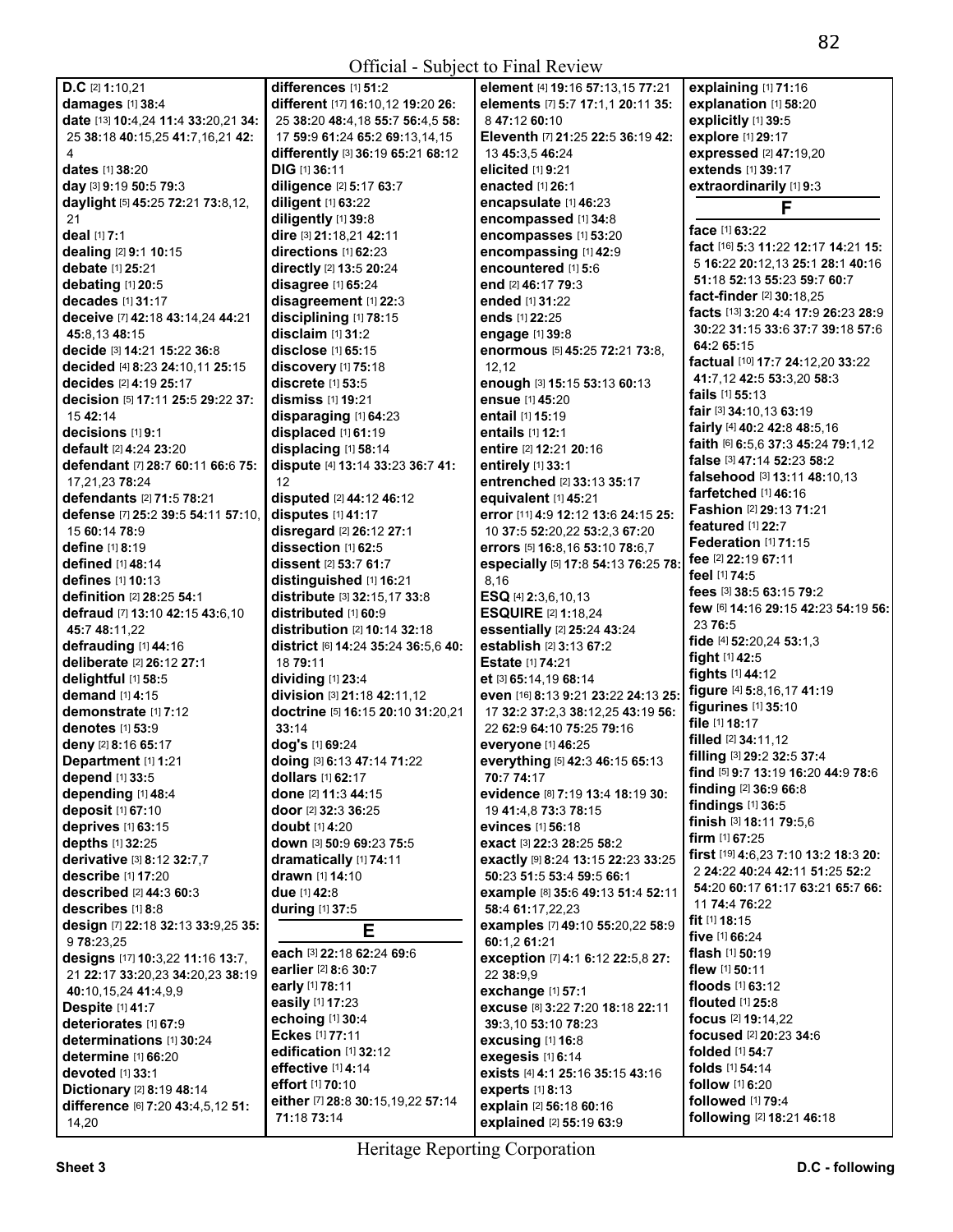|                                        | VIII                                |                                                  |                                        |
|----------------------------------------|-------------------------------------|--------------------------------------------------|----------------------------------------|
| Footnote [5] 6:25 30:7,11 72:8,25      | gray [1] 62:21                      | hundreds [2] 62:17 78:3                          | 9,18 57:25 59:2 64:7 68:6              |
| force [2] 54:12,13                     | greatest [1] 8:13                   | hypothetical [1] 33:6                            | infraction [1] 53:9                    |
| forgive [1] 49:9                       | grounds [2] 26:12,22                |                                                  | infringed [1] 62:13                    |
| forgot [1] 75:5                        | group [13] 13:7 32:17 34:6,7,15 35: |                                                  | infringement [4] 23:25 36:24 37:       |
| form [7] 4:17 14:1 25:18 27:7,24       | 4 41:1,5 63:14 69:12,12 70:3 71:8   | icing [2] 60:25 61:3                             | 10 78:21                               |
| 34:11 64:2                             | quess [5] 35:24 44:17 46:5 51:3     | identical [1] 57:24                              | infringer [3] 3:12 30:17 79:13         |
| formal [1] 67:2                        | 57:22                               | <b>identified</b> [2] 55:15,22                   | infringers [2] 78:6,8                  |
| formalities [1] 74:15                  | guidance [3] 18:22 35:18 64:1       | <b>identity</b> [1] 60:12                        | inheres [1] 9:10                       |
| formality [1] 74:7                     | guide [1] 75:1                      | idiot [1] 73:16                                  | initial [1] 19:23                      |
| formation [1] 58:2                     | gun [1] 77:25                       | ignorance [4] 27:2 39:4 54:10 60:                | innocent [2] 4:9 17:20                 |
| former [1] 51:20                       |                                     | 13                                               | inquires [1] 5:11                      |
| formulations [1] 16:11                 | H                                   | ignorant [1] 28:24                               |                                        |
| forth [1] 73:25                        | H&M [15] 1:6 3:5 8:16 9:19 13:13    | <b>illegally</b> [2] 56:10,20                    | <b>inquiry</b> [1] 31:15               |
|                                        | 15:4,4,5 16:9,19 18:19 77:5 78:4,   | imagine [1] 49:20                                | insert [1] 6:13                        |
| forthrightly [1] 76:23                 | 9,15                                | immaterial [1] 76:2                              | insignificant [1] 45:15                |
| found [8] 9:1,10 13:24 14:24 35:16     | H&M's [4] 12:21 15:16 16:24 36:     | implicated [2] 41:20,23                          | insists [1] 38:21                      |
| 41:14,15 79:11                         | 11                                  | implications [1] 62:1                            | insofar [1] 10:2                       |
| four [1] 11:25                         |                                     |                                                  | <b>instance</b> [2] 51:12 76:6         |
| Fourth [1] 74:21                       | half [2] 69:5 72:9                  | implicit [3] 13:20 14:3 34:4                     | instances $[1]$ 76:6                   |
| framed [2] 21:19,20                    | <b>hammer</b> [1] <b>74:17</b>      | importance [1] 36:22                             | $instructor$ [1] 35:9                  |
| fraud [16] 12:12,15,16,19,21 19:12,    | <b>hands</b> [1] 11:9               | important [12] 4:13 12:20 30:23                  | insufficient [1] 54:2                  |
| 23 20:9, 10, 12, 14 44: 12 47: 11, 12, | happened [3] 40:1 51:9 56:21        | 37:12 38:9 40:22 44:4 46:14 64:                  | <b>Intel</b> [2] 27:12 56:22           |
| 15 48:7                                | happening [1] 56:21                 | 10 65:12 69:4 73:21                              | <b>intend</b> [1] 43:10                |
| fraud-in-the-Copyright-Office          | happens [4] 5:13 8:18 76:5,5        | impose [3] 7:2 26:7 59:22                        | intended [2] 63:6 73:22                |
| [1] 31:19                              | harbor [2] 3:25 21:10               | <b>imposed</b> [1] 55:12                         | intending [1] 45:6                     |
| free [1] 30:25                         | <b>hard</b> [1] <b>71:4</b>         | improvidently [1] 19:22                          | <b>intense</b> [1] 64:16               |
| freestanding [3] 7:2 47:3 48:24        | <b>hardly</b> $[1]$ 48:12           | inaccuracies [6] 24:19 31:3 33:                  | intent [17] 12:23,25 13:10 42:12,      |
| friend [3] 40:23 48:10 59:11           | <b>harms</b> $[1]$ 63:9             | 19 38:23 39:25 45:15                             | 14, 18 43: 6, 13, 23 44: 13, 21 45: 21 |
| friends [3] 7:23 61:17 66:15           | <b>hasten</b> [1] <b>12:19</b>      | inaccuracy [17] 3:18,19 9:4,4,10                 | 46:10 47:3 48:11,15,21                 |
| front [1] 46:15                        | havoc [1] 4:19                      | 10:1 16:16 19:17 24:11,13,18 33:                 | intention [1] 16:2                     |
| front-line $[1]$ 25:2                  | <b>hear</b> $[1]$ 3:3               | 13,16 41:14 42:16 67:7 75:20                     | interactive [1] 63:24                  |
| frustrating [1] 9:3                    | <b>heard</b> [1] <b>58:19</b>       | inaccurate [19] 3:13,15,23 5:1 13:               | interesting [2] 8:22 34:19             |
|                                        | heightened [4] 59:21,21,23 68:14    | 19 23:22 24:1,3 31:10,12 38:7,10,                |                                        |
| <b>full</b> [2] <b>60:24 63:8</b>      | held [5] 7:6 60:11 66:19 73:14 74:  | 14 39:19 59:3,3,6 63:10,12                       | interpret [2] 39:12 46:8               |
| fully [2] 64:11 65:15                  | 7                                   | inaccurately [1] 38:18                           | interpretation [4] 6:7 29:9,11 30:     |
| fundamental [1] 45:23                  | help [5] 5:15 55:9 56:11,15 76:2    | inadvertent [2] 16:21,22                         | 14                                     |
| further [3] 32:18 35:22 79:14          | helped [2] 22:20,22                 | INC [1] 1:3                                      | interprets [1] 7:24                    |
| G                                      | helpfulness [1] 65:3                | incentive [2] 39:8 75:22                         | interrupt [1] 42:25                    |
| game [3] 35:6,8 70:25                  | helps [1] 62:5                      | incentivize [1] 63:7                             | invalid [1] 11:23                      |
| gaps [1] 11:12                         | <b>HENNES</b> [2] 1:6 3:5           | include [5] 8:4,7 35:22 39:12 44:                | invalidate [2] 9:23 32:2               |
| gave [1] 78:14                         | heroin [1] 60:13                    | 23                                               | invalidated [2] 4:8 29:4               |
| General [3] 1:21 64:11 74:1            | hidden [1] 16:2                     | included [8] 3:13,21 24:1 31:9 38:               | invalidating [1] 16:17                 |
| gets [1] 49:25                         | <b>hiding</b> [1] <b>4:11</b>       | 14 40:2 48:16 66:21                              | invalidation [2] 24:9,16               |
| getting [2] 15:25 64:17                | high [1] 28:1                       | includes [3] 8:9 10:7 12:15                      | investigation [1] 73:16                |
| give [8] 4:14 24:8 29:3 35:18 58:9     | highlights [1] 33:10                | including [7] 31:3 38:4 47:1 59:25               | invoke [1] 14:14                       |
| 61:21,22 72:9                          | himself [1] 7:16                    | 66:2 74:20 78:11                                 | invoked [1] 60:21                      |
|                                        |                                     | inconceivable [1] 65:16                          | <b>involve</b> [1] 77:8                |
| given [2] 35:6 59:12                   | hire [4] 8:11 32:8,8 67:25          | incorporates [1] 7:11                            | IP [4] 4:15 13:8 16:5 74:6             |
| gives [1] 44:6                         | historical [1] 12:8                 |                                                  | irreducible [1] 16:14                  |
| giving [1] 11:24                       | <b>history</b> [1] 69:24            | incredibly [1] 66:23                             | $irrelevant$ $[1]$ $25:12$             |
| glaring [1] 10:1                       | hold [2] 25:9 52:24                 | independently [2] 35:7 68:6                      | isn't [4] 50:15 51:5 57:24 72:2        |
| Global [2] 27:12,21                    | holders [1] 36:24                   | indicated [1] 40:24                              | issue [12] 9:19,20 15:10 21:8 24:      |
| God [1] 50:13                          | holding [1] 21:8                    | indicates [2] 39:6 52:10                         | 13 34:19 41:18 47:6 48:3,24 52:2       |
| Gold [2] 29:20,24                      | Honest [1] 16:16                    | indication [1] 8:2                               | 62:12                                  |
| good-faith [1] 19:18                   | honestly [8] 3:24 28:23,24 47:5     | indicia [10] 12:12,14,16,18,20 19:               | issues [4] 22:11,12,13 74:23           |
| Google [1] 68:12                       | 62:11,15 73:13 74:16                | 12 20:9 26:18 47:11 48:7                         | <b>items</b> [2] 8:6,9                 |
| Gordy [3] 22:6 42:14 45:9              | Honor [27] 6:8,23 7:8 9:8,17 10:6,  | indisputable [1] 61:13                           | itself [4] 3:18 25:25 29:25 54:14      |
| Gorsuch [16] 23:9 50:4 57:7,12,17,     | 20 11:17 12:14 13:24 14:23 17:24    | individual [5] 10:7 11:10,25 77:22,              |                                        |
| 20,22 58:18 59:5,14,20 64:4,15,21,     | 18:11 19:1,25 20:8,20 21:23 22:     | 24                                               | J                                      |
| 25 77:19                               | 22 23:13 25:23 27:19 28:17 30:13    | individuals [1] 65:5                             | January [3] 10:4 40:10,25              |
| got [11] 11:9 14:5,7 16:11,12 21:4     | 36:1,14 68:5                        | ineligible [1] 38:17                             | jeopardize [1] 24:6                    |
| 37:1 46:15 54:12 68:1 77:23            | Honor's [2] 12:4 33:5               | infer [2] 34:11,14                               | Jerman [6] 52:18,19 53:1 66:3,3,3      |
| government [8] 6:9 36:11 47:1 57:      | hope [2] 30:10 40:5                 | inference [1] 7:5                                | job [1] 30:9                           |
| 1 65:4 67:18 73:18 74:22               | <b>however</b> [1] 60:25            | <b>information</b> [27] <b>3:14,22,23 5:1,2,</b> | Joe [1] 69:22                          |
| granted [2] 19:22 37:14                | <b>human</b> [1] <b>64:12</b>       | 12, 19 8: 4, 9 23: 23 24: 1 31: 9, 13 38:        | JOSHUA [5] 1:18 2:3,13 3:7 76:18       |
| granting [1] 13:3                      | hundred [1] 77:4                    | 1,6,15 39:18 43:9 53:17,20,21 54:                | judge [2] 51:14,16                     |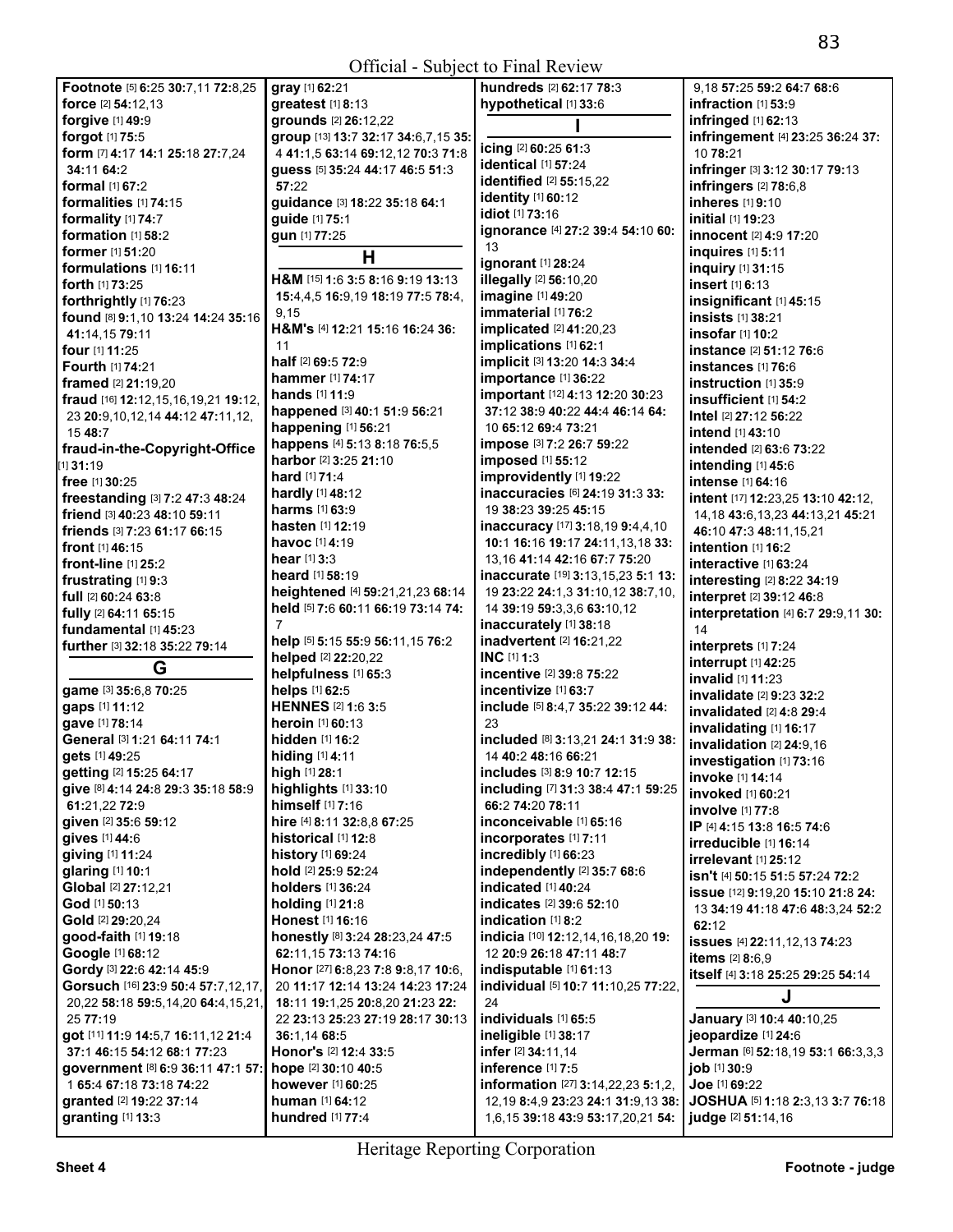| Justice [160] 1:21 3:3,10 6:1,20,24         | largely [1] 51:23                                                        | 52:18 54:3 55:19 59:24 61:20,22          | mind [7] 3:12 9:18 12:7,11 20:7,16                 |
|---------------------------------------------|--------------------------------------------------------------------------|------------------------------------------|----------------------------------------------------|
| 8:21 9:11,14,24 10:12,25 11:3,6,            | last [7] 6:25 9:19 17:3 29:15 30:7,                                      | 66:13,15 67:1 70:21,21 74:9,21           | 72:13                                              |
| 11, 14, 19 12: 10 13: 18, 25 14: 15, 18     | 11 34:16                                                                 | 77:17,23                                 | minimum [3] 16:14 17:2 39:10                       |
| 15:1,7,13 17:13 18:1 19:2,4,6,7             | later [2] 33:25 39:2                                                     | looked [1] 50:10                         | <b>minute</b> [1] 65:9                             |
| 20:17 21:11.11.13.14.14.15 22:14            | latter [1] 51:19                                                         |                                          | misinformation [1] 63:13                           |
|                                             |                                                                          | looking [8] 6:2 24:11 26:3 27:18         |                                                    |
| 23:7,7,9,10,14,18 25:20 27:4,14,            | Laughter [4] 49:18 50:6 51:6 79:                                         | 31:5 66:9 67:15 69:18                    | misinterpretation [1] 21:17                        |
| 17 28:12.15 29:5.8 30:6 32:11.20            | 18                                                                       | looks [5] 59:8 60:3 61:18 74:17 77:      | misleading [1] 42:19                               |
| 33:15 34:10,16 35:20 36:10 37:16,           | law [63] 3:20 4:2,3,20 6:7,12 7:4,15,                                    | 15                                       | misrepresented [1] 40:9                            |
| 18,24 39:20,23 42:6,25 43:3 44:3,           | 24 8:4,19 15:21,25 16:3,4,17,20,                                         | Los [1] 1:24                             | misrepresents [1] 43:8                             |
| 17 45:18 46:5,20 47:8,17 49:2,5,8,          | 23 17:10.20 19:19 21:9 22:4.8.10                                         | lose [5] 62:14,16 71:9,9 73:23           | misstatement [6] 12:16,18 20:12                    |
| 12, 19, 23, 25 50: 4, 7, 9, 10, 13 51: 7    | 24:14 29:11 30:15,22 31:11,12,17                                         | <b>loses</b> [1] 38:13                   | 22:12 31:23 44:19                                  |
|                                             |                                                                          |                                          |                                                    |
| 53:16,19,23 54:5,17,22,25 55:4,6            | 32:4 33:1 38:24 39:4,5 41:22 44:                                         | lot [5] 54:12 62:22 63:16 74:5,22        | mistake [16] 17:20,22 39:4 41:22                   |
| 56:2,14 57:2,7,12,17,20,22,23 58:           | 19 46:24 48:25 51:19 52:13 54:11                                         | <b>lots</b> $[1]$ <b>11:18</b>           | 50:16,19,24 51:1,1,9,10,13 57:9                    |
| 4, 18 59: 5, 14, 20 60: 23 61: 5, 7, 25     | 55:23,23 57:3,9 59:1,7 60:3,6,14,                                        | lower [1] 44:10                          | 59:6,7 79:12                                       |
| 62:4,8,19 64:4,15,17,21,25 67:21            | 21 66:8 67:25 70:1,5 71:1,16 77:5,                                       | lying [3] 30:20 62:12 72:20              | mistaken [1] 38:24                                 |
| 68:21 69:5,11,16 70:9,16 71:12              | 8,11                                                                     | <b>lyrics</b> [1] 22:9                   | mistakes [11] 16:21,22 17:6,7 21:                  |
| 72:3,12,16,22 73:5,24 75:3,7,13             | laws [1] 55:16                                                           |                                          | 9 39:4,11 66:8 77:10 78:16,19                      |
| 76:7,7,9,11,11,13,14,15,21 77:16,           | lawyer [2] 51:14,16                                                      | M                                        | misunderstanding [3] 16:6,7 19:                    |
|                                             | <b>lawyers</b> [1] 17:22                                                 | made [14] 8:11 17:11 20:6 30:25          | 18                                                 |
| 17, 19 78: 1, 11, 13, 17 79: 6, 16, 21      |                                                                          | 35:14 36:6 42:14 45:16 46:2 50:          |                                                    |
| <b>Justice's [1] 69:18</b>                  | lay [4] 17:6,8,14 68:21                                                  | 16, 19, 24, 25 79: 11                    | misunderstood [4] 3:20,20 42:1,                    |
| <b>Justices</b> [1] 53:9                    | learns [1] 75:19                                                         |                                          |                                                    |
| K                                           | lease [1] 10:18                                                          | majority [1] 61:8                        | Model [1] 8:19                                     |
|                                             | least [4] 32:10 36:15 58:20 72:9                                         | manifestly [1] 30:14                     | Monday [1] 1:11                                    |
| KAGAN [7] 25:20 27:14,17 42:25              | leave [2] 34:3 37:14                                                     | many [10] 16:8 24:7 31:17 43:18          | money [1] 63:15                                    |
| 43:3 44:3 57:2                              | left [1] 29:24                                                           | 55:20,22 59:3 60:1,2 75:9                | move [2] 9:23 46:19                                |
| KAVANAUGH [42] 6:20,24 14:15,               | legal [32] 4:9,16 5:3 6:11 8:10 16:7                                     | market [1] 71:18                         | Ms [20] 23:14,18 25:22 27:6,16,19                  |
| 18 15:1,7,13 30:6 35:20 44:17 45:           | 8, 16, 21 17: 6 18: 8 21: 7 22: 10, 13                                   | Masquerade [1] 77:11                     | 28:14.17 29:6.12 30:6.12 32:14.                    |
| 18 46:5,20 53:16,19,23 54:5,17,22,          |                                                                          | material [11] 12:12,17 20:13 43:23       |                                                    |
| 25 55:4,6 56:2,14 57:23 60:23 61:           | 24:19 28:8 33:13 34:19 37:1 53:2.                                        | 44:19,23,24,25 65:21 67:6 75:24          | 24 33:18 34:13,22 36:1,10,13                       |
| 5,25 62:4,8,19 64:17 71:12 72:3,            | 9,10,20 54:1,7,15 58:3 62:10,16                                          | materiality [2] 31:23 65:11              | much [8] 43:4 61:3,3,13 63:5 68:                   |
|                                             | 65:4 66:19 78:6                                                          |                                          | 22 69:25 77:18                                     |
| 12, 16, 22 73: 5, 24 76: 13, 14 77: 16      | legislates [1] 52:15                                                     | materially [2] 63:10,12                  | must [5] 3:12 8:7 9:25 21:18 45:10                 |
| keep [1] 72:8                               | legitimately [1] 69:25                                                   | matter [6] 1:13 40:16 44:2 63:22         | myself [2] 46:7,21                                 |
| key [2] 20:24 24:4                          | lending [1] 10:18                                                        | 69:11 70:14                              | N                                                  |
| kind [4] 46:11 60:25 61:4 66:10             | Lenity [1] 60:21                                                         | mattered [1] 43:22                       |                                                    |
| knowing [7] 5:9 12:16,18 13:10              | leopard [1] 44:1                                                         | matters [7] 5:24 44:4 52:7 69:12         | nail [1] 74:18                                     |
| 20:12 31:23 48:10                           | less [6] 54:12,13 57:24 70:16,18                                         | 70:18,19 76:6                            | <b>narrow</b> [1] 71:17                            |
| knowingly [4] 38:15 40:9 43:8 77:           | 78:18                                                                    | <b>MAURITZ</b> [2] 1:6 3:5               | <b>National [1] 71:15</b>                          |
| 22                                          |                                                                          | McFadden [4] 54:3,3 60:4,5               | nationally [1] 71:14                               |
| knowledge [101] 3:14 4:12 5:7,9,            | letters [1] 70:21                                                        | McLaughlin [2] 55:1 56:6                 | necessary [1] 25:19                                |
| 11, 13, 15, 19, 21, 25 6: 17 7: 10, 18, 22, | level [2] 53:6 73:11                                                     | mean [19] 12:15 13:18 15:15 20:15        | need [6] 31:8 36:4 40:20 52:3 57:6                 |
|                                             | levels [1] 39:24                                                         |                                          |                                                    |
| 24 8:2,20 13:1 14:22 15:6,20 16:2,          | liability [1] 55:12                                                      | 29:18 43:3.7 46:15 48:7 53:19 57:        | 75:4                                               |
| 15,24 18:13 19:14,16,24 22:4,7              | liars [1] 73:23                                                          | 3 58:25 59:11.15 61:2 64:19 69:          | needed [1] 55:24                                   |
| 24:3,5,11,12 25:1,18,23 26:4,5,7,           | library [1] 67:11                                                        | 19 <b>72:</b> 10 <b>79:</b> 3            | needs [5] 5:8 24:17 25:22 35:4 59:                 |
| 15, 18, 21 27: 7, 8, 9, 10, 23, 24 28: 19   | lie [3] 15:19 48:13,13                                                   | meaning [4] 56:8 66:16 67:17 69:         | 17                                                 |
| 29:18 30:1,10,20 31:2,8,14 35:25            | lied [1] 15:17                                                           | 8                                        | negate [1] 57:16                                   |
| 39:12.13.17 42:9.16.21.24 43:6              | life [2] 41:19 69:24                                                     | <b>meaningful</b> [2] <b>63:23 65:23</b> | negligent [1] 29:2                                 |
| 44:10.11.14.15 45:19 46:9 48:22             |                                                                          | means [8] 5:1 8:2 31:12,13 48:13         | never [9] 9:20 17:1 24:8 31:17 32:                 |
| 49:21 51:25 52:1,21 53:1,25 56:             | likely [4] 17:8 69:25 78:16,19                                           | 57:5 66:16 68:8                          | 1 42:2 44:11 45:12 72:13                           |
|                                             | line [9] 31:22 36:13 58:6,8,16 60:                                       |                                          |                                                    |
| 10, 19, 25 57: 5, 25 60: 8, 10 63: 4, 7     | 16 61:13.16 75:6                                                         | meant [8] 6:10 18:21 27:9 30:17          | New [3] 1:18,18 19:13                              |
| 66:14,16,18 67:16 68:8,10,14 71:            | linguistics $[1]$ 49:16                                                  | 34:1 67:23 73:21 74:19                   | next [2] 3:4 71:10                                 |
| 3, 20, 25 72: 77: 8, 20                     | Liparota [12] 54:6,14,20 55:7,9,25                                       | MELISSA [3] 1:20 2:6 23:15               | nice [1] 30:9                                      |
| known [8] 7:15 25:7 26:11 32:4 45:          | 56:12,13 60:17,18,22 61:21                                               | member [2] 10:23 12:2                    | <b>Ninth</b> [37] <b>4:18 9:9 13:19,24 14:7,9,</b> |
| 2 46:4 69:2.4                               | list [3] 8:6,9 26:8                                                      | mens [3] 45:19 46:9 57:16                | 20 15:2,22 20:25 21:8,16,25 22:4                   |
| knows [2] 37:13 68:23                       | listed [1] 37:7                                                          | <b>mention</b> $[2]$ 8:1 60:20           | 23:3 24:5, 10, 22 25:3, 5, 5, 11, 15 29:           |
|                                             |                                                                          | mentioning [1] 72:8                      | 21,24 30:5 35:16,23 36:2,20 40:                    |
|                                             | listing $[1]$ 38:18                                                      | mentions [2] 42:23 48:10                 | 19 41:13,14 47:19,24 48:19,20                      |
| $L.P$ [1] 1:6                               | litigants $[1]$ 67:4                                                     | merely [1] 53:25                         | none [5] 18:24 42:19,20 45:15 56:                  |
| label [3] 50:24 51:11,13                    | litigation [11] 22:25 23:5 37:6 38:                                      |                                          |                                                    |
|                                             |                                                                          |                                          |                                                    |
|                                             | 3,8,13,22 67:13 72:1 75:17,19                                            | merits [5] 13:16 39:3 48:17 49:6         | 11                                                 |
| lack [2] 41:8 57:9                          | little [4] 22:24 37:3 39:2 46:6                                          | 76:22                                    | nor [1] 16:22                                      |
| laid [1] 77:9                               | loaf [1] 72:9                                                            | met [1] 34:7                             | normal [1] 8:17                                    |
| Lamps [1] 77:11                             |                                                                          | might [7] 5:15 29:18 33:5 43:5 50:       | <b>Northern</b> [1] 50:15                          |
| language [7] 13:5 22:2 46:9 49:16           | logic [1] 14:9                                                           | 18 64:7 65:2                             | Note [4] 13:12,13 35:13 36:14                      |
| 61:24 77:14,16                              | long-standing [1] 52:8                                                   | million [1] 69:5                         |                                                    |
| large [1] 67:25                             | look [28] 9:6 13:1 31:15 36:4,5 40:<br>21 42:13 45:9 47:4 48:9,13 49:2,3 | millions [1] 75:9                        | Nothing [5] 5:24 20:3 47:25 76:9<br>78:14          |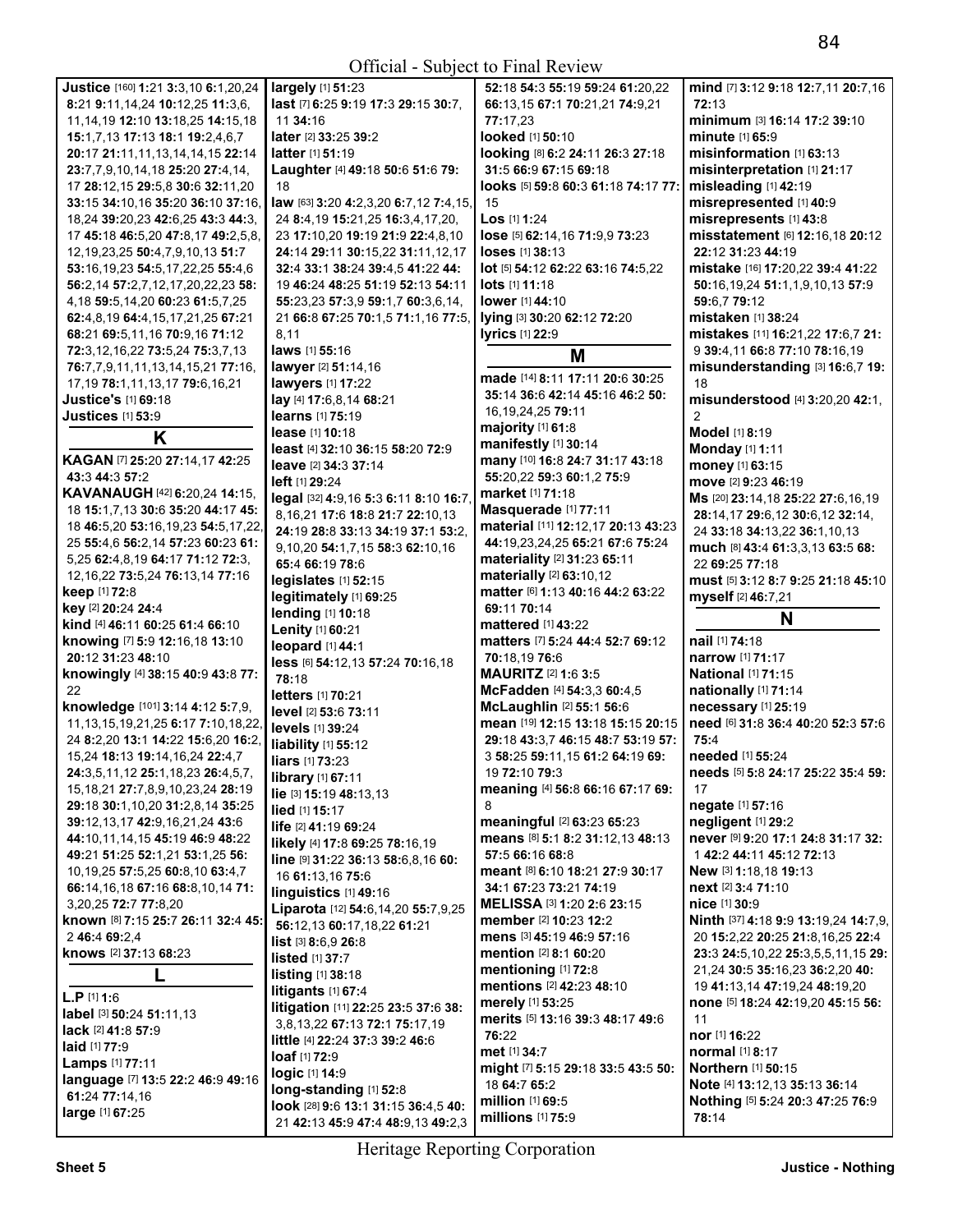| November [1] 1:11                          | out [23] 5:8,16,18 13:5 21:9 23:20     | plain [1] 4:7                               | 68:20                                                              |
|--------------------------------------------|----------------------------------------|---------------------------------------------|--------------------------------------------------------------------|
| nowhere [1] 25:4                           | 24:6 28:2 29:3 32:5 34:11,12 36:       | plaintiff [1] 71:7                          | Pro [1] 13:8                                                       |
| number [7] 42:10,22,23 43:1 54:            | 18 37:4,9 38:7 41:19 44:25 46:6        | plaintiffs [1] 44:6                         | probability [1] 28:1                                               |
| 13 66:2 70:24                              | 53:7 70:4 75:16 77:9                   | players [2] 70:23,24                        | probably [4] 29:23 52:18 64:5,12                                   |
| O                                          | <b>outlined</b> [1] 45:16              | plays [1] 75:16                             | problem [6] 45:24 56:2,4 69:22 71:                                 |
|                                            | outside [2] 5:14 11:25                 | please [5] 3:10 23:19 37:24 42:13           | 17 78:20                                                           |
| object [6] 39:17 44:10 49:21 51:24         | overall [1] 66:9                       | 43:2                                        | proceed [1] 71:21                                                  |
| 68:17 71:19                                | overcome [1] 54:2                      | Plus [1] 77:11                              | proceeding [1] 37:2                                                |
| objectives [1] 67:4                        | override [2] 16:3 53:13                | poet [2] 17:16 68:13                        | proceedings [2] 35:22,23                                           |
| obtained [1] 8:14<br>obvious [1] 46:3      | own [2] 30:16 32:11                    | poetry [1] 22:9                             | process [4] 31:25 63:24 64:9 67:2                                  |
|                                            | owner [1] 38:13                        | poets [1] 17:15                             | professors [2] 48:25 71:16                                         |
| obviously [5] 52:21 55:14 58:8,13<br>68:12 | <b>owners</b> [1] 67:3                 | point [10] 6:21 41:7 46:2 54:10 55:         | proffered [1] 45:12                                                |
| <b>occur</b> [1] 10:19                     | ownership [3] 8:15 10:18 32:17         | 17 58:15 61:11 73:7,9 75:25                 | prohibition [1] 77:23                                              |
| offer [3] 12:2 33:9 61:17                  | P                                      | pointed [1] 53:7                            | promote [1] 67:4                                                   |
| Office [22] 6:4,10 19:12 20:10 24:2        | p.m [3] 1:15 3:2 79:23                 | points [3] 4:22 6:18 45:23                  | promotes [1] 67:5                                                  |
| 29:9,16 30:3 37:25 38:11,17 39:9           | PAGE [10] 2:2 6:2,25 13:2,9,11,12      | policy [6] 64:22 65:1 71:23 73:25           | promptly $[1]$ 67:13                                               |
| 44:13,20 45:1,14 63:15,25 65:16            | 21:5 30:7 40:21                        | 74:23 79:9                                  | proper [1] 51:21                                                   |
| 68:5 69:8 76:1                             | pages [2] 29:15 77:10                  | portion [2] 48:20 54:15                     | properly [1] 38:25                                                 |
| official [1] 38:2                          | panel [1] 41:8                         | position [17] 7:13 13:14,16 36:11,          | proponent [1] 74:15                                                |
| <b>often</b> [2] 31:18 33:11               | paragraph [6] 8:8,10,11,14 13:2        | 14 43:13 46:23 53:24 58:7 59:10             | proposed [1] 16:24                                                 |
| Okay [17] 37:19 47:11,21 49:5,7,24         | 19:15                                  | 62:2,9 66:5,14 67:14 73:13 74:22            | proposition [1] 6:15                                               |
| 50:2,17 52:18 53:23 54:21 57:20            | parameters [2] 29:17 37:13             | posits [1] 27:21                            | protect [2] 67:3,3                                                 |
| 59:14 61:5 71:9 75:13 76:15                | Pardon [1] 28:14                       | possess [1] 77:25                           | protection [2] 65:11,24                                            |
| old [1] 54:11                              | parlance [1] 8:17                      | <b>possessed</b> [1] 60:12                  | prove [3] 3:12 7:18 43:19                                          |
| on-point [1] 66:4                          | part [6] 47:18 54:7 57:12 63:18 66:    | possible [2] 18:14 33:19                    | provide [2] 64:1,2                                                 |
| once [1] 14:10                             | 11 71:25                               | possibly [2] 74:19 78:22                    | provided [1] 38:6                                                  |
| one [41] 5:8,25 16:11 17:21 22:14,         | particular [2] 23:2 77:21              | potential [3] 32:21,22,23                   | provides [2] 7:21 8:6                                              |
| 14, 17 23:1 29:22 33:19 34:5 35:           | particularly [1] 60:19                 | potentially [1] 35:11                       | provisions [2] 26:10 66:25                                         |
| 12 38:9 39:24 41:17 42:22 43:1             | parties [2] 14:6 34:3                  | powerful [4] 44:6 60:19 66:24 71:<br>22     | public [8] 10:17,23 11:7 12:2,3 32:                                |
| 47:13 50:19 52:17 53:6,14 54:13            | party [1] 17:21                        |                                             | 16 63:13 67:10                                                     |
| 55:3,3 56:16,17 58:5,8,21,25 61:           | past [1] 5:6                           | practical [4] 36:21 43:15 63:22 70:<br>13   | publication [25] 10:7,14,24 11:4,                                  |
| 12,17 65:2 66:24 67:21 70:3 71:            | patent [2] 17:17,19                    |                                             | 15,20 12:1 13:22 15:18 18:4,21                                     |
| 10 72:5,20 77:9                            | PATTERSON [23] 1:20 2:6 23:14,         | practically [1] 45:20<br>pre-2008 [1] 42:17 | 25:8 28:25 29:1 32:6,13,19,23 33:<br>3,3,20 34:21 38:19 51:8 62:11 |
| ones [2] 24:20 77:18                       | 15, 18 25: 22 27: 6, 16, 19 28: 14, 17 | precedent [2] 62:6 79:8                     | publish [1] 40:15                                                  |
| only [21] 9:20 26:17 31:4,15 38:10,        | 29:6,12 30:6,12 32:14,24 33:18         | precisely [3] 11:9 31:7 74:24               | published [18] 10:3,5,10,23 32:6                                   |
| 13 39:18 42:12 52:25 53:2 58:24            | 34:13,22 36:1,10,13                    | precludes [1] 19:16                         | 33:21 34:24,25 38:20 40:10,25 41:                                  |
| 60:20 63:11 70:20 73:22 75:8.16.           | pause [1] 56:14                        | predecessor [1] 29:22                       | 5, 16, 18, 21, 24 42: 3 65: 19                                     |
| 17,21,23 76:5                              | pay [2] 22:20 67:11                    | predict [1] 4:2                             | pulled [1] 33:24                                                   |
| open [3] 15:2,10,14                        | paying [1] 63:15                       | premise [1] 65:8                            | punish [2] 17:6,7                                                  |
| opening [2] 36:16 56:6                     | Penal [1] 8:19                         | premises [1] 18:2                           | pure [1] 42:5                                                      |
| operates [2] 66:2 72:11                    | people [7] 17:6,8,15 67:23 70:3 73:    | prepared [1] 34:2                           | purported [1] 7:4                                                  |
| <b>opine</b> [1] 34:2                      | 9 74:6                                 | present [2] 18:24 28:3                      | purpose [3] 42:19 44:16 45:7                                       |
| opinion [3] 20:25 48:21 56:7               | perfect [1] 4:15                       | presented [15] 12:5,6,22 19:9,9,            | purposeful [1] 45:11                                               |
| opportunity [1] 36:3                       | period [1] 5:23                        | 13 20:15, 19, 23 21:3 39:1, 21 40:3         | purposes [2] 14:6 32:18                                            |
| opposed [2] 22:17 53:14                    | permitted [1] 20:22                    | 48:5 56:7                                   | put [3] 3:21 41:6 43:25                                            |
| opposite [2] 70:11 74:1                    | person [4] 18:13,15 55:12 68:22        | preserve [1] 23:21                          | puts [1] 38:2                                                      |
| <b>opposition</b> [2] 20:4 21:2            | personally [1] 14:4                    | press [1] 75:23                             | putting [1] 71:5                                                   |
| option [2] 34:8 35:4                       | persons [1] 32:18                      | pressing [1] 30:2                           |                                                                    |
| oral [7] 1:14 2:2,5,9 3:7 23:15 37:        | Pet [1] 40:12                          | presume [1] 37:12                           | Q                                                                  |
| 21                                         | PETER [3] 1:24 2:10 37:21              | presumed [1] 4:10                           | QP [1] 19:23                                                       |
| order [2] 24:16 40:4                       | petition [17] 12:11,25 13:9,11,12      | presumption [12] 4:7 14:14 16:1             | quality [2] 67:6,9                                                 |
| ordinary [2] 66:16 67:17                   | 19:10 20:3,16 21:2,16,20,24 40:        | 52:9 53:11,13 54:2 58:14 61:19              | question [51] 3:11 4:20 8:22,24 9:                                 |
| original [5] 12:4,23,24 42:17 45:          | 21,22 42:7,7,20                        | 63:6 71:19 77:3                             | 3 12:4,5,6,22,23,24 16:5 18:8,25                                   |
| 17                                         | Petitioner [10] 1:4,19,23 2:4,8,14     | pretty [7] 5:4 18:22 61:6,8,12 76:          | 19:8,9,13 20:1,15,19,23 21:3,19                                    |
| Oriole [3] 50:15,25 59:8                   | 3:8 23:17 26:9 76:19                   | 23,25                                       | 22:15 24:21 31:4 33:5 34:3,17 37:                                  |
| ornithologist <sup>[2]</sup> 51:3,15       | <b>Petitioner's [1] 36:16</b>          | previous [1] 19:15                          | 13 39:21 40:3 42:6,9 46:9,14 48:                                   |
| other [27] 7:23 9:9 10:17 22:14,20,        | phono [2] 10:15,16                     | primary [1] 15:16                           | 18 49:6 51:17,19 52:5,25 55:8 56:                                  |
| 22 23:6 32:16 33:6 40:2 41:6 42:           | physical [1] 35:5                      | principle [2] 19:19 54:11                   | 7 61:14 62:20 63:19 66:11 69:18                                    |
| 19 43:6,18 44:4,23 53:14 54:21,            | pick [1] 69:9                          | principles [2] 27:11 74:4                   | 73:24 78:11                                                        |
| 21 55:9 64:7 72:24 77:14,14,18             | picture [1] 61:11                      | print [1] 44:1                              | questions [13] 19:20 34:18 39:15                                   |
| 78:7,9                                     | piece [2] 14:8 20:8                    | prior [1] 74:20                             | 63:25 64:10 65:18 69:10 72:3,4                                     |
| others [2] 49:15 54:6                      | pieces [1] 20:1                        | privilege [2] 67:14 72:2                    | 74:5,7 78:10 79:15                                                 |
| otherwise [4] 38:12 39:6,16 75:25          | placed [4] 33:24 40:16 41:1,10         | privileges [6] 38:3,8,14,22 67:19           | quite [2] 26:25 72:10                                              |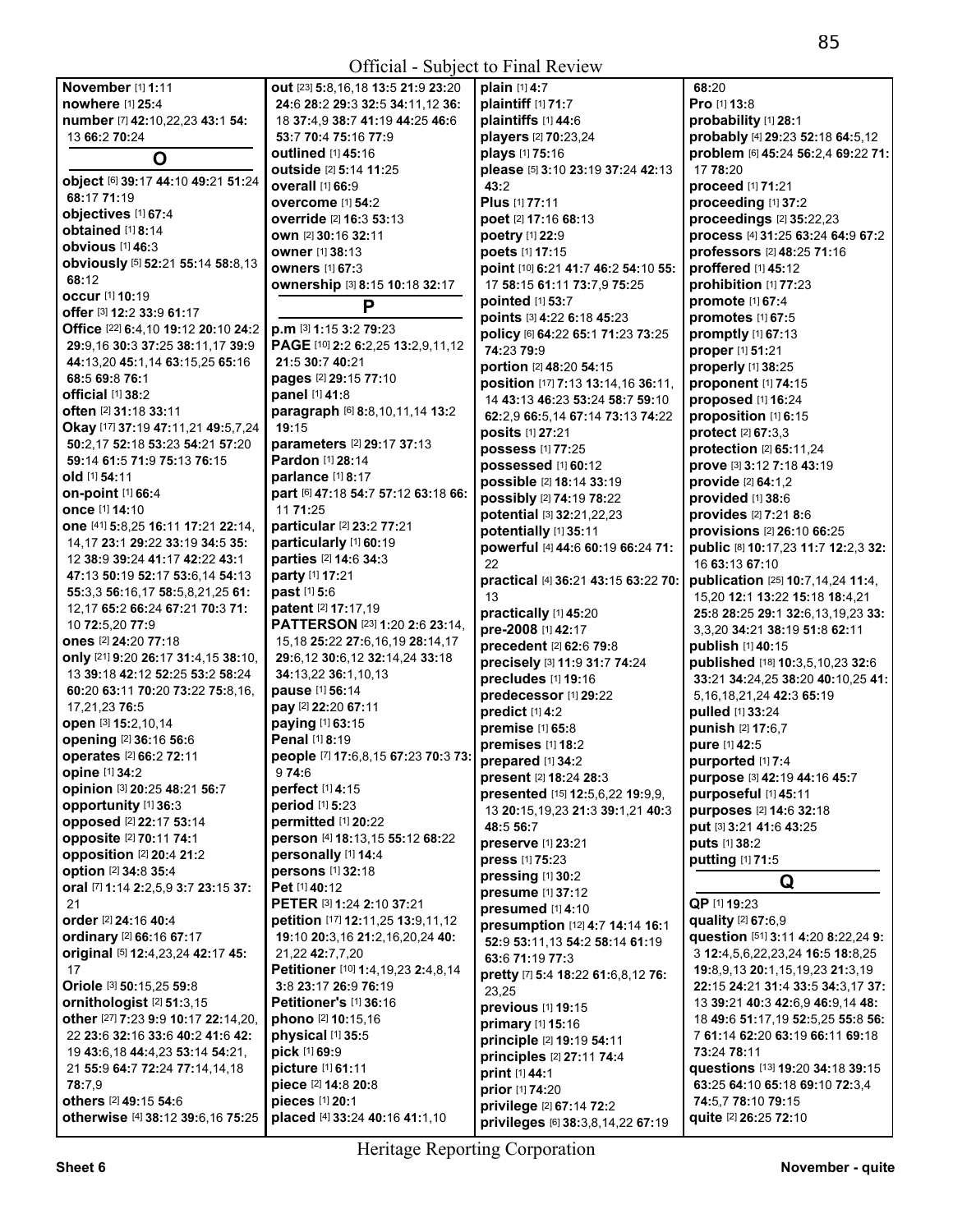| quoting [1] 6:10                                  | registrable [1] 67:8                    | <b>Retail [1] 71:15</b>                                      | 25 51:9 55:20,21 60:1,2 69:24 70:       |
|---------------------------------------------------|-----------------------------------------|--------------------------------------------------------------|-----------------------------------------|
| R                                                 | registrant [5] 23:25 24:17 28:7 33:     | retain [2] 20:18 38:22                                       | 22                                      |
|                                                   | 12 43:8                                 | retained $[1]$ 63:6                                          | seek [1] 67:5                           |
| radically [1] 4:11                                | registrant's [3] 7:4 24:10,12           | reverse [2] 15:8 79:20                                       | seem [1] 9:24                           |
| raise [1] 51:4                                    |                                         |                                                              |                                         |
| raised [1] 9:20                                   | registrants [2] 35:19 36:23             | <b>review</b> [1] 8:25                                       | <b>seemed</b> [1] <b>15:7</b>           |
|                                                   | registration [20] 4:9,25 9:23 11:       | reviewed $[1]$ 15:3                                          | seems [5] 15:9,14 46:6,16 51:5          |
| range [2] 18:14,15                                | 23 19:17 23:24 24:16 29:1.4 31:         | <b>revoked</b> [1] 38:8                                      | <b>segment</b> [1] 71:17                |
| rappers [1] 22:8                                  | 25 32:2 34:7,9 35:4,11,12 36:22         | ridiculous [1] 73:1                                          | self-evident [2] 32:9 33:11             |
| rare [2] 49:14,15                                 | 37:8 40:24 66:24                        | ridiculously [1] 7:13                                        | <b>sell</b> [1] 33:9                    |
| <b>raring</b> [1] <b>50:2</b>                     | registrations [7] 4:21 16:18 23:        | rights [2] 16:5 69:14                                        | sense [12] 17:4 31:11.16 44:3.4 53:     |
| rather [1] 20:25                                  |                                         |                                                              |                                         |
| rea [3] 45:19 46:9 57:16                          | 21 24:7 35:14 63:10,14                  | rise [2] 24:8 29:3                                           | 3 62:20,23,25 63:1 74:8 75:23           |
|                                                   | regular [1] 68:15                       | risk [4] 24:9,16 29:4 63:23                                  | <b>sensible</b> [1] 17:11               |
| <b>reach</b> [1] 27:24                            | regularly [3] 39:11 65:18,18            | roadmap [1] 14:20                                            | Sentence [6] 6:25 30:8,11 56:6 79:      |
| read [5] 12:8 29:14 30:7 42:8 64:                 | regulation [3] 25:16 34:9 64:16         | ROBERTS [25] 3:3 6:1 19:2,4 21:                              | 5,7                                     |
| 18                                                | regulatory [1] 54:12                    | 11, 14 22: 6, 13 23: 7, 14 29: 5, 8 37:                      | separate [6] 4:6 22:18 43:14,16         |
| reading [2] 8:17 39:13                            | Rehaif [9] 55:1 56:9,15 57:24,25        | 16 50:9 67:21 68:21 75:3,7,13 76:                            | 52:2.6                                  |
| ready [4] 33:7 50:2 63:25 65:3                    |                                         |                                                              |                                         |
| real [3] 27:9 70:6 71:17                          | 58:17,22 61:22 77:19                    | 7,11,15 79:6,16,21                                           | separately [1] 38:20                    |
|                                                   | reject [1] 68:17                        | room [1] 29:25                                               | serial [1] 79:12                        |
| real-world [1] 62:1                               | rejecting [2] 6:14 71:18                | <b>ROSENKRANZ</b> [44] <b>1:18 2:3,13 3:</b>                 | <b>serious</b> [1] 63:9                 |
| realize [1] 11:24                                 | rejection [1] 6:11                      | 6,7,9 6:8,22 7:8 8:21 9:8,13,16 10:                          | set [2] 23:20 24:5                      |
| really [13] 7:20 27:15 43:4 46:14                 | relevant [1] 64:2                       | 6.20 11:1.5.8.12.17.21 12:14 13:                             | settings [1] 66:2                       |
| 47:9 51:14 58:19 60:18 68:22 70:                  | relied [2] 46:24 47:2                   |                                                              | seven [2] 53:9 77:10                    |
| 5,11,11 75:9                                      |                                         | 23 14:4, 17, 23 15:4, 12, 15 17: 24                          |                                         |
| <b>realm</b> [1] <b>62:21</b>                     | relies [3] 42:16 68:5 69:8              | 18:6 19:3,7,25 20:20 21:23 22:21                             | <b>Seventh [1] 22:1</b>                 |
|                                                   | remains [1] 23:24                       | 23:12 67:22 76:17,18,20 79:8,19                              | severable [1] 35:12                     |
| reason [4] 39:7 49:13 50:22 52:7                  | remand [3] 14:21 15:9 25:19             | <b>Rosenkranz's [1] 39:22</b>                                | <b>several</b> [1] 5:7                  |
| reasonable [11] 5:17 6:6 18:13 26:                | <b>remanded</b> [1] 35:21               | <b>round</b> [1] 19:5                                        | Sexy [1] 74:5                           |
| 11,22 28:20 29:11 30:4 68:9,11,                   | remedy [1] 4:14                         | <b>route</b> [1] <b>14:13</b>                                | SG [2] 8:23 15:8                        |
| 15                                                | remember [1] 30:23                      | routes $[1]$ 4:6                                             | SG's [2] 6:24 72:5                      |
| reasonableness [6] 6:13,16 7:1,3                  |                                         |                                                              |                                         |
| 30:9 72:6                                         | <b>remove</b> [1] 39:7                  | rule [22] 4:11,18,24 6:11 7:16 18:4,                         | <b>short</b> [2] 48:20 73:17            |
|                                                   | <b>render</b> [1] <b>39:18</b>          | 21 20:23 23:20 24:6,22,25 25:1                               | shouldn't [4] 19:21 50:7,8 63:1         |
| reasons [8] 13:3 25:24 42:10 50:                  | <b>rental</b> [1] <b>10:18</b>          | 32:15 36:20 45:4 52:14 60:21 68:                             | show [3] 28:7 32:21,22                  |
| 18 59:4,6 63:17 78:13                             |                                         |                                                              |                                         |
|                                                   | repeat [2] 70:22,24                     | 8,10 73:18 78:4                                              |                                         |
| <b>REBUTTAL [3] 2:12 76:17,18</b>                 |                                         |                                                              | showing [4] 11:16 12:2,3 78:23          |
| rebutted [1] 37:5                                 | repeatedly [1] 12:25                    | run [1] 63:16                                                | shown [2] 11:6,7                        |
|                                                   | reply [4] 13:15 20:4 21:4,6             | S                                                            | <b>showroom</b> [5] 33:24 40:17 41:1,6, |
| recklessness [2] 26:13 27:1                       | representation [3] 13:20 34:5 68:       |                                                              | 10                                      |
| record [8] 9:15,17 11:5,8,13 36:8                 | 18                                      | safe [2] 3:25 21:9                                           | <b>shows</b> [1] <b>26:14</b>           |
| 41:4 63:13                                        | request [1] 79:20                       | Safeco [4] 54:25 55:11,12 56:5                               | side [11] 7:23 9:9 18:23 48:25 58:8.    |
| records [2] 10:15,16                              | require [1] 25:19                       | sale [5] 10:17 12:3 32:16,19 41:10                           | 15 60:15 61:16 64:7,22 74:1             |
| recover [1] 62:14                                 |                                         | salespeople [1] 32:23                                        |                                         |
| red [2] 40:11 50:20                               | required [9] 13:7 16:15 32:12 34:       |                                                              | <b>sides</b> [2] <b>64:5 65:1</b>       |
|                                                   | 20 45:11 56:9 58:22 59:24 60:7          | same [22] 3:18 13:16 14:13 15:25                             | significance [1] 43:15                  |
| <b>reduced</b> [1] 22:19                          | requirement [23] 6:17 7:3,22 25:        | 16:13 22:3 34:23,25 41:11,16,21                              | significant [1] 36:21                   |
| reducing [1] 74:15                                | 15 30:10 31:6 35:15 42:1,3,15 43:       | 42:4 46:11 47:5,6 50:23 51:5 53:4                            | similar [1] 79:1                        |
| refer [1] 19:10                                   | 14, 16 44: 5, 8, 14 46: 25 47: 4 55: 13 | 54:9 56:6 60:6 66:1                                          | Simply [6] 3:21 20:18 29:2,19 62:       |
| reference [3] 29:15,20 48:9                       | 59:22 62:10,16 72:7,7                   | satisfy [2] 28:10 71:4                                       | 14 69:1                                 |
| referral [6] 19:11 20:2,5,6 70:21                 |                                         | <b>saved</b> [1] 23:3                                        |                                         |
| 76:1                                              | requirements [6] 4:16 25:7,13 28:       | saw [5] 50:19,20,22 51:1 59:8                                | since [2] 17:8 19:22                    |
| referrals [3] 75:8 78:2,2                         | 9 29:1 34:7                             | Saying [6] 6:18 46:18 47:14,18 56:                           | sincerely [1] 7:6                       |
|                                                   | requires [6] 3:16 5:9,23 19:11 42:      |                                                              | single [14] 13:21 15:18 16:20 18:3,     |
| referred [2] 19:14 30:3                           | 15 66:20                                | 170:12                                                       | 20 25:8 28:25 34:8,15,21 38:18          |
| referring [2] 29:13,19                            | requiring [5] 5:7 20:2,4,9 53:25        | Says [9] 15:8 22:4 45:10 58:11 59:                           | 44:9,9 51:8                             |
| refers [1] 12:25                                  | requisite [1] 36:9                      | 11 67:22 76:22 77:7 78:4                                     | situation [1] 46:3                      |
| reflect [1] 11:9                                  | resolve [2] 49:16 51:2                  | Scarlet [1] 50:14                                            | sloppy [2] 29:2 37:3                    |
| reflected [2] 5:12 21:1                           |                                         | scenarios [1] 33:2                                           |                                         |
| refused [1] 38:12                                 | respect [3] 10:21 24:4 42:8             | Scienter [6] 30:24 31:6 36:3,9 45:                           | <b>Smith [1] 69:22</b>                  |
| refusing [1] 71:20                                | respectfully [1] 79:20                  | 11,16                                                        | solely [2] 24:12,13                     |
|                                                   | respectively [1] 43:18                  |                                                              | Solicitor [3] 1:20 64:10 73:25          |
| regard $[1]$ 5:2                                  | respond [1] 6:9                         | SCOPe [3] 44:11 49:22 52:1                                   | solution [1] 51:21                      |
| regardless [2] 4:25 28:5                          | responded [1] 40:14                     | second [14] 4:7 5:4 14:13 19:4 20:                           | somebody [2] 30:13 33:8                 |
| regime [2] 67:19 72:1                             | Respondent [8] 1:7,25 2:11 24:25        | 8 34:4 41:14 50:22 52:12 60:5 65:                            | Someone [5] 11:24 31:1 62:9 63:         |
| register [7] 22:16 34:14 38:11,17                 |                                         | 10 69:17 73:24 77:13                                         |                                         |
| 41:15 69:7.7                                      | 28:18 29:23 30:2 37:22                  | secondly [1] 7:18                                            | 20 72:19                                |
|                                                   | response [5] 29:13 47:23 48:4,19        |                                                              | something's [1] 52:20                   |
| registered [4] 45:1 67:8 69:6 75:                 | 54:18                                   | Section [14] 3:25 4:24 5:4,23 7:2                            | sometimes [2] 49:8,9                    |
| 12                                                | responses [1] 54:19                     | 8:5 10:13 21:17 23:23 26:1 39:3,6                            | <b>somewhat</b> [1] <b>31:18</b>        |
| registerer [1] 74:14                              | rest [3] 25:25 26:6 41:5                | 58:11,13                                                     | sophisticated [3] 17:21 71:7 73:        |
| registering [2] 13:7 69:13<br>registers [1] 37:25 | result [5] 4:5 14:13 15:25 38:23 46:    | sections [2] 8:5 66:25<br>see [13] 40:11 41:22 47:6 49:3,23, | 10                                      |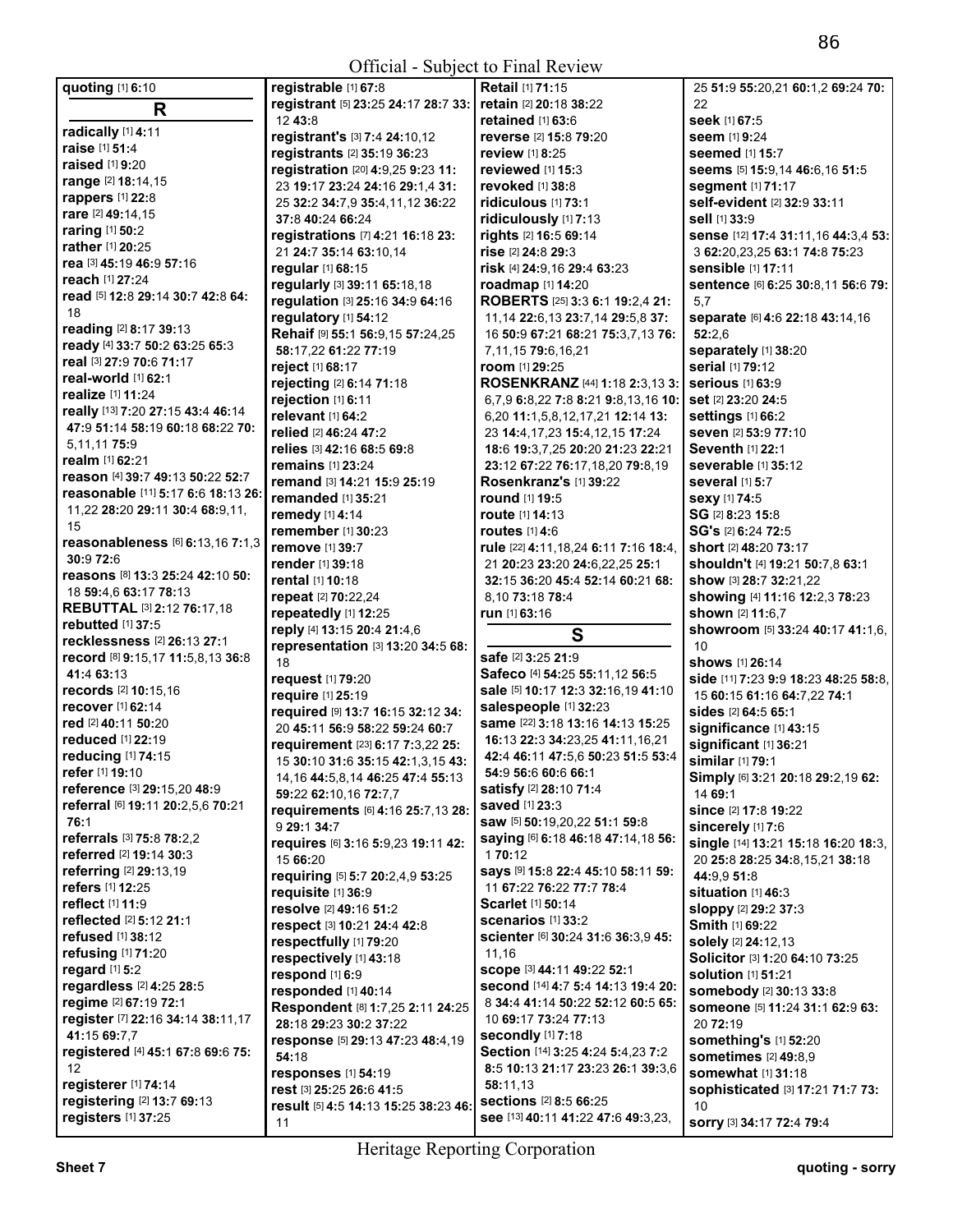| <b>sort</b> [5] 7:21 25:2 27:9 31:21 57:10   | <b>submit</b> [6] 25:7,13 53:12 60:15 63:   though [2] 55:25 65:25 |                                      | <b>UNICOLORS</b> [15] <b>1:3 3:4 13:5 18:</b> |
|----------------------------------------------|--------------------------------------------------------------------|--------------------------------------|-----------------------------------------------|
| <b>sorts</b> [3] <b>16:8 18:16 78:7</b>      | 367:17                                                             | thousands [3] 24:7 62:17 78:3        | 18 25:6 34:24 38:16.21 40:7.9.14.             |
| SOTOMAYOR [5] 17:13 18:1 23:8                | submitted [2] 79:22,24                                             | thread [1] 46:18                     | 19 41:25 43:17 44:7                           |
| 28:12,15                                     | submitting [2] 24:18 44:20                                         | three [6] 4:22 6:18 22:10,11 25:24   | Unicolors' [3] 40:23 41:1 73:18               |
| Sotomayor's [1] 78:11                        | substance [4] 37:5 60:7,9,12                                       | 65:6                                 | unique [1] 5:5                                |
| <b>sought [1] 8:25</b>                       | substantially [1] 79:1                                             | throughout [1] 31:17                 | unit [11] 13:21 15:18 18:20 25:8 29:          |
|                                              |                                                                    | tie [1] 77:2                         |                                               |
| speaking [3] 10:21 46:7,21                   | subtracted [1] 17:2                                                |                                      | 1 34:8,15,21 35:5 51:8 62:10                  |
| special [1] 68:19                            | sudden [2] 31:14 78:5                                              | Title [2] 25:25 26:6                 | UNITED [9] 1:1,15,22 2:7 23:16 56:            |
| specialists [1] 63:24                        | sue [1] 36:24                                                      | together [5] 34:25 35:5 41:18,24     | 11,20 58:24 74:10                             |
| specific [4] 4:22 5:10 59:1 60:3             | sufficient [1] 27:5                                                | 71:8                                 | unlawfully [3] 56:10,19 58:24                 |
| specifically [5] 20:14 55:15,22 56:          | sufficiently [1] 59:12                                             | tons [1] 52:16                       | unless [3] 23:25 39:5 52:9                    |
| 18 60:20                                     | suggest [1] 4:1                                                    | took [4] 13:16 33:8 66:6 74:22       | unoriginal [2] 78:23,24                       |
| specified [1] 31:7                           | suggesting [1] 7:23                                                | tool [1] 71:23                       | unprecedented [1] 24:6                        |
| Split [9] 21:22,24 36:17 37:11 42:           | suggestion [1] 24:24                                               | toolkit [1] 72:19                    | unpublished [1] 32:7                          |
| 21 45:4 46:8 47:10 66:4                      | suggests [2] 5:24 28:18                                            | tools [3] 72:18,24 78:22             | unreasonable [6] 7:14 30:14 39:               |
| <b>sport</b> [1] 78:5                        | suits [2] 78:21 79:1                                               | totally [2] 56:5 73:14               | 11 64:18 67:20 73:14                          |
| spot [1] 65:12                               | <b>support</b> [2] 7:5 23:24                                       | tough [1] 70:4                       | unreasonableness $[3]$ 7:3 28:13,             |
| Stand [1] 50:9                               | supported [1] 36:9                                                 | transfer [1] 10:17                   | 16                                            |
| standalone [3] 43:16 44:5,8                  | supporting [3] 1:23 2:8 23:17                                      | transfership [1] 32:16               | unrelated [1] 38:19                           |
|                                              | Suppose [1] 50:10                                                  |                                      | unsettled [1] 4:19                            |
| standard [17] 3:18 16:25 25:1,4              |                                                                    | treated [2] 7:15 68:12               |                                               |
| 26:5.7.16.18.21 28:19.23 30:1 31:            | supposed [3] 52:11,12,14                                           | treating [1] 48:23                   | <b>untoward</b> [1] 64:18                     |
| 4 36:4 45:25 71:3,20                         | supposedly [1] 10:2                                                | tremendous [2] 43:15 74:14           | unwittingly [1] 33:13                         |
| standards $[1]$ 26:25                        | <b>SUPREME</b> [2] 1:1,14                                          | trial [1] 9:19                       | up [11] 6:20 9:19 22:25 29:15 31:             |
| <b>stark</b> [1] <b>7</b> :20                | surprised [2] 36:15 75:9                                           | triggered [1] 63:11                  | 22 33:8 45:23 48:13 61:11 71:10               |
| <b>start</b> [2] <b>18:8 35:1</b>            | surprising [4] 48:12 74:12 75:15                                   | troll [2] 17:17 70:2                 | 75:4                                          |
| <b>starts</b> [1] <b>4</b> :24               | 76:4                                                               | trolls [10] 17:19 18:5,7 69:20 70:6, | useful [1] 64:6                               |
| state [5] 3:11 12:7,11 20:6,16               | <b>sweep</b> [1] 73:19                                             | 16 73:9 78:12,15,16                  | using [2] 22:17 27:8                          |
| <b>stated</b> [1] <b>10:3</b>                | synonym [1] 48:11                                                  | trouble [2] 63:1 66:7                | usual [1] 45:18                               |
| <b>statement</b> [3] <b>13:20 14:3 48:14</b> | system [6] 36:22 67:23 68:4,5,7                                    | true [5] 24:19 41:23 48:6 52:23 69:  |                                               |
| <b>STATES [9] 1:1,15,22 2:7 23:16</b>        | 71:1                                                               | 16                                   | V                                             |
| 56:11,20 58:24 74:11                         |                                                                    | truly [2] 17:20 62:11                | vacate [2] 15:8,9                             |
|                                              | systemic [2] 63:9 67:4                                             |                                      | <b>vacated</b> [1] 35:21                      |
| <b>status</b> [2] <b>77:21,24</b>            | T                                                                  | truth [3] 18:20 30:22 31:2           | <b>valid</b> [1] <b>4:25</b>                  |
| <b>statute</b> [21] 5:24 7:10 22:23 39:5     | talked [3] 13:10 53:8 77:1                                         | try [2] 70:25 78:6                   | validity [2] 4:21 23:21                       |
| 47:2 52:10 53:8 54:7,14 55:11 56:            | talks [3] 20:4 29:10.10                                            | trying [3] 29:17 45:7 73:20          | Value [2] 29:21,24                            |
| 9,24 61:18 63:11 66:10 73:22 76:             |                                                                    | turn [3] 24:22 54:1 63:2             |                                               |
| 23 77:1,15,17,20                             | Tanager [2] 50:14,25                                               | turned [1] 36:25                     | variability [1] 18:16                         |
| statutes [2] 5:5 77:14                       | Taylor [1] 77:12                                                   | turns [3] 38:7 44:25 52:21           | variant [2] 53:4,6                            |
| <b>statutory</b> [2] 38:4 46:8               | Tech [2] 27:12,21                                                  | two [20] 4:6 7:9 8:5 19:20 20:1 31:  | variations [1] 31:20                          |
| stay [1] 70:6                                | technical [1] 34:17                                                | 22 33:19 39:24 42:23 50:18 52:4      | various [2] 26:9 33:2                         |
| steps [1] 28:2                               | technically [1] 15:13                                              | 56:17,17,23 61:15 62:23 63:21 64:    | <b>verify</b> [1] 68:6                        |
| still [9] 15:10 19:8 30:10 57:22,23          | techniques [1] 70:25                                               | 5 72:3,4                             | versus [3] 3:4 22:6 25:21                     |
| 58:19,19 66:7 73:8                           | term [1] 66:19                                                     | type [5] 25:13 26:20 29:25 37:4 52:  | view [6] 7:4,5 47:19,20 65:2 72:15            |
| <b>story</b> [3] <b>30:15 64:5,8</b>         | terms [6] 53:8 56:23,23 62:24,25                                   | 5                                    | <b>viewed</b> [1] 45:21                       |
| <b>Stress</b> [1] 77:13                      | 67:14                                                              | types [1] 30:24                      | viewing [1] 41:2                              |
|                                              | test [1] 18:13                                                     |                                      | views [2] 74:7,10                             |
| strip [2] 16:5 17:12                         | testimony [2] 9:21,22                                              | typically [2] 59:25 60:14            | violating [1] 77:22                           |
| STRIS [72] 1:24 2:10 37:20,21,23             | text [12] 4:7,23 12:7 25:24,25 52:                                 | typo [1] 3:21                        | violation [4] 53:8 56:25 57:5 58:             |
| 39:23 43:2,11 44:22 45:22 46:17,             | 10 53:12,14 61:18 65:9 71:24 74:                                   | U                                    | 13                                            |
| 22 47:16 48:2 49:4,7,11,21,24 50:            | 25                                                                 | ultimate [1] 68:18                   | violator [1] 58:11                            |
| 2, 12 51:22 53:18, 22, 24 54:16, 19,         |                                                                    |                                      |                                               |
| 24 55:2,5,7 56:3,16 57:11,14,18,             | textual [4] 8:2 56:17 59:19 60:24                                  | ultimately [1] 74:25                 | volumes [1] 64:9                              |
| 21 58:6,22 59:10,18,23 61:2,10               | themselves [3] 28:8 30:21 67:24                                    | unadorned [1] 26:4                   | vulnerabilities [1] 20:24                     |
| 62:3,7,18,22 64:14,20,24 65:6 68:            | theory [3] 23:3 27:14,18                                           | unconfined [1] 23:4                  | W                                             |
| 4 69:3 70:8,13,17 71:13 72:10,14,            | there's [25] 6:12 10:1 15:11 17:15                                 | under [14] 12:7 16:17 20:22 23:2.    |                                               |
| 17, 24, 25 73: 3, 6 74: 3 75: 5, 11, 14      | 22:24 27:20 37:11 41:3 43:11 44:                                   | 23 24:7 25:16 27:11 29:24 31:18      | wading [1] 32:24                              |
| 76:22 77:7,13                                | 13, 19 46: 7 52: 5, 9 58: 6 62: 12 63:                             | 32:14 45:3 55:14 68:9                | wanted [5] 17:5,6 26:6,15 66:11               |
| strongly [1] 74:7                            | 16 65:11,23 72:21 73:12 74:4 75:                                   | underlying $[1]$ 28:9                | wants [1] 26:21                               |
| <b>structure [2] 51:23 76:25</b>             | 8,11,16                                                            | underscored [1] 12:20                | <b>Washington [2] 1:10,21</b>                 |
| <b>stuck [3] 19:8 37:6 57:23</b>             | therefore [1] 25:9                                                 | understand [16] 14:1 17:9,14 22:     | way [13] 8:18 11:1 14:2 15:25 17:8            |
|                                              | They've [1] 42:1                                                   | 9,10 33:15,18,22 36:7 50:23 51:      | 21:20 22:15,20,22,23 34:12 36:21              |
| subchapter [1] 55:14                         | thieves [1] 4:15                                                   | 22 58:20 64:13,21 72:11 73:7         | 48:8                                          |
| subject [3] 18:2 36:7 38:8                   | thinking [1] 49:13                                                 | understandably [2] 64:11,12          | ways [3] 7:9 16:12 62:23                      |
| subjective [9] 3:17 13:1 15:6,20             | third [1] 8:1                                                      | understanding [2] 38:24 44:18        | welcome [2] 24:21 39:15                       |
| 16:15 28:20 42:16 45:24 52:21                | Thomas [9] 19:6,7 20:17 37:18 39:                                  | understood [3] 8:3 13:18 46:22       | whatever [2] 58:1 68:24                       |
| subjectively [2] 43:20 67:18                 |                                                                    |                                      | whatsoever $[1]$ 51:20                        |
| submission [1] 38:10                         | 20,23 42:6 76:8,9                                                  | undisturbed [1] 14:25                |                                               |